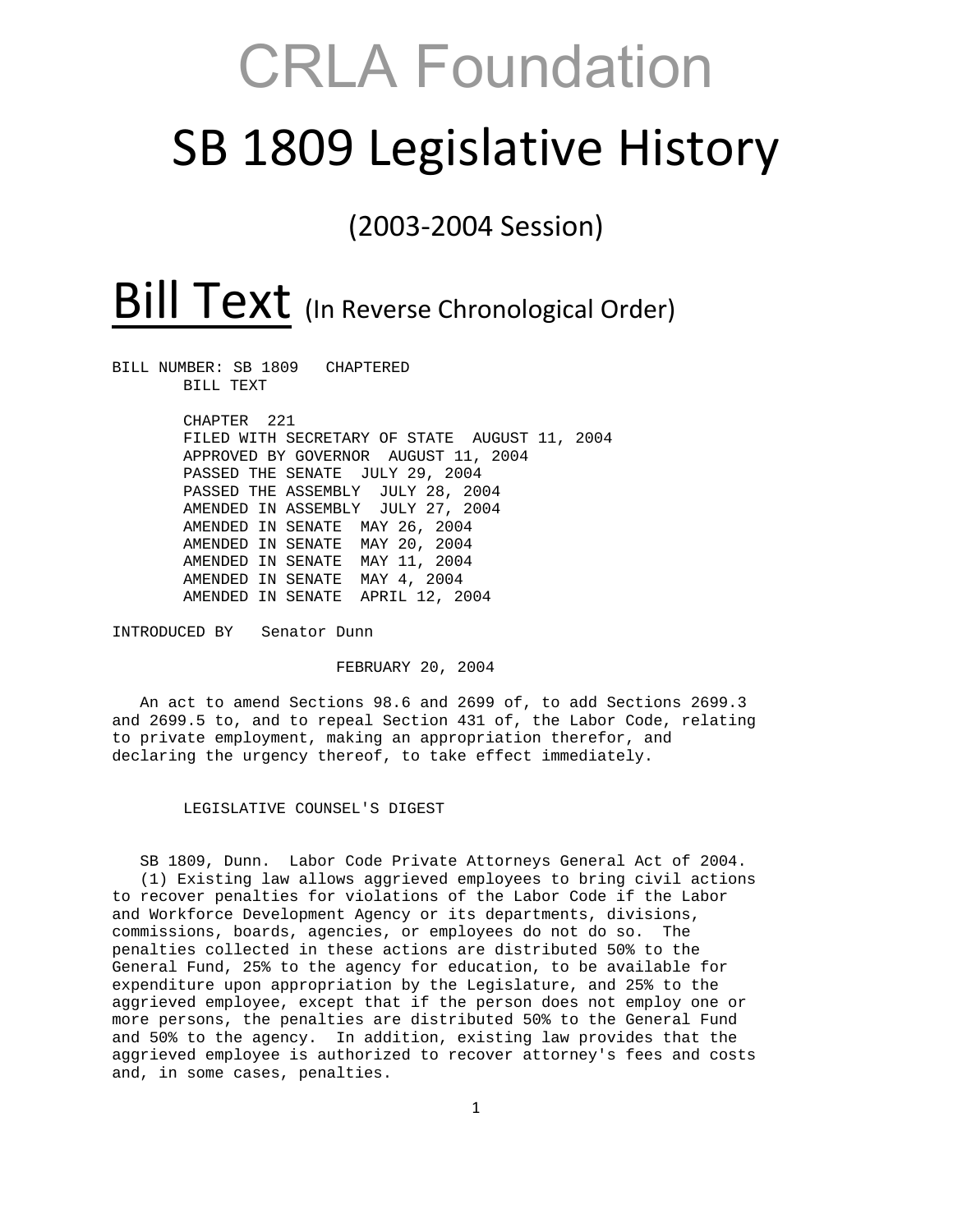This bill would redistribute these penalties, so that 75% is distributed to the agency to be continuously appropriated for purposes of enforcement and education and 25% to the aggrieved employee, except that if the person does not employ one or more persons, 100% of the penalties are distributed to the agency by continuous appropriation.

 This bill would provide that an aggrieved employee may recover these penalties only after complying with specified procedural and administrative requirements and providing specified written notice to the agency and to the employer.

 This bill would authorize a court, in any action by an aggrieved employee seeking recovery of a civil penalty pursuant to the act, to award a lesser amount than the maximum civil penalty amount specified by the underlying applicable statute and would require a court to review and authorize any settlement. The bill would provide that a civil penalty for any violation of a posting or notice requirement of the Labor Code, other than a requirement relating to mandatory payroll or workplace injuries, may be recovered only by the agency or its subdivisions. The bill would provide that these provisions are retroactive to January 1, 2004.

 The bill would require the Joint Committee on Boards, Commissions, and Consumer Protection, in consultation with the standing committees of the Legislature with jurisdiction over employment matters, to review certain functions created by this bill.

 The bill would appropriate \$150,000 from the General Fund to the agency for the purpose of implementing these provisions.

 (2) Existing provisions prohibit an employer from discriminating against an employee because the employee has specified existing rights. This bill would include among those protected rights the bringing of an action to collect penalties for the violation of labor laws pursuant to the provisions described in (1) above.

 (3) Existing law requires an employer to file in the office of the Director of Labor Standards Enforcement a copy of any application for employment that the employer requires an applicant to sign.

This bill would repeal that requirement.

 (4) This bill would declare that it is to take effect immediately as an urgency statute.

Appropriation: yes.

THE PEOPLE OF THE STATE OF CALIFORNIA DO ENACT AS FOLLOWS:

 SECTION 1. Section 98.6 of the Labor Code is amended to read: 98.6. (a) No person shall discharge an employee or in any manner discriminate against any employee or applicant for employment because the employee or applicant engaged in any conduct delineated in this chapter, including the conduct described in subdivision (k) of Section 96, and Chapter 5 (commencing with Section 1101) of Part 3 of Division 2, or because the employee or applicant for employment has filed a bona fide complaint or claim or instituted or caused to be instituted any proceeding under or relating to his or her rights, which are under the jurisdiction of the Labor Commissioner, or because the employee has initiated any action or notice pursuant to Section 2699, or has testified or is about to testify in any such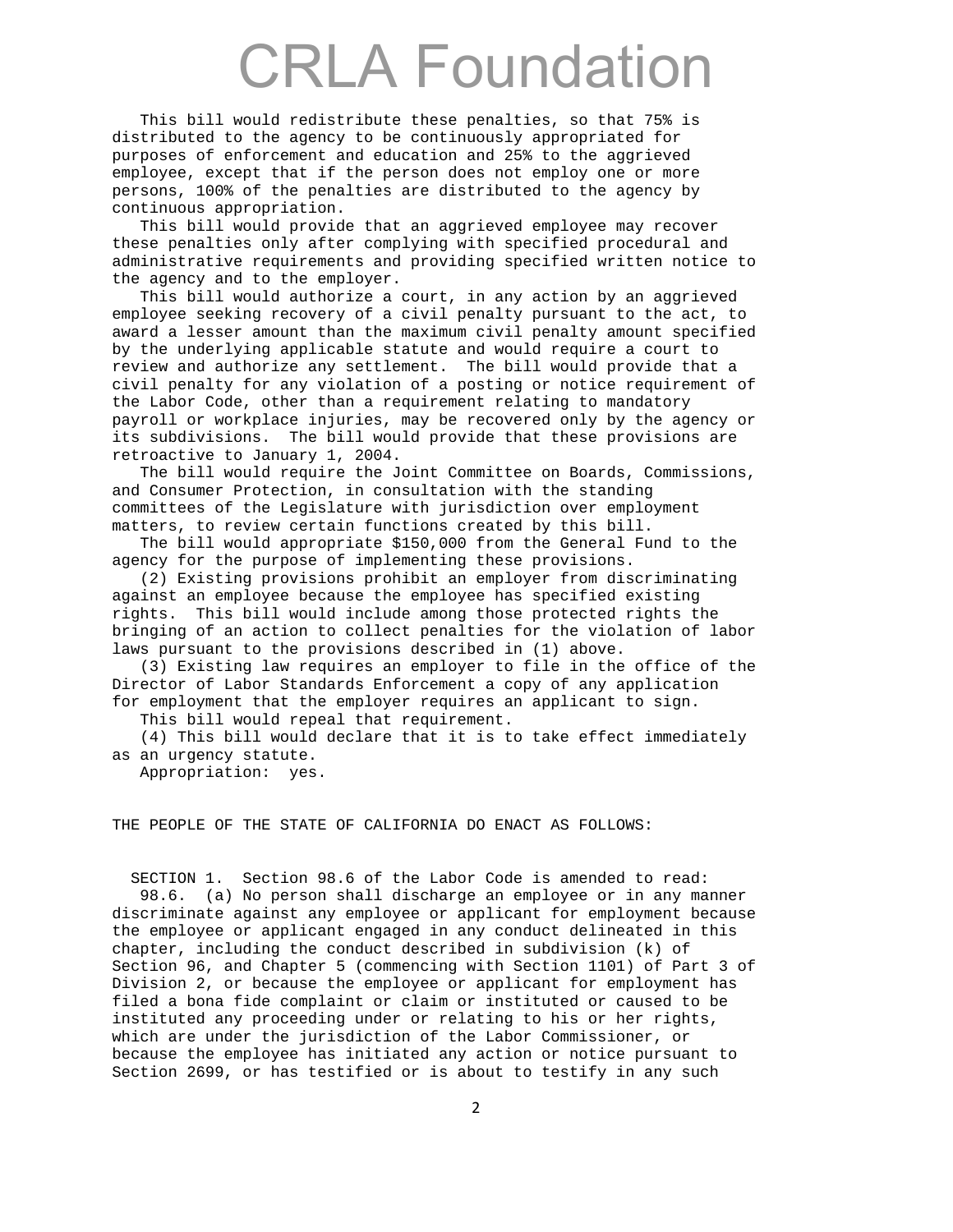proceeding or because of the exercise by the employee or applicant for employment on behalf of himself, herself, or others of any rights afforded him or her.

 (b) Any employee who is discharged, threatened with discharge, demoted, suspended, or in any other manner discriminated against in the terms and conditions of his or her employment because the employee engaged in any conduct delineated in this chapter, including the conduct described in subdivision (k) of Section 96, and Chapter 5 (commencing with Section 1101) of Part 3 of Division 2, or because the employee has made a bona fide complaint or claim to the division pursuant to this part, or because the employee has initiated any action or notice pursuant to Section 2699 shall be entitled to reinstatement and reimbursement for lost wages and work benefits caused by such acts of the employer. Any employer who willfully refuses to hire, promote, or otherwise restore an employee or former employee who has been determined to be eligible for such rehiring or promotion by a grievance procedure, arbitration, or hearing authorized by law, is guilty of a misdemeanor.

 (c) (1) Any applicant for employment who is refused employment, who is not selected for a training program leading to employment, or who in any other manner is discriminated against in the terms and conditions of any offer of employment because the applicant engaged in any conduct delineated in this chapter, including the conduct described in subdivision (k) of Section 96, and Chapter 5 (commencing with Section 1101) of Part 3 of Division 2, or because the applicant has made a bona fide complaint or claim to the division pursuant to this part, or because the employee has initiated any action or notice pursuant to Section 2699 shall be entitled to employment and reimbursement for lost wages and work benefits caused by the acts of the prospective employer.

 (2) This subdivision shall not be construed to invalidate any collective bargaining agreement that requires an applicant for a position that is subject to the collective bargaining agreement to sign a contract that protects either or both of the following as specified in paragraphs (A) and (B), nor shall this subdivision be construed to invalidate any employer requirement of an applicant for a position that is not subject to a collective bargaining agreement to sign an employment contract that protects either or both of the following:

 (A) An employer against any conduct that is actually in direct conflict with the essential enterprise-related interests of the employer and where breach of that contract would actually constitute a material and substantial disruption of the employer's operation.

 (B) A firefighter against any disease that is presumed to arise in the course and scope of employment, by limiting his or her consumption of tobacco products on and off the job.

 (d) The provisions of this section creating new actions or remedies that are effective on January 1, 2002, to employees or applicants for employment do not apply to any state or local law enforcement agency, any religious association or corporation specified in subdivision (d) of Section 12926 of the Government Code, except as provided in Section 12926.2 of the Government Code, or any person described in Section 1070 of the Evidence Code.

SEC. 2. Section 431 of the Labor Code is repealed.

SEC. 3. Section 2699 of the Labor Code is amended to read: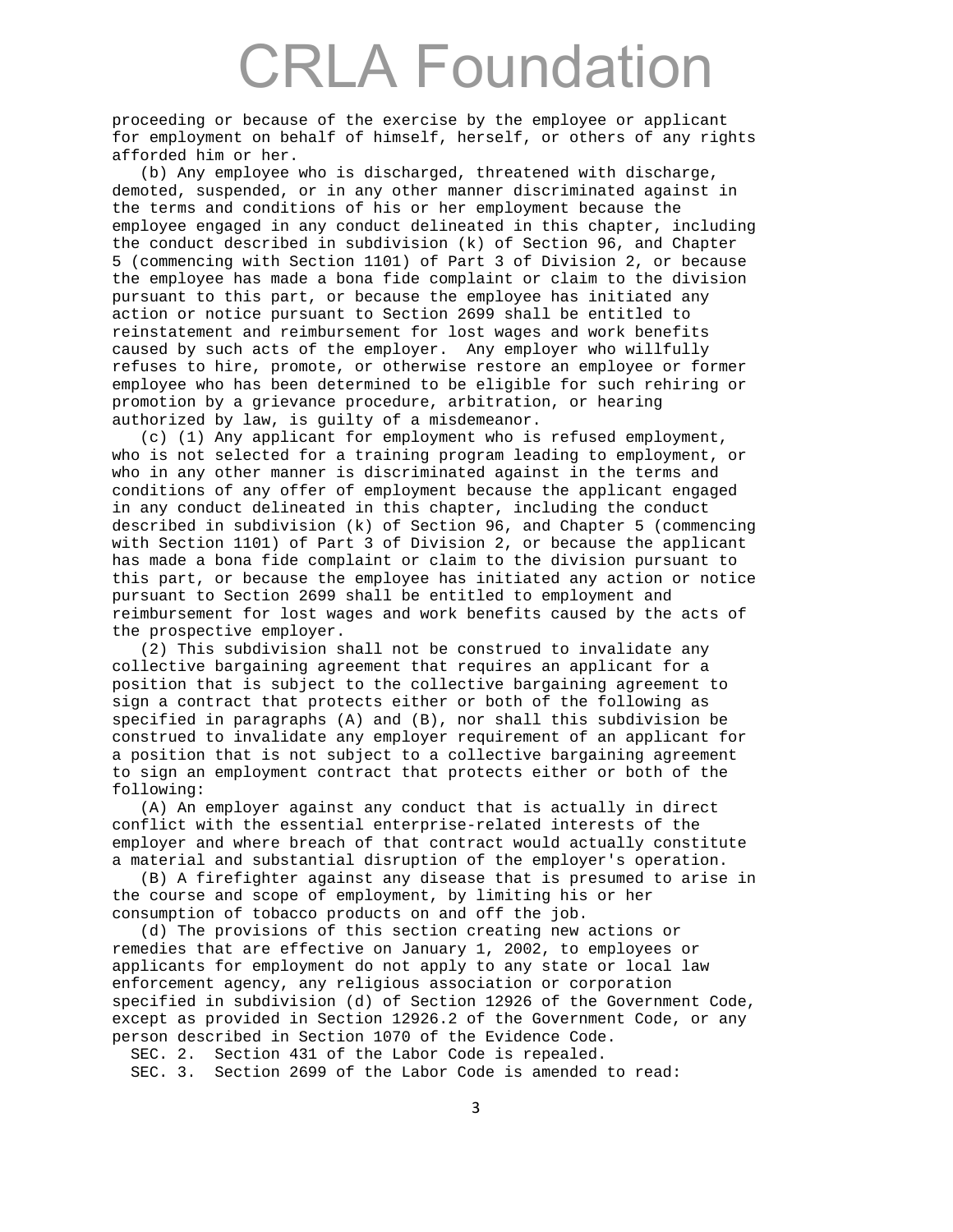2699. (a) Notwithstanding any other provision of law, any provision of this code that provides for a civil penalty to be assessed and collected by the Labor and Workforce Development Agency or any of its departments, divisions, commissions, boards, agencies, or employees, for a violation of this code, may, as an alternative, be recovered through a civil action brought by an aggrieved employee on behalf of himself or herself and other current or former employees pursuant to the procedures specified in Section 2699.3.

 (b) For purposes of this part, "person" has the same meaning as defined in Section 18.

 (c) For purposes of this part, "aggrieved employee" means any person who was employed by the alleged violator and against whom one or more of the alleged violations was committed.

 (d) For purposes of this part, "cure" means that the employer abates each violation alleged by any aggrieved employee, the employer is in compliance with the underlying statutes as specified in the notice required by this part, and any aggrieved employee is made whole.

 (e) (1) For purposes of this part, whenever the Labor and Workforce Development Agency, or any of its departments, divisions, commissions, boards, agencies, or employees, has discretion to assess a civil penalty, a court is authorized to exercise the same discretion, subject to the same limitations and conditions, to assess a civil penalty.

 (2) In any action by an aggrieved employee seeking recovery of a civil penalty available under subdivision (a) or (f), a court may award a lesser amount than the maximum civil penalty amount specified by this part if, based on the facts and circumstances of the particular case, to do otherwise would result in an award that is unjust, arbitrary and oppressive, or confiscatory.

 (f) For all provisions of this code except those for which a civil penalty is specifically provided, there is established a civil penalty for a violation of these provisions, as follows:

 (1) If, at the time of the alleged violation, the person does not employ one or more employees, the civil penalty is five hundred dollars (\$500).

 (2) If, at the time of the alleged violation, the person employs one or more employees, the civil penalty is one hundred dollars (\$100) for each aggrieved employee per pay period for the initial violation and two hundred dollars (\$200) for each aggrieved employee per pay period for each subsequent violation.

 (3) If the alleged violation is a failure to act by the Labor and Workplace Development Agency, or any of its departments, divisions, commissions, boards, agencies, or employees, there shall be no civil penalty.

 (g) (1) Except as provided in paragraph (2), an aggrieved employee may recover the civil penalty described in subdivision (f) in a civil action pursuant to the procedures specified in Section 2699.3 filed on behalf of himself or herself and other current or former employees against whom one or more of the alleged violations was committed. Any employee who prevails in any action shall be entitled to an award of reasonable attorney's fees and costs. Nothing in this part shall operate to limit an employee's right to pursue or recover other remedies available under state or federal law, either separately or concurrently with an action taken under this part.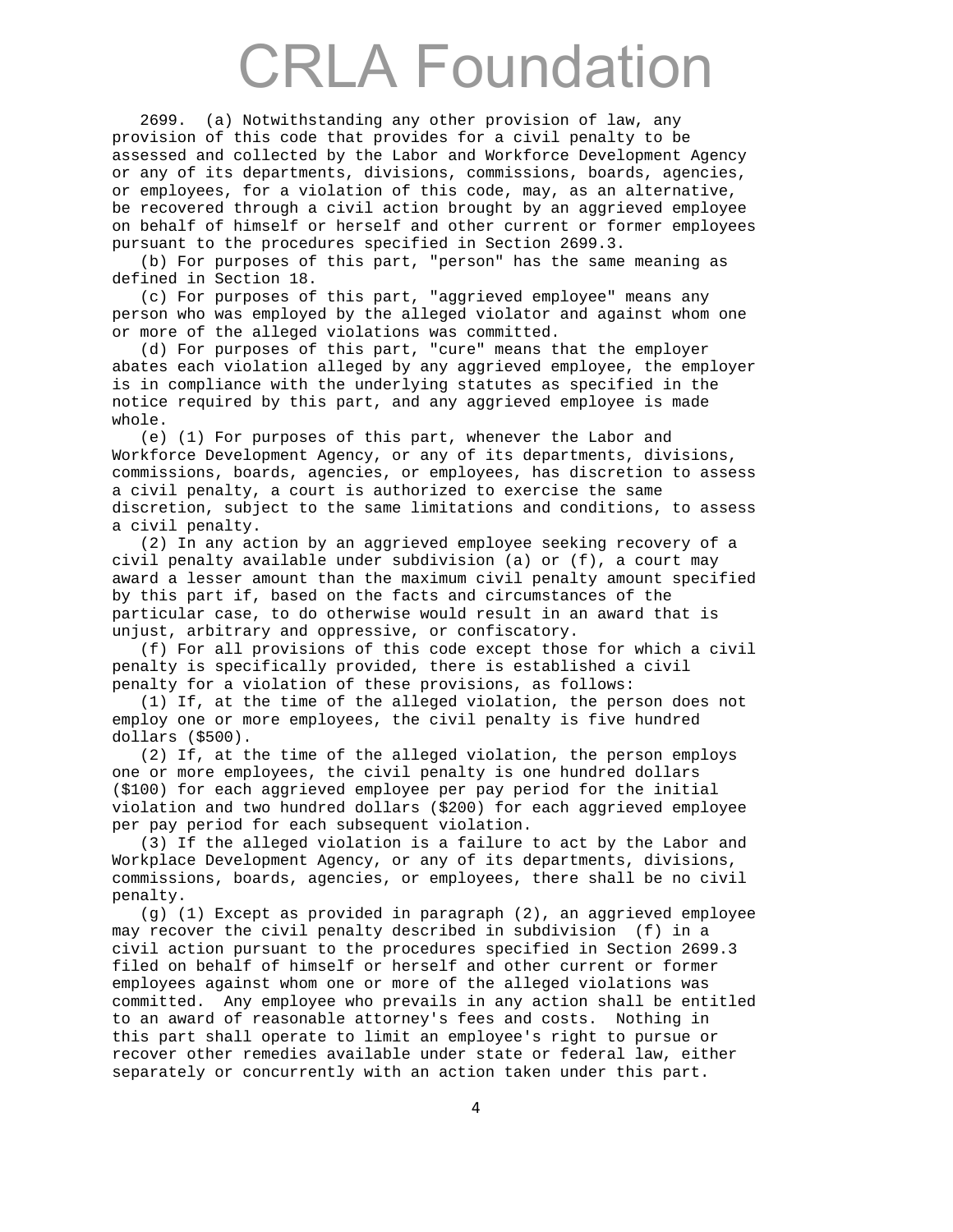(2) No action shall be brought under this part for any violation of a posting, notice, agency reporting, or filing requirement of this code, except where the filing or reporting requirement involves mandatory payroll or workplace injury reporting.

 (h) No action may be brought under this section by an aggrieved employee if the agency or any of its departments, divisions, commissions, boards, agencies, or employees, on the same facts and theories, cites a person within the timeframes set forth in Section 2699.3 for a violation of the same section or sections of the Labor Code under which the aggrieved employee is attempting to recover a civil penalty on behalf of himself or herself or others or initiates a proceeding pursuant to Section 98.3.

 (i) Except as provided in subdivision (j), civil penalties recovered by aggrieved employees shall be distributed as follows: 75 percent to the Labor and Workforce Development Agency for enforcement of labor laws and education of employers and employees about their rights and responsibilities under this code, to be continuously appropriated to supplement and not supplant the funding to the agency for those purposes; and 25 percent to the aggrieved employees.

 (j) Civil penalties recovered under paragraph (1) of subdivision (f) shall be distributed to the Labor and Workforce Development Agency for enforcement of labor laws and education of employers and employees about their rights and responsibilities under this code, to be continuously appropriated to supplement and not supplant the funding to the agency for those purposes.

 (k) Nothing contained in this part is intended to alter or otherwise affect the exclusive remedy provided by the workers' compensation provisions of this code for liability against an employer for the compensation for any injury to or death of an employee arising out of and in the course of employment.

 (l) The superior court shall review and approve any penalties sought as part of a proposed settlement agreement pursuant to this part.

 (m) This section shall not apply to the recovery of administrative and civil penalties in connection with the workers' compensation law as contained in Division 1 (commencing with Section 50) and Division 4 (commencing with Section 3200), including, but not limited to, Sections 129.5 and 132a.

 (n) The agency or any of its departments, divisions, commissions, boards, or agencies may promulgate regulations to implement the provisions of this part.

SEC. 4. Section 2699.3 is added to the Labor Code, to read:

 2699.3. (a) A civil action by an aggrieved employee pursuant to subdivision (a) or (f) of Section 2699 alleging a violation of any provision listed in Section 2699.5 shall commence only after the following requirements have been met:

 (1) The aggrieved employee or representative shall give written notice by certified mail to the Labor and Workforce Development Agency and the employer of the specific provisions of this code alleged to have been violated, including the facts and theories to support the alleged violation.

 (2) (A) The agency shall notify the employer and the aggrieved employee or representative by certified mail that it does not intend to investigate the alleged violation within 30 calendar days of the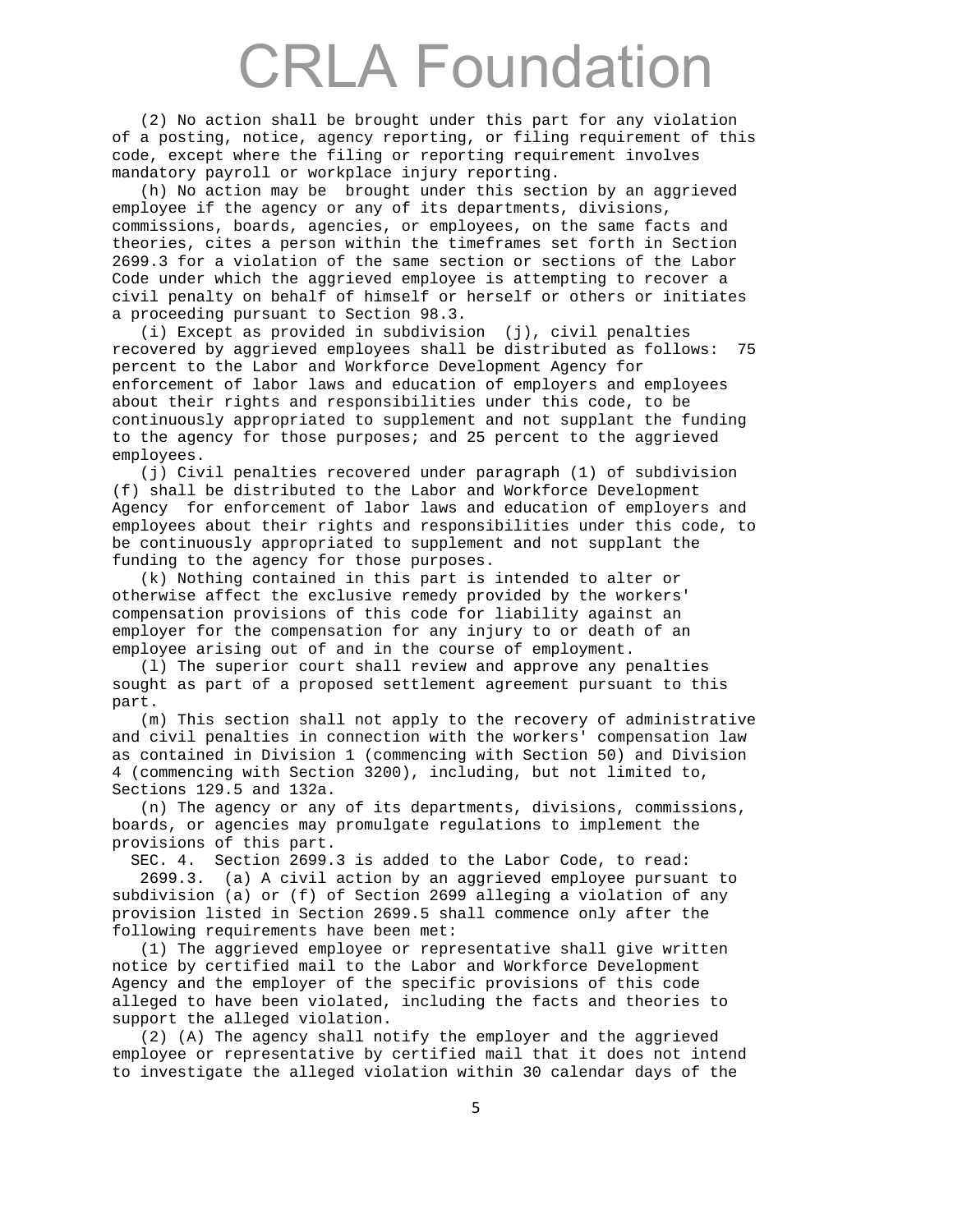postmark date of the notice received pursuant to paragraph (1). Upon receipt of that notice or if no notice is provided within 33 calendar days of the postmark date of the notice given pursuant to paragraph (1), the aggrieved employee may commence a civil action pursuant to Section 2699.

 (B) If the agency intends to investigate the alleged violation, it shall notify the employer and the aggrieved employee or representative by certified mail of its decision within 33 calendar days of the postmark date of the notice received pursuant to paragraph (1). Within 120 calendar days of that decision, the agency may investigate the alleged violation and issue any appropriate citation. If the agency determines that no citation will be issued, it shall notify the employer and aggrieved employee of that decision within five business days thereof by certified mail. Upon receipt of that notice or if no citation is issued by the agency within the 158-day period prescribed by subparagraph (A) and this subparagraph or if the agency fails to provide timely or any notification, the aggrieved employee may commence a civil action pursuant to Section 2699.

 (C) Notwithstanding any other provision of law, a plaintiff may as a matter of right amend an existing complaint to add a cause of action arising under this part at any time within 60 days of the time periods specified in this part.

 (b) A civil action by an aggrieved employee pursuant to subdivision (a) or (f) of Section 2699 alleging a violation of any provision of Division 5 (commencing with Section 6300) other than those listed in Section 2699.5 shall commence only after the following requirements have been met:

 (1) The aggrieved employee or representative shall give notice by certified mail to the Division of Occupational Safety and Health and the employer, with a copy to the Labor and Workforce Development Agency, of the specific provisions of Division 5 (commencing with Section 6300) alleged to have been violated, including the facts and theories to support the alleged violation.

 (2) (A) The division shall inspect or investigate the alleged violation pursuant to the procedures specified in Division 5 (commencing with Section 6300).

 (i) If the division issues a citation, the employee may not commence an action pursuant to Section 2699. The division shall notify the aggrieved employee and employer in writing within 14 calendar days of certifying that the employer has corrected the violation.

 (ii) If by the end of the period for inspection or investigation provided for in Section 6317, the division fails to issue a citation and the aggrieved employee disputes that decision, the employee may challenge that decision in the superior court. In such an action, the superior court shall follow precedents of the Occupational Safety and Health Appeals Board. If the court finds that the division should have issued a citation and orders the division to issue a citation, then the aggrieved employee may not commence a civil action pursuant to Section 2699.

 (iii) A complaint in superior court alleging a violation of Division 5 (commencing with Section 6300) other than those listed in Section 2699.5 shall include therewith a copy of the notice of violation provided to the division and employer pursuant to paragraph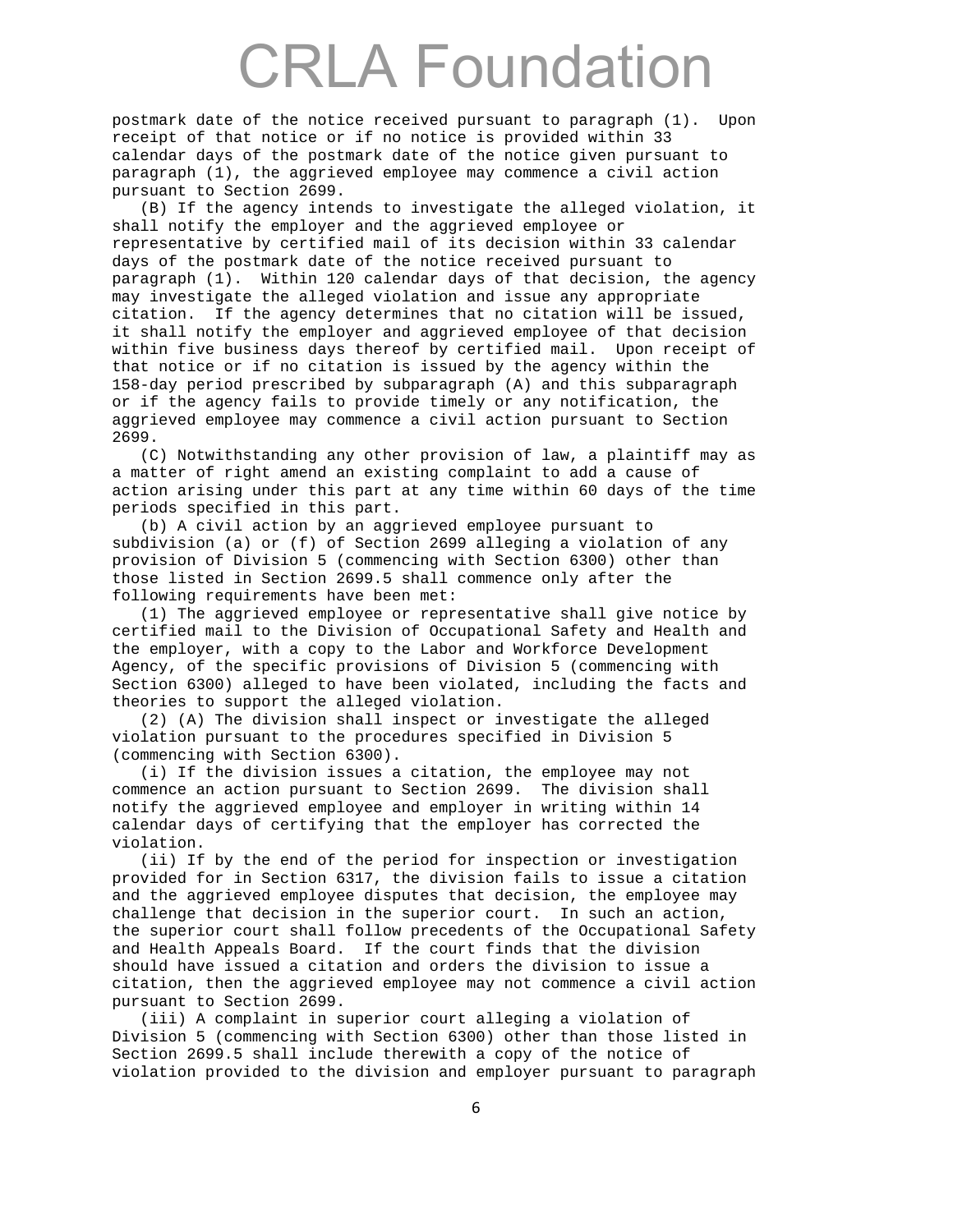(1).

 (iv) The superior court shall not dismiss the action for nonmaterial differences in facts or theories between those contained in the notice of violation provided to the division and employer pursuant to paragraph (1) and the complaint filed with the court.

 (B) If the division fails to inspect or investigate the alleged violation as provided by Section 6309, the provisions of subdivision (c) shall apply to the determination of the alleged violation.

 (3) (A) Nothing in this subdivision shall be construed to alter the authority of the division to permit long-term abatement periods or to enter into memoranda of understanding or joint agreements with employers in the case of long-term abatement issues.

 (B) Nothing in this subdivision shall be construed to authorize an employee to file a notice or to commence a civil action pursuant to Section 2699 during the period that an employer has voluntarily entered into consultation with the division to ameliorate a condition in that particular worksite.

 (C) An employer who has been provided notice pursuant to this section may not then enter into consultation with the division in order to avoid an action under this section.

 (4) The superior court shall review and approve any proposed settlement of alleged violations of the provisions of Division 5 (commencing with Section 6300) to ensure that the settlement provisions are at least as effective as the protections or remedies provided by state and federal law or regulation for the alleged violation. The provisions of the settlement relating to health and safety laws shall be submitted to the division at the same time that they are submitted to the court. This requirement shall be construed to authorize and permit the division to comment on those settlement provisions, and the court shall grant the division's commentary the appropriate weight.

 (c) A civil action by an aggrieved employee pursuant to subdivision (a) or (f) of Section 2699 alleging a violation of any provision other than those listed in Section 2699.5 or Division 5 (commencing with Section 6300) shall commence only after the following requirements have been met:

 (1) The aggrieved employee or representative shall give written notice by certified mail to the Labor and Workforce Development Agency and the employer of the specific provisions of this code alleged to have been violated, including the facts and theories to support the alleged violation.

 (2) (A) The employer may cure the alleged violation within 33 calendar days of the postmark date of the notice. The employer shall give written notice by certified mail within that period of time to the aggrieved employee or representative and the agency if the alleged violation is cured, including a description of actions taken, and no civil action pursuant to Section 2699 may commence. If the alleged violation is not cured within the 33-day period, the employee may commence a civil action pursuant to Section 2699.

 (B) No employer may avail himself or herself of the notice and cure provisions of this subdivision more than three times in a 12-month period for the same violation or violations contained in the notice, regardless of the location of the worksite.

 (3) If the aggrieved employee disputes that the alleged violation has been cured, the aggrieved employee or representative shall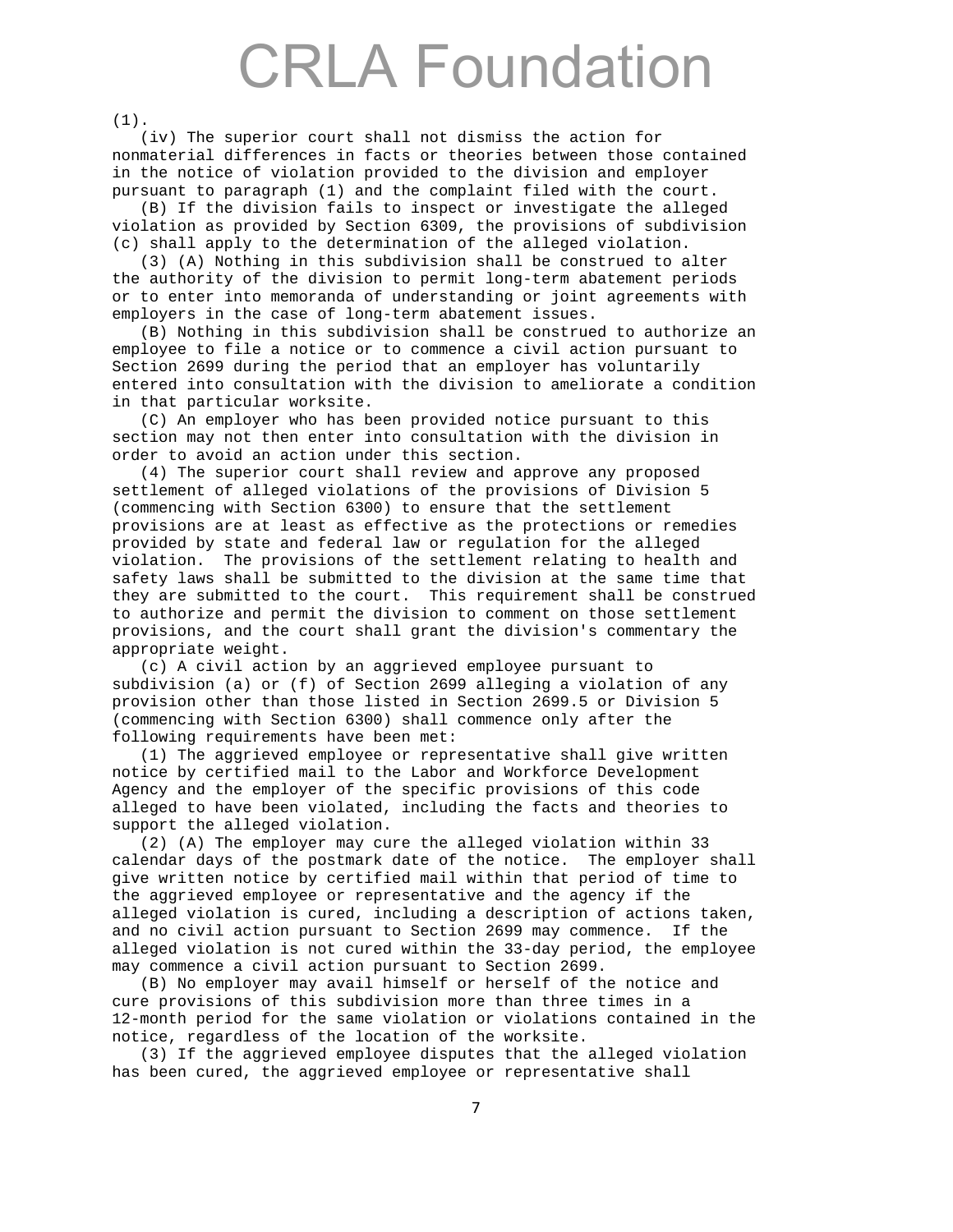provide written notice by certified mail, including specified grounds to support that dispute, to the employer and the agency. Within 17 calendar days of the postmark date of that notice, the agency shall review the actions taken by the employer to cure the alleged violation, and provide written notice of its decision by certified mail to the aggrieved employee and the employer. The agency may grant the employer three additional business days to cure the alleged violation. If the agency determines that the alleged violation has not been cured or if the agency fails to provide timely or any notification, the employee may proceed with the civil action pursuant to Section 2699. If the agency determines that the alleged violation has been cured, but the employee still disagrees, the employee may appeal that determination to the superior court.

 (d) The periods specified in this section are not counted as part of the time limited for the commencement of the civil action to recover penalties under this part.

 SEC. 5. Section 2699.5 is added to the Labor Code, to read: 2699.5. The provisions of subdivision (a) of Section 2699.3 shall apply to any alleged violation of the following provisions: subdivision (k) of Section 96, Section 98.6, 201, 201.5, 201.7, 202, 203, 203.1, 203.5, 204, 204a, 204b, 204.1, 204.2, 205, 205.5, 206, 206.5, 208, 209, 212, subdivision (d) of Section 213, 221, 222, 222.5, 223, 224, subdivision (a) of Section 226, 226.7, 227, 227.3, 230, 230.1, 230.2, 230.3, 230.4, 230.7, 230.8, 231, subdivision (c) of Section 232, subdivision (c) of Section 232.5, 233, 234, 351, 353, 403, subdivision (b) of Section 404, 432.2, 432.5, 432.7, 435, 450, 510, 511, 512, 513, 551, 552, 601, 602, 603, 604, 750, 751.8, 800, 850, 851, 851.5, 852, 921, 922, 923, 970, 973, 976, 1021, 1021.5, 1025, 1026, 1101, 1102, 1102.5, 1153, subdivision (c) or (d) of Section 1174, 1194, 1197, 1197.1, 1197.5, 1198, subdivision (b) of Section 1198.3, 1199, 1199.5, 1290, 1292, 1293, 1293.1, 1294, 1294.1, 1294.5, 1296, 1297, 1298, 1301, 1308, 1308.1, 1308.7, 1309, 1309.5, 1391, 1391.1, 1391.2, 1392, 1683, 1695, subdivision (a) of Section 1695.5, 1695.55, 1695.6, 1695.7, 1695.8, 1695.9, 1696, 1696.5, 1696.6, 1697.1, 1700.25, 1700.26, 1700.31, 1700.32, 1700.40, 1700.47, paragraph (1), (2), or (3) of subdivision (a) of or subdivision (e) of Section 1701.4, subdivision (a) of Section 1701.5, 1701.8, 1701.10, 1701.12, 1735, 1771, 1774, 1776, 1777.5, 1811, 1815, 2651, 2673, subdivision (a) of Section 2673.1, 2695.2, 2800, 2801, 2802, 2806, 2810, subdivision (b) of Section 2929, 3095, 6310, 6311, or 6399.7.

 SEC. 6. (a) The Legislature finds and declares that, as enunciated in long-standing judicial precedent, its inherent authority to create causes of action or remedies necessarily includes the authority to abolish them. Therefore, a plaintiff seeking recovery upon a legislatively created cause of action runs the risk that the Legislature may repeal or alter that cause during the pendency of the claim. Thus, the Legislature further finds and declares that the alteration of the right to recover civil penalties for violations of the Labor Code made by this act may be applied retroactively to any applicable pending proceeding without depriving any person of a substantive right without due process of law.

 (b) (1) The provisions of paragraph (2) of subdivision (g) of Section 2699 of the Labor Code shall apply retroactively to January 1, 2004, the effective date of Chapter 906 of the Statutes of 2003,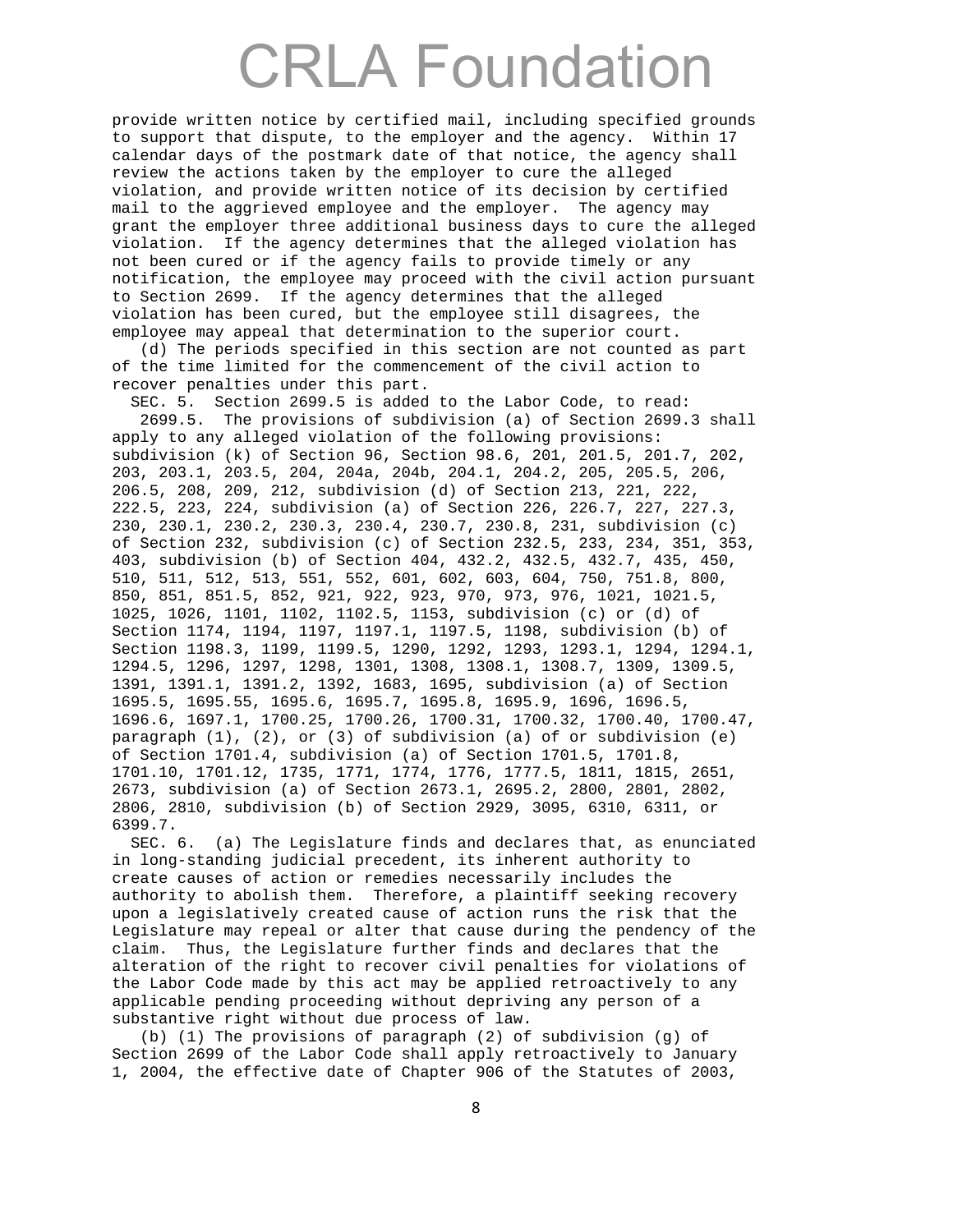and shall affect all applicable pending proceedings.

 (2) The provisions of subdivision (l) of Section 2699 of the Labor Code shall apply retroactively to January 1, 2004, the effective date of Chapter 906 of the Statutes of 2003, and shall affect all applicable pending proceedings.

 SEC. 7. The provisions of this act are severable. If any provision of this act or its application is held invalid, that invalidity shall not affect other provisions or applications that can be given effect without the invalid provision or application.

 SEC. 8. Notwithstanding any other provision of law, the provisions of Section 5 of this act relating to the duties and functions of the Division of Occupational Safety and Health shall be subject to review by the Joint Committee on Boards, Commissions, and Consumer Protection pursuant to Chapter 2 (commencing with Section 474) of Division 1.2 of the Business and Professions Code in consultation with the Senate Committee on Labor and Industrial Relations and the Assembly Committee on Labor and Employment. The first review shall be completed no later than three years from the effective date of this act.

 SEC. 9. There is appropriated from the General Fund one hundred fifty thousand dollars (\$150,000) to the Labor and Workforce Development Agency for the purposes of implementing the purposes of this act.

 SEC. 10. This act is an urgency statute necessary for the immediate preservation of the public peace, health, or safety within the meaning of Article IV of the Constitution and shall go into immediate effect. The facts constituting the necessity are:

 To provide relief to some employers who may be adversely affected by frivolous lawsuits brought pursuant to the Labor Code Private Attorneys General Act of 2004 and to provide meaningful remedies to employees suffering from egregious violations of the Labor Code at the earliest possible time, it is necessary for this act to take effect immediately.

============

BILL NUMBER: SB 1809 ENROLLED BILL TEXT

> PASSED THE SENATE JULY 29, 2004 PASSED THE ASSEMBLY JULY 28, 2004 AMENDED IN ASSEMBLY JULY 27, 2004 AMENDED IN SENATE MAY 26, 2004 AMENDED IN SENATE MAY 20, 2004 AMENDED IN SENATE MAY 11, 2004 AMENDED IN SENATE MAY 4, 2004 AMENDED IN SENATE APRIL 12, 2004

INTRODUCED BY Senator Dunn

#### FEBRUARY 20, 2004

 An act to amend Sections 98.6 and 2699 of, to add Sections 2699.3 and 2699.5 to, and to repeal Section 431 of, the Labor Code, relating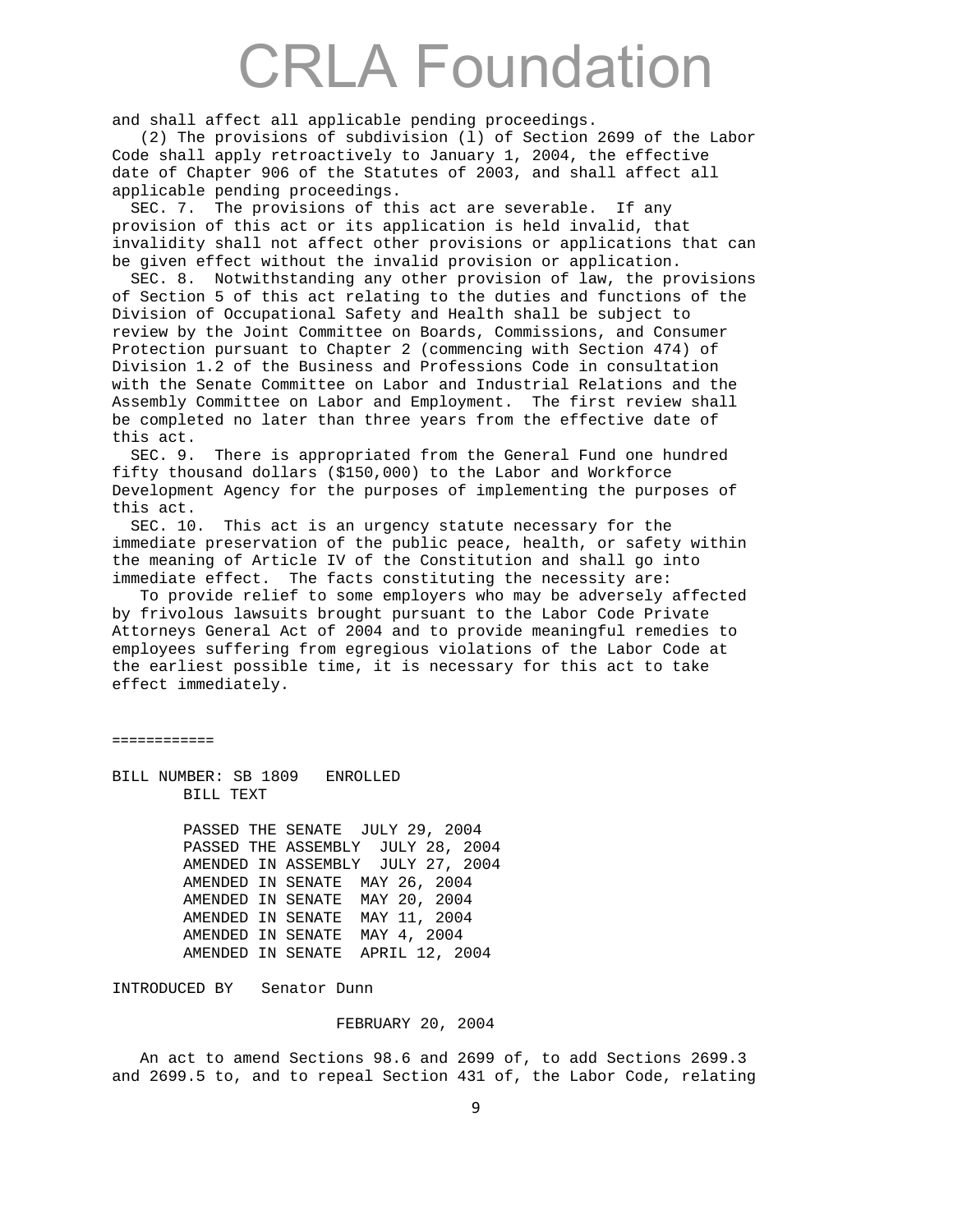to private employment, making an appropriation therefor, and declaring the urgency thereof, to take effect immediately.

LEGISLATIVE COUNSEL'S DIGEST

 SB 1809, Dunn. Labor Code Private Attorneys General Act of 2004. (1) Existing law allows aggrieved employees to bring civil actions to recover penalties for violations of the Labor Code if the Labor and Workforce Development Agency or its departments, divisions, commissions, boards, agencies, or employees do not do so. The penalties collected in these actions are distributed 50% to the General Fund, 25% to the agency for education, to be available for expenditure upon appropriation by the Legislature, and 25% to the aggrieved employee, except that if the person does not employ one or more persons, the penalties are distributed 50% to the General Fund and 50% to the agency. In addition, existing law provides that the aggrieved employee is authorized to recover attorney's fees and costs and, in some cases, penalties.

 This bill would redistribute these penalties, so that 75% is distributed to the agency to be continuously appropriated for purposes of enforcement and education and 25% to the aggrieved employee, except that if the person does not employ one or more persons, 100% of the penalties are distributed to the agency by continuous appropriation.

 This bill would provide that an aggrieved employee may recover these penalties only after complying with specified procedural and administrative requirements and providing specified written notice to the agency and to the employer.

 This bill would authorize a court, in any action by an aggrieved employee seeking recovery of a civil penalty pursuant to the act, to award a lesser amount than the maximum civil penalty amount specified by the underlying applicable statute and would require a court to review and authorize any settlement. The bill would provide that a civil penalty for any violation of a posting or notice requirement of the Labor Code, other than a requirement relating to mandatory payroll or workplace injuries, may be recovered only by the agency or its subdivisions. The bill would provide that these provisions are retroactive to January 1, 2004.

 The bill would require the Joint Committee on Boards, Commissions, and Consumer Protection, in consultation with the standing committees of the Legislature with jurisdiction over employment matters, to review certain functions created by this bill.

 The bill would appropriate \$150,000 from the General Fund to the agency for the purpose of implementing these provisions.

 (2) Existing provisions prohibit an employer from discriminating against an employee because the employee has specified existing rights. This bill would include among those protected rights the bringing of an action to collect penalties for the violation of labor laws pursuant to the provisions described in (1) above.

 (3) Existing law requires an employer to file in the office of the Director of Labor Standards Enforcement a copy of any application for employment that the employer requires an applicant to sign.

This bill would repeal that requirement.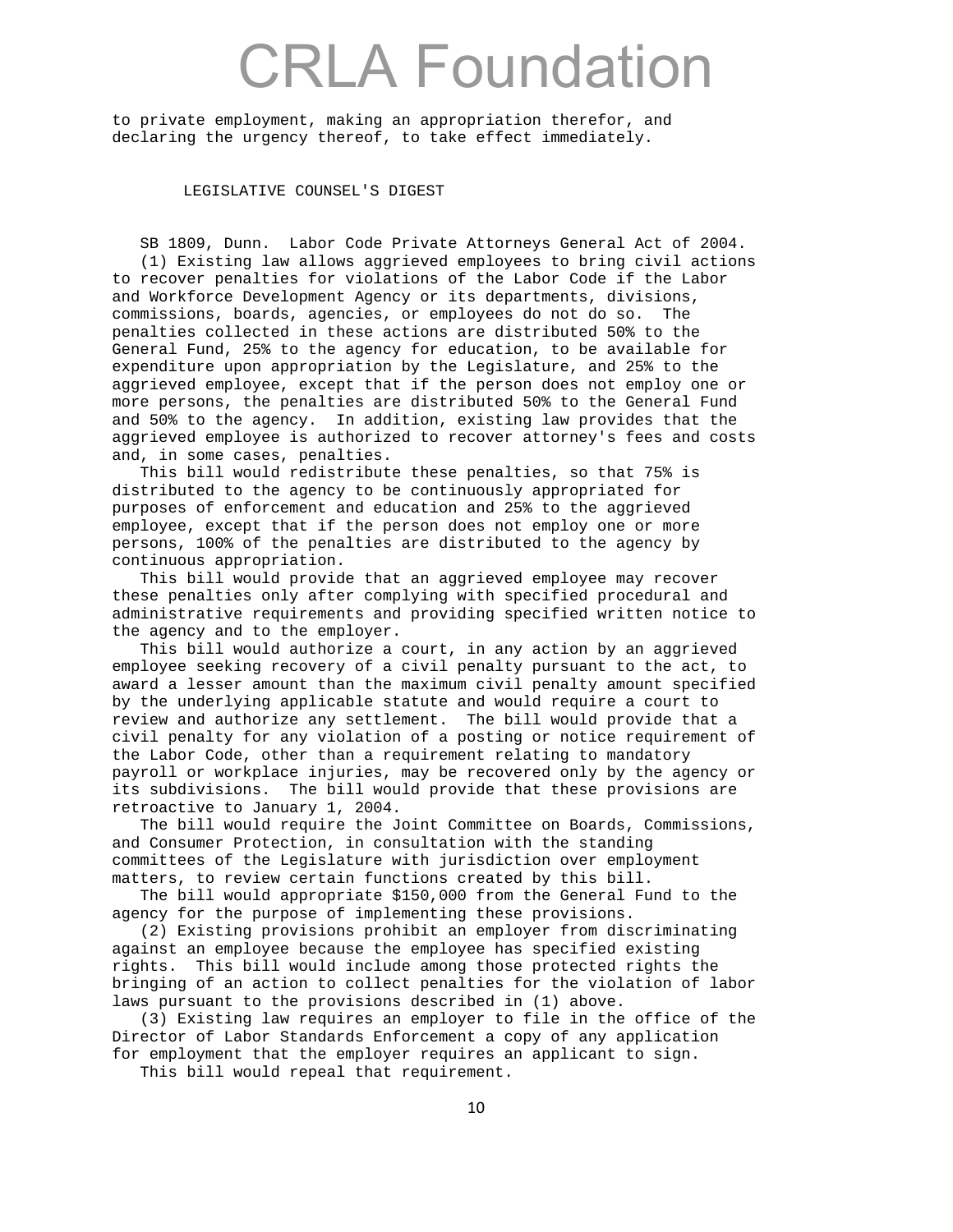(4) This bill would declare that it is to take effect immediately as an urgency statute.

Appropriation: yes.

THE PEOPLE OF THE STATE OF CALIFORNIA DO ENACT AS FOLLOWS:

 SECTION 1. Section 98.6 of the Labor Code is amended to read: 98.6. (a) No person shall discharge an employee or in any manner discriminate against any employee or applicant for employment because the employee or applicant engaged in any conduct delineated in this chapter, including the conduct described in subdivision (k) of Section 96, and Chapter 5 (commencing with Section 1101) of Part 3 of Division 2, or because the employee or applicant for employment has filed a bona fide complaint or claim or instituted or caused to be instituted any proceeding under or relating to his or her rights, which are under the jurisdiction of the Labor Commissioner, or because the employee has initiated any action or notice pursuant to Section 2699, or has testified or is about to testify in any such proceeding or because of the exercise by the employee or applicant for employment on behalf of himself, herself, or others of any rights afforded him or her.

 (b) Any employee who is discharged, threatened with discharge, demoted, suspended, or in any other manner discriminated against in the terms and conditions of his or her employment because the employee engaged in any conduct delineated in this chapter, including the conduct described in subdivision (k) of Section 96, and Chapter 5 (commencing with Section 1101) of Part 3 of Division 2, or because the employee has made a bona fide complaint or claim to the division pursuant to this part, or because the employee has initiated any action or notice pursuant to Section 2699 shall be entitled to reinstatement and reimbursement for lost wages and work benefits caused by such acts of the employer. Any employer who willfully refuses to hire, promote, or otherwise restore an employee or former employee who has been determined to be eligible for such rehiring or promotion by a grievance procedure, arbitration, or hearing authorized by law, is guilty of a misdemeanor.

 (c) (1) Any applicant for employment who is refused employment, who is not selected for a training program leading to employment, or who in any other manner is discriminated against in the terms and conditions of any offer of employment because the applicant engaged in any conduct delineated in this chapter, including the conduct described in subdivision (k) of Section 96, and Chapter 5 (commencing with Section 1101) of Part 3 of Division 2, or because the applicant has made a bona fide complaint or claim to the division pursuant to this part, or because the employee has initiated any action or notice pursuant to Section 2699 shall be entitled to employment and reimbursement for lost wages and work benefits caused by the acts of the prospective employer.

 (2) This subdivision shall not be construed to invalidate any collective bargaining agreement that requires an applicant for a position that is subject to the collective bargaining agreement to sign a contract that protects either or both of the following as specified in paragraphs (A) and (B), nor shall this subdivision be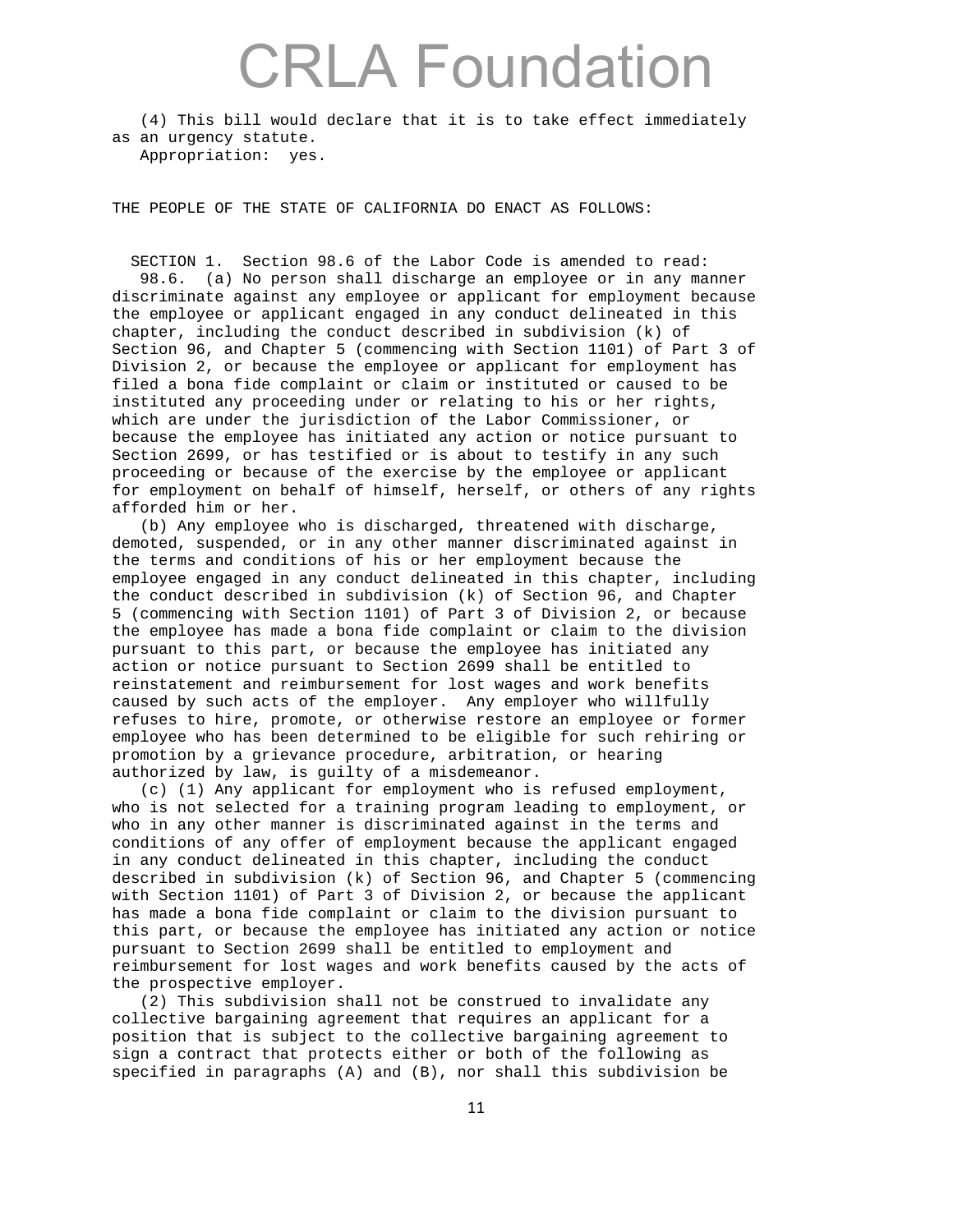construed to invalidate any employer requirement of an applicant for a position that is not subject to a collective bargaining agreement to sign an employment contract that protects either or both of the following:

 (A) An employer against any conduct that is actually in direct conflict with the essential enterprise-related interests of the employer and where breach of that contract would actually constitute a material and substantial disruption of the employer's operation.

 (B) A firefighter against any disease that is presumed to arise in the course and scope of employment, by limiting his or her consumption of tobacco products on and off the job.

 (d) The provisions of this section creating new actions or remedies that are effective on January 1, 2002, to employees or applicants for employment do not apply to any state or local law enforcement agency, any religious association or corporation specified in subdivision (d) of Section 12926 of the Government Code, except as provided in Section 12926.2 of the Government Code, or any person described in Section 1070 of the Evidence Code.

SEC. 2. Section 431 of the Labor Code is repealed.

SEC. 3. Section 2699 of the Labor Code is amended to read:

 2699. (a) Notwithstanding any other provision of law, any provision of this code that provides for a civil penalty to be assessed and collected by the Labor and Workforce Development Agency or any of its departments, divisions, commissions, boards, agencies, or employees, for a violation of this code, may, as an alternative, be recovered through a civil action brought by an aggrieved employee on behalf of himself or herself and other current or former employees pursuant to the procedures specified in Section 2699.3.

 (b) For purposes of this part, "person" has the same meaning as defined in Section 18.

 (c) For purposes of this part, "aggrieved employee" means any person who was employed by the alleged violator and against whom one or more of the alleged violations was committed.

 (d) For purposes of this part, "cure" means that the employer abates each violation alleged by any aggrieved employee, the employer is in compliance with the underlying statutes as specified in the notice required by this part, and any aggrieved employee is made whole.

 (e) (1) For purposes of this part, whenever the Labor and Workforce Development Agency, or any of its departments, divisions, commissions, boards, agencies, or employees, has discretion to assess a civil penalty, a court is authorized to exercise the same discretion, subject to the same limitations and conditions, to assess a civil penalty.

 (2) In any action by an aggrieved employee seeking recovery of a civil penalty available under subdivision (a) or (f), a court may award a lesser amount than the maximum civil penalty amount specified by this part if, based on the facts and circumstances of the particular case, to do otherwise would result in an award that is unjust, arbitrary and oppressive, or confiscatory.

 (f) For all provisions of this code except those for which a civil penalty is specifically provided, there is established a civil penalty for a violation of these provisions, as follows:

 (1) If, at the time of the alleged violation, the person does not employ one or more employees, the civil penalty is five hundred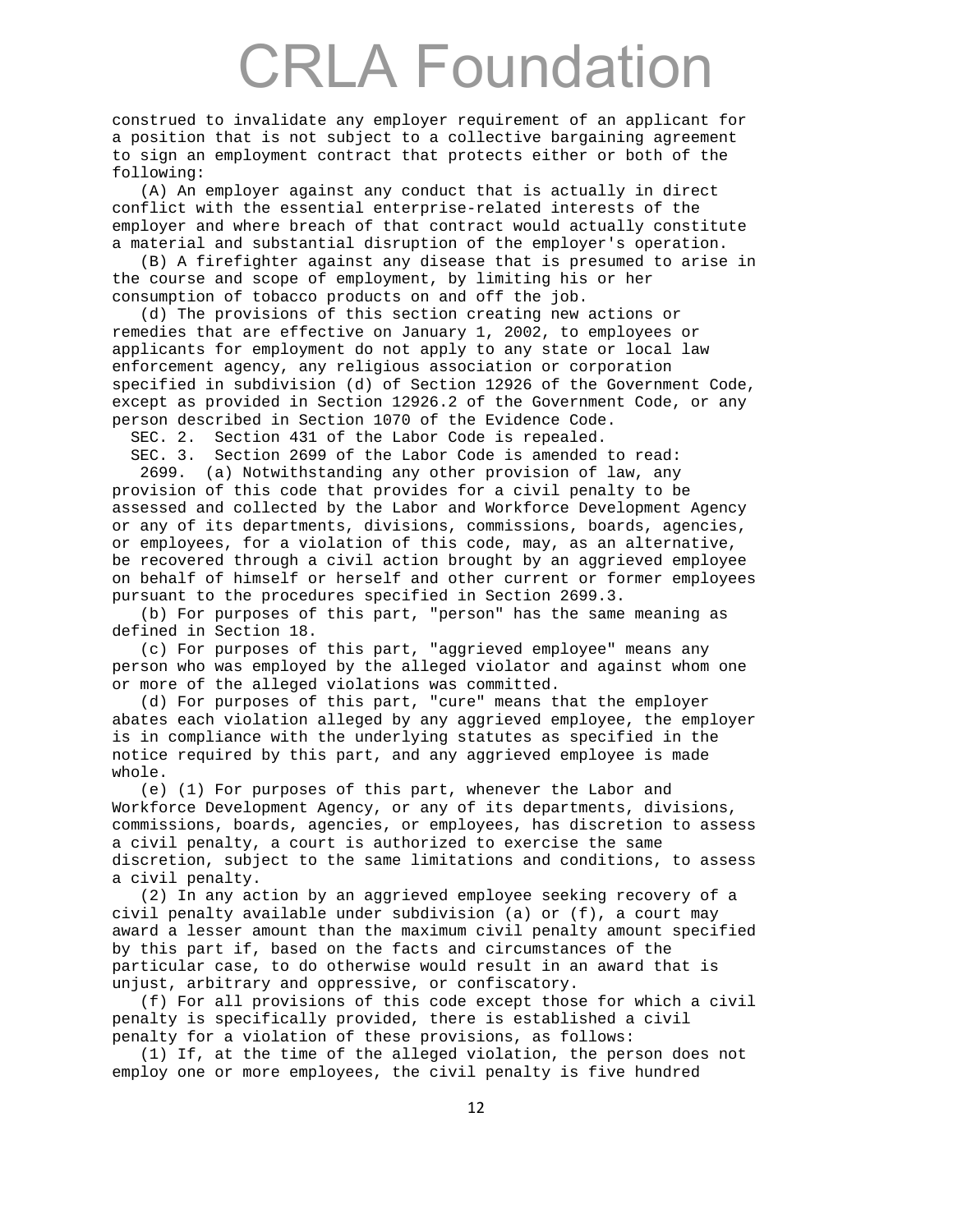dollars (\$500).

 (2) If, at the time of the alleged violation, the person employs one or more employees, the civil penalty is one hundred dollars (\$100) for each aggrieved employee per pay period for the initial violation and two hundred dollars (\$200) for each aggrieved employee per pay period for each subsequent violation.

 (3) If the alleged violation is a failure to act by the Labor and Workplace Development Agency, or any of its departments, divisions, commissions, boards, agencies, or employees, there shall be no civil penalty.

 (g) (1) Except as provided in paragraph (2), an aggrieved employee may recover the civil penalty described in subdivision (f) in a civil action pursuant to the procedures specified in Section 2699.3 filed on behalf of himself or herself and other current or former employees against whom one or more of the alleged violations was committed. Any employee who prevails in any action shall be entitled to an award of reasonable attorney's fees and costs. Nothing in this part shall operate to limit an employee's right to pursue or recover other remedies available under state or federal law, either separately or concurrently with an action taken under this part.

 (2) No action shall be brought under this part for any violation of a posting, notice, agency reporting, or filing requirement of this code, except where the filing or reporting requirement involves mandatory payroll or workplace injury reporting.

 (h) No action may be brought under this section by an aggrieved employee if the agency or any of its departments, divisions, commissions, boards, agencies, or employees, on the same facts and theories, cites a person within the timeframes set forth in Section 2699.3 for a violation of the same section or sections of the Labor Code under which the aggrieved employee is attempting to recover a civil penalty on behalf of himself or herself or others or initiates a proceeding pursuant to Section 98.3.

 (i) Except as provided in subdivision (j), civil penalties recovered by aggrieved employees shall be distributed as follows: 75 percent to the Labor and Workforce Development Agency for enforcement of labor laws and education of employers and employees about their rights and responsibilities under this code, to be continuously appropriated to supplement and not supplant the funding to the agency for those purposes; and 25 percent to the aggrieved employees.

 (j) Civil penalties recovered under paragraph (1) of subdivision (f) shall be distributed to the Labor and Workforce Development Agency for enforcement of labor laws and education of employers and employees about their rights and responsibilities under this code, to be continuously appropriated to supplement and not supplant the funding to the agency for those purposes.

 (k) Nothing contained in this part is intended to alter or otherwise affect the exclusive remedy provided by the workers' compensation provisions of this code for liability against an employer for the compensation for any injury to or death of an employee arising out of and in the course of employment.

 (l) The superior court shall review and approve any penalties sought as part of a proposed settlement agreement pursuant to this part.

(m) This section shall not apply to the recovery of administrative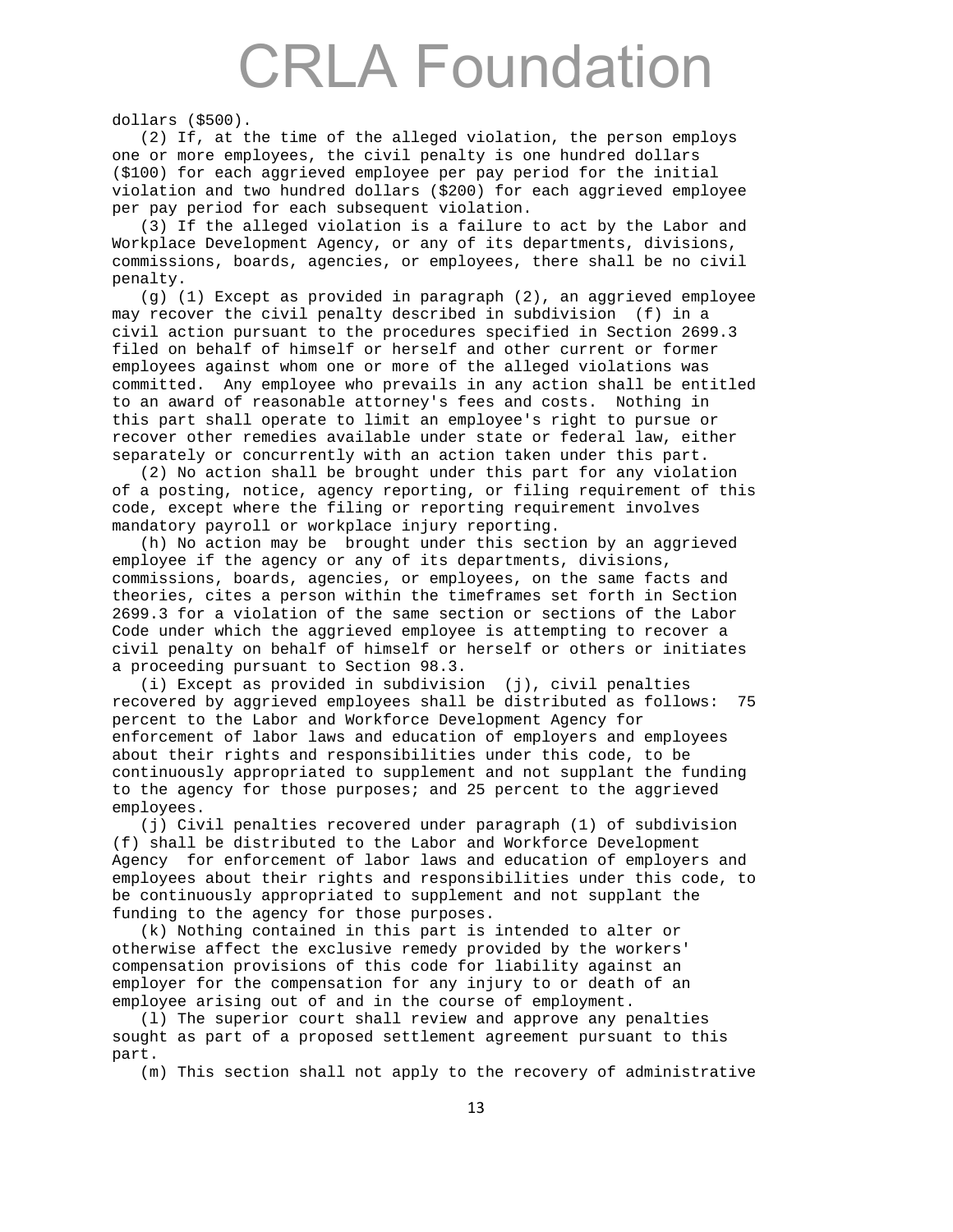and civil penalties in connection with the workers' compensation law as contained in Division 1 (commencing with Section 50) and Division 4 (commencing with Section 3200), including, but not limited to, Sections 129.5 and 132a.

 (n) The agency or any of its departments, divisions, commissions, boards, or agencies may promulgate regulations to implement the provisions of this part.

 SEC. 4. Section 2699.3 is added to the Labor Code, to read: 2699.3. (a) A civil action by an aggrieved employee pursuant to subdivision (a) or (f) of Section 2699 alleging a violation of any provision listed in Section 2699.5 shall commence only after the following requirements have been met:

 (1) The aggrieved employee or representative shall give written notice by certified mail to the Labor and Workforce Development Agency and the employer of the specific provisions of this code alleged to have been violated, including the facts and theories to support the alleged violation.

 (2) (A) The agency shall notify the employer and the aggrieved employee or representative by certified mail that it does not intend to investigate the alleged violation within 30 calendar days of the postmark date of the notice received pursuant to paragraph (1). Upon receipt of that notice or if no notice is provided within 33 calendar days of the postmark date of the notice given pursuant to paragraph (1), the aggrieved employee may commence a civil action pursuant to Section 2699.

 (B) If the agency intends to investigate the alleged violation, it shall notify the employer and the aggrieved employee or representative by certified mail of its decision within 33 calendar days of the postmark date of the notice received pursuant to paragraph (1). Within 120 calendar days of that decision, the agency may investigate the alleged violation and issue any appropriate citation. If the agency determines that no citation will be issued, it shall notify the employer and aggrieved employee of that decision within five business days thereof by certified mail. Upon receipt of that notice or if no citation is issued by the agency within the 158-day period prescribed by subparagraph (A) and this subparagraph or if the agency fails to provide timely or any notification, the aggrieved employee may commence a civil action pursuant to Section 2699.

 (C) Notwithstanding any other provision of law, a plaintiff may as a matter of right amend an existing complaint to add a cause of action arising under this part at any time within 60 days of the time periods specified in this part.

 (b) A civil action by an aggrieved employee pursuant to subdivision (a) or (f) of Section 2699 alleging a violation of any provision of Division 5 (commencing with Section 6300) other than those listed in Section 2699.5 shall commence only after the following requirements have been met:

 (1) The aggrieved employee or representative shall give notice by certified mail to the Division of Occupational Safety and Health and the employer, with a copy to the Labor and Workforce Development Agency, of the specific provisions of Division 5 (commencing with Section 6300) alleged to have been violated, including the facts and theories to support the alleged violation.

(2) (A) The division shall inspect or investigate the alleged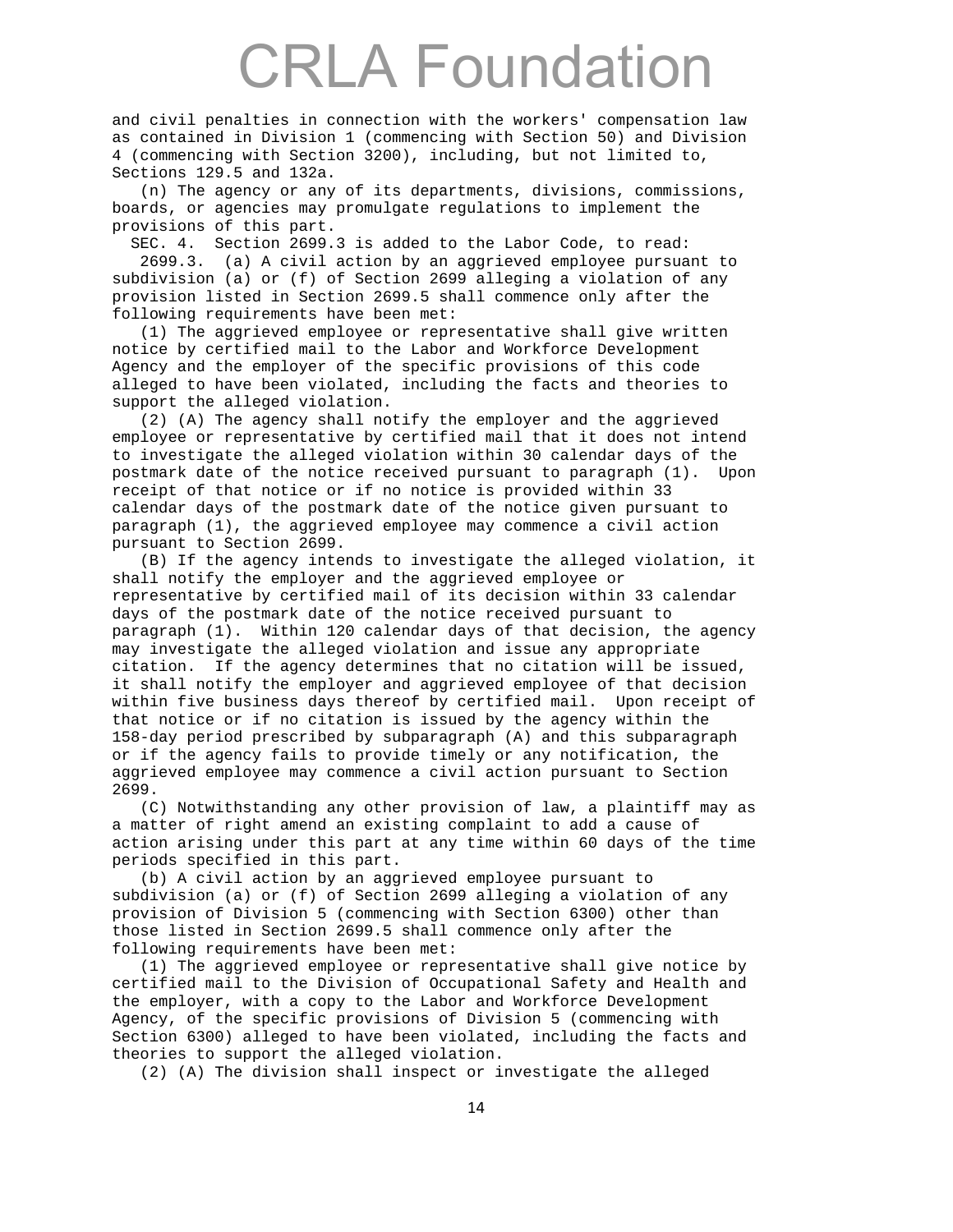violation pursuant to the procedures specified in Division 5 (commencing with Section 6300).

 (i) If the division issues a citation, the employee may not commence an action pursuant to Section 2699. The division shall notify the aggrieved employee and employer in writing within 14 calendar days of certifying that the employer has corrected the violation.

 (ii) If by the end of the period for inspection or investigation provided for in Section 6317, the division fails to issue a citation and the aggrieved employee disputes that decision, the employee may challenge that decision in the superior court. In such an action, the superior court shall follow precedents of the Occupational Safety and Health Appeals Board. If the court finds that the division should have issued a citation and orders the division to issue a citation, then the aggrieved employee may not commence a civil action pursuant to Section 2699.

 (iii) A complaint in superior court alleging a violation of Division 5 (commencing with Section 6300) other than those listed in Section 2699.5 shall include therewith a copy of the notice of violation provided to the division and employer pursuant to paragraph (1).

 (iv) The superior court shall not dismiss the action for nonmaterial differences in facts or theories between those contained in the notice of violation provided to the division and employer pursuant to paragraph (1) and the complaint filed with the court.

 (B) If the division fails to inspect or investigate the alleged violation as provided by Section 6309, the provisions of subdivision (c) shall apply to the determination of the alleged violation.

 (3) (A) Nothing in this subdivision shall be construed to alter the authority of the division to permit long-term abatement periods or to enter into memoranda of understanding or joint agreements with employers in the case of long-term abatement issues.

 (B) Nothing in this subdivision shall be construed to authorize an employee to file a notice or to commence a civil action pursuant to Section 2699 during the period that an employer has voluntarily entered into consultation with the division to ameliorate a condition in that particular worksite.

 (C) An employer who has been provided notice pursuant to this section may not then enter into consultation with the division in order to avoid an action under this section.

 (4) The superior court shall review and approve any proposed settlement of alleged violations of the provisions of Division 5 (commencing with Section 6300) to ensure that the settlement provisions are at least as effective as the protections or remedies provided by state and federal law or regulation for the alleged violation. The provisions of the settlement relating to health and safety laws shall be submitted to the division at the same time that they are submitted to the court. This requirement shall be construed to authorize and permit the division to comment on those settlement provisions, and the court shall grant the division's commentary the appropriate weight.

 (c) A civil action by an aggrieved employee pursuant to subdivision (a) or (f) of Section 2699 alleging a violation of any provision other than those listed in Section 2699.5 or Division 5 (commencing with Section 6300) shall commence only after the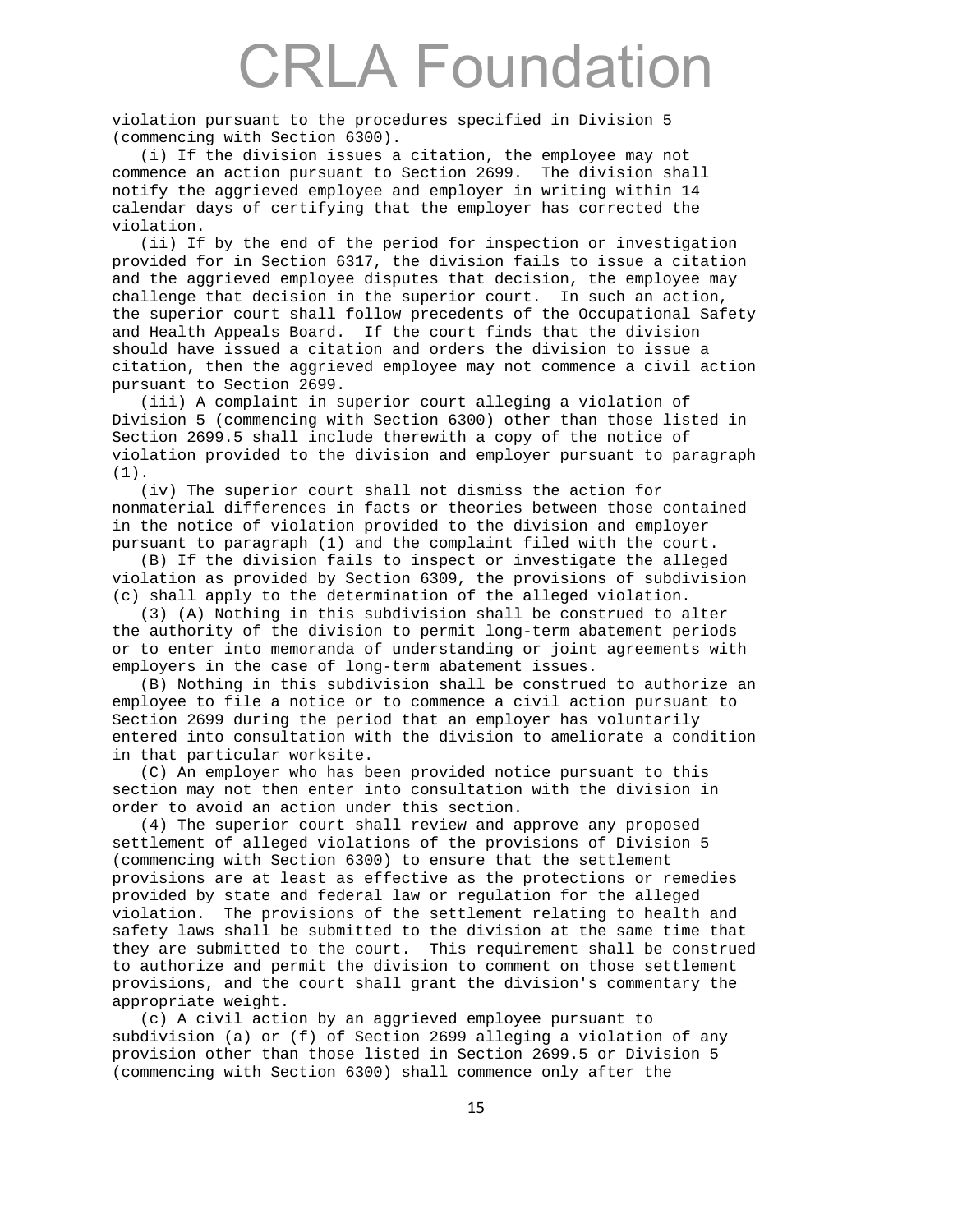following requirements have been met:

 (1) The aggrieved employee or representative shall give written notice by certified mail to the Labor and Workforce Development Agency and the employer of the specific provisions of this code alleged to have been violated, including the facts and theories to support the alleged violation.

 (2) (A) The employer may cure the alleged violation within 33 calendar days of the postmark date of the notice. The employer shall give written notice by certified mail within that period of time to the aggrieved employee or representative and the agency if the alleged violation is cured, including a description of actions taken, and no civil action pursuant to Section 2699 may commence. If the alleged violation is not cured within the 33-day period, the employee may commence a civil action pursuant to Section 2699.

 (B) No employer may avail himself or herself of the notice and cure provisions of this subdivision more than three times in a 12-month period for the same violation or violations contained in the notice, regardless of the location of the worksite.

 (3) If the aggrieved employee disputes that the alleged violation has been cured, the aggrieved employee or representative shall provide written notice by certified mail, including specified grounds to support that dispute, to the employer and the agency. Within 17 calendar days of the postmark date of that notice, the agency shall review the actions taken by the employer to cure the alleged violation, and provide written notice of its decision by certified mail to the aggrieved employee and the employer. The agency may grant the employer three additional business days to cure the alleged violation. If the agency determines that the alleged violation has not been cured or if the agency fails to provide timely or any notification, the employee may proceed with the civil action pursuant to Section 2699. If the agency determines that the alleged violation has been cured, but the employee still disagrees, the employee may appeal that determination to the superior court.

 (d) The periods specified in this section are not counted as part of the time limited for the commencement of the civil action to recover penalties under this part.

SEC. 5. Section 2699.5 is added to the Labor Code, to read:

 2699.5. The provisions of subdivision (a) of Section 2699.3 shall apply to any alleged violation of the following provisions: subdivision (k) of Section 96, Section 98.6, 201, 201.5, 201.7, 202, 203, 203.1, 203.5, 204, 204a, 204b, 204.1, 204.2, 205, 205.5, 206, 206.5, 208, 209, 212, subdivision (d) of Section 213, 221, 222, 222.5, 223, 224, subdivision (a) of Section 226, 226.7, 227, 227.3, 230, 230.1, 230.2, 230.3, 230.4, 230.7, 230.8, 231, subdivision (c) of Section 232, subdivision (c) of Section 232.5, 233, 234, 351, 353, 403, subdivision (b) of Section 404, 432.2, 432.5, 432.7, 435, 450, 510, 511, 512, 513, 551, 552, 601, 602, 603, 604, 750, 751.8, 800, 850, 851, 851.5, 852, 921, 922, 923, 970, 973, 976, 1021, 1021.5, 1025, 1026, 1101, 1102, 1102.5, 1153, subdivision (c) or (d) of Section 1174, 1194, 1197, 1197.1, 1197.5, 1198, subdivision (b) of Section 1198.3, 1199, 1199.5, 1290, 1292, 1293, 1293.1, 1294, 1294.1, 1294.5, 1296, 1297, 1298, 1301, 1308, 1308.1, 1308.7, 1309, 1309.5, 1391, 1391.1, 1391.2, 1392, 1683, 1695, subdivision (a) of Section 1695.5, 1695.55, 1695.6, 1695.7, 1695.8, 1695.9, 1696, 1696.5, 1696.6, 1697.1, 1700.25, 1700.26, 1700.31, 1700.32, 1700.40, 1700.47,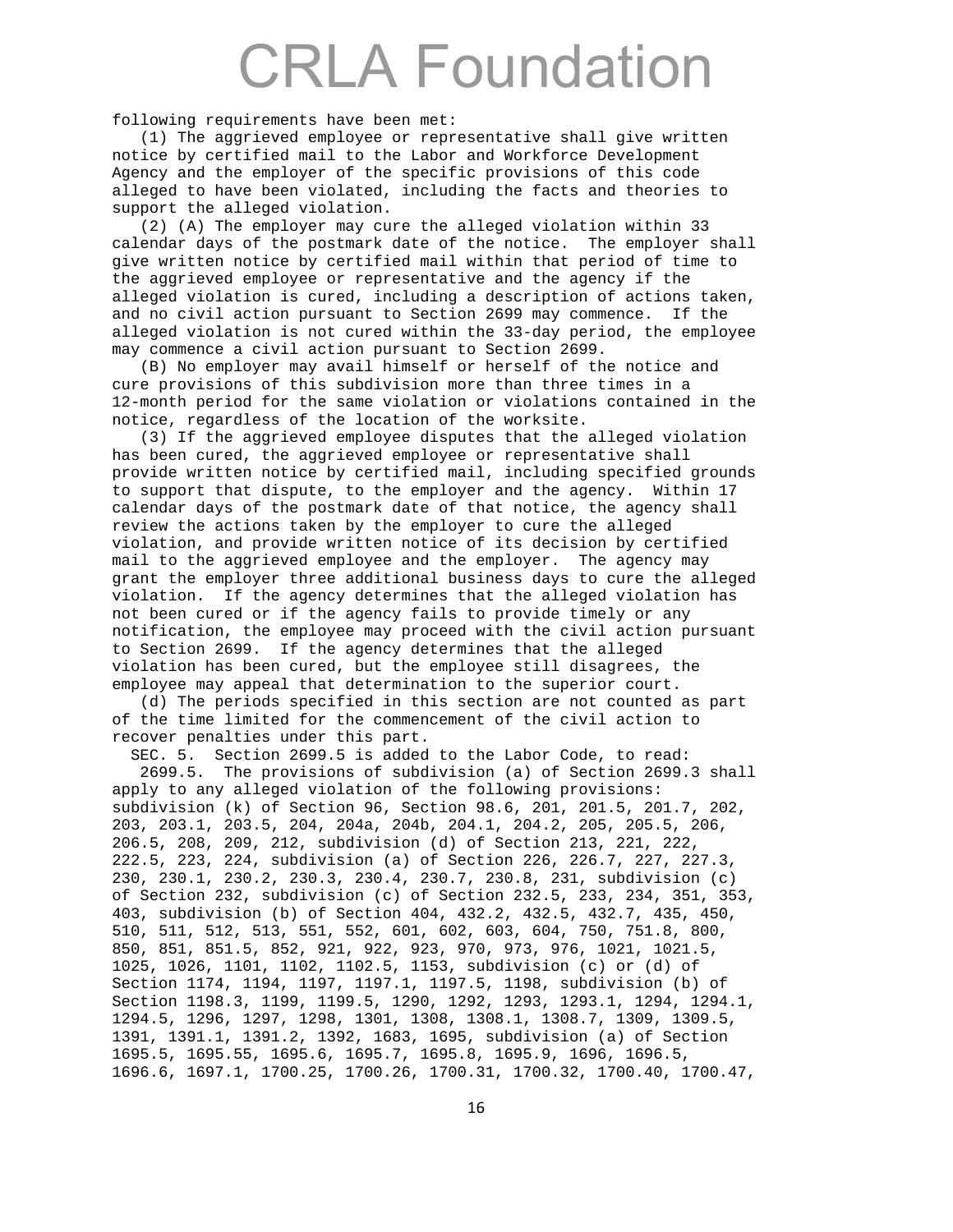paragraph (1), (2), or (3) of subdivision (a) of or subdivision (e) of Section 1701.4, subdivision (a) of Section 1701.5, 1701.8, 1701.10, 1701.12, 1735, 1771, 1774, 1776, 1777.5, 1811, 1815, 2651, 2673, subdivision (a) of Section 2673.1, 2695.2, 2800, 2801, 2802, 2806, 2810, subdivision (b) of Section 2929, 3095, 6310, 6311, or 6399.7.

 SEC. 6. (a) The Legislature finds and declares that, as enunciated in long-standing judicial precedent, its inherent authority to create causes of action or remedies necessarily includes the authority to abolish them. Therefore, a plaintiff seeking recovery upon a legislatively created cause of action runs the risk that the Legislature may repeal or alter that cause during the pendency of the claim. Thus, the Legislature further finds and declares that the alteration of the right to recover civil penalties for violations of the Labor Code made by this act may be applied retroactively to any applicable pending proceeding without depriving any person of a substantive right without due process of law.

 (b) (1) The provisions of paragraph (2) of subdivision (g) of Section 2699 of the Labor Code shall apply retroactively to January 1, 2004, the effective date of Chapter 906 of the Statutes of 2003, and shall affect all applicable pending proceedings.

 (2) The provisions of subdivision (l) of Section 2699 of the Labor Code shall apply retroactively to January 1, 2004, the effective date of Chapter 906 of the Statutes of 2003, and shall affect all applicable pending proceedings.

 SEC. 7. The provisions of this act are severable. If any provision of this act or its application is held invalid, that invalidity shall not affect other provisions or applications that can be given effect without the invalid provision or application.

 SEC. 8. Notwithstanding any other provision of law, the provisions of Section 5 of this act relating to the duties and functions of the Division of Occupational Safety and Health shall be subject to review by the Joint Committee on Boards, Commissions, and Consumer Protection pursuant to Chapter 2 (commencing with Section 474) of Division 1.2 of the Business and Professions Code in consultation with the Senate Committee on Labor and Industrial Relations and the Assembly Committee on Labor and Employment. The first review shall be completed no later than three years from the effective date of this act.

 SEC. 9. There is appropriated from the General Fund one hundred fifty thousand dollars (\$150,000) to the Labor and Workforce Development Agency for the purposes of implementing the purposes of this act.

 SEC. 10. This act is an urgency statute necessary for the immediate preservation of the public peace, health, or safety within the meaning of Article IV of the Constitution and shall go into immediate effect. The facts constituting the necessity are:

 To provide relief to some employers who may be adversely affected by frivolous lawsuits brought pursuant to the Labor Code Private Attorneys General Act of 2004 and to provide meaningful remedies to employees suffering from egregious violations of the Labor Code at the earliest possible time, it is necessary for this act to take effect immediately.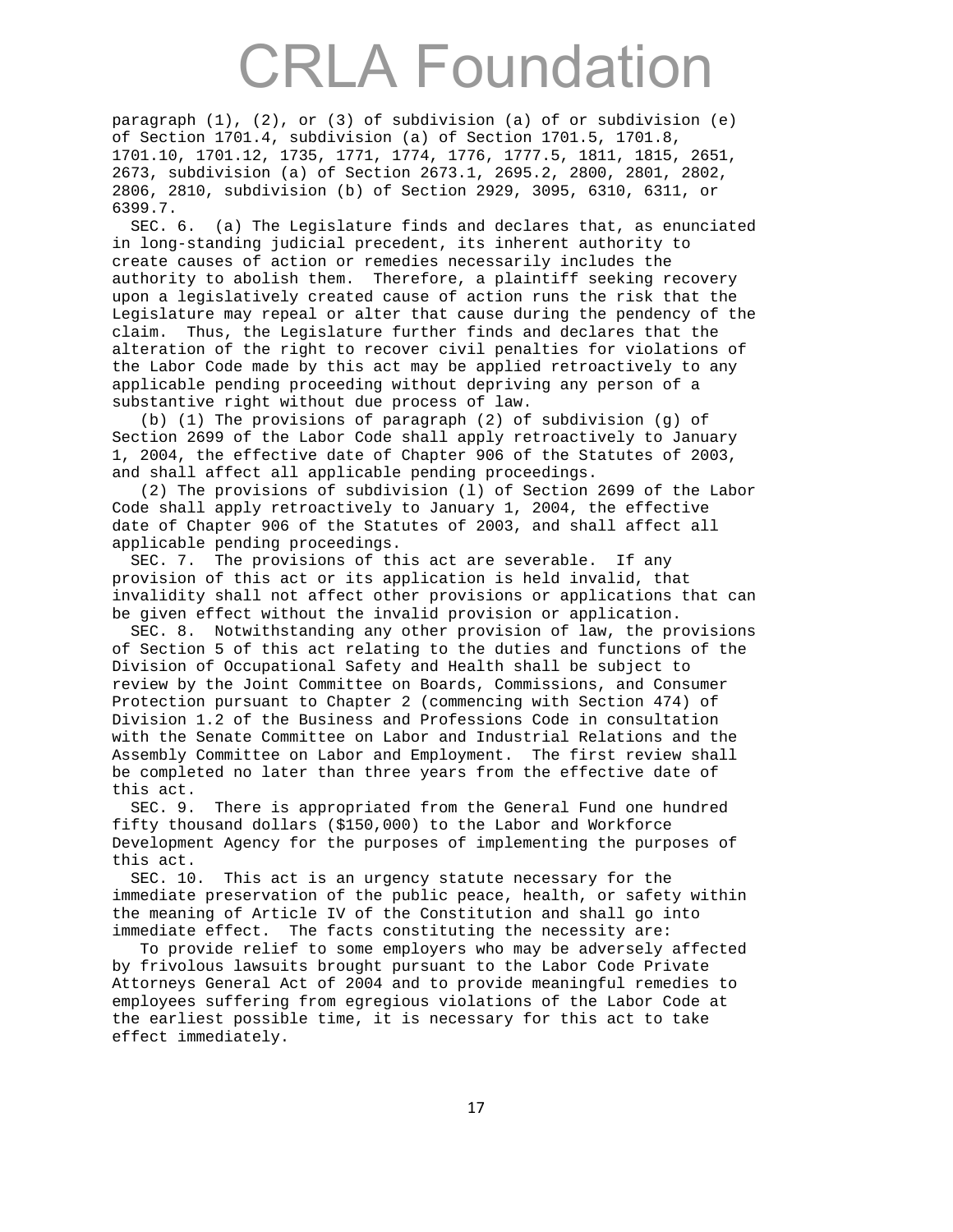============

BILL NUMBER: SB 1809 AMENDED BILL TEXT AMENDED IN ASSEMBLY JULY 27, 2004 AMENDED IN SENATE MAY 26, 2004 AMENDED IN SENATE MAY 20, 2004 AMENDED IN SENATE MAY 11, 2004 AMENDED IN SENATE MAY 4, 2004

AMENDED IN SENATE APRIL 12, 2004

INTRODUCED BY Senator Dunn

FEBRUARY 20, 2004

 An act to amend Section 2699 of the Labor Code, relating to employment. *An act to amend Sections 98.6 and 2699 of, to add Sections 2699.3 and 2699.5 to, and to repeal Section 431 of, the Labor Code, relating to private employment, making an appropriation therefor, and declaring the urgency thereof, to take effect immediately.* 

#### LEGISLATIVE COUNSEL'S DIGEST

 SB 1809, as amended, Dunn. Labor Code Private Attorneys General Act of 2004.

 *(1) Existing law allows aggrieved employees to bring civil actions to recover penalties for violations of the Labor Code if the Labor and Workforce Development Agency or its departments, divisions, commissions, boards, agencies, or employees do not do so. The penalties collected in these actions are distributed 50% to the General Fund, 25% to the agency for education, to be available for expenditure upon appropriation by the Legislature, and 25% to the aggrieved employee, except that if the person does not employ one or more persons, the penalties are distributed 50% to the General Fund and 50% to the agency. In addition, existing law provides that the aggrieved employee is authorized to recover attorney's fees and costs and, in some cases, penalties.* 

 *This bill would redistribute these penalties, so that 75% is distributed to the agency to be continuously appropriated for purposes of enforcement and education and 25% to the aggrieved employee, except that if the person does not employ one or more persons, 100% of the penalties are distributed to the agency by continuous appropriation.* 

 *This bill would provide that an aggrieved employee may recover these penalties only after complying with specified procedural and administrative requirements and providing specified written notice to the agency and to the employer.* 

 *This bill would authorize a court, in any action by an aggrieved employee seeking recovery of a civil penalty pursuant to the act, to award a lesser amount than the maximum civil penalty amount specified*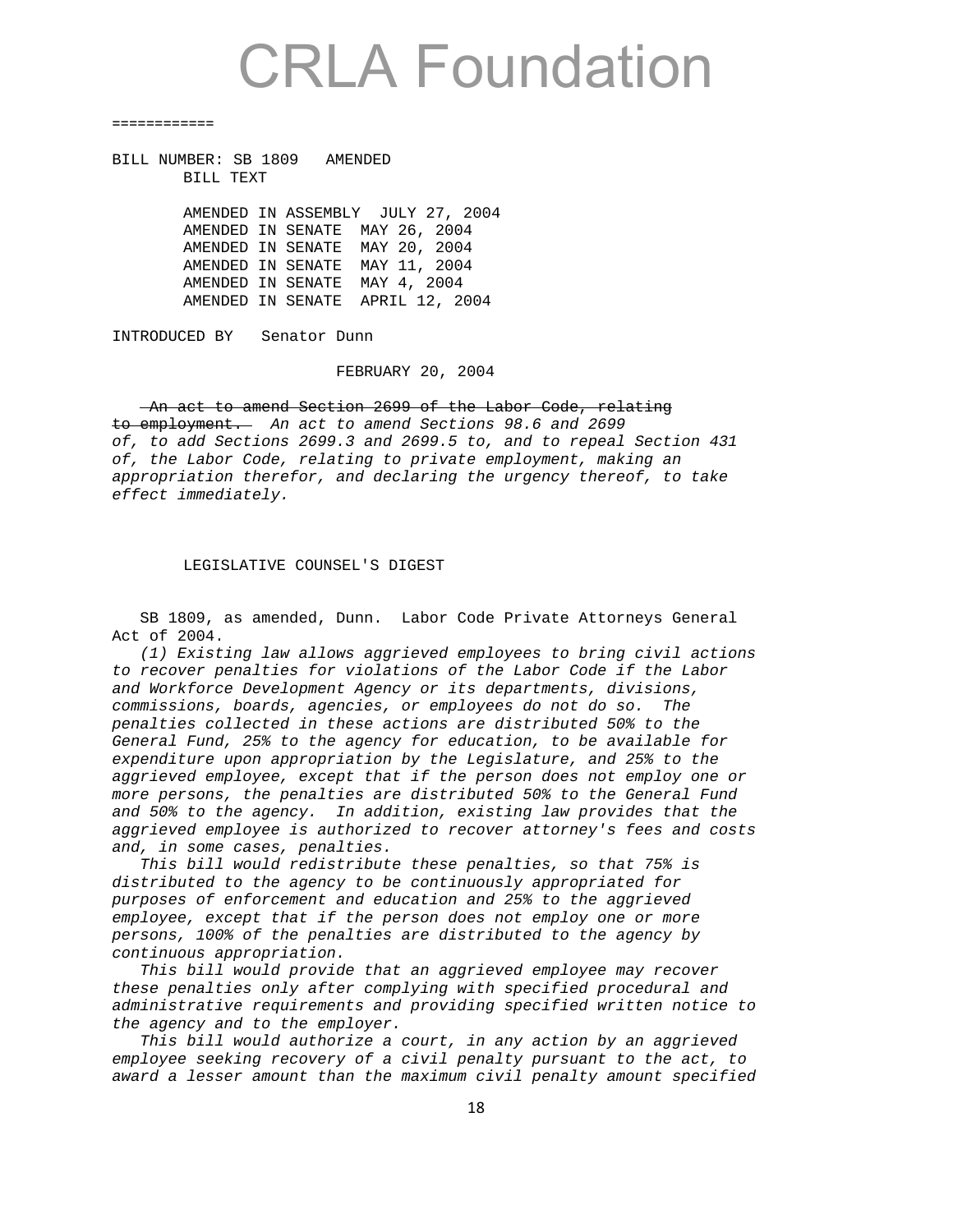*by the underlying applicable statute and would require a court to review and authorize any settlement. The bill would provide that a civil penalty for any violation of a posting or notice requirement of the Labor Code, other than a requirement relating to mandatory payroll or workplace injuries, may be recovered only by the agency or its subdivisions. The bill would provide that these provisions are retroactive to January 1, 2004.* 

 *The bill would require the Joint Committee on Boards, Commissions, and Consumer Protection, in consultation with the standing committees of the Legislature with jurisdiction over employment matters, to review certain functions created by this bill.* 

 *The bill would appropriate \$150,000 from the General Fund to the agency for the purpose of implementing these provisions.* 

 *(2) Existing provisions prohibit an employer from discriminating against an employee because the employee has specified existing rights. This bill would include among those protected rights the bringing of an action to collect penalties for the violation of labor laws pursuant to the provisions described in (1) above.* 

 *(3) Existing law requires an employer to file in the office of the Director of Labor Standards Enforcement a copy of any application for employment that the employer requires an applicant to sign.* 

 *This bill would repeal that requirement.* 

 *(4) This bill would declare that it is to take effect immediately as an urgency statute.* 

 Existing law, the Labor Code Private Attorneys General Act of 2004, authorizes aggrieved employees to bring civil actions to recover specified civil penalties for violations of the Labor Code if the Labor and Workforce Development Agency or its departments, divisions, commissions, boards, agencies, or employees do not do so. The act authorizes a court to exercise the same discretion to assess a civil penalty as the agency or its subdivisions.

 This bill would require the plaintiff or his or her representative, as a condition to bringing a civil action pursuant to the act, to report the alleged violation of the Labor Code to the Labor and Workforce Development Agency in writing and would require that, within 15 calendar days of the report, no state enforcement action, as defined, has commenced. The bill also would require the plaintiff to file with the civil action a certification stating that he or she has complied with these requirements.

 This bill would authorize a court, in any action by an aggrieved employee seeking recovery of a civil penalty pursuant to the act, to award a lesser amount than the maximum civil penalty amount specified by the underlying applicable statute if certain findings are made based on the facts and circumstances of the particular case. The bill would provide that a civil penalty for any violation of a posting or notice requirement of the Labor Code may be recovered only by the agency or its subdivisions.

The bill would specify that these amendments shall apply to civil actions filed on or after, or pending on, the effective date of this bill.

Vote:  $\frac{1}{\text{max} + \text{max}}$  2/3. Appropriation: no *yes* . Fiscal committee: yes. State-mandated local program: no.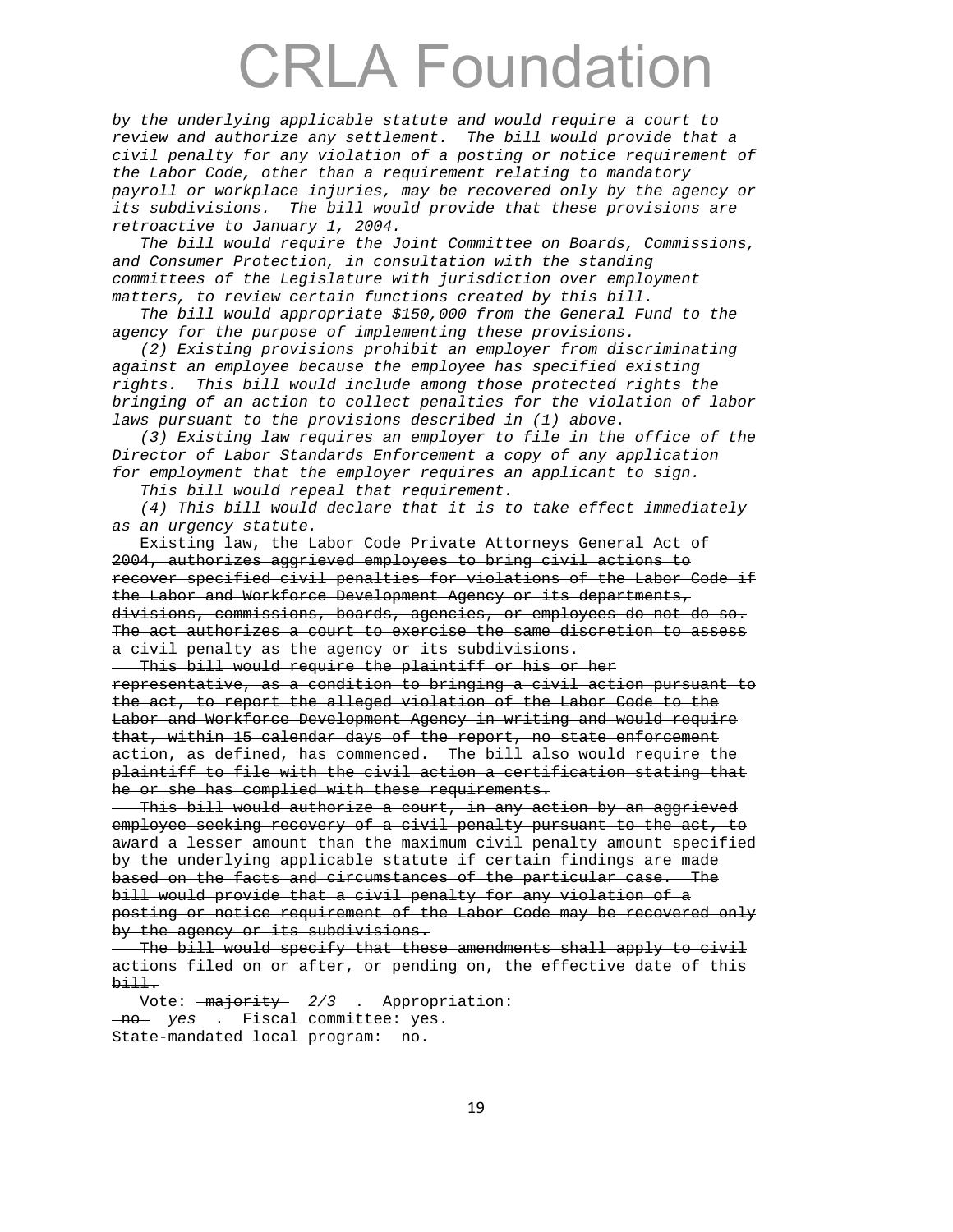THE PEOPLE OF THE STATE OF CALIFORNIA DO ENACT AS FOLLOWS:

#### SECTION 1. Section 2699 of the Labor Code is amended to

 *SECTION 1. Section 98.6 of the Labor Code is amended to read:* 

 98.6. (a) No person shall discharge an employee or in any manner discriminate against any employee or applicant for employment because the employee or applicant engaged in any conduct delineated in this chapter, including the conduct described in subdivision (k) of Section 96, and Chapter 5 *(commencing with Section 1101)*  of Part 3 of Division 2, or because the employee or applicant for employment has filed a bona fide complaint or claim or instituted or caused to be instituted any proceeding under or relating to his or her rights, which are under the jurisdiction of the Labor Commissioner, *or because the employee has initiated any action or notice pursuant to Section 2699,* or has testified or is about to testify in any such proceeding or because of the exercise by the employee or applicant for employment on behalf of himself, herself, or others of any rights afforded him or her.

 (b) Any employee who is discharged, threatened with discharge, demoted, suspended, or in any other manner discriminated against in the terms and conditions of his or her employment because the employee engaged in any conduct delineated in this chapter, including the conduct described in subdivision (k) of Section 96, and Chapter 5 *(commencing with Section 1101)* of Part 3 of Division 2, or because the employee has made a bona fide complaint or claim to the division pursuant to this part *, or because the employee has initiated any action or notice pursuant to Section 2699* shall be entitled to reinstatement and reimbursement for lost wages and work benefits caused by such acts of the employer. Any employer who willfully refuses to hire, promote, or otherwise restore an employee or former employee who has been determined to be eligible for such rehiring or promotion by a grievance procedure, arbitration *,*  or hearing authorized by law, is guilty of a misdemeanor.

 (c) (1) Any applicant for employment who is refused employment, who is not selected for a training program leading to employment, or who in any other manner is discriminated against in the terms and conditions of any offer of employment because the applicant engaged in any conduct delineated in this chapter, including the conduct described in subdivision (k) of Section 96, and Chapter 5 *(commencing with Section 1101)* of Part 3 of Division 2, or because the applicant has made a bona fide complaint or claim to the division pursuant to this part *, or because the employee has initiated any action or notice pursuant to Section 2699* shall be entitled to employment and reimbursement for lost wages and work benefits caused by the acts of the prospective employer.

 (2) This subdivision shall not be construed to invalidate any collective bargaining agreement that requires an applicant for a position that is subject to the collective bargaining agreement to sign a contract that protects either or both of the following as specified in paragraphs (A) and (B), nor shall this subdivision be construed to invalidate any employer requirement of an applicant for a position that is not subject to a collective bargaining agreement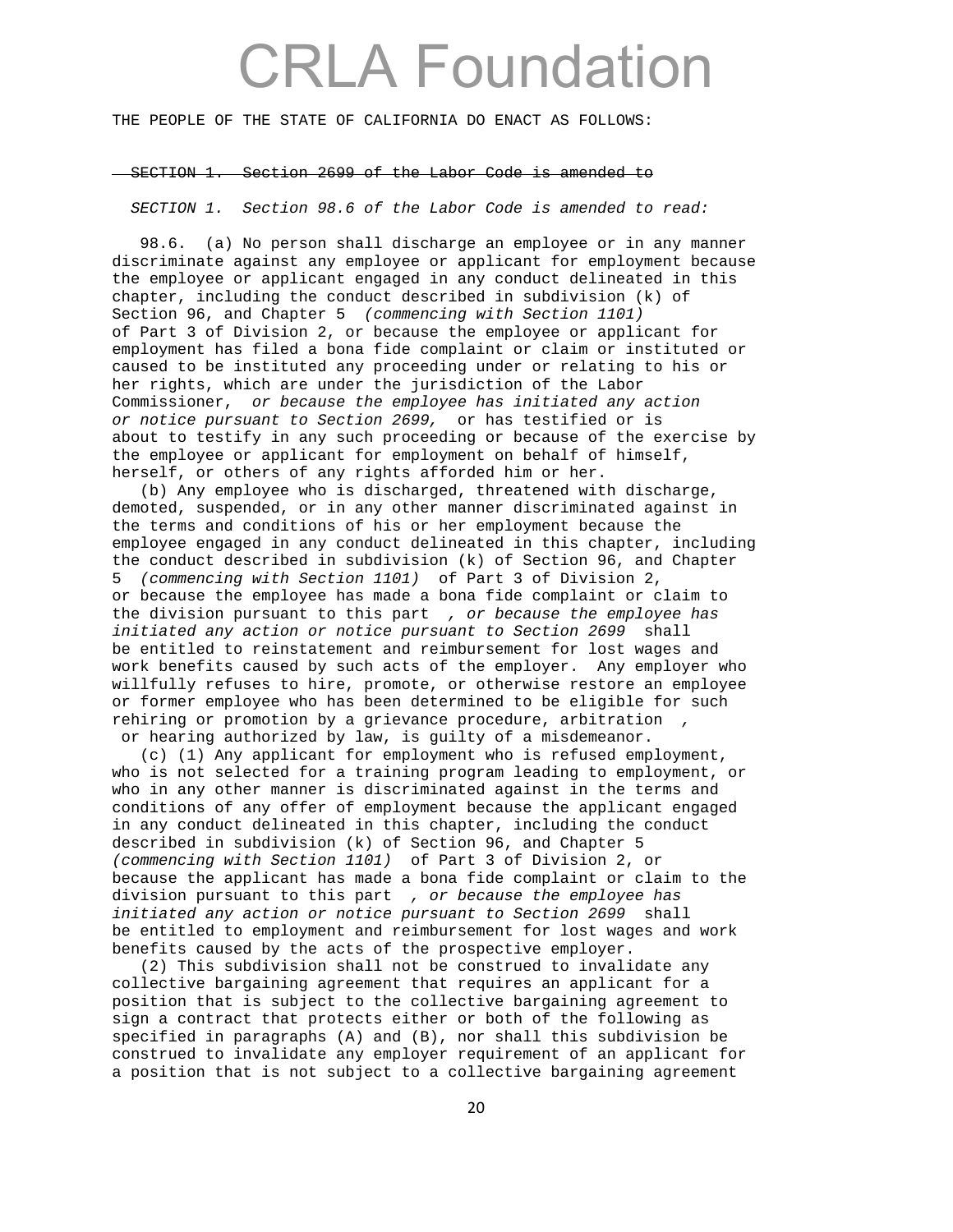to sign an employment contract that protects either or both of the following  $-a$ s specified in paragraphs  $(A)$  and  $(B)$  :

 (A) An employer against any conduct that is actually in direct conflict with the essential enterprise-related interests of the employer and where breach of that contract would actually constitute a material and substantial disruption of the employer's operation.

 (B) A firefighter against any disease that is presumed to arise in the course and scope of employment, by limiting his or her consumption of tobacco products on and off the job.

 (d) The provisions of this section creating new actions or remedies that are effective on January 1, 2002, to employees or applicants for employment do not apply to any state or local law enforcement agency, any religious association or corporation specified in subdivision (d) of Section 12926 of the Government Code, except as provided in Section 12926.2 of the Government Code, or any person described in Section 1070 of the Evidence Code.

 *SEC. 2. Section 431 of the Labor Code is repealed.* 

 431. If an employee or applicant is required to sign an application for employment, the employer shall file in the office of the Division of Labor Standards Enforcement a copy of the form of such application.

 *SEC. 3. Section 2699 of the Labor Code is amended to read:* 

 2699. (a) Notwithstanding any other provision of law, any provision of this code that provides for a civil penalty to be assessed and collected by the Labor and Workforce Development Agency or any of its departments, divisions, commissions, boards, agencies, or employees, for a violation of this code, may, as an alternative, be recovered through a civil action brought by an aggrieved employee on behalf of himself or herself and other current or former employees  *pursuant to the procedures specified in Section 2699.3* .

 (b) For purposes of this part, "person" has the same meaning as defined in Section 18.

 (c) For purposes of this part, "aggrieved employee" means any person who was employed by the alleged violator and against whom one or more of the alleged violations was committed.

 (d) *For purposes of this part, "cure" means that the employer abates each violation alleged by any aggrieved employee, the employer is in compliance with the underlying statutes as specified in the notice required by this part, and any aggrieved employee is made whole.* 

 *(e) (1)* For purposes of this part, whenever the Labor and Workforce Development Agency, or any of its departments, divisions, commissions, boards, agencies, or employees *,* has discretion to assess a civil penalty, a court is authorized to exercise the same discretion, subject to the same limitations and conditions, to assess a civil penalty.

 $(e)$ 

 *(2) In any action by an aggrieved employee seeking recovery of a civil penalty available under subdivision (a) or (f), a court may award a lesser amount than the maximum civil penalty amount specified by this part if, based on the facts and circumstances of the particular case, to do otherwise would result in an award that is unjust, arbitrary and oppressive, or confiscatory.*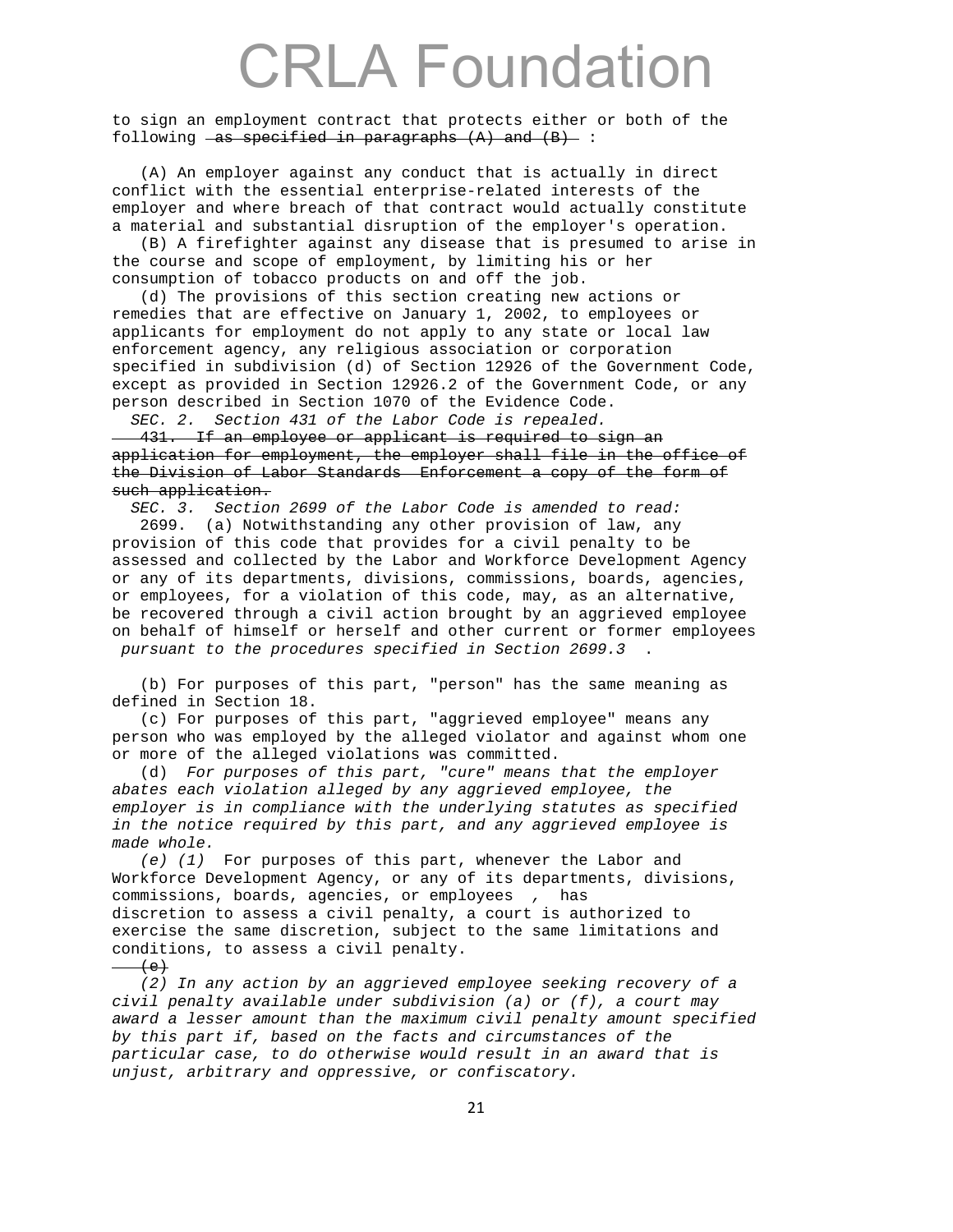*(f)* For all provisions of this code except those for which a civil penalty is specifically provided, there is established a civil penalty for a violation of these provisions, as follows:

 (1) If, at the time of the alleged violation, the person does not employ one or more employees, the civil penalty is five hundred dollars (\$500).

 (2) If, at the time of the alleged violation, the person employs one or more employees, the civil penalty is one hundred dollars (\$100) for each aggrieved employee per pay period for the initial violation and two hundred dollars (\$200) for each aggrieved employee per pay period for each subsequent violation.

 (3) If the alleged violation is a failure to act by the Labor and Workplace Development Agency, or any of its departments, divisions, commissions, boards, agencies, or employees, there shall be no civil penalty.

#### $\overline{f}$   $\overline{f}$   $\overline{f}$   $\overline{f}$

 *(g) (1) Except as provided in paragraph (2), an* aggrieved employee may recover the civil penalty described in subdivision (e) *(f)* in a civil action *pursuant to the procedures specified in Section 2699.3* filed on behalf of himself or herself and other current or former employees against whom one or more of the alleged violations was committed. Any employee who prevails in any action shall be entitled to an award of reasonable attorney's fees and costs. Nothing in this section *part* shall operate to limit an employee' s right to pursue *or recover* other remedies available under state or federal law, either separately or concurrently with an action taken under this **section** part

#### $\left( q\right)$

 *(2) No action shall be brought under this part for any violation of a posting, notice, agency reporting, or filing requirement of this code, except where the filing or reporting requirement involves mandatory payroll or workplace injury reporting.* 

*(h)* No action may be -maintained

*brought* under this section by an aggrieved employee if the agency or any of its departments, divisions, commissions, boards, agencies, or employees, on the same facts and theories, cites a person *within the timeframes set forth in Section 2699.3*  for a violation of the same section or sections of the Labor Code under which the aggrieved employee is attempting to recover a civil penalty on behalf of himself or herself or others or initiates a proceeding pursuant to Section 98.3.

#### $(h)$

 $(i)$  Except as provided in subdivision  $\overline{+i}$  *(j)* , civil penalties recovered by aggrieved employees shall be distributed as follows: -50 percent to the General Fund, 25 *75* percent to the Labor and Workforce Development Agency for *enforcement of labor laws and*  education of employers and employees about their rights and responsibilities under this code, -available for expenditure upon appropriation by the Legislature, *to be continuously appropriated to supplement and not supplant the funding to the agency for those purposes;* and 25 percent to the aggrieved employees.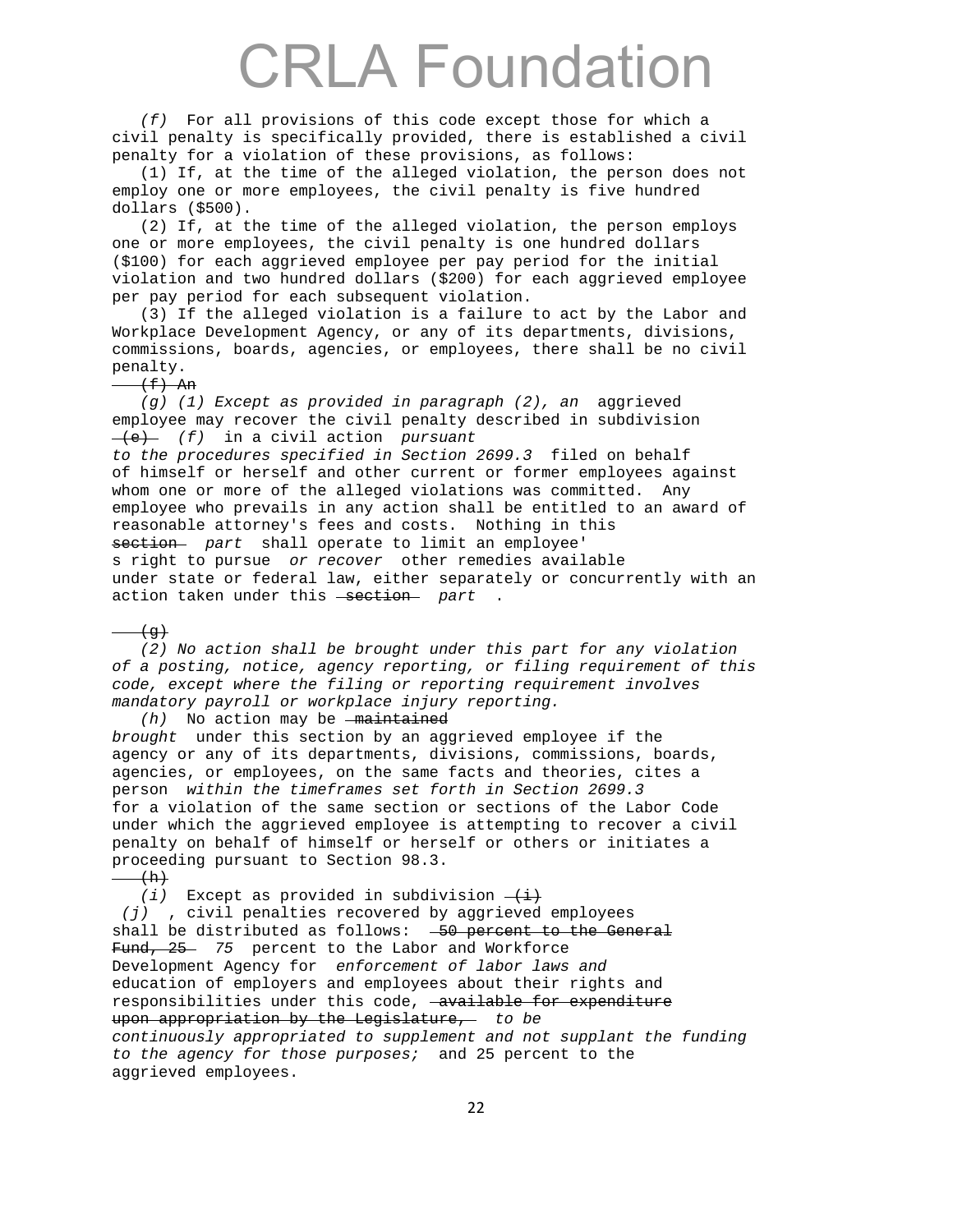#### $(i+)$

 *(j)* Civil penalties recovered under paragraph (1) of subdivision  $(e)$  *(f)* shall be distributed as follows: 50 percent to the General Fund and 50 percent to the Labor and Workforce Development Agency available for expenditure upon appropriation by the Legislature *for enforcement of labor laws and education of employers and employees about their rights and responsibilities under this code, to be continuously appropriated to supplement and not supplant the funding to the agency for those purposes* .

 $(+\dagger)$ 

 *(k)* Nothing contained in this part is intended to alter or otherwise affect the exclusive remedy provided by the workers' compensation provisions of this code for liability against an employer for the compensation for any injury to or death of an employee arising out of and in the course of employment.  $(\mathbf{k})$ 

 (l) *The superior court shall review and approve any penalties sought as part of a proposed settlement agreement pursuant to this part.* 

 *(m)* This section shall not apply to the recovery of administrative and civil penalties in connection with the workers' compensation law as contained in Division 1 (commencing with Section 50) and Division 4 (commencing with Section 3200), including, but not limited to, Sections 129.5 and 132a.

 *(n) The agency or any of its departments, divisions, commissions, boards, or agencies may promulgate regulations to implement the provisions of this part.* 

 *SEC. 4. Section 2699.3 is added to the Labor Code, to read:* 

 *2699.3. (a) A civil action by an aggrieved employee pursuant to subdivision (a) or (f) of Section 2699 alleging a violation of any provision listed in Section 2699.5 shall commence only after the following requirements have been met:* 

 *(1) The aggrieved employee or representative shall give written notice by certified mail to the Labor and Workforce Development Agency and the employer of the specific provisions of this code alleged to have been violated, including the facts and theories to support the alleged violation.* 

 *(2) (A) The agency shall notify the employer and the aggrieved employee or representative by certified mail that it does not intend to investigate the alleged violation within 30 calendar days of the postmark date of the notice received pursuant to paragraph (1). Upon receipt of that notice or if no notice is provided within 33 calendar days of the postmark date of the notice given pursuant to paragraph (1), the aggrieved employee may commence a civil action pursuant to Section 2699.* 

 *(B) If the agency intends to investigate the alleged violation, it shall notify the employer and the aggrieved employee or representative by certified mail of its decision within 33 calendar days of the postmark date of the notice received pursuant to paragraph (1). Within 120 calendar days of that decision, the agency may investigate the alleged violation and issue any appropriate citation. If the agency determines that no citation will be issued, it shall notify the employer and aggrieved employee of that decision*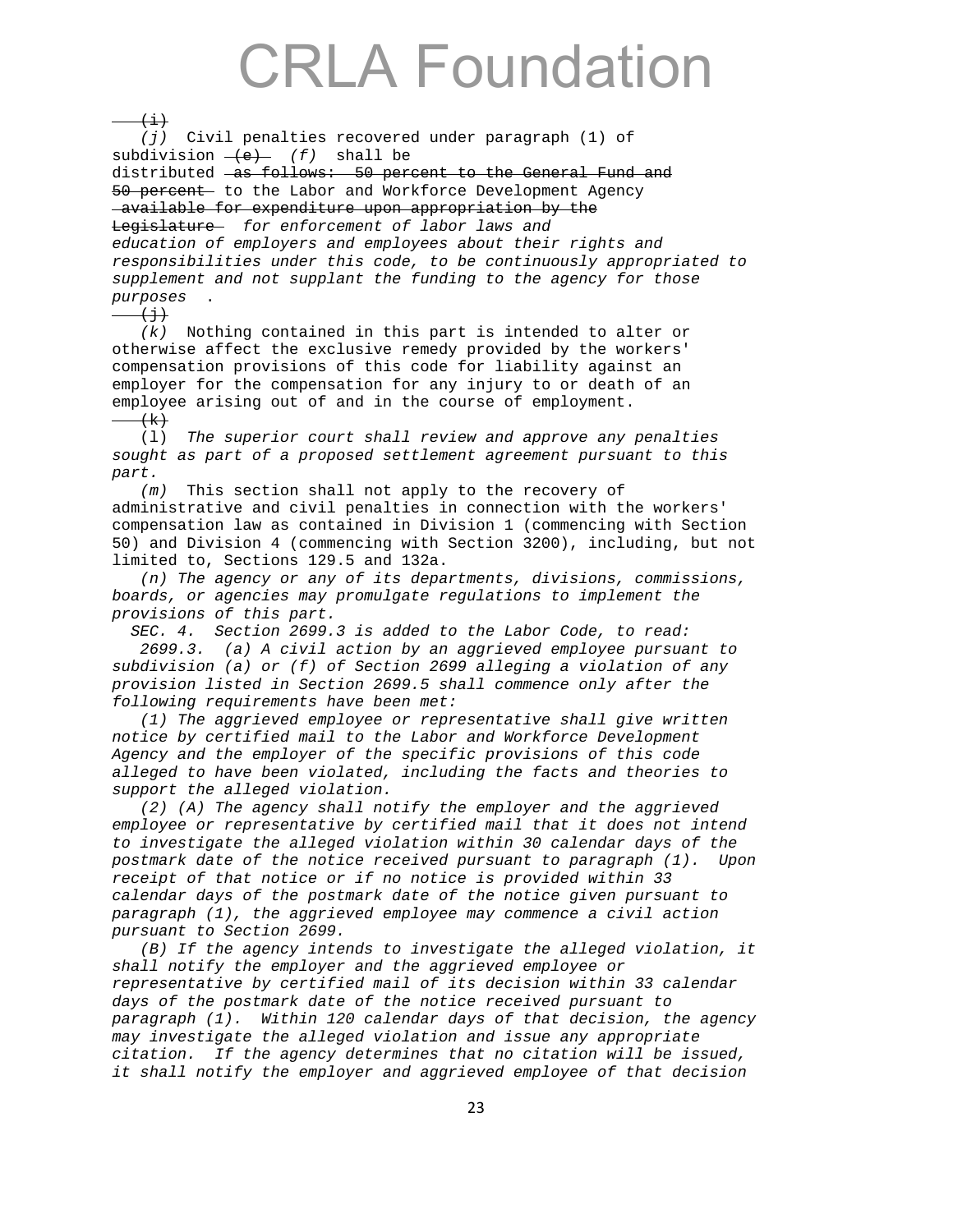*within five business days thereof by certified mail. Upon receipt of that notice or if no citation is issued by the agency within the 158-day period prescribed by subparagraph (A) and this subparagraph or if the agency fails to provide timely or any notification, the aggrieved employee may commence a civil action pursuant to Section 2699.* 

 *(C) Notwithstanding any other provision of law, a plaintiff may as a matter of right amend an existing complaint to add a cause of action arising under this part at any time within 60 days of the time periods specified in this part.* 

 *(b) A civil action by an aggrieved employee pursuant to subdivision (a) or (f) of Section 2699 alleging a violation of any provision of Division 5 (commencing with Section 6300) other than those listed in Section 2699.5 shall commence only after the following requirements have been met:* 

 *(1) The aggrieved employee or representative shall give notice by certified mail to the Division of Occupational Safety and Health and the employer, with a copy to the Labor and Workforce Development Agency, of the specific provisions of Division 5 (commencing with Section 6300) alleged to have been violated, including the facts and theories to support the alleged violation.* 

 *(2) (A) The division shall inspect or investigate the alleged violation pursuant to the procedures specified in Division 5 (commencing with Section 6300).* 

 *(i) If the division issues a citation, the employee may not commence an action pursuant to Section 2699. The division shall notify the aggrieved employee and employer in writing within 14 calendar days of certifying that the employer has corrected the violation.* 

 *(ii) If by the end of the period for inspection or investigation provided for in Section 6317, the division fails to issue a citation and the aggrieved employee disputes that decision, the employee may challenge that decision in the superior court. In such an action, the superior court shall follow precedents of the Occupational Safety and Health Appeals Board. If the court finds that the division should have issued a citation and orders the division to issue a citation, then the aggrieved employee may not commence a civil action pursuant to Section 2699.* 

 *(iii) A complaint in superior court alleging a violation of Division 5 (commencing with Section 6300) other than those listed in Section 2699.5 shall include therewith a copy of the notice of violation provided to the division and employer pursuant to paragraph (1).* 

 *(iv) The superior court shall not dismiss the action for nonmaterial differences in facts or theories between those contained in the notice of violation provided to the division and employer pursuant to paragraph (1) and the complaint filed with the court.* 

 *(B) If the division fails to inspect or investigate the alleged violation as provided by Section 6309, the provisions of subdivision (c) shall apply to the determination of the alleged violation.* 

 *(3) (A) Nothing in this subdivision shall be construed to alter the authority of the division to permit long-term abatement periods or to enter into memoranda of understanding or joint agreements with employers in the case of long-term abatement issues.* 

 *(B) Nothing in this subdivision shall be construed to authorize an*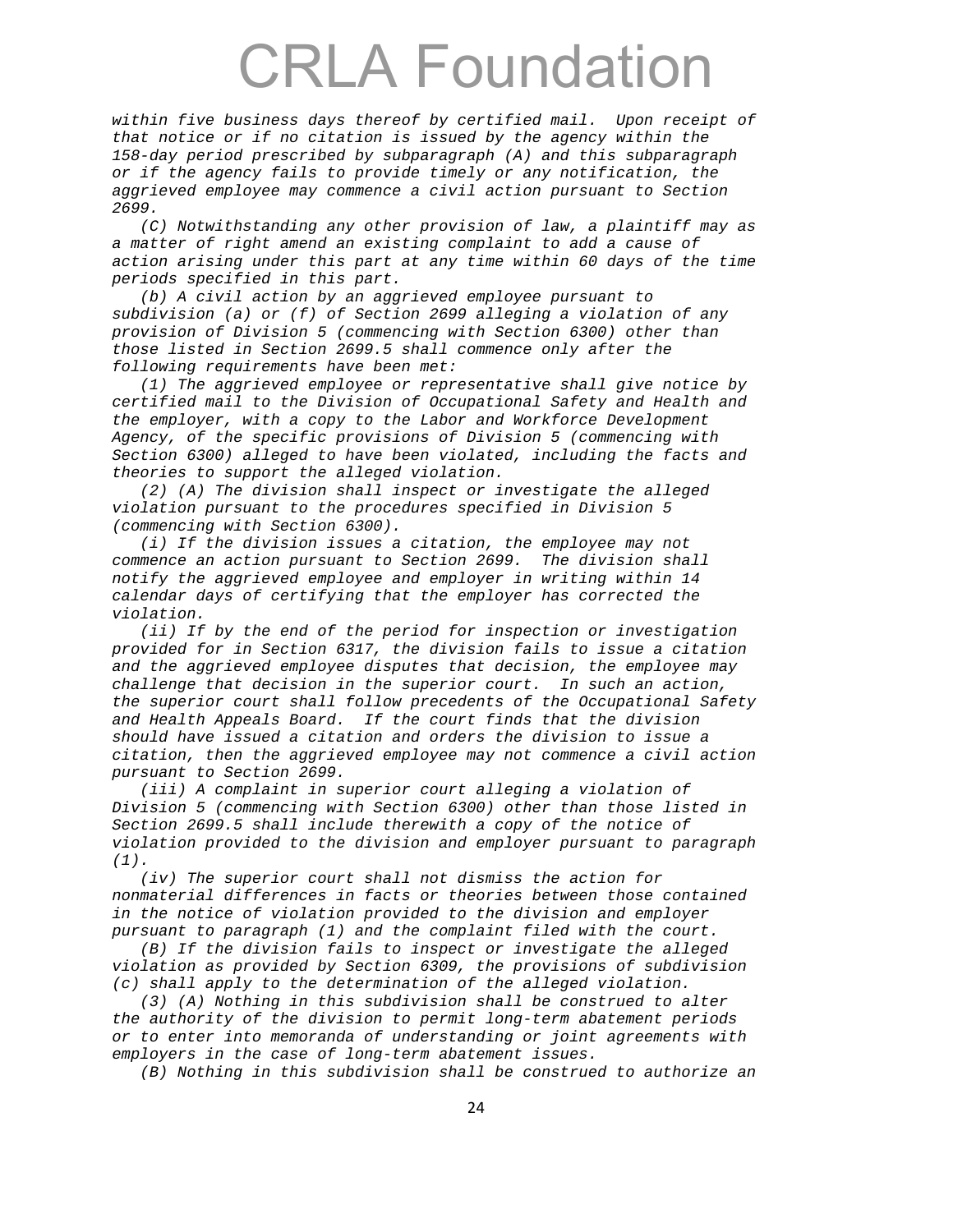*employee to file a notice or to commence a civil action pursuant to Section 2699 during the period that an employer has voluntarily entered into consultation with the division to ameliorate a condition in that particular worksite.* 

 *(C) An employer who has been provided notice pursuant to this section may not then enter into consultation with the division in order to avoid an action under this section.* 

 *(4) The superior court shall review and approve any proposed settlement of alleged violations of the provisions of Division 5 (commencing with Section 6300) to ensure that the settlement provisions are at least as effective as the protections or remedies provided by state and federal law or regulation for the alleged violation. The provisions of the settlement relating to health and safety laws shall be submitted to the division at the same time that they are submitted to the court. This requirement shall be construed to authorize and permit the division to comment on those settlement provisions, and the court shall grant the division's commentary the appropriate weight.* 

 *(c) A civil action by an aggrieved employee pursuant to subdivision (a) or (f) of Section 2699 alleging a violation of any provision other than those listed in Section 2699.5 or Division 5 (commencing with Section 6300) shall commence only after the following requirements have been met:* 

 *(1) The aggrieved employee or representative shall give written notice by certified mail to the Labor and Workforce Development Agency and the employer of the specific provisions of this code alleged to have been violated, including the facts and theories to support the alleged violation.* 

 *(2) (A) The employer may cure the alleged violation within 33 calendar days of the postmark date of the notice. The employer shall give written notice by certified mail within that period of time to the aggrieved employee or representative and the agency if the alleged violation is cured, including a description of actions taken, and no civil action pursuant to Section 2699 may commence. If the alleged violation is not cured within the 33-day period, the employee may commence a civil action pursuant to Section 2699.* 

 *(B) No employer may avail himself or herself of the notice and cure provisions of this subdivision more than three times in a 12-month period for the same violation or violations contained in the notice, regardless of the location of the worksite.* 

 *(3) If the aggrieved employee disputes that the alleged violation has been cured, the aggrieved employee or representative shall provide written notice by certified mail, including specified grounds to support that dispute, to the employer and the agency. Within 17 calendar days of the postmark date of that notice, the agency shall review the actions taken by the employer to cure the alleged violation, and provide written notice of its decision by certified mail to the aggrieved employee and the employer. The agency may grant the employer three additional business days to cure the alleged violation. If the agency determines that the alleged violation has not been cured or if the agency fails to provide timely or any notification, the employee may proceed with the civil action pursuant to Section 2699. If the agency determines that the alleged violation has been cured, but the employee still disagrees, the employee may appeal that determination to the superior court.*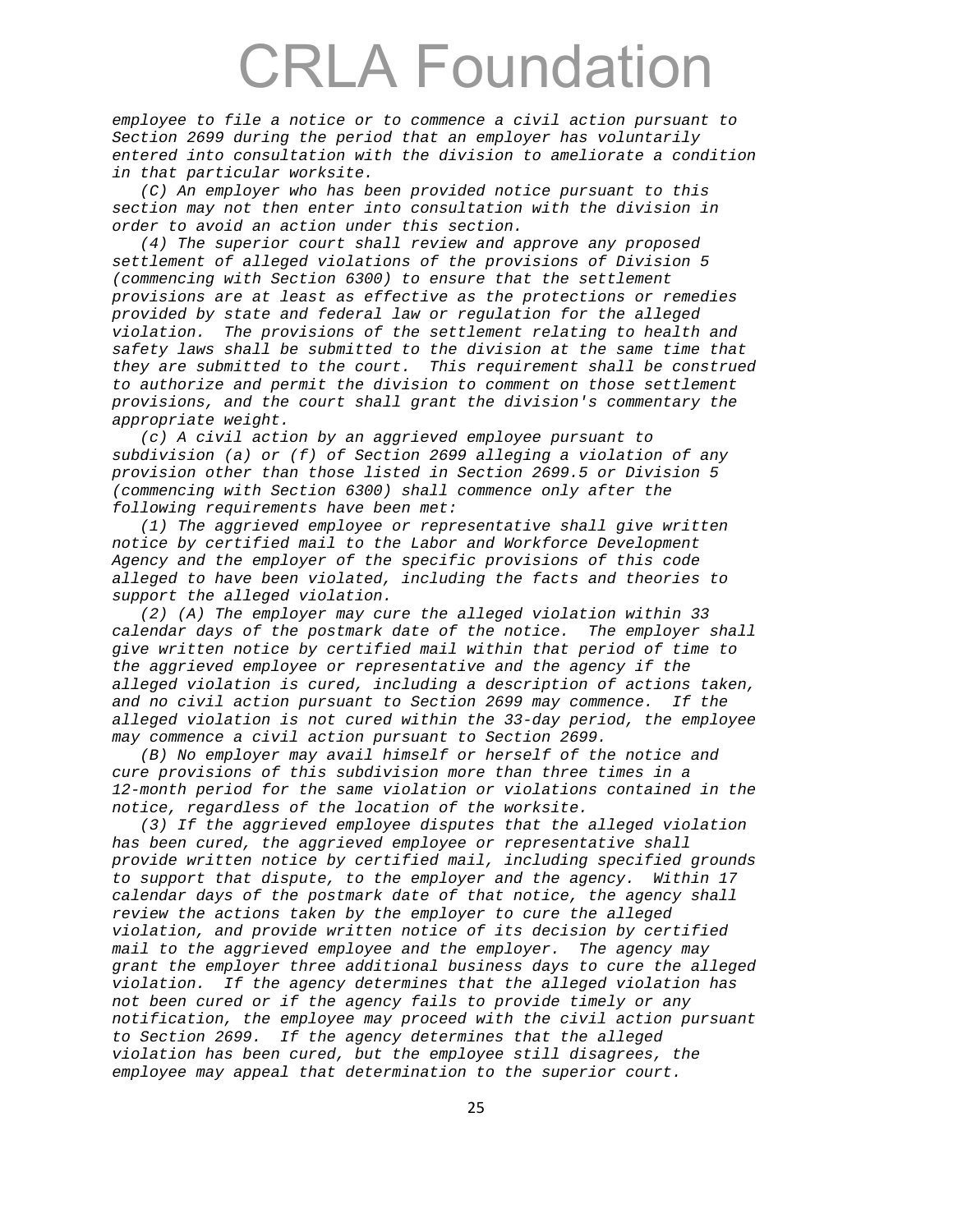*(d) The periods specified in this section are not counted as part of the time limited for the commencement of the civil action to recover penalties under this part.* 

 *SEC. 5. Section 2699.5 is added to the Labor Code, to read: 2699.5. The provisions of subdivision (a) of Section 2699.3 shall apply to any alleged violation of the following provisions: subdivision (k) of Section 96, Section 98.6, 201, 201.5, 201.7, 202, 203, 203.1, 203.5, 204, 204a, 204b, 204.1, 204.2, 205, 205.5, 206, 206.5, 208, 209, 212, subdivision (d) of Section 213, 221, 222, 222.5, 223, 224, subdivision (a) of Section 226, 226.7, 227, 227.3, 230, 230.1, 230.2, 230.3, 230.4, 230.7, 230.8, 231, subdivision (c) of Section 232, subdivision (c) of Section 232.5, 233, 234, 351, 353, 403, subdivision (b) of Section 404, 432.2, 432.5, 432.7, 435, 450, 510, 511, 512, 513, 551, 552, 601, 602, 603, 604, 750, 751.8, 800, 850, 851, 851.5, 852, 921, 922, 923, 970, 973, 976, 1021, 1021.5, 1025, 1026, 1101, 1102, 1102.5, 1153, subdivision (c) or (d) of Section 1174, 1194, 1197, 1197.1, 1197.5, 1198, subdivision (b) of Section 1198.3, 1199, 1199.5, 1290, 1292, 1293, 1293.1, 1294, 1294.1, 1294.5, 1296, 1297, 1298, 1301, 1308, 1308.1, 1308.7, 1309, 1309.5, 1391, 1391.1, 1391.2, 1392, 1683, 1695, subdivision (a) of Section 1695.5, 1695.55, 1695.6, 1695.7, 1695.8, 1695.9, 1696, 1696.5, 1696.6, 1697.1, 1700.25, 1700.26, 1700.31, 1700.32, 1700.40, 1700.47, paragraph (1), (2), or (3) of subdivision (a) of or subdivision (e) of Section 1701.4, subdivision (a) of Section 1701.5, 1701.8, 1701.10, 1701.12, 1735, 1771, 1774, 1776, 1777.5, 1811, 1815, 2651, 2673, subdivision (a) of Section 2673.1, 2695.2, 2800, 2801, 2802, 2806, 2810, subdivision (b) of Section 2929, 3095, 6310, 6311, or 6399.7.* 

 *SEC. 6. (a) The Legislature finds and declares that, as enunciated in long-standing judicial precedent, its inherent authority to create causes of action or remedies necessarily includes the authority to abolish them. Therefore, a plaintiff seeking recovery upon a legislatively created cause of action runs the risk that the*  Legislature may repeal or alter that cause during the pendency of the *claim. Thus, the Legislature further finds and declares that the alteration of the right to recover civil penalties for violations of the Labor Code made by this act may be applied retroactively to any applicable pending proceeding without depriving any person of a substantive right without due process of law.* 

 *(b) (1) The provisions of paragraph (2) of subdivision (g) of Section 2699 of the Labor Code shall apply retroactively to January 1, 2004, the effective date of Chapter 906 of the Statutes of 2003, and shall affect all applicable pending proceedings.* 

 *(2) The provisions of subdivision (l) of Section 2699 of the Labor*  Code shall apply retroactively to January 1, 2004, the effective *date of Chapter 906 of the Statutes of 2003, and shall affect all applicable pending proceedings.* 

 *SEC. 7. The provisions of this act are severable. If any provision of this act or its application is held invalid, that invalidity shall not affect other provisions or applications that can be given effect without the invalid provision or application.* 

 *SEC. 8. Notwithstanding any other provision of law, the provisions of Section 5 of this act relating to the duties and functions of the Division of Occupational Safety and Health shall be subject to review by the Joint Committee on Boards, Commissions, and Consumer*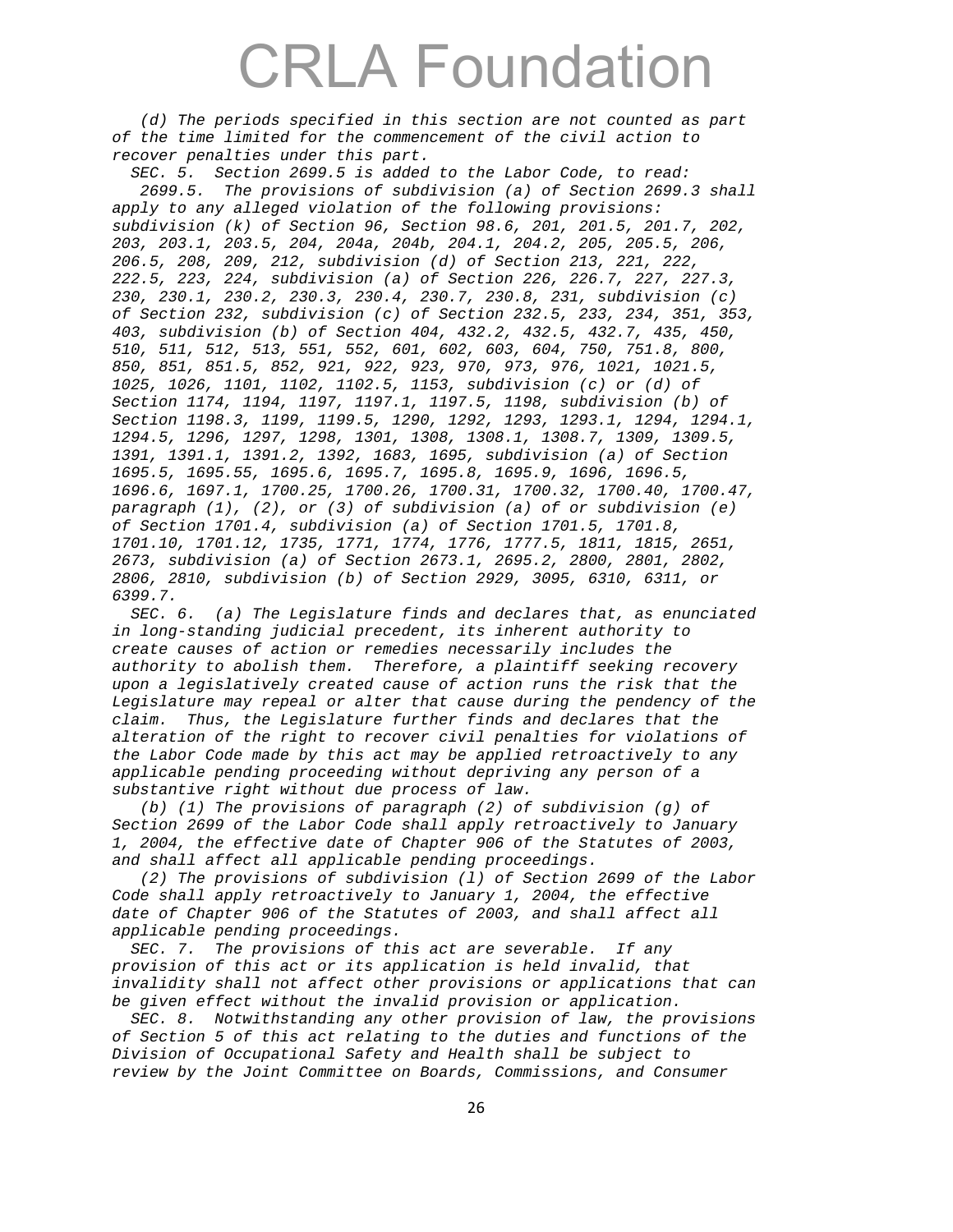*Protection pursuant to Chapter 2 (commencing with Section 474) of Division 1.2 of the Business and Professions Code in consultation with the Senate Committee on Labor and Industrial Relations and the Assembly Committee on Labor and Employment. The first review shall be completed no later than three years from the effective date of this act.* 

 *SEC. 9. There is appropriated from the General Fund one hundred fifty thousand dollars (\$150,000) to the Labor and Workforce Development Agency for the purposes of implementing the purposes of this act.* 

 *SEC. 10. This act is an urgency statute necessary for the immediate preservation of the public peace, health, or safety within the meaning of Article IV of the Constitution and shall go into immediate effect. The facts constituting the necessity are:* 

 *To provide relief to some employers who may be adversely affected by frivolous lawsuits brought pursuant to the Labor Code Private Attorneys General Act of 2004 and to provide meaningful remedies to employees suffering from egregious violations of the Labor Code at the earliest possible time, it is necessary for this act to take effect immediately.* <del>read:</del>

 2699. (a) Notwithstanding any other provision of law, any provision of this code that provides for a civil penalty to be assessed and collected by the Labor and Workforce Development Agency or any of its departments, divisions, commissions, boards, agencies, or employees, for a violation of this code, may, as an alternative, be recovered through a civil action brought by

 an aggrieved employee on behalf of himself or herself and other current or former employees if the following requirements are met:

 (1) The alleged violation was reported by the plaintiff or his or her representative to the Labor and Workforce Development Agency in writing, and no state enforcement action, as that term is defined in paragraph (2), has commenced within 15 calendar days of the report. The plaintiff shall file with the civil action a certification that states that he or she has complied with the requirements of this subdivision.

 (2) For purposes of this section, the term "state enforcement action" means that the agency or any of its departments, divisions, commissions, boards, agencies, or employees, on the same facts and theories, has cited a person for a violation of the same section or sections of the Labor Code under which the aggrieved employee is attempting to recover a civil penalty on behalf of himself or herself or others, or has initiated a proceeding pursuant to Section 98.3. (3) If, after the filing of a civil action, such a citation is issued or such a proceeding is initiated, the court shall apply the provisions of subdivision (g) to those aspects of the case or causes of action brought pursuant to this section. However, a court may not stay or extinguish aspects of the case or causes of action brought pursuant to this section on the basis of any state enforcement action except upon a showing of the issuance of a citation or the filing of an action pursuant to Section 98.3 that is based on the same facts and theories and for a violation of the same section or sections of the Labor Code.

 (b) For purposes of this part, "person" has the same meaning as defined in Section 18.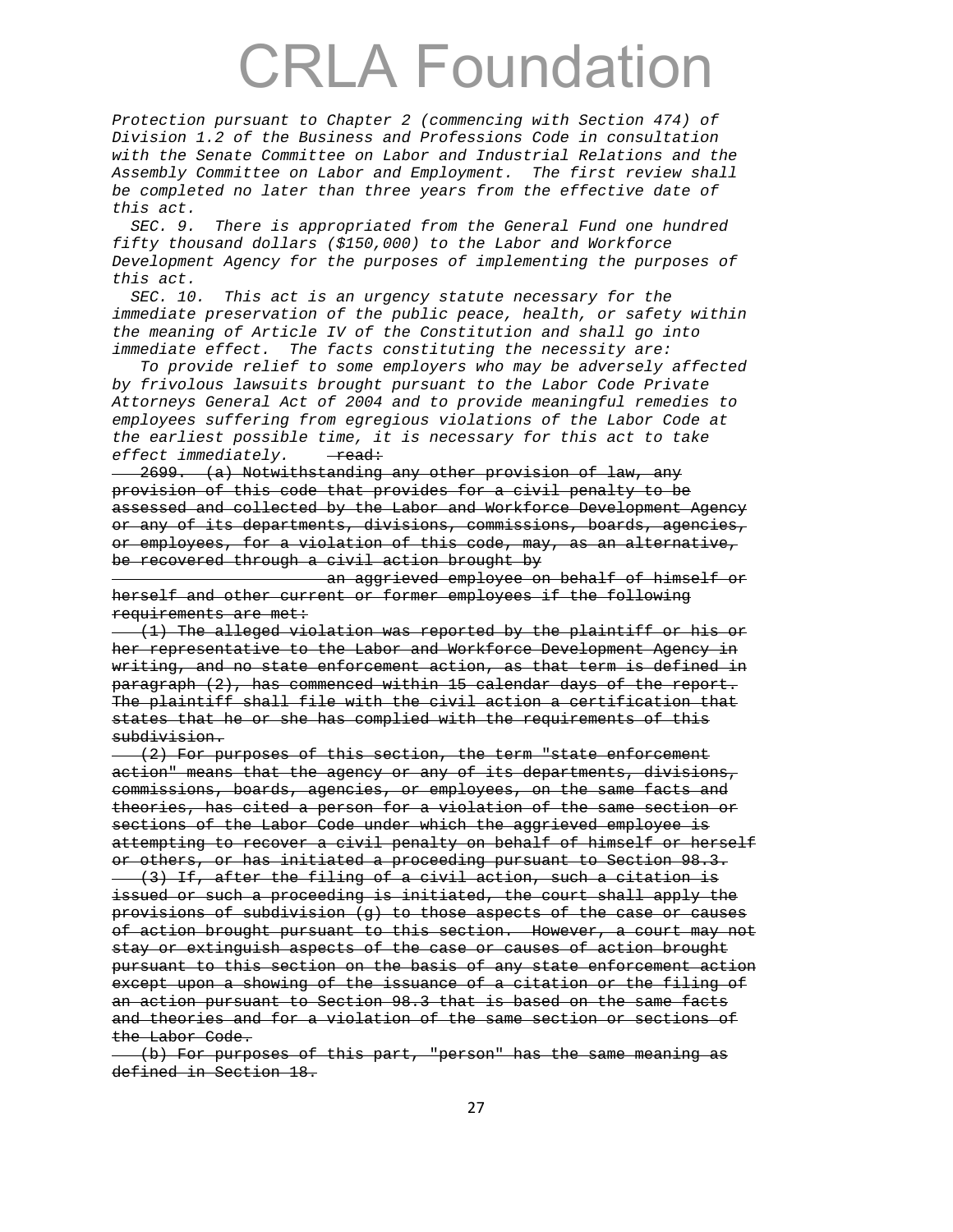(c) For purposes of this part, "aggrieved employee" means any person who was employed by the alleged violator and against whom one or more of the alleged violations was committed.

 (d) (1) For purposes of this part, whenever the Labor and Workforce Development Agency, or any of its departments, divisions, commissions, boards, agencies, or employees has discretion to assess a civil penalty, a court is authorized to exercise the same discretion, subject to the same limitations and conditions, to assess a civil penalty.

 (2) In any action by an aggrieved employee seeking recovery of a civil penalty available under subdivision (a) or (e), a court may award a lesser amount than the maximum civil penalty amount specified by the underlying applicable statute if, based on the facts and circumstances of the particular case, to do otherwise would result in an unfair, arbitrary and oppressive, or confiscatory award, that is wholly disproportionate to any discernible and legitimate legislative goal, and that demonstrably overbalances and outweighs the goals of punishment, regulation, and deterrence.

 (e) For all provisions of this code except those for which a civil penalty is specifically provided, there is established a civil penalty for a violation of these provisions, as follows:

 (1) If, at the time of the alleged violation, the person does not employ one or more employees, the civil penalty is five hundred dollars (\$500).

 (2) If, at the time of the alleged violation, the person employs one or more employees, the civil penalty is one hundred dollars (\$100) for each aggrieved employee per pay period for the initial violation and two hundred dollars (\$200) for each aggrieved employee per pay period for each subsequent violation.

 (3) If the alleged violation is a failure to act by the Labor and Workplace Development Agency, or any of its departments, divisions, commissions, boards, agencies, or employees, there shall be no civil penalty.

 (f) (1) Except as provided in paragraph (2), an aggrieved employee may recover the civil penalty described in subdivision (e) in a civil action filed on behalf of himself or herself and other current or former employees against whom one or more of the alleged violations was committed. Any employee who prevails in any action shall be entitled to an award of reasonable attorney's fees and costs. Nothing in this section shall operate to limit an employee's right to pursue other remedies available under state or federal law, either separately or concurrently with an action taken under this section.

 (2) A civil penalty for any violation of a posting or notice requirement of this code may be recovered only by the agency or its departments, divisions, commissions, boards, agencies, or employees.

 (g) No action may be maintained under this section by an aggrieved employee if the agency or any of its departments, divisions, commissions, boards, agencies, or employees, on the same facts and theories, cites a person for a violation of the same section or sections of the Labor Code under which the aggrieved employee is attempting to recover a civil penalty on behalf of himself or herself or others or initiates a proceeding pursuant to Section 98.3. (h) Except as provided in subdivision (i), civil penalties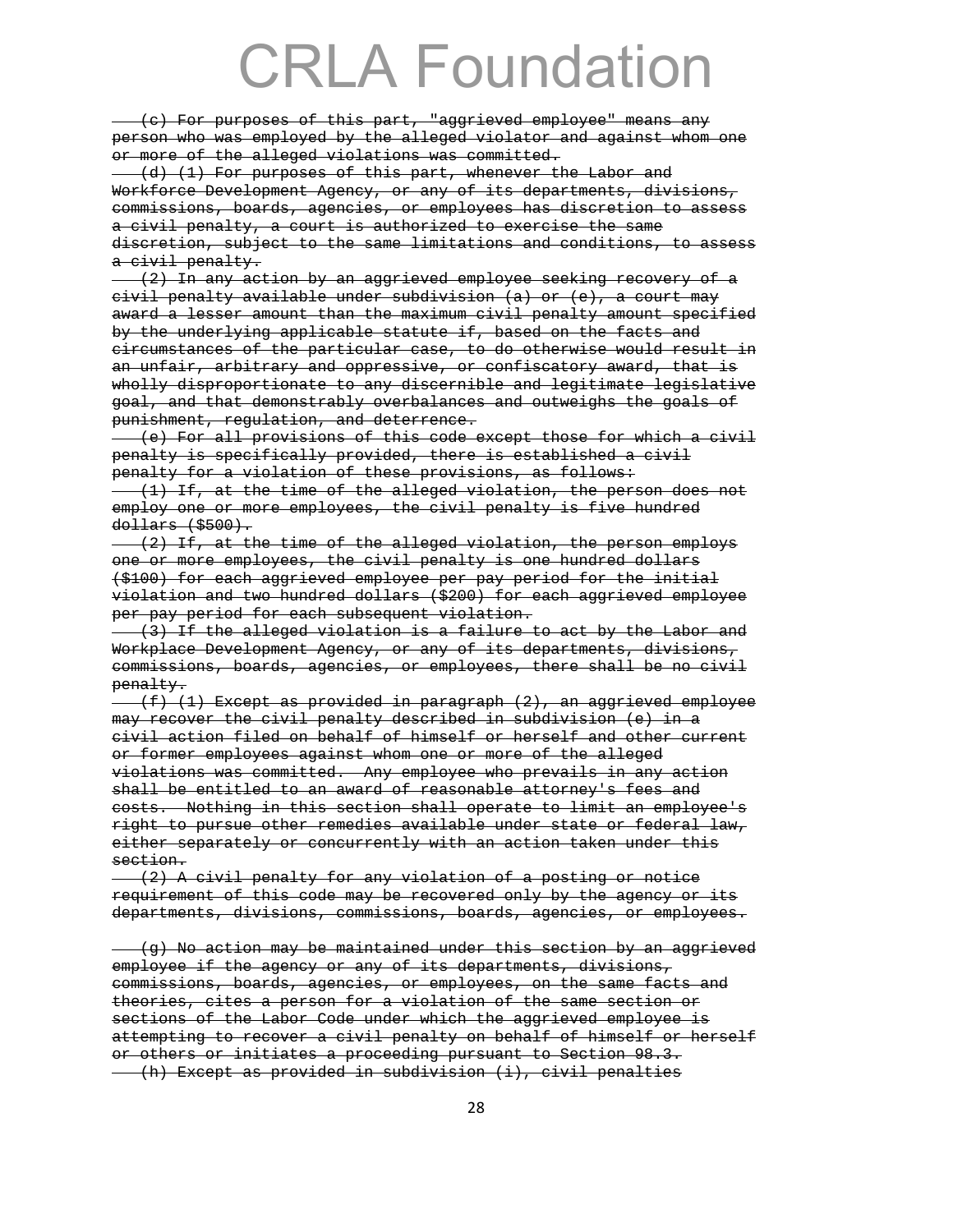recovered by aggrieved employees shall be distributed as follows: 50 percent to the General Fund, 25 percent to the Labor and Workforce Development Agency for education of employers and employees about their rights and responsibilities under this code, available for expenditure upon appropriation by the Legislature, and 25 percent to the aggrieved employees.

 (i) Civil penalties recovered under paragraph (1) of subdivision (e) shall be distributed as follows: 50 percent to the General Fund and 50 percent to the Labor and Workforce Development Agency available for expenditure upon appropriation by the Legislature. (j) Nothing contained in this part is intended to alter or otherwise affect the exclusive remedy provided by the workers' compensation provisions of this code for liability against an employer for the compensation for any injury to or death of an employee arising out of and in the course of employment.

 (k) This section shall not apply to the recovery of administrative and civil penalties in connection with the workers' compensation law as contained in Division 1 (commencing with Section 50) and Division 4 (commencing with Section 3200), including, but not limited to, Sections 129.5 and 132a.

 $(1)$  The amendments to subdivisions  $(a)$ ,  $(d)$ , and  $(f)$  of this section made at the 2003-04 Regular Session shall apply to any civil action brought pursuant to this section that is filed on or after, or is pending on, the effective date of the amendments.

===========

 BILL NUMBER: SB 1809 AMENDED BILL TEXT

 AMENDED IN SENATE MAY 26, 2004 AMENDED IN SENATE MAY 20, 2004 AMENDED IN SENATE MAY 11, 2004 AMENDED IN SENATE MAY 4, 2004 AMENDED IN SENATE APRIL 12, 2004

INTRODUCED BY Senator Dunn

FEBRUARY 20, 2004

 An act to amend Section 2699 of the Labor Code, relating to employment -, and declaring the urgency thereof, to take effect immediately .

#### LEGISLATIVE COUNSEL'S DIGEST

 SB 1809, as amended, Dunn. Labor Code Private Attorneys General Act of 2004.

 Existing law, the Labor Code Private Attorneys General Act of 2004, authorizes aggrieved employees to bring civil actions to recover specified civil penalties for violations of the Labor Code if the Labor and Workforce Development Agency or its departments,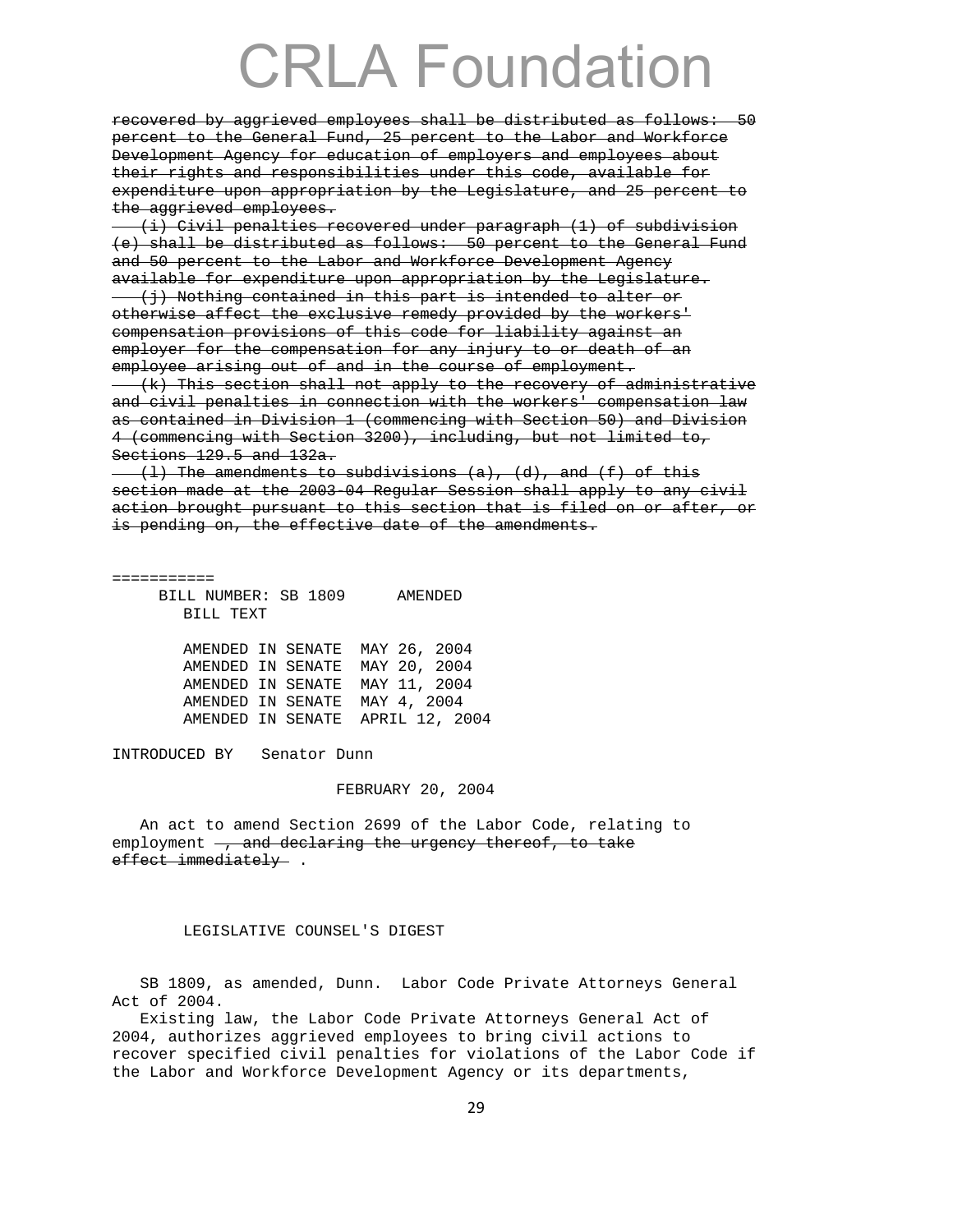divisions, commissions, boards, agencies, or employees do not do so. The act authorizes a court to exercise the same discretion to assess a civil penalty as the agency or its subdivisions.

 This bill would require the plaintiff or his or her representative, as a condition to bringing a civil action pursuant to the act, to report the alleged violation of the Labor Code to the Labor and Workforce Development Agency in writing and would require that, within 15 calendar days of the report, no state enforcement action, as defined, has commenced. The bill also would require the plaintiff to file with the civil action a certification stating that he or she has complied with these requirements.

 This bill would authorize a court, in any action by an aggrieved employee seeking recovery of a civil penalty pursuant to the act, to award a lesser amount than the maximum civil penalty amount specified by the underlying applicable statute if certain findings are made based on the facts and circumstances of the particular case. The bill would provide that a civil penalty for any violation of a posting or notice requirement of the Labor Code may be recovered only by the agency or its subdivisions.

 The bill would specify that these amendments shall apply to civil actions filed on or after, or pending on, the effective date of this bill.

 The bill would declare that it is to take effect immediately as an urgency statute.

 Vote: 2/3 *majority* . Appropriation: no. Fiscal committee: yes. State-mandated local program: no.

THE PEOPLE OF THE STATE OF CALIFORNIA DO ENACT AS FOLLOWS:

 SECTION 1. Section 2699 of the Labor Code is amended to read: 2699. (a) Notwithstanding any other provision of law, any provision of this code that provides for a civil penalty to be assessed and collected by the Labor and Workforce Development Agency or any of its departments, divisions, commissions, boards, agencies, or employees, for a violation of this code, may, as an alternative, be recovered through a civil action brought by an aggrieved employee on behalf of himself or herself and other current or former employees if the following requirements are met:

 (1) The alleged violation was reported by the plaintiff or his or her representative to the Labor and Workforce Development Agency in writing, and no state enforcement action, as that term is defined in paragraph (2), has commenced within 15 calendar days of the report. The plaintiff shall file with the civil action a certification that states that he or she has complied with the requirements of this subdivision.

 (2) For purposes of this section, the term "state enforcement action" means that the agency or any of its departments, divisions, commissions, boards, agencies, or employees, on the same facts and theories, has cited a person for a violation of the same section or sections of the Labor Code under which the aggrieved employee is attempting to recover a civil penalty on behalf of himself or herself or others, or has initiated a proceeding pursuant to Section 98.3.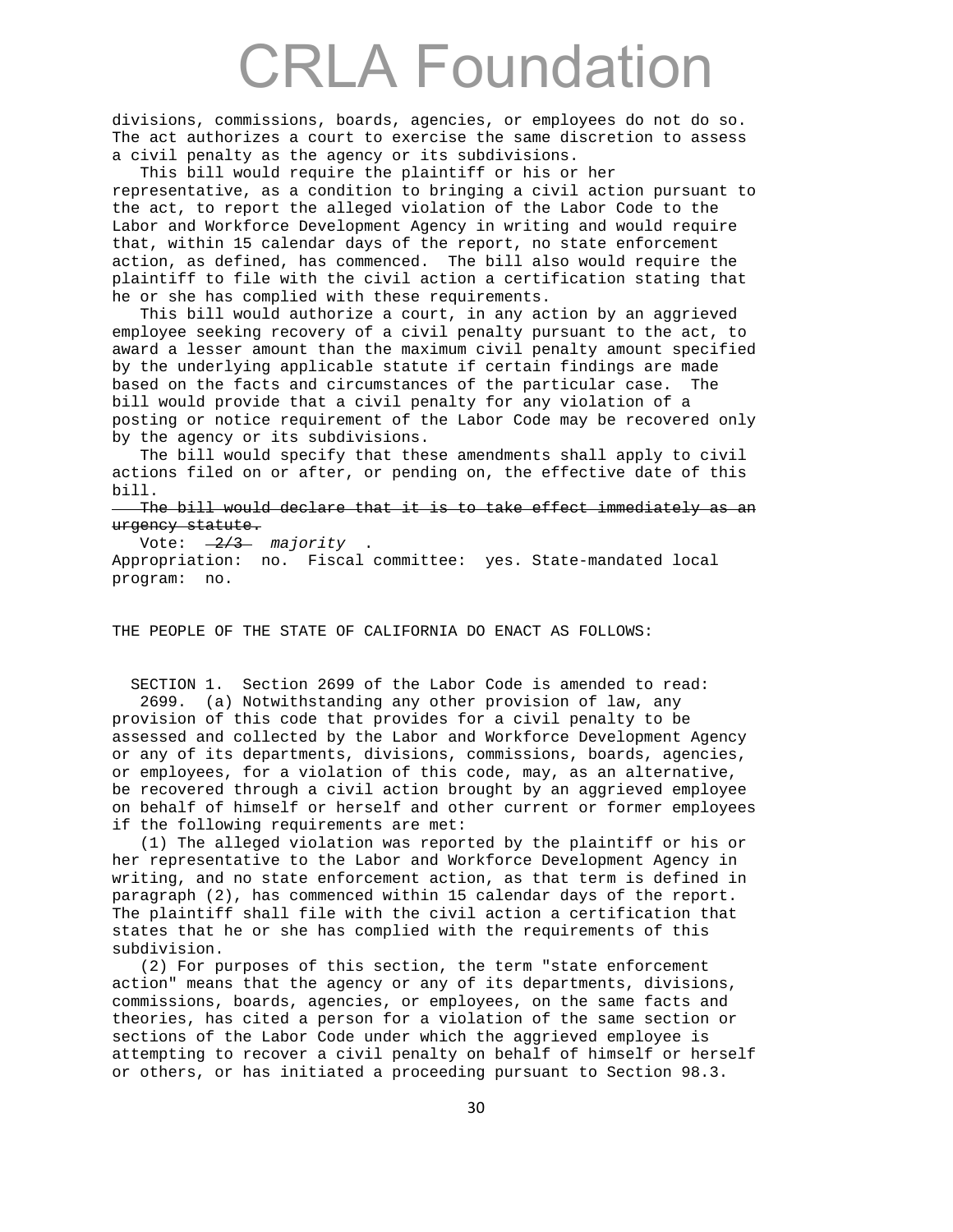(3) If, after the filing of a civil action, such a citation is issued or such a proceeding is initiated, the court shall apply the provisions of subdivision (g) to those aspects of the case or causes of action brought pursuant to this section. However, a court may not stay or extinguish aspects of the case or causes of action brought pursuant to this section on the basis of any state enforcement action except upon a showing of the issuance of a citation or the filing of an action pursuant to Section 98.3 that is based on the same facts and theories and for a violation of the same section or sections of the Labor Code.

 (b) For purposes of this part, "person" has the same meaning as defined in Section 18.

 (c) For purposes of this part, "aggrieved employee" means any person who was employed by the alleged violator and against whom one or more of the alleged violations was committed.

 (d) (1) For purposes of this part, whenever the Labor and Workforce Development Agency, or any of its departments, divisions, commissions, boards, agencies, or employees has discretion to assess a civil penalty, a court is authorized to exercise the same discretion, subject to the same limitations and conditions, to assess a civil penalty.

 (2) In any action by an aggrieved employee seeking recovery of a civil penalty available under subdivision (a) or (e), a court may award a lesser amount than the maximum civil penalty amount specified by the underlying applicable statute if, based on the facts and circumstances of the particular case, to do otherwise would result in an unfair, arbitrary and oppressive, or confiscatory award, that is wholly disproportionate to any discernible and legitimate legislative goal, and that demonstrably overbalances and outweighs the goals of punishment, regulation, and deterrence.

 (e) For all provisions of this code except those for which a civil penalty is specifically provided, there is established a civil penalty for a violation of these provisions, as follows:

 (1) If, at the time of the alleged violation, the person does not employ one or more employees, the civil penalty is five hundred dollars (\$500).

 (2) If, at the time of the alleged violation, the person employs one or more employees, the civil penalty is one hundred dollars (\$100) for each aggrieved employee per pay period for the initial violation and two hundred dollars (\$200) for each aggrieved employee per pay period for each subsequent violation.

 (3) If the alleged violation is a failure to act by the Labor and Workplace Development Agency, or any of its departments, divisions, commissions, boards, agencies, or employees, there shall be no civil penalty.

 (f) (1) Except as provided in paragraph (2), an aggrieved employee may recover the civil penalty described in subdivision (e) in a civil action filed on behalf of himself or herself and other current or former employees against whom one or more of the alleged violations was committed. Any employee who prevails in any action shall be entitled to an award of reasonable attorney's fees and costs. Nothing in this section shall operate to limit an employee's right to pursue other remedies available under state or federal law, either separately or concurrently with an action taken under this section.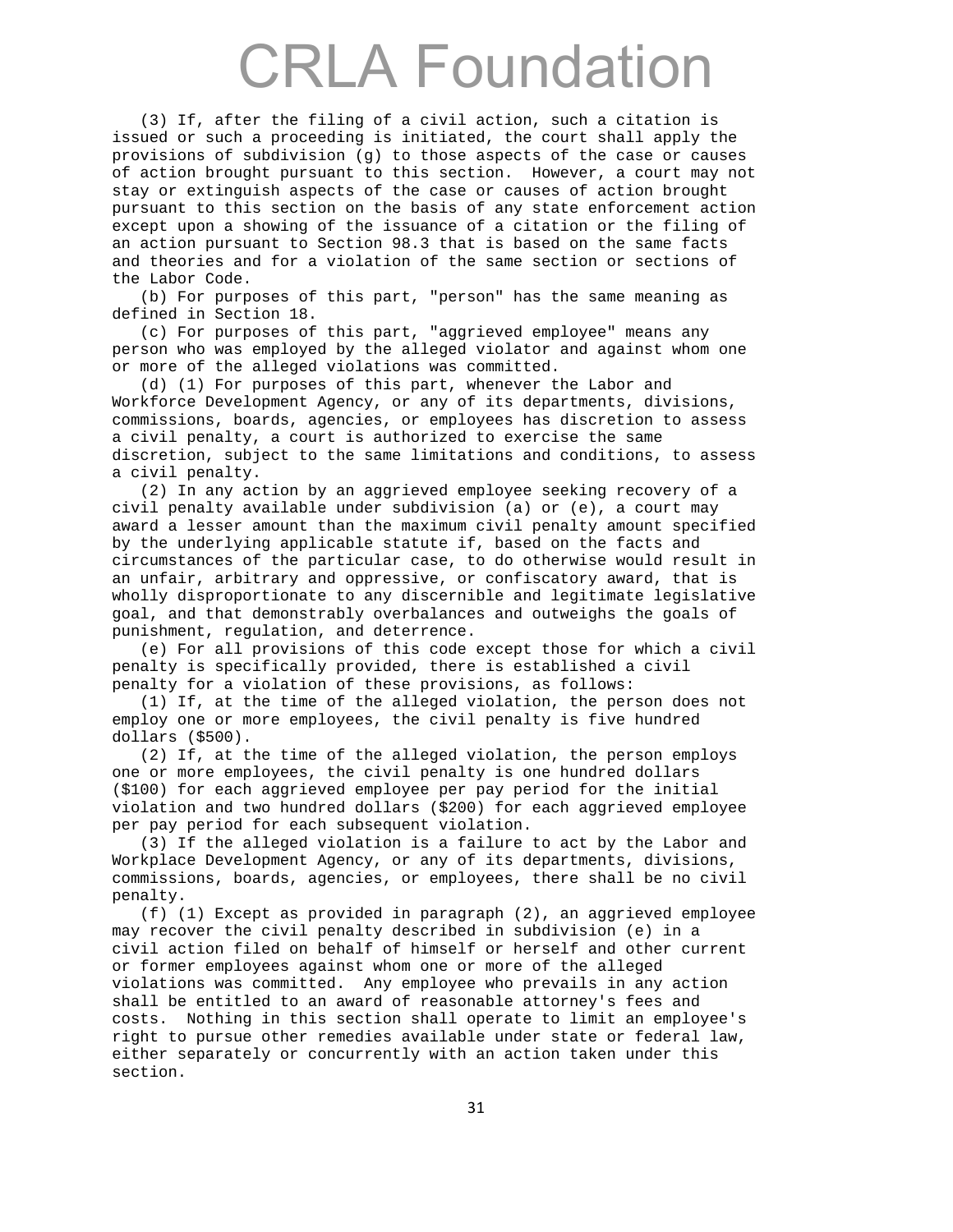(2) A civil penalty for any violation of a posting or notice requirement of this code may be recovered only by the agency or its departments, divisions, commissions, boards, agencies, or employees.

 (g) No action may be maintained under this section by an aggrieved employee if the agency or any of its departments, divisions, commissions, boards, agencies, or employees, on the same facts and theories, cites a person for a violation of the same section or sections of the Labor Code under which the aggrieved employee is attempting to recover a civil penalty on behalf of himself or herself or others or initiates a proceeding pursuant to Section 98.3.

 (h) Except as provided in subdivision (i), civil penalties recovered by aggrieved employees shall be distributed as follows: 50 percent to the General Fund, 25 percent to the Labor and Workforce Development Agency for education of employers and employees about their rights and responsibilities under this code, available for expenditure upon appropriation by the Legislature, and 25 percent to the aggrieved employees.

 (i) Civil penalties recovered under paragraph (1) of subdivision (e) shall be distributed as follows: 50 percent to the General Fund and 50 percent to the Labor and Workforce Development Agency available for expenditure upon appropriation by the Legislature.

 (j) Nothing contained in this part is intended to alter or otherwise affect the exclusive remedy provided by the workers' compensation provisions of this code for liability against an employer for the compensation for any injury to or death of an employee arising out of and in the course of employment.

 (k) This section shall not apply to the recovery of administrative and civil penalties in connection with the workers' compensation law as contained in Division 1 (commencing with Section 50) and Division 4 (commencing with Section 3200), including, but not limited to, Sections 129.5 and 132a.

 (l) The amendments to subdivisions (a), (d), and (f) of this section made at the 2003-04 Regular Session shall apply to any civil action brought pursuant to this section that is filed on or after, or is pending on, the effective date of the amendments.

- SEC. 2. This act is an urgency statute necessary for the immediate preservation of the public peace, health, or safety within the meaning of Article IV of the Constitution and shall go into immediate effect. The facts constituting the necessity are:

 In order to provide relief to some employers who may be adversely affected by lawsuits pursuing automatic application of mandatory penalties for minor posting or notice violations brought pursuant to the Labor Code Private Attorneys General Act of 2004 at the earliest possible time, it is necessary for this act to take effect immediately.

=============

BILL NUMBER: SB 1809 AMENDED BILL TEXT

> AMENDED IN SENATE MAY 20, 2004 AMENDED IN SENATE MAY 11, 2004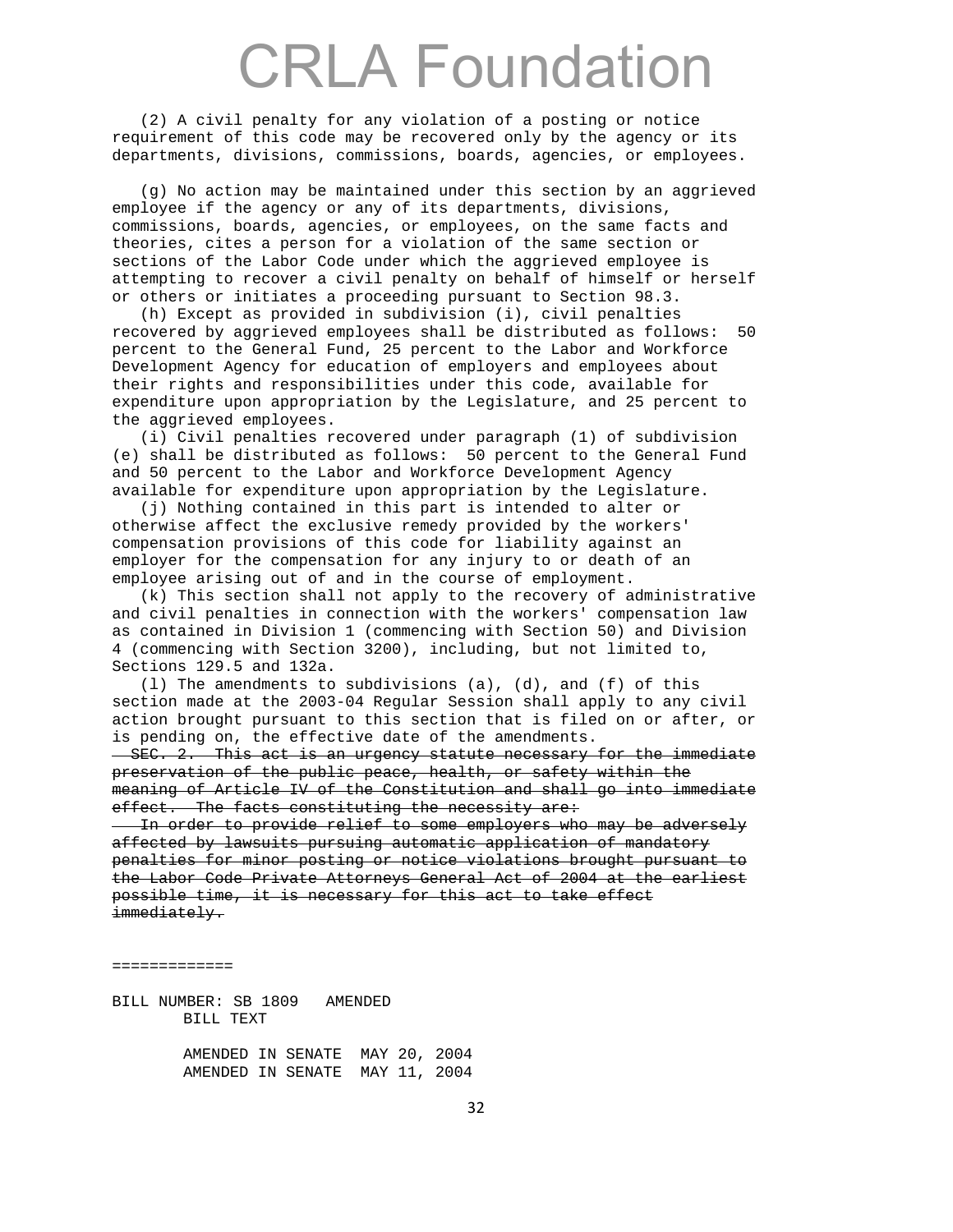AMENDED IN SENATE MAY 4, 2004 AMENDED IN SENATE APRIL 12, 2004

INTRODUCED BY Senator Dunn

FEBRUARY 20, 2004

 An act to amend Section 2699 of the Labor Code, relating to employment *, and declaring the urgency thereof, to take effect immediately* .

LEGISLATIVE COUNSEL'S DIGEST

 SB 1809, as amended, Dunn. Labor Code Private Attorneys General Act of 2004.

 Existing law, the Labor Code Private Attorneys General Act of 2004, authorizes aggrieved employees to bring civil actions to recover specified civil penalties for violations of the Labor Code if the Labor and Workforce Development Agency or its departments, divisions, commissions, boards, agencies, or employees do not do so. The act authorizes a court to exercise the same discretion to assess a civil penalty as the agency or its subdivisions.

 This bill would require the plaintiff or his or her representative, as a condition to bringing a civil action pursuant to the act, to report the alleged violation of the Labor Code to the Labor and Workforce Development Agency in writing and would require that, within 15 calendar days of the report, no state enforcement action, as defined, has commenced. The bill also would require the plaintiff to file with the civil action a certification stating that he or she has complied with these requirements.

 This bill would authorize a court, in any action by an aggrieved employee seeking recovery of a civil penalty pursuant to the act, to award a lesser amount than the maximum civil penalty amount specified by the underlying applicable statute if certain findings are made based on the facts and circumstances of the particular case. The bill would provide that a civil penalty for any violation of a posting or notice requirement of the Labor Code may be recovered only by the agency or its subdivisions.

 The bill would specify that these amendments shall apply to civil actions filed on or after, or pending on, the effective date of this bill.

 *The bill would declare that it is to take effect immediately as an urgency statute.* 

Vote:  $\frac{1}{2}$   $\frac{1}{2}$   $\frac{1}{2}$   $\frac{1}{2}$   $\frac{1}{2}$   $\frac{1}{2}$   $\frac{1}{2}$   $\frac{1}{2}$   $\frac{1}{2}$   $\frac{1}{2}$   $\frac{1}{2}$   $\frac{1}{2}$   $\frac{1}{2}$   $\frac{1}{2}$   $\frac{1}{2}$   $\frac{1}{2}$   $\frac{1}{2}$   $\frac{1}{2}$   $\frac{1}{2}$   $\frac{1}{2}$   $\frac{1}{2}$   $\frac{1}{$ 

Appropriation: no. Fiscal committee: yes. State-mandated local program: no.

THE PEOPLE OF THE STATE OF CALIFORNIA DO ENACT AS FOLLOWS:

SECTION 1. Section 2699 of the Labor Code is amended to read: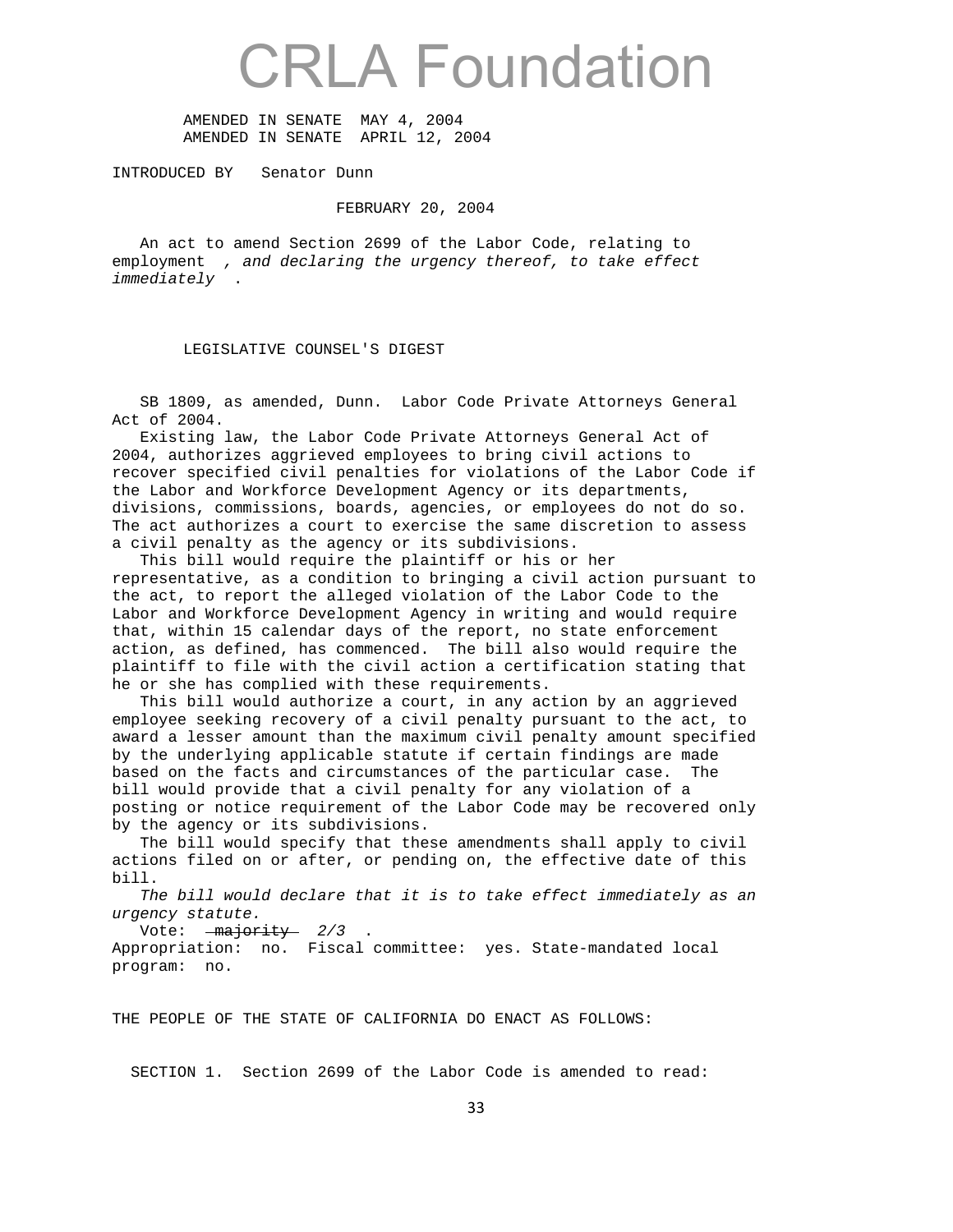2699. (a) Notwithstanding any other provision of law, any provision of this code that provides for a civil penalty to be assessed and collected by the Labor and Workforce Development Agency or any of its departments, divisions, commissions, boards, agencies, or employees, for a violation of this code, may, as an alternative, be recovered through a civil action brought by an aggrieved employee on behalf of himself or herself and other current or former employees if the following requirements are met:

 (1) The alleged violation was reported by the plaintiff or his or her representative to the Labor and Workforce Development Agency in writing, and no state enforcement action, as that term is defined in paragraph (2), has commenced within 15 calendar days of the report. The plaintiff shall file with the civil action a certification that states that he or she has complied with the requirements of this subdivision.

 (2) For purposes of this section, the term "state enforcement action" means that the agency or any of its departments, divisions, commissions, boards, agencies, or employees, on the same facts and theories, has cited a person for a violation of the same section or sections of the Labor Code under which the aggrieved employee is attempting to recover a civil penalty on behalf of himself or herself or others, or has initiated a proceeding pursuant to Section 98.3.

 (3) If, after the filing of a civil action, such a citation is issued or such a proceeding is initiated, the court shall apply the provisions of subdivision (g) to those aspects of the case or causes of action brought pursuant to this section. However, a court may not stay or extinguish aspects of the case or causes of action brought pursuant to this section on the basis of any state enforcement action except upon a showing of the issuance of a citation or the filing of an action pursuant to Section 98.3 that is based on the same facts and theories and for a violation of the same section or sections of the Labor Code.

 (b) For purposes of this part, "person" has the same meaning as defined in Section 18.

 (c) For purposes of this part, "aggrieved employee" means any person who was employed by the alleged violator and against whom one or more of the alleged violations was committed.

 (d) (1) For purposes of this part, whenever the Labor and Workforce Development Agency, or any of its departments, divisions, commissions, boards, agencies, or employees has discretion to assess a civil penalty, a court is authorized to exercise the same discretion, subject to the same limitations and conditions, to assess a civil penalty.

 (2) In any action by an aggrieved employee seeking recovery of a civil penalty available under subdivision (a) or (e), a court may award a lesser amount than the maximum civil penalty amount specified by the underlying applicable statute if, based on the facts and circumstances of the particular case, to do otherwise would result in an unfair, arbitrary and oppressive, or confiscatory award, that is wholly disproportionate to any discernible and legitimate legislative goal, and that demonstrably overbalances and outweighs the goals of punishment, regulation, and deterrence.

 (e) For all provisions of this code except those for which a civil penalty is specifically provided, there is established a civil penalty for a violation of these provisions, as follows: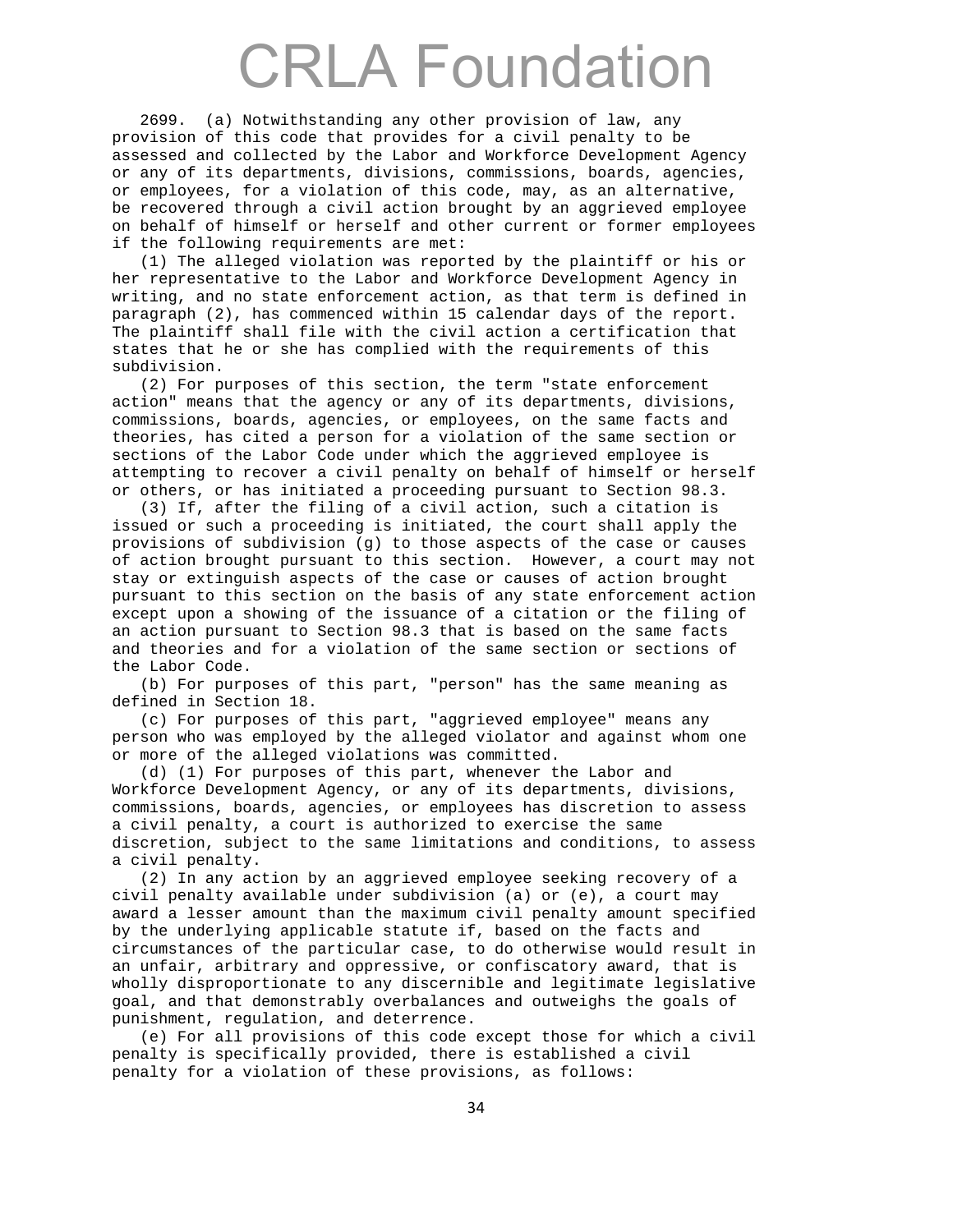(1) If, at the time of the alleged violation, the person does not employ one or more employees, the civil penalty is five hundred dollars (\$500).

 (2) If, at the time of the alleged violation, the person employs one or more employees, the civil penalty is one hundred dollars (\$100) for each aggrieved employee per pay period for the initial violation and two hundred dollars (\$200) for each aggrieved employee per pay period for each subsequent violation.

 (3) If the alleged violation is a failure to act by the Labor and Workplace Development Agency, or any of its departments, divisions, commissions, boards, agencies, or employees, there shall be no civil penalty.

 (f) (1) Except as provided in paragraph (2), an aggrieved employee may recover the civil penalty described in subdivision (e) in a civil action filed on behalf of himself or herself and other current or former employees against whom one or more of the alleged violations was committed. Any employee who prevails in any action shall be entitled to an award of reasonable attorney's fees and costs. Nothing in this section shall operate to limit an employee's right to pursue other remedies available under state or federal law, either separately or concurrently with an action taken under this section.

 (2) A civil penalty for any violation of a posting or notice requirement of this code may be recovered only by the agency or its departments, divisions, commissions, boards, agencies, or employees.

 (g) No action may be maintained under this section by an aggrieved employee if the agency or any of its departments, divisions, commissions, boards, agencies, or employees, on the same facts and theories, cites a person for a violation of the same section or sections of the Labor Code under which the aggrieved employee is attempting to recover a civil penalty on behalf of himself or herself or others or initiates a proceeding pursuant to Section 98.3.

 (h) Except as provided in subdivision (i), civil penalties recovered by aggrieved employees shall be distributed as follows: 50 percent to the General Fund, 25 percent to the Labor and Workforce Development Agency for education of employers and employees about their rights and responsibilities under this code, available for expenditure upon appropriation by the Legislature, and 25 percent to the aggrieved employees.

 (i) Civil penalties recovered under paragraph (1) of subdivision (e) shall be distributed as follows: 50 percent to the General Fund and 50 percent to the Labor and Workforce Development Agency available for expenditure upon appropriation by the Legislature.

 (j) Nothing contained in this part is intended to alter or otherwise affect the exclusive remedy provided by the workers' compensation provisions of this code for liability against an employer for the compensation for any injury to or death of an employee arising out of and in the course of employment.

 (k) This section shall not apply to the recovery of administrative and civil penalties in connection with the workers' compensation law as contained in Division 1 (commencing with Section 50) and Division 4 (commencing with Section 3200), including, but not limited to, Sections 129.5 and 132a.

(l) The amendments to subdivisions (a), (d), and (f) of this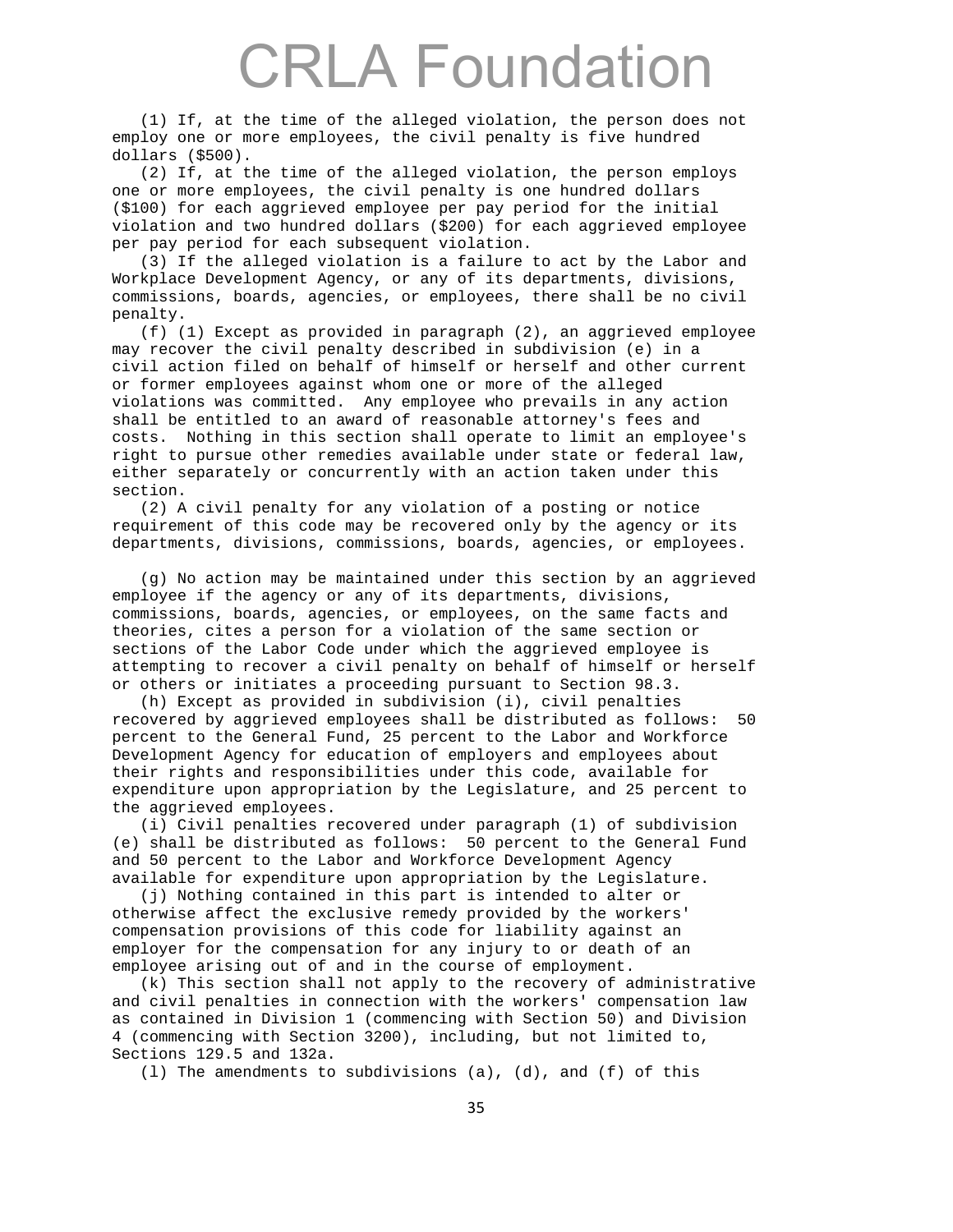section made at the 2003-04 Regular Session shall apply to any civil action brought pursuant to this section that is filed on or after, or is pending on, the effective date of the amendments.

 *SEC. 2. This act is an urgency statute necessary for the immediate preservation of the public peace, health, or safety within the meaning of Article IV of the Constitution and shall go into immediate effect. The facts constituting the necessity are:* 

 *In order to provide relief to some employers who may be adversely affected by lawsuits pursuing automatic application of mandatory penalties for minor posting or notice violations brought pursuant to the Labor Code Private Attorneys General Act of 2004 at the earliest possible time, it is necessary for this act to take effect immediately.* 

#### ===========

BILL NUMBER: SB 1809 AMENDED BILL TEXT

> AMENDED IN SENATE MAY 11, 2004 AMENDED IN SENATE MAY 4, 2004 AMENDED IN SENATE APRIL 12, 2004

INTRODUCED BY Senator Dunn

#### FEBRUARY 20, 2004

 An act to amend Section 2699 of the Labor Code, relating to employment.

#### LEGISLATIVE COUNSEL'S DIGEST

 SB 1809, as amended, Dunn. Labor Code Private Attorneys General Act of 2004.

 Existing law, the Labor Code Private Attorneys General Act of 2004, authorizes aggrieved employees to bring civil actions to recover specified civil penalties for violations of the Labor Code if the Labor and Workforce Development Agency or its departments, divisions, commissions, boards, agencies, or employees do not do so. The act authorizes a court to exercise the same discretion to assess a civil penalty as the agency or its subdivisions.

 *This bill would require the plaintiff or his or her representative, as a condition to bringing a civil action pursuant to the act, to report the alleged violation of the Labor Code to the*  Labor and Workforce Development Agency in writing and would require *that, within 15 calendar days of the report, no state enforcement action, as defined, has commenced. The bill also would require the plaintiff to file with the civil action a certification stating that he or she has complied with these requirements.* 

 This bill would authorize a court, in any action by an aggrieved employee seeking recovery of a civil penalty pursuant to the act, to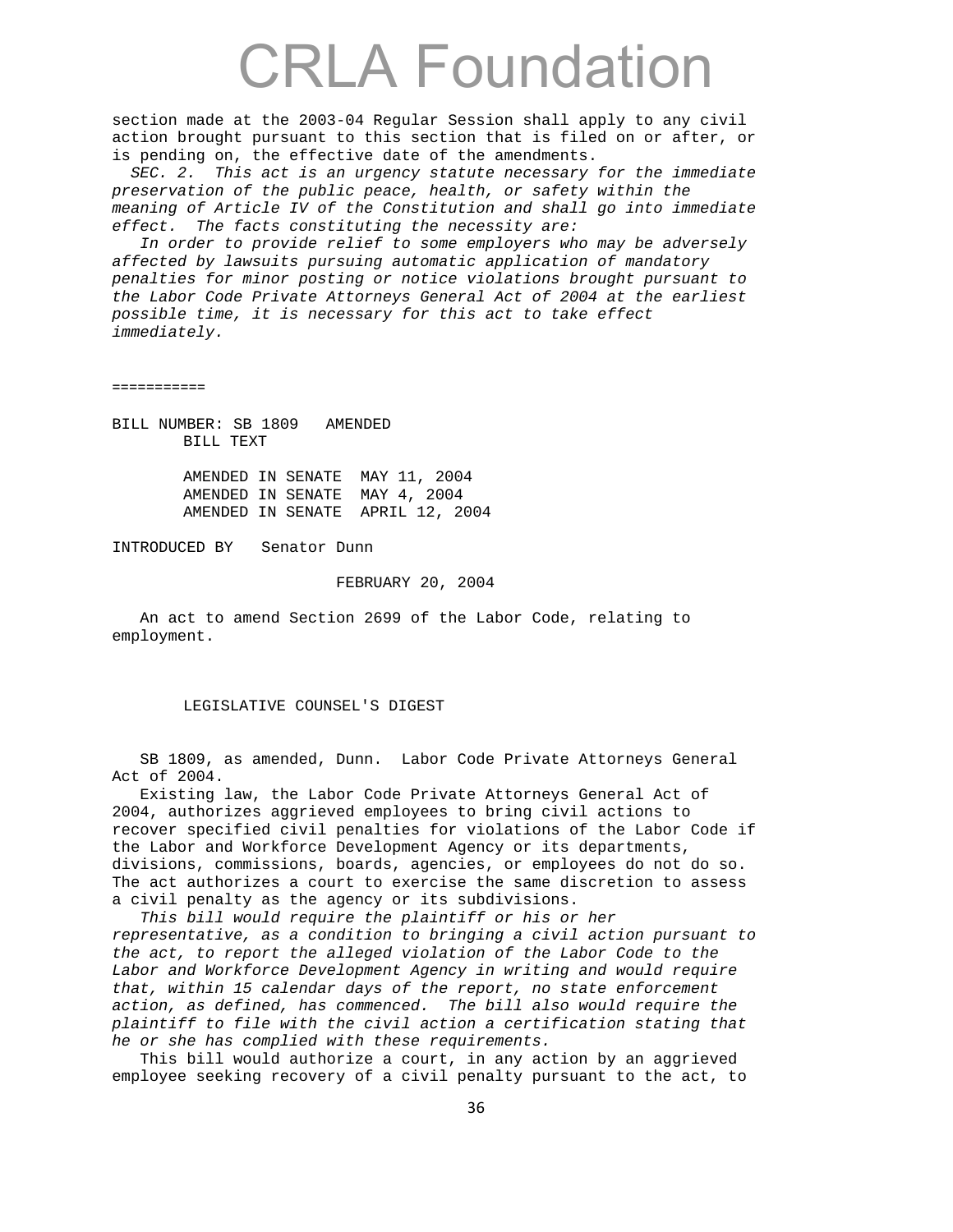award a lesser amount than the maximum civil penalty amount specified by the underlying applicable statute if certain findings are made based on the facts and circumstances of the particular case. The bill would provide that a civil penalty for any violation of a posting or notice requirement of the Labor Code may be recovered only by the agency or its subdivisions.  $-$ The

 *The* bill would specify that these amendments shall apply to civil actions filed on or after, or pending on, the effective date of this bill.

 Vote: majority. Appropriation: no. Fiscal committee: yes. State-mandated local program: no.

THE PEOPLE OF THE STATE OF CALIFORNIA DO ENACT AS FOLLOWS:

 SECTION 1. Section 2699 of the Labor Code is amended to read: 2699. (a) Notwithstanding any other provision of law, any

provision of this code that provides for a civil penalty to be assessed and collected by the Labor and Workforce Development Agency or any of its departments, divisions, commissions, boards, agencies, or employees, for a violation of this code, may, as an alternative, be recovered through a civil action brought by an aggrieved employee on behalf of himself or herself and other current or former employees . *if the following requirements are met:* 

 *(1) The alleged violation was reported by the plaintiff or his or her representative to the Labor and Workforce Development Agency in writing, and no state enforcement action, as that term is defined in paragraph (2), has commenced within 15 calendar days of the report. The plaintiff shall file with the civil action a certification that states that he or she has complied with the requirements of this subdivision.* 

 *(2) For purposes of this section, the term "state enforcement action" means that the agency or any of its departments, divisions, commissions, boards, agencies, or employees, on the same facts and theories, has cited a person for a violation of the same section or sections of the Labor Code under which the aggrieved employee is attempting to recover a civil penalty on behalf of himself or herself or others, or has initiated a proceeding pursuant to Section 98.3.* 

 *(3) If, after the filing of a civil action, such a citation is issued or such a proceeding is initiated, the court shall apply the provisions of subdivision (g) to those aspects of the case or causes of action brought pursuant to this section. However, a court may not stay or extinguish aspects of the case or causes of action brought pursuant to this section on the basis of any state enforcement action except upon a showing of the issuance of a citation or the filing of an action pursuant to Section 98.3 that is based on the same facts and theories and for a violation of the same section or sections of the Labor Code.* 

 (b) For purposes of this part, "person" has the same meaning as defined in Section 18.

 (c) For purposes of this part, "aggrieved employee" means any person who was employed by the alleged violator and against whom one or more of the alleged violations was committed.

(d) (1) For purposes of this part, whenever the Labor and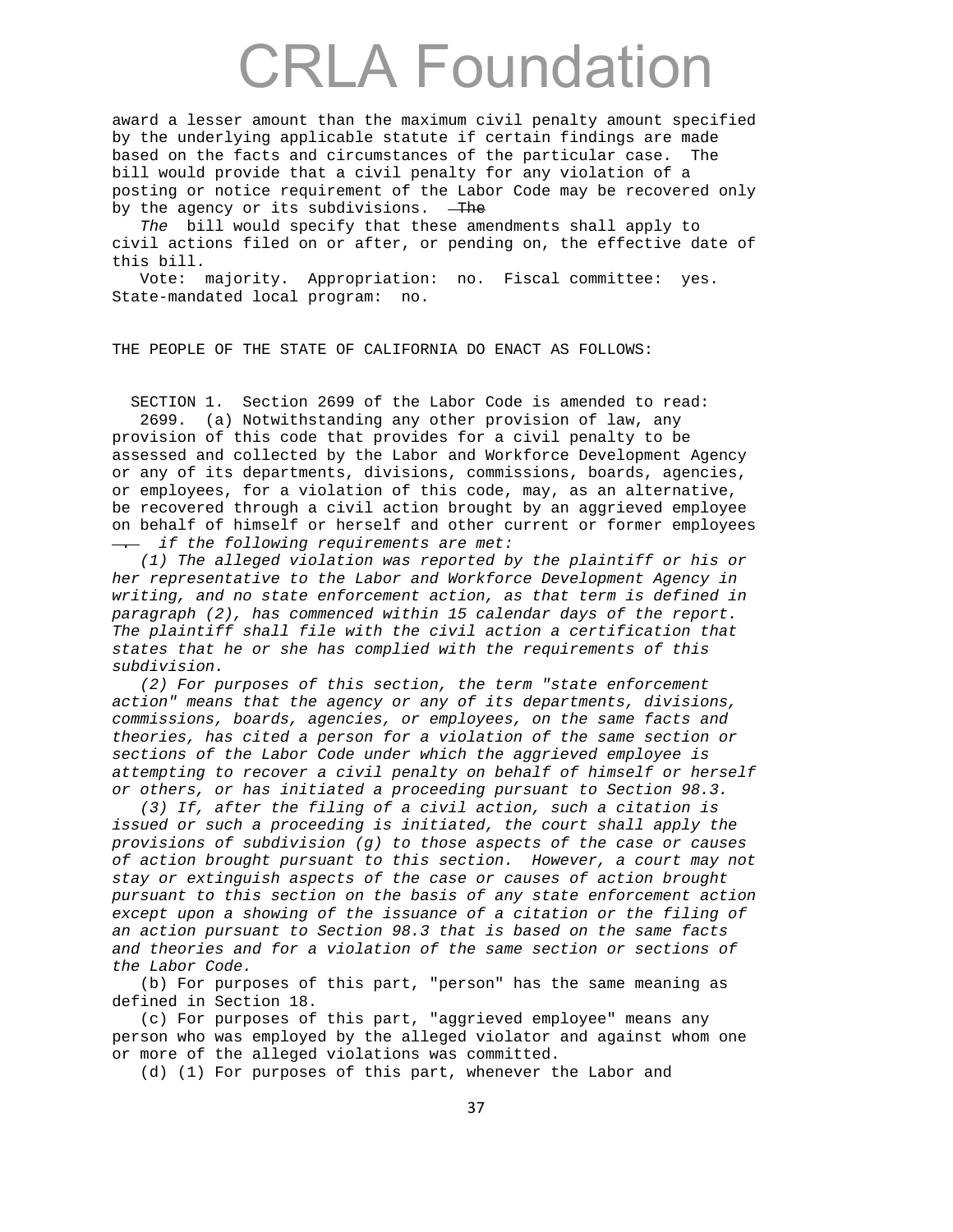Workforce Development Agency, or any of its departments, divisions, commissions, boards, agencies, or employees has discretion to assess a civil penalty, a court is authorized to exercise the same discretion, subject to the same limitations and conditions, to assess a civil penalty.

 (2) In any action by an aggrieved employee seeking recovery of a civil penalty available under subdivision (a) or (e), a court may award a lesser amount than the maximum civil penalty amount specified by the underlying applicable statute if, based on the facts and circumstances of the particular case, to do otherwise would result in an unfair, arbitrary and oppressive, or confiscatory award, that is wholly disproportionate to any discernible and legitimate legislative goal, and that demonstrably overbalances and outweighs the goals of punishment, regulation, and deterrence.

 (e) For all provisions of this code except those for which a civil penalty is specifically provided, there is established a civil penalty for a violation of these provisions, as follows:

 (1) If, at the time of the alleged violation, the person does not employ one or more employees, the civil penalty is five hundred dollars (\$500).

 (2) If, at the time of the alleged violation, the person employs one or more employees, the civil penalty is one hundred dollars (\$100) for each aggrieved employee per pay period for the initial violation and two hundred dollars (\$200) for each aggrieved employee per pay period for each subsequent violation.

 (3) If the alleged violation is a failure to act by the Labor and Workplace Development Agency, or any of its departments, divisions, commissions, boards, agencies, or employees, there shall be no civil penalty.

 (f) (1) Except as provided in paragraph (2), an aggrieved employee may recover the civil penalty described in subdivision (e) in a civil action filed on behalf of himself or herself and other current or former employees against whom one or more of the alleged violations was committed. Any employee who prevails in any action shall be entitled to an award of reasonable attorney's fees and costs. Nothing in this section shall operate to limit an employee's right to pursue other remedies available under state or federal law, either separately or concurrently with an action taken under this section.

 (2) A civil penalty for any violation of a posting or notice requirement of this code may be recovered only by the agency or its departments, divisions, commissions, boards, agencies, or employees.

 (g) No action may be maintained under this section by an aggrieved employee if the agency or any of its departments, divisions, commissions, boards, agencies, or employees, on the same facts and theories, cites a person for a violation of the same section or sections of the Labor Code under which the aggrieved employee is attempting to recover a civil penalty on behalf of himself or herself or others or initiates a proceeding pursuant to Section 98.3.

 (h) Except as provided in subdivision (i), civil penalties recovered by aggrieved employees shall be distributed as follows: 50 percent to the General Fund, 25 percent to the Labor and Workforce Development Agency for education of employers and employees about their rights and responsibilities under this code, available for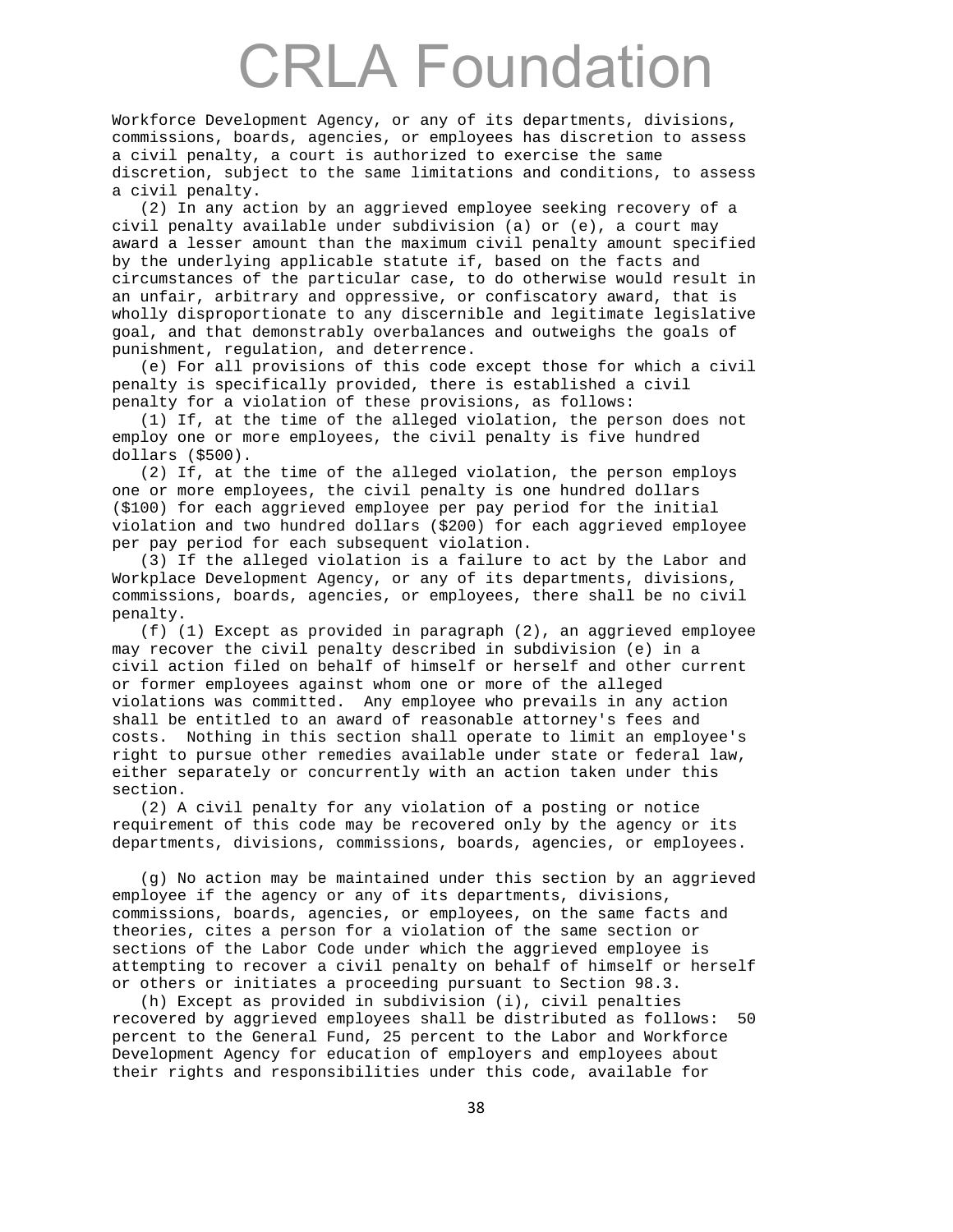expenditure upon appropriation by the Legislature, and 25 percent to the aggrieved employees.

 (i) Civil penalties recovered under paragraph (1) of subdivision (e) shall be distributed as follows: 50 percent to the General Fund and 50 percent to the Labor and Workforce Development Agency available for expenditure upon appropriation by the Legislature.

 (j) Nothing contained in this part is intended to alter or otherwise affect the exclusive remedy provided by the workers' compensation provisions of this code for liability against an employer for the compensation for any injury to or death of an employee arising out of and in the course of employment.

 (k) This section shall not apply to the recovery of administrative and civil penalties in connection with the workers' compensation law as contained in Division 1 (commencing with Section 50) and Division 4 (commencing with Section 3200), including, but not limited to, Sections 129.5 and 132a.

(1) The amendments to subdivisions  $-\left(\frac{d}{dx}\right)^2$ *(a), (d),* and (f) of this section made at the 2003-04 Regular

Session shall apply to any civil action brought pursuant to this section that is filed on or after, or is pending on, the effective date of the amendments.

=============

BILL NUMBER: SB 1809 AMENDED BILL TEXT

> AMENDED IN SENATE MAY 4, 2004 AMENDED IN SENATE APRIL 12, 2004

INTRODUCED BY Senator Dunn

FEBRUARY 20, 2004

 An act to amend Section 2699 of the Labor Code, relating to employment.

#### LEGISLATIVE COUNSEL'S DIGEST

 SB 1809, as amended, Dunn. Labor Code Private Attorneys General Act of 2004.

 Existing law, the Labor Code Private Attorneys General Act of 2004, authorizes aggrieved employees to bring civil actions to recover specified civil penalties for violations of the Labor Code if the Labor and Workforce Development Agency or its departments, divisions, commissions, boards, agencies, or employees do not do so. The act authorizes a court to exercise the same discretion to assess a civil penalty as the agency or its subdivisions.

 This bill would authorize a court, in any action by an aggrieved employee seeking recovery of a civil penalty pursuant to the act, to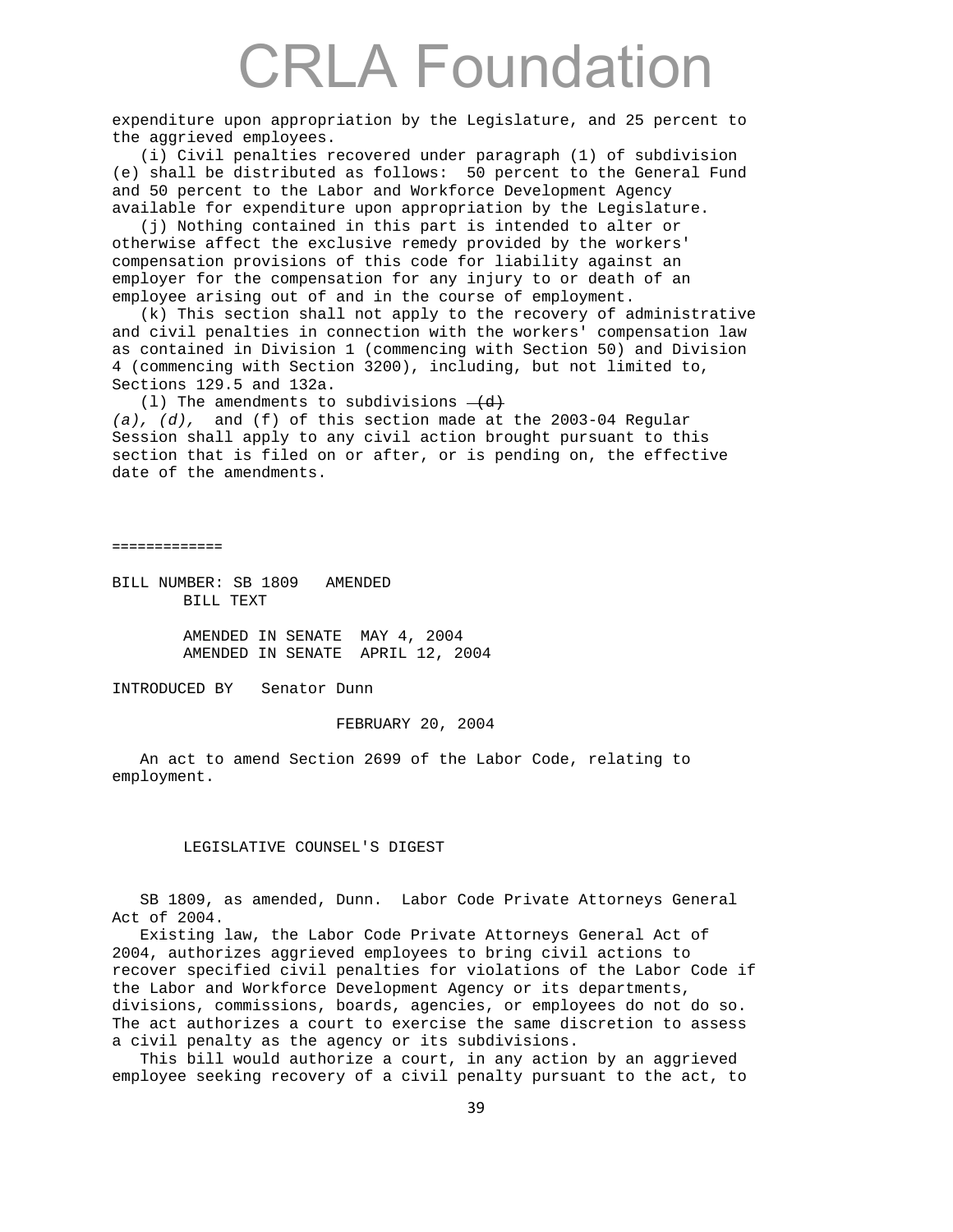award a lesser amount than the maximum civil penalty amount specified by the underlying applicable statute if certain findings are made based on the facts and circumstances of the particular case. The bill would provide that a civil penalty for any violation of a posting or notice requirement of the Labor Code may be recovered only by the agency or its subdivisions. The bill would specify that these amendments shall apply to civil actions filed on or after, or pending on, the effective date of this bill.

 Vote: majority. Appropriation: no. Fiscal committee: yes. State-mandated local program: no.

THE PEOPLE OF THE STATE OF CALIFORNIA DO ENACT AS FOLLOWS:

#### SECTION 1. Section 2699 of the Labor Code is amended to

 *SECTION 1. Section 2699 of the Labor Code is amended to read:* 

 2699. (a) Notwithstanding any other provision of law, any provision of this code that provides for a civil penalty to be assessed and collected by the Labor and Workforce Development Agency or any of its departments, divisions, commissions, boards, agencies, or employees, for a violation of this code, may, as an alternative, be recovered through a civil action brought by an aggrieved employee on behalf of himself or herself and other current or former employees.

 (b) For purposes of this part, "person" has the same meaning as defined in Section 18.

 (c) For purposes of this part, "aggrieved employee" means any person who was employed by the alleged violator and against whom one or more of the alleged violations was committed.

 (d) *(1)* For purposes of this part, whenever the Labor and Workforce Development Agency, or any of its departments, divisions, commissions, boards, agencies, or employees has discretion to assess a civil penalty, a court is authorized to exercise the same discretion, subject to the same limitations and conditions, to assess a civil penalty.

 *(2) In any action by an aggrieved employee seeking recovery of a civil penalty available under subdivision (a) or (e), a court may award a lesser amount than the maximum civil penalty amount specified by the underlying applicable statute if, based on the facts and circumstances of the particular case, to do otherwise would result in an unfair, arbitrary and oppressive, or confiscatory award, that is wholly disproportionate to any discernible and legitimate legislative goal, and that demonstrably overbalances and outweighs the goals of punishment, regulation, and deterrence.* 

 (e) For all provisions of this code except those for which a civil penalty is specifically provided, there is established a civil penalty for a violation of these provisions, as follows:

 (1) If, at the time of the alleged violation, the person does not employ one or more employees, the civil penalty is five hundred dollars (\$500).

 (2) If, at the time of the alleged violation, the person employs one or more employees, the civil penalty is one hundred dollars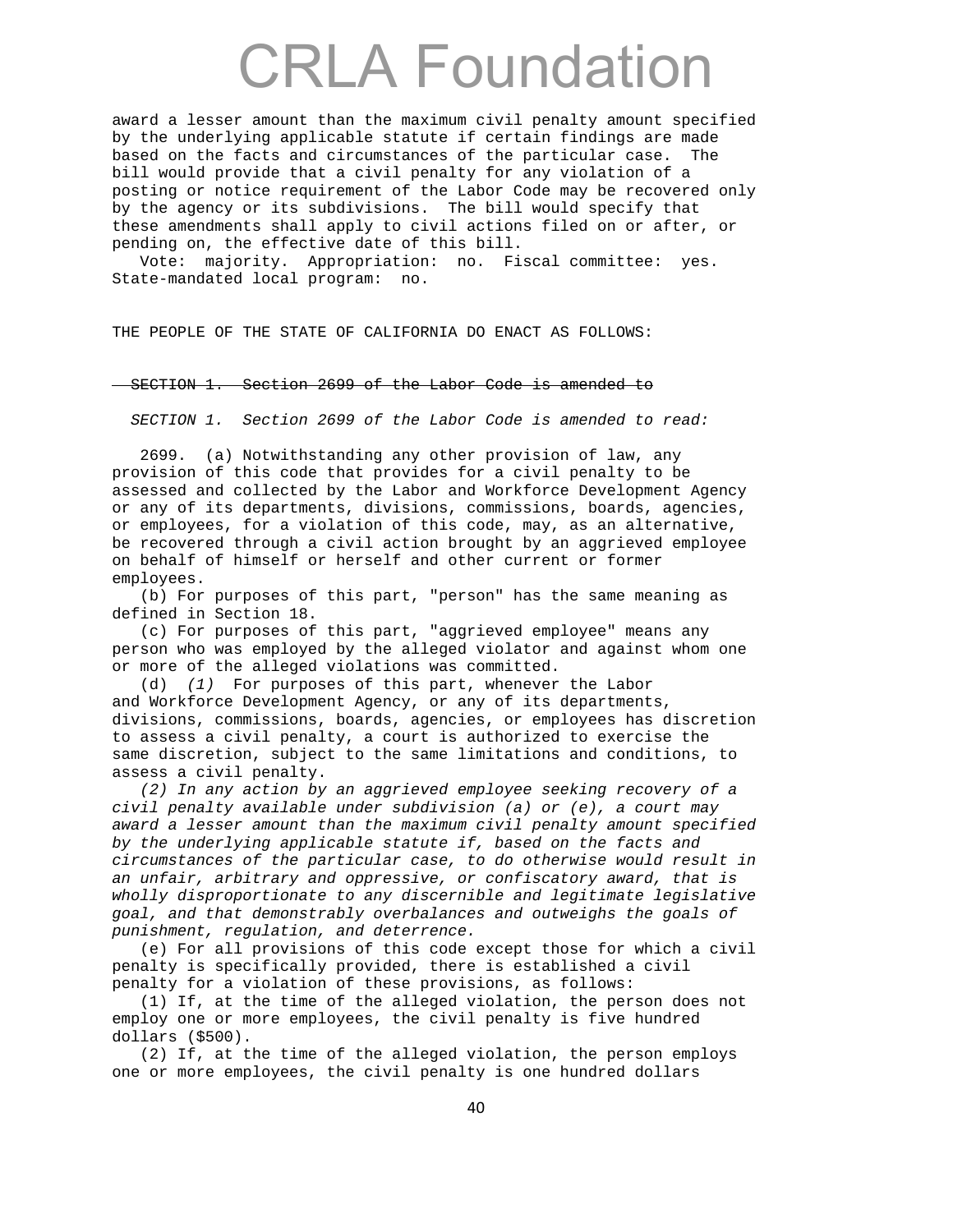(\$100) for each aggrieved employee per pay period for the initial violation and two hundred dollars (\$200) for each aggrieved employee per pay period for each subsequent violation.

 (3) If the alleged violation is a failure to act by the Labor and Workplace Development Agency, or any of its departments, divisions, commissions, boards, agencies, or employees, there shall be no civil penalty.

 (f) An *(1) Except as provided in paragraph (2), an* aggrieved employee may recover the civil penalty described in subdivision (e) in a civil action filed on behalf of himself or herself and other current or former employees against whom one or more of the alleged violations was committed. Any employee who prevails in any action shall be entitled to an award of reasonable attorney's fees and costs. Nothing in this section shall operate to limit an employee's right to pursue other remedies available under state or federal law, either separately or concurrently with an action taken under this section.

 *(2) A civil penalty for any violation of a posting or notice requirement of this code may be recovered only by the agency or its departments, divisions, commissions, boards, agencies, or employees.* 

 (g) No action may be maintained under this section by an aggrieved employee if the agency or any of its departments, divisions, commissions, boards, agencies, or employees, on the same facts and theories, cites a person for a violation of the same section or sections of the Labor Code under which the aggrieved employee is attempting to recover a civil penalty on behalf of himself or herself or others or initiates a proceeding pursuant to Section 98.3.

 (h) Except as provided in subdivision (i), civil penalties recovered by aggrieved employees shall be distributed as follows: 50 percent to the General Fund, 25 percent to the Labor and Workforce Development Agency for education of employers and employees about their rights and responsibilities under this code, available for expenditure upon appropriation by the Legislature, and 25 percent to the aggrieved employees.

 (i) Civil penalties recovered under paragraph (1) of subdivision (e) shall be distributed as follows: 50 percent to the General Fund and 50 percent to the Labor and Workforce Development Agency available for expenditure upon appropriation by the Legislature.

 (j) Nothing contained in this part is intended to alter or otherwise affect the exclusive remedy provided by the workers' compensation provisions of this code for liability against an employer for the compensation for any injury to or death of an employee arising out of and in the course of employment.

 (k) This section shall not apply to the recovery of administrative and civil penalties in connection with the workers' compensation law as contained in Division 1 (commencing with Section 50) and Division 4 (commencing with Section 3200), including, but not limited to, Sections 129.5 and 132a.

 *(l) The amendments to subdivisions (d) and (f) of this section made at the 2003-04 Regular Session shall apply to any civil action brought pursuant to this section that is filed on or after, or is pending on, the effective date of the amendments.*  read:

2699. (a) Notwithstanding any other provision of law, any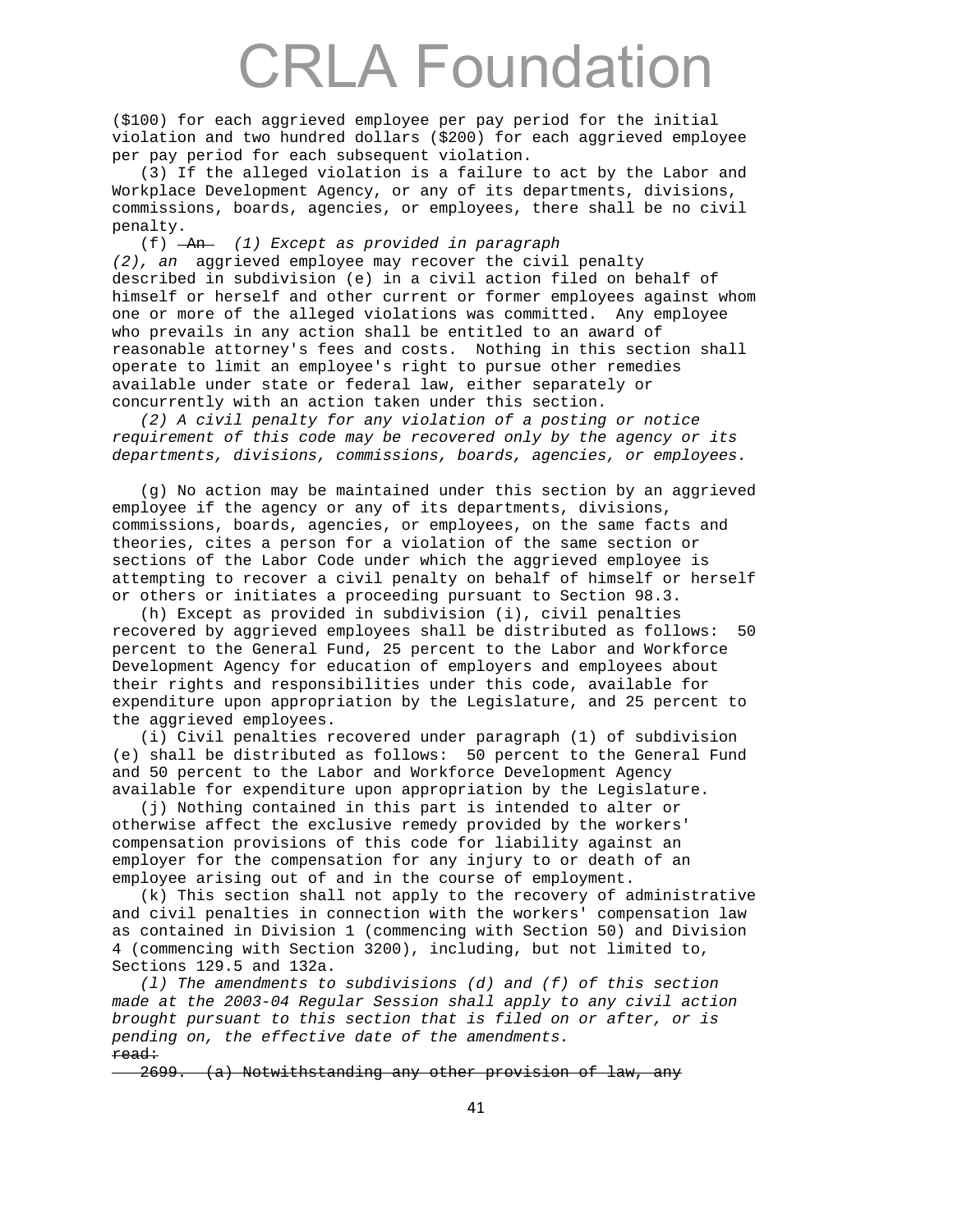provision of this code that provides for a civil penalty to be -<br>assessed and collected by the Labor and Workforce Development Agency or any of its departments, divisions, commissions, boards, agencies, or employees, for a violation of this code, may, as an alternative, be recovered through a civil action brought by an aggrieved employee on behalf of himself or herself and other current or former employees.

 (b) For purposes of this part, "person" has the same meaning as defined in Section 18.

 (c) For purposes of this part, "aggrieved employee" means any person who was employed by the alleged violator and against whom one or more of the alleged violations was committed.

 (d) (1) For purposes of this part, whenever the Labor and Workforce Development Agency, or any of its departments, divisions, commissions, boards, agencies, or employees has discretion to assess a civil penalty, a court is authorized to exercise the same discretion, subject to the same limitations and conditions, to assess a civil penalty.

 (2) In any action by an aggrieved employee seeking recovery of a civil penalty available under subdivision (a) or (e), a court may award a lesser amount than the maximum civil penalty amount specified by the underlying applicable statute if, based on the facts and circumstances of the particular case, to do otherwise would result in an unfair, arbitrary and oppressive, or confiscatory award, that is wholly disproportionate to any discernible and legitimate legislative goal, and that demonstrably overbalances and outweighs the goals of punishment, regulation, and deterrence.

 (e) For all provisions of this code except those for which a civil penalty is specifically provided, there is established a civil penalty for a violation of these provisions, as follows:

 (1) If, at the time of the alleged violation, the person does not employ one or more employees, the civil penalty is five hundred dollars (\$500).

 (2) If, at the time of the alleged violation, the person employs one or more employees, the civil penalty is one hundred dollars (\$100) for each aggrieved employee per pay period for the initial violation and two hundred dollars (\$200) for each aggrieved employee per pay period for each subsequent violation.

 (3) If the alleged violation is a failure to act by the Labor and Workplace Development Agency, or any of its departments, divisions, commissions, boards, agencies, or employees, there shall be no civil penalty.

 (f) (1) Except as provided in paragraph (2), an aggrieved employee may recover the civil penalty described in subdivision (e) in a civil action filed on behalf of himself or herself and other current or former employees against whom one or more of the alleged violations was committed. Any employee who prevails in any action shall be entitled to an award of reasonable attorney's fees and costs. Nothing in this section shall operate to limit an employee's right to pursue other remedies available under state or federal law, either separately or concurrently with an action taken under this section.

 (2) A civil penalty for any violation of a posting or notice requirement of this code may be recovered only by the agency or its departments, divisions, commissions, boards, agencies, or employees.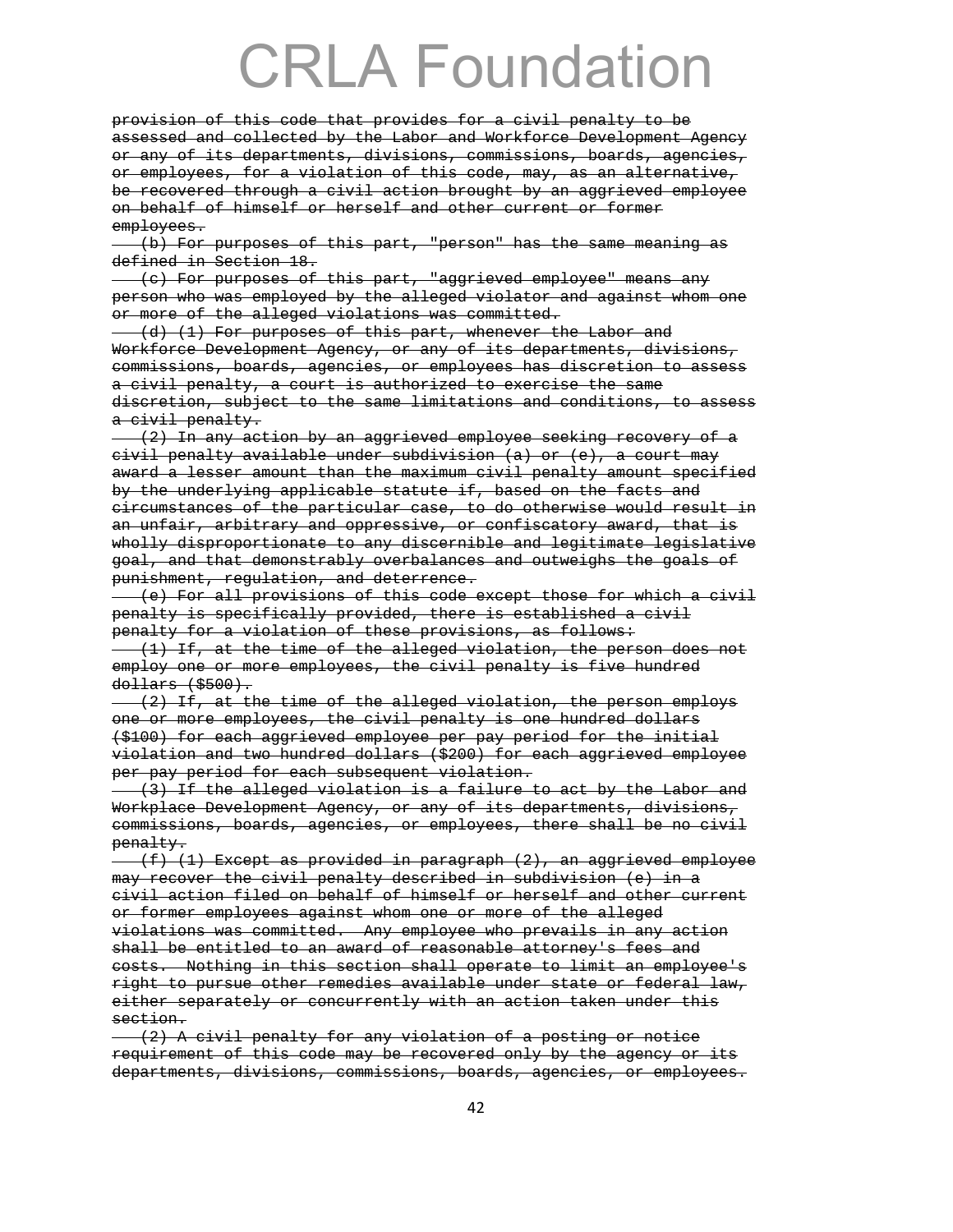(g) No action may be maintained under this section by an aggrieved employee if the agency or any of its departments, divisions, commissions, boards, agencies, or employees, on the same facts and theories, cites a person for a violation of the same section or sections of the Labor Code under which the aggrieved employee is attempting to recover a civil penalty on behalf of himself or herself or others or initiates a proceeding pursuant to Section 98.3. (h) Except as provided in subdivision (i), civil penalties recovered by aggrieved employees shall be distributed as follows: 50 percent to the General Fund, 25 percent to the Labor and Workforce Development Agency for education of employers and employees about their rights and responsibilities under this code, available for expenditure upon appropriation by the Legislature, and 25 percent to the aggrieved employees.

 (i) Civil penalties recovered under paragraph (1) of subdivision (e) shall be distributed as follows: 50 percent to the General Fund and 50 percent to the Labor and Workforce Development Agency available for expenditure upon appropriation by the Legislature. (j) Nothing contained in this part is intended to alter or otherwise affect the exclusive remedy provided by the workers' compensation provisions of this code for liability against an employer for the compensation for any injury to or death of an employee arising out of and in the course of employment. (k) The amendments to subdivisions (d) and (f) of this section made at the 2003-04 Regular Session shall apply to any civil action brought pursuant to this section that is filed on or after, or is pending on, the effective date of the amendments.

==============BILL NUMBER: SB 1809 AMENDED BILL TEXT

AMENDED IN SENATE APRIL 12, 2004

INTRODUCED BY Senator Dunn

FEBRUARY 20, 2004

An act to amend Section  $-1194.2$  2699 of the Labor Code, relating to -employees. *employment.* 

LEGISLATIVE COUNSEL'S DIGEST

SB 1809, as amended, Dunn. - Employees: liquidated damages *Labor Code Private Attorneys General Act of 2004* .

 *Existing law, the Labor Code Private Attorneys General Act of 2004, authorizes aggrieved employees to bring civil actions to recover specified civil penalties for violations of the Labor Code if the Labor and Workforce Development Agency or its departments,*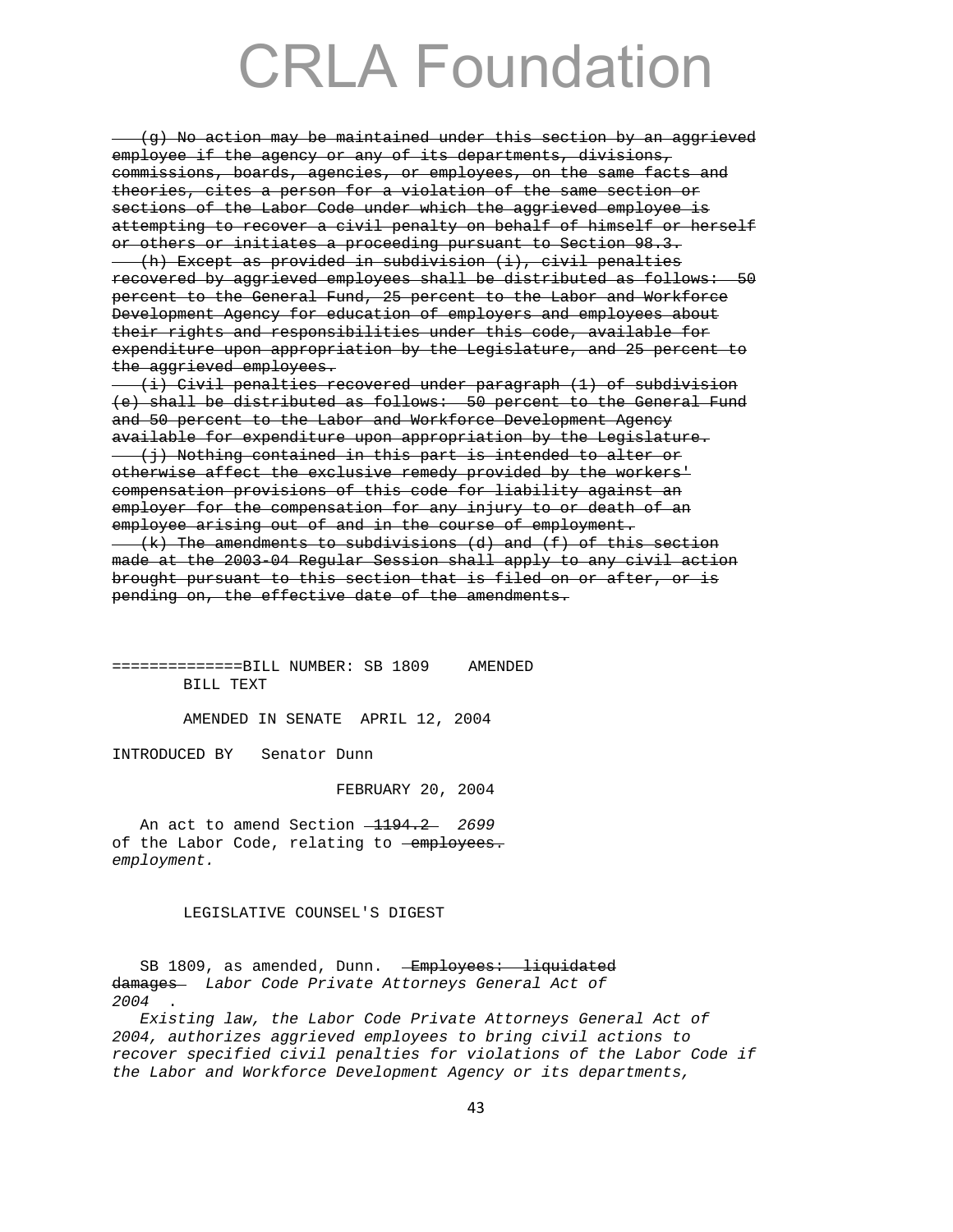*divisions, commissions, boards, agencies, or employees do not do so. The act authorizes a court to exercise the same discretion to assess a civil penalty as the agency or its subdivisions.* 

 *This bill would authorize a court, in any action by an aggrieved employee seeking recovery of a civil penalty pursuant to the act, to award a lesser amount than the maximum civil penalty amount specified by the underlying applicable statute if certain findings are made based on the facts and circumstances of the particular case. The bill would provide that a civil penalty for any violation of a posting or notice requirement of the Labor Code may be recovered only by the agency or its subdivisions. The bill would specify that these amendments shall apply to civil actions filed on or after, or pending on, the effective date of this bill.* 

 Existing law provides that an employee, in any action to recover wages because of the payment of a wage less than the minimum wage, is entitled to recover liquidated damages in an amount equal to the wages unlawfully unpaid and interest thereon. However, existing law provides that if the employer demonstrates that the act or omission giving rise to the action was in good faith and the employer had reasonable grounds for believing that the act or omission was not a violation of any law, the court may, in its discretion, refuse to award liquidated damages or award any amount of liquidated damages not exceeding a specified amount.

 This bill would additionally allow an employee to bring an action to recover wages because of the payment of a wage less than the overtime compensation, as specified, and would make conforming changes to the existing law.

 Vote: majority. Appropriation: no. Fiscal committee: yes. State-mandated local program: no.

THE PEOPLE OF THE STATE OF CALIFORNIA DO ENACT AS FOLLOWS:

#### SECTION 1. Section 1194.2 of the Labor Code is amended to

 *SECTION 1. Section 2699 of the Labor Code is amended to read:* 

 2699. (a) Notwithstanding any other provision of law, any provision of this code that provides for a civil penalty to be assessed and collected by the Labor and Workforce Development Agency or any of its departments, divisions, commissions, boards, agencies, or employees, for a violation of this code, may, as an alternative, be recovered through a civil action brought by an aggrieved employee on behalf of himself or herself and other current or former employees.

 (b) For purposes of this part, "person" has the same meaning as defined in Section 18.

 (c) For purposes of this part, "aggrieved employee" means any person who was employed by the alleged violator and against whom one or more of the alleged violations was committed.

 (d) *(1)* For purposes of this part, whenever the Labor and Workforce Development Agency, or any of its departments, divisions, commissions, boards, agencies, or employees has discretion to assess a civil penalty, a court is authorized to exercise the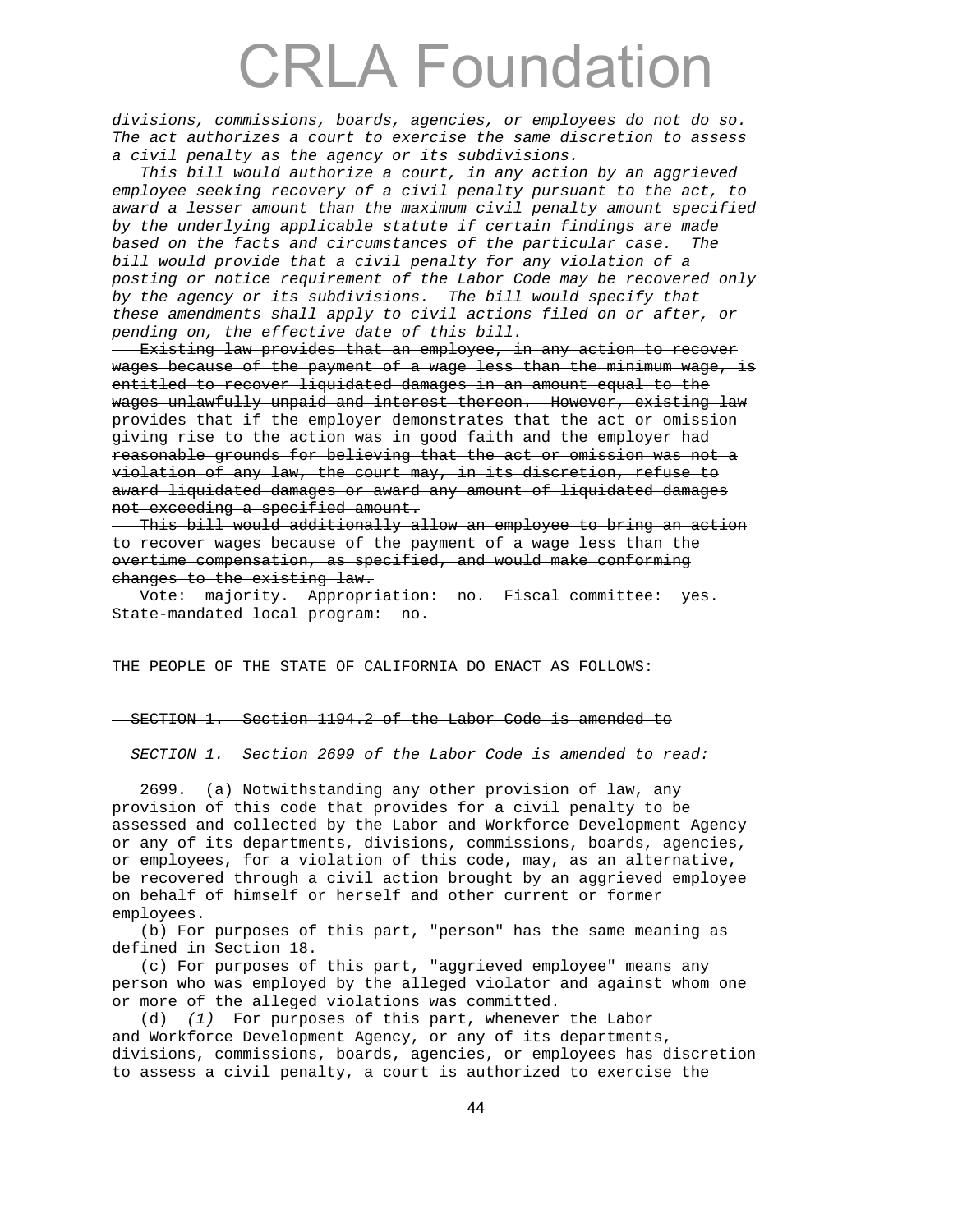same discretion, subject to the same limitations and conditions, to assess a civil penalty.

 *(2) In any action by an aggrieved employee seeking recovery of a civil penalty available under subdivision (a) or (e), a court may award a lesser amount than the maximum civil penalty amount specified by the underlying applicable statute if, based on the facts and circumstances of the particular case, to do otherwise would result in an unfair, arbitrary and oppressive, or confiscatory award, that is wholly disproportionate to any discernible and legitimate legislative goal, and that demonstrably overbalances and outweighs the goals of punishment, regulation, and deterrence.* 

 (e) For all provisions of this code except those for which a civil penalty is specifically provided, there is established a civil penalty for a violation of these provisions, as follows:

 (1) If, at the time of the alleged violation, the person does not employ one or more employees, the civil penalty is five hundred dollars (\$500).

 (2) If, at the time of the alleged violation, the person employs one or more employees, the civil penalty is one hundred dollars (\$100) for each aggrieved employee per pay period for the initial violation and two hundred dollars (\$200) for each aggrieved employee per pay period for each subsequent violation.

 (3) If the alleged violation is a failure to act by the Labor and Workplace Development Agency, or any of its departments, divisions, commissions, boards, agencies, or employees, there shall be no civil penalty.

 (f) An *(1) Except as provided in paragraph (2), an* aggrieved employee may recover the civil penalty described in subdivision (e) in a civil action filed on behalf of himself or herself and other current or former employees against whom one or more of the alleged violations was committed. Any employee who prevails in any action shall be entitled to an award of reasonable attorney's fees and costs. Nothing in this section shall operate to limit an employee's right to pursue other remedies available under state or federal law, either separately or concurrently with an action taken under this section.

 *(2) A civil penalty for any violation of a posting or notice requirement of this code may be recovered only by the agency or its departments, divisions, commissions, boards, agencies, or employees.* 

 (g) No action may be maintained under this section by an aggrieved employee if the agency or any of its departments, divisions, commissions, boards, agencies, or employees, on the same facts and theories, cites a person for a violation of the same section or sections of the Labor Code under which the aggrieved employee is attempting to recover a civil penalty on behalf of himself or herself or others or initiates a proceeding pursuant to Section 98.3.

 (h) Except as provided in subdivision (i), civil penalties recovered by aggrieved employees shall be distributed as follows: 50 percent to the General Fund, 25 percent to the Labor and Workforce Development Agency for education of employers and employees about their rights and responsibilities under this code, available for expenditure upon appropriation by the Legislature, and 25 percent to the aggrieved employees.

(i) Civil penalties recovered under paragraph (1) of subdivision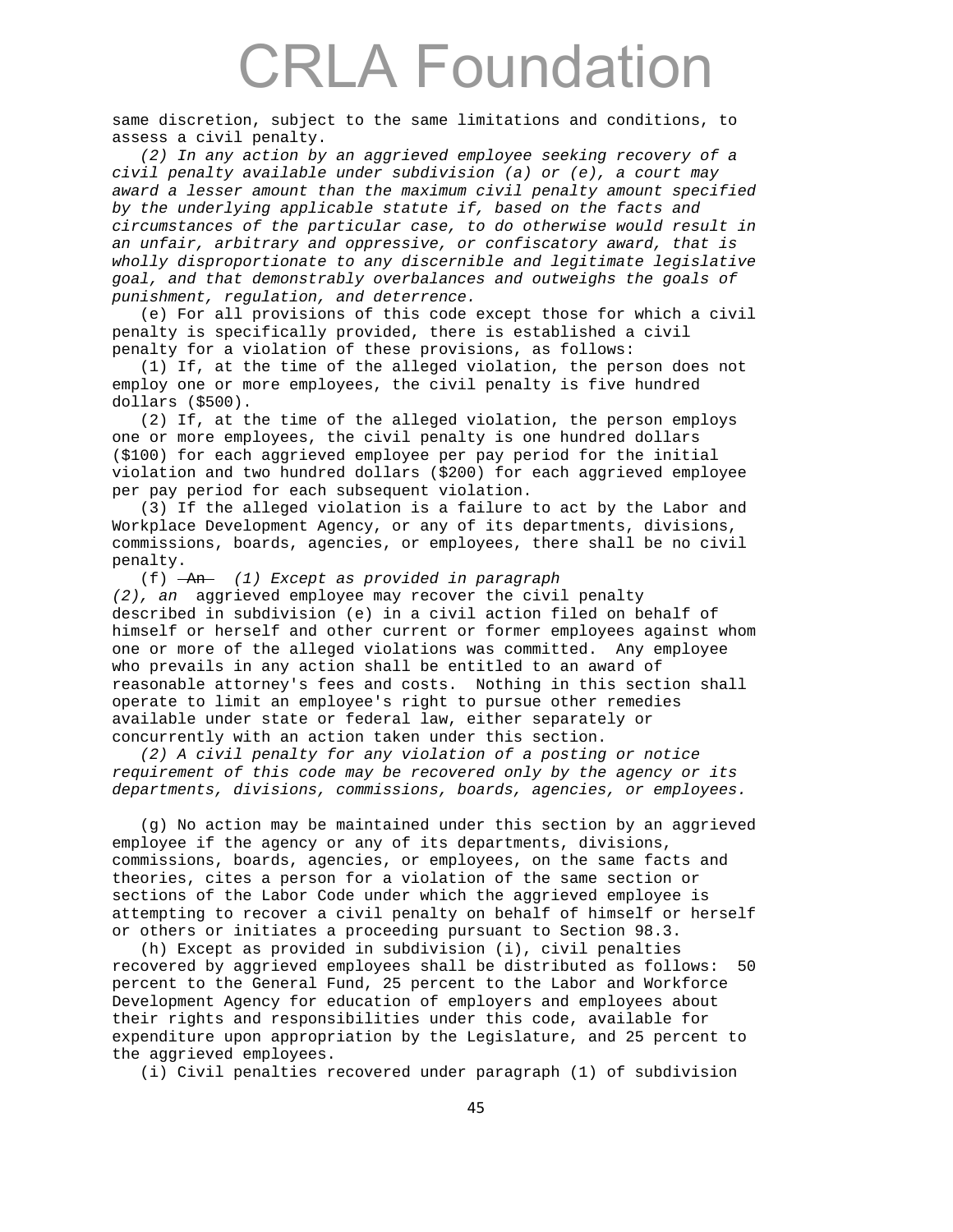(e) shall be distributed as follows: 50 percent to the General Fund and 50 percent to the Labor and Workforce Development Agency available for expenditure upon appropriation by the Legislature.

 (j) Nothing contained in this part is intended to alter or otherwise affect the exclusive remedy provided by the workers' compensation provisions of this code for liability against an employer for the compensation for any injury to or death of an employee arising out of and in the course of employment.

 *(k) The amendments to subdivisions (d) and (f) of this section made at the 2003-04 Regular Session shall apply to any civil action brought pursuant to this section that is filed on or after, or is pending on, the effective date of the amendments.*  read:

 1194.2. (a) In any action under Section 1193.6 or Section 1194 to recover wages because of the payment of a wage less than the minimum wage or the overtime compensation fixed by an order of the commission or this code, an employee shall be entitled to recover liquidated damages in an amount equal to the wages unlawfully unpaid and interest thereon.

 (b) Notwithstanding subdivision (a), if the employer demonstrates to the satisfaction of the court that the act or omission giving rise to the action was in good faith and that the employer had reasonable grounds for believing that the act or omission was not a violation of any provision of this code relating to minimum wage or overtime compensation, or an order of the commission, the court may, in its discretion, refuse to award liquidated damages or award any amount of liquidated damages not exceeding the amount specified in subdivision  $(a)$ .

 (c) This section only shall apply to civil actions commenced on or after January 1, 1992.

===BILL NUMBER: SB 1809 INTRODUCED BILL TEXT

INTRODUCED BY Senator Dunn

#### FEBRUARY 20, 2004

 An act to amend Section 1194.2 of the Labor Code, relating to employees.

#### LEGISLATIVE COUNSEL'S DIGEST

 SB 1809, as introduced, Dunn. Employees: liquidated damages. Existing law provides that an employee, in any action to recover wages because of the payment of a wage less than the minimum wage, is entitled to recover liquidated damages in an amount equal to the wages unlawfully unpaid and interest thereon. However, existing law provides that if the employer demonstrates that the act or omission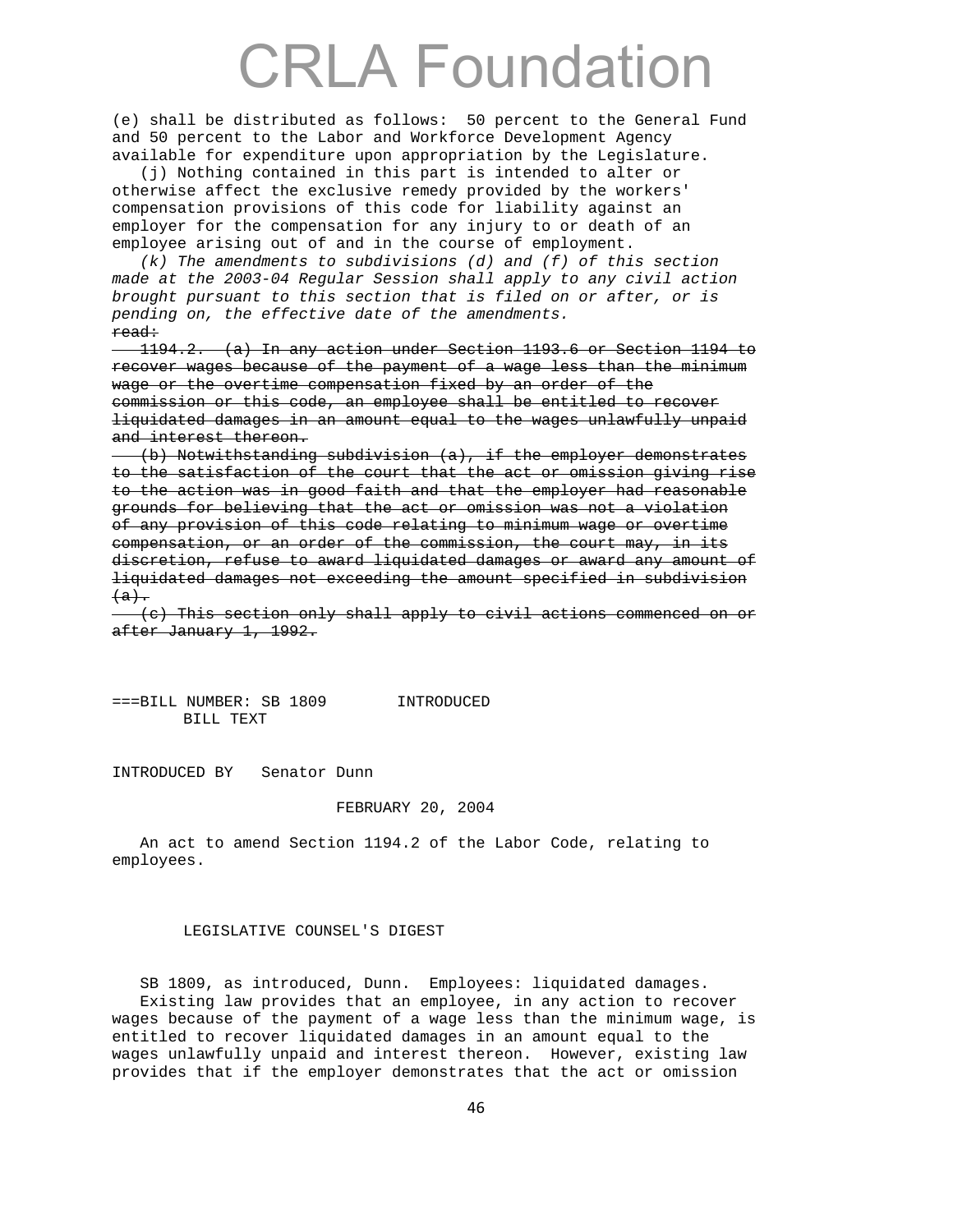giving rise to the action was in good faith and the employer had reasonable grounds for believing that the act or omission was not a violation of any law, the court may, in its discretion, refuse to award liquidated damages or award any amount of liquidated damages not exceeding a specified amount.

 This bill would additionally allow an employee to bring an action to recover wages because of the payment of a wage less than the overtime compensation, as specified, and would make conforming changes to the existing law.

 Vote: majority. Appropriation: no. Fiscal committee: yes. State-mandated local program: no.

THE PEOPLE OF THE STATE OF CALIFORNIA DO ENACT AS FOLLOWS:

 SECTION 1. Section 1194.2 of the Labor Code is amended to read: 1194.2. (a) In any action under Section 1193.6 or Section 1194 to recover wages because of the payment of a wage less than the minimum wage *or the overtime compensation* fixed by an order of the commission *or this code* , an employee shall be entitled to recover liquidated damages in an amount equal to the wages unlawfully unpaid and interest thereon. <del>Nothing in</del> this subdivision shall be construed to authorize the recovery of liquidated damages for failure to pay overtime compensation.

 (b) Notwithstanding subdivision (a), if the employer demonstrates to the satisfaction of the court that the act or omission giving rise to the action was in good faith and that the employer had reasonable grounds for believing that the act or omission was not a violation of any provision of the Labor Code *this code* 

 relating to minimum wage *or overtime compensation* , or an order of the commission, the court may, in its discretion, refuse to award liquidated damages or award any amount of liquidated damages not exceeding the amount specified in subdivision (a).

 (c) This section only shall apply to civil actions commenced on or after January 1, 1992.

=========

Committee & Floor Analyses (In Reverse Chronological Order)

BILL ANALYSIS

 SB 1809 Page 1

(Without Reference to File)

SENATE THIRD READING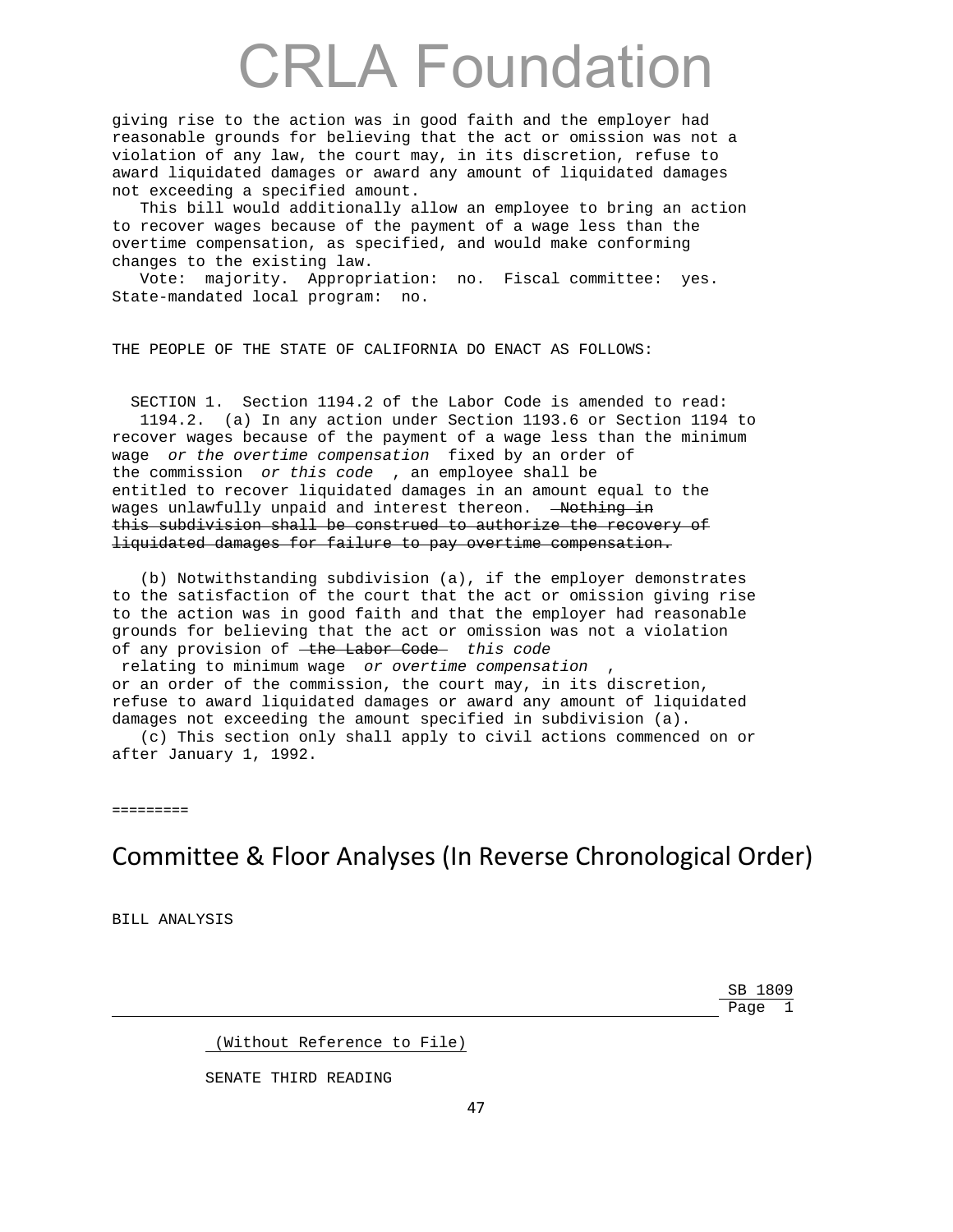SB 1809 (Dunn) As Amended July 27, 2004 2/3 vote. Urgency

SENATE VOTE : 21-13

LABOR AND EMPLOYMENT 6-2 JUDICIARY 6-3

 ----------------------------------------------------------------- |Ayes: Koretz, Mullin, Chan, | Ayes: Corbett, Jackson, Lieber,  $|$ Chu, Laird, Leno  $|$   $|$   $|$  Longville, Montanez, | | | |Steinberg | |-----+--------------------------+-----+--------------------------| |Nays:|Shirley Horton, Campbell |Nays:|Harman, Bates, Dutton | | | | | | ----------------------------------------------------------------- APPROPRIATIONS

(vote not available)

 SUMMARY : Amends the "Labor Code Private Attorneys General Act of 2004," enacted pursuant to SB 796 (Dunn), Chapter 906, Statutes of 2003. Specifically, this bill :

- 1)Enumerates certain sections of the Labor Code for which the following procedural and administrative requirements apply:
	- a) The aggrieved employee shall give written notice to the Labor and Workforce Development Agency (LWDA) and the employer of the alleged violation;
	- b) Within 30 calendar days, LWDA shall notify the employer and the employee if it does not intend to investigate the alleged violation. Upon such notice, or if no notice is provided, the aggrieved employee may proceed with a civil action;
	- c) If LWDA intends to investigate the alleged violation, it shall notify the employer and the employee within 33 calendar days. Within 120 calendar days of that decision, LWDA may investigate the alleged violation and issue any appropriate citation;

 SB 1809 Page 2

> d) If LWDA determines that no citation will be issued, it shall notify the employer and aggrieved employee within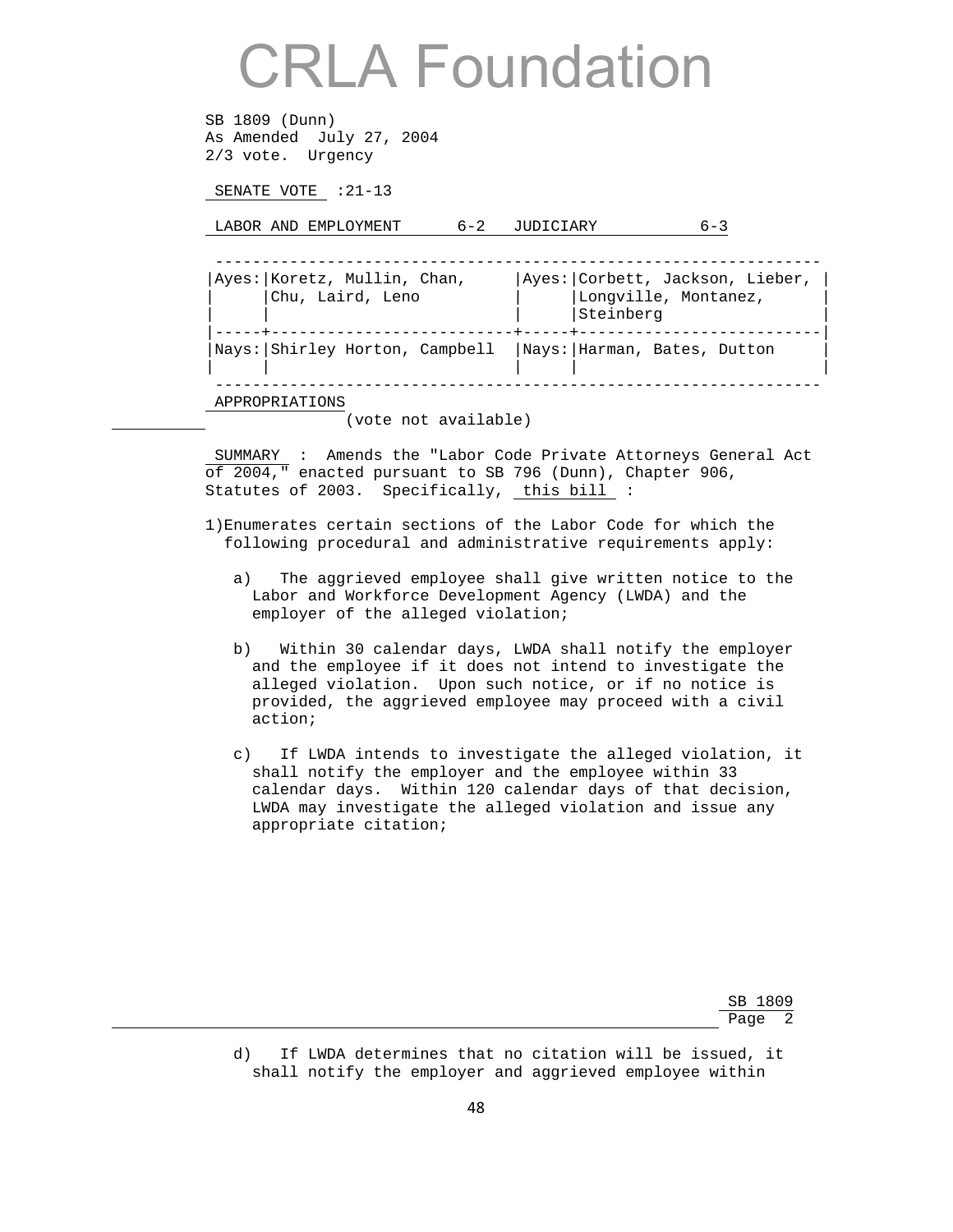five business days; and,

- e) Upon receipt of such notice, or if no citation is issued within the specified period, or if LWDA fails to provide any notification, the aggrieved employee may proceed with a civil action.
- 1) Specifies that for those non-enumerated sections of the Labor Code, the following procedural and administrative requirements apply:
	- a) The aggrieved employee shall give written notice to LWDA and the employer of the alleged violation;
	- b) The employer may cure the alleged violation within 33 calendar days and shall give written notice to the employee and LWDA if the alleged violation is cured;
	- c) The term "cure" is defined to mean that the employer abates each violation alleged by any aggrieved employee, the employer is in compliance with the underlying statutes as specified in the notice provided, and any aggrieved employee is made whole;
	- d) If the alleged violation is cured, no civil action pursuant to SB 796 may commence;
	- e) If the alleged violation is not cured within the 33-day period, the aggrieved employee may commence a civil action;
	- f) If the aggrieved employee disputes that the alleged violation has been cured, the employee shall provide written notice to the employer and LWDA. Within 17 calendar days LWDA shall review the actions of the employer and provide written notice of whether the alleged violation has been cured;
	- g) If LWDA determines that the alleged violation has not been cured or if the agency fails to provide timely or any notification, the aggrieved employee may proceed with a civil action. If the agency has determined that the alleged violation has been cured, but the employee still disagrees, the employee may appeal that determination to

 SB 1809  $\overline{\phantom{a}}$  Page 3

the superior court; and,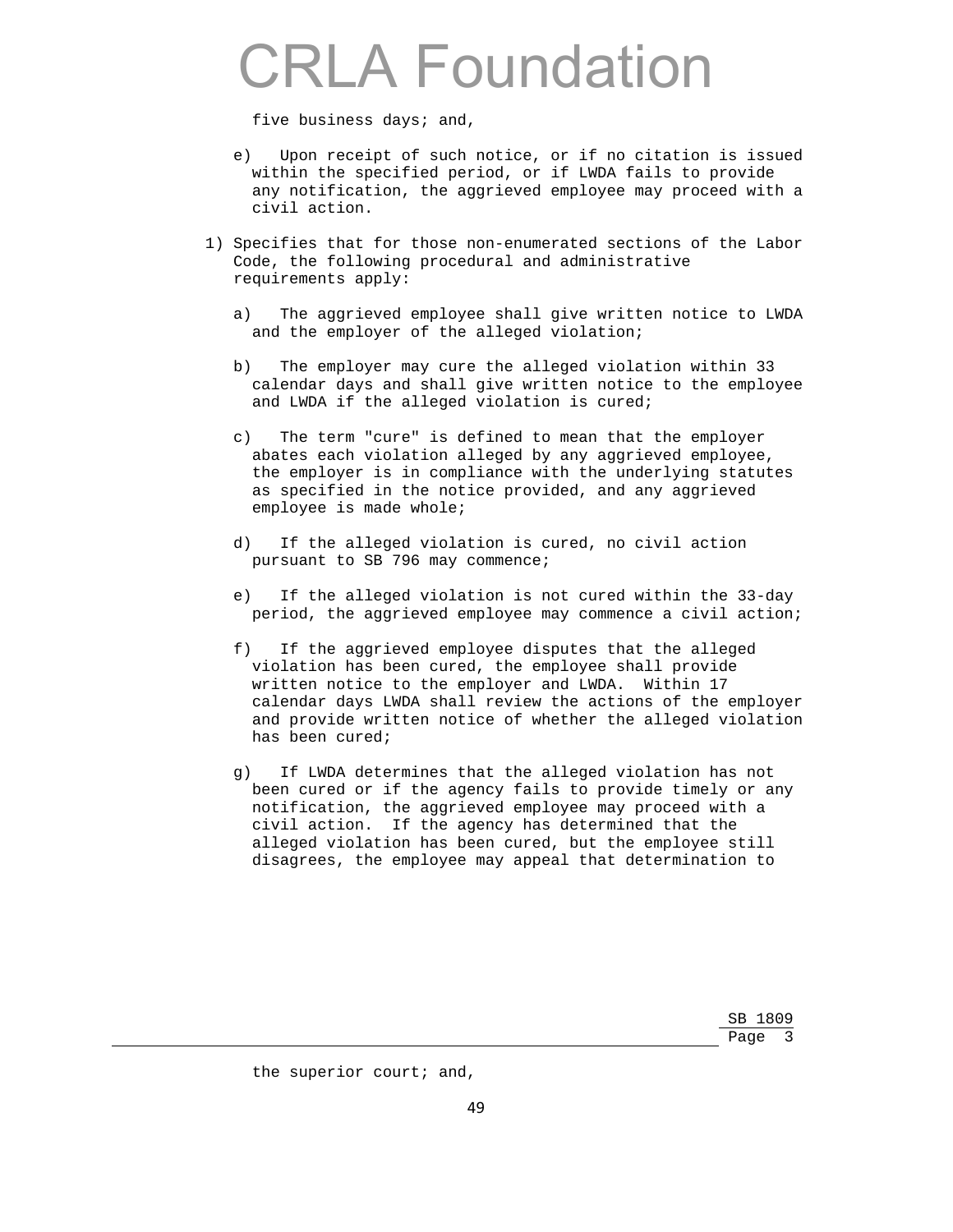- h) No employer may avail himself or herself of the notice and cure provisions more than three times in a 12-month period for the same violation or violations contained in the notice, regardless of the location of the worksite.
- 2) Specifies that the following procedural and administrative requirements apply to the provisions of the Labor Code related to safety in employment (other than sections that are specifically enumerated and covered by the procedures discussed above):
	- a) The aggrieved employee shall give written notice to the Division of Occupational Safety and Health (DOSH) and the employer, with a copy to LWDA, of the alleged violation;
	- b) DOSH shall inspect or investigate the alleged violation pursuant to existing provisions of law;
	- c) If DOSH issues a citation, no civil action pursuant to SB 796 may commence;
	- d) If, by the end of the period for inspection or investigation, DOSH fails to issue a citation and the employee disputes that decision, the employee may challenge the decision in the superior court. If the court finds that DOSH should have issued a citation and orders DOSH to issue a citation, then no civil action pursuant to SB 796 may commence;
	- e) If DOSH fails to inspect or investigate the alleged violation within the period specified in existing law, the notice and cure provisions outlined in #2) above apply to the determination of the alleged violation;
	- f) Nothing shall be construed to alter the authority of DOSH to permit long-term abatement periods or to enter into agreements with employers in the case of long-term abatement issues;
	- g) Superior courts shall review and approve any proposed settlement of alleged safety in employment violations to ensure that they are at least as effective as the protections or remedies provided by state and federal law

 $\overline{\text{SB}}$  1809 experience of the state of the state of the state of the state of the state of the state of the state of the state of the state of the state of the state of the state of the state of the state of the state of the state of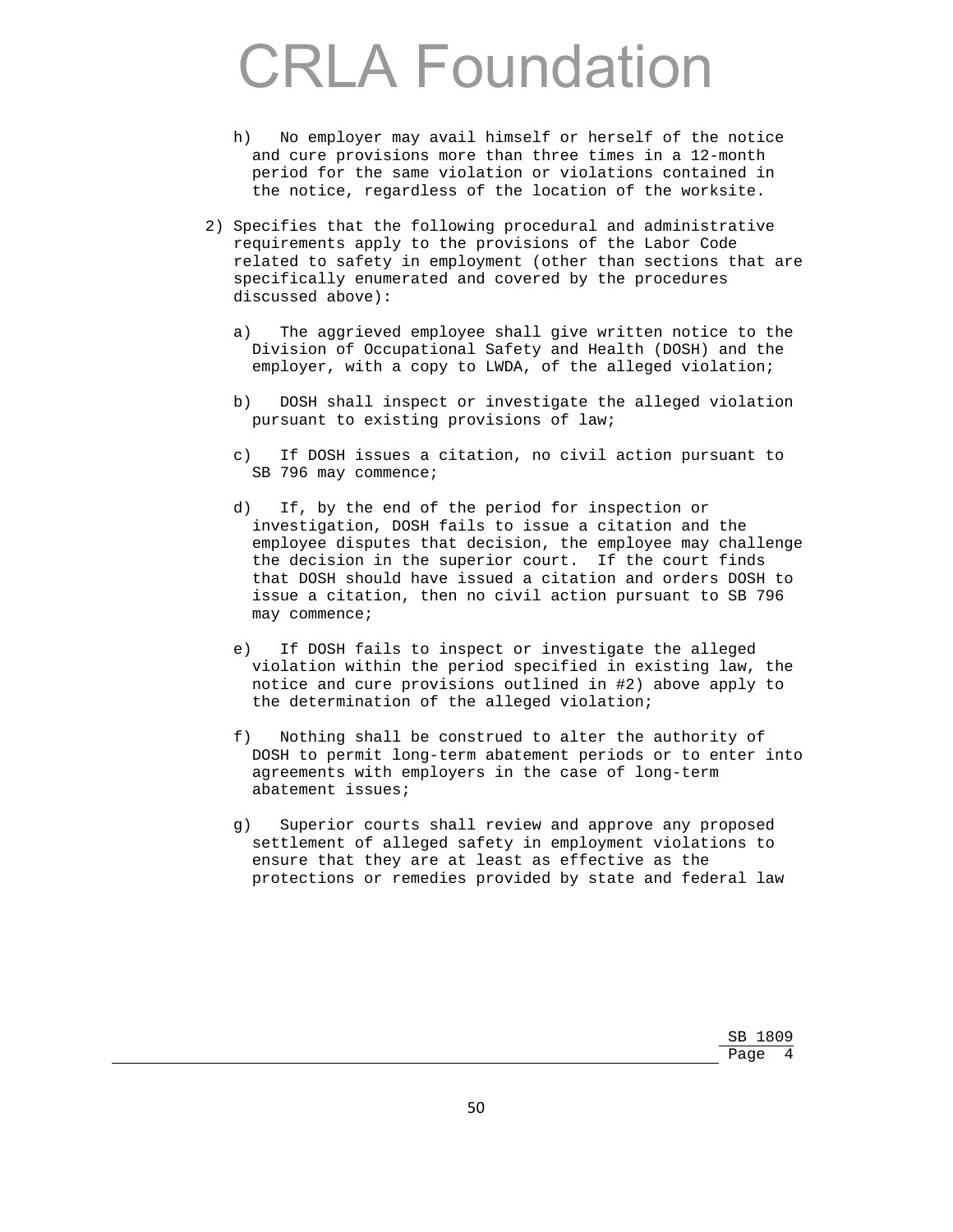or regulation for the alleged violation. The provisions of the settlement related to health and safety laws shall be submitted to DOSH, who is authorized and permitted to comment on those settlement provisions; and,

- h) These provisions will be subject to review by the Joint Committee on Boards, Commissions, and Consumer Protection in consultation with the Senate Committee on Labor and Industrial Relations and the Assembly Committee on Labor and Employment. The first review shall be completed within three years.
- 3) Authorizes a plaintiff as a matter of right to amend an existing complaint to add a cause of action arising under SB 796 at any time within 60 days of the time periods specified in that act.
- 4) Specifies that the procedural and administrative time periods are not counted as part of the time limited for the commencement of the civil actions to recover penalties.
- 5) Authorizes a court to award a lesser amount than the maximum civil penalty amount allowed if to do otherwise would result in an award that is "unjust, arbitrary and oppressive, or confiscatory."
- 6) Provides that no action under SB 796 shall be brought for any violation of a posting, notice, agency reporting, or filing requirement except where the filing or reporting requirement involves mandatory payroll or workplace injury reporting. This amendment shall apply retroactively to January 1, 2004, and shall affect all applicable pending proceedings.
- 7) Modifies the civil penalty distribution formula (where the person employs one or more employees) as follows: 75% to LWDA for enforcement of labor laws and employer and employee education, to be continuously appropriated to supplement and not supplant the funding to LWDA for those purposes; and, 25% to the aggrieved employees.
- 8) Modifies the civil penalty distribution formula (where the person does not employ one or more employees) as follows: 100% to LWDA for enforcement of labor laws and employer and employee education, to be continuously appropriated to supplement and not supplant the funding to LWDA for those

 SB 1809 <u>Page 5 and 2001 and 2001 and 2001 and 2001 and 2001 and 2001 and 2001 and 2001 and 2001 and 2001 and 2001 and 2001 and 2001 and 2001 and 2001 and 2001 and 2001 and 2001 and 2001 and 2001 and 2001 and 2001 and 2001 and 200</u>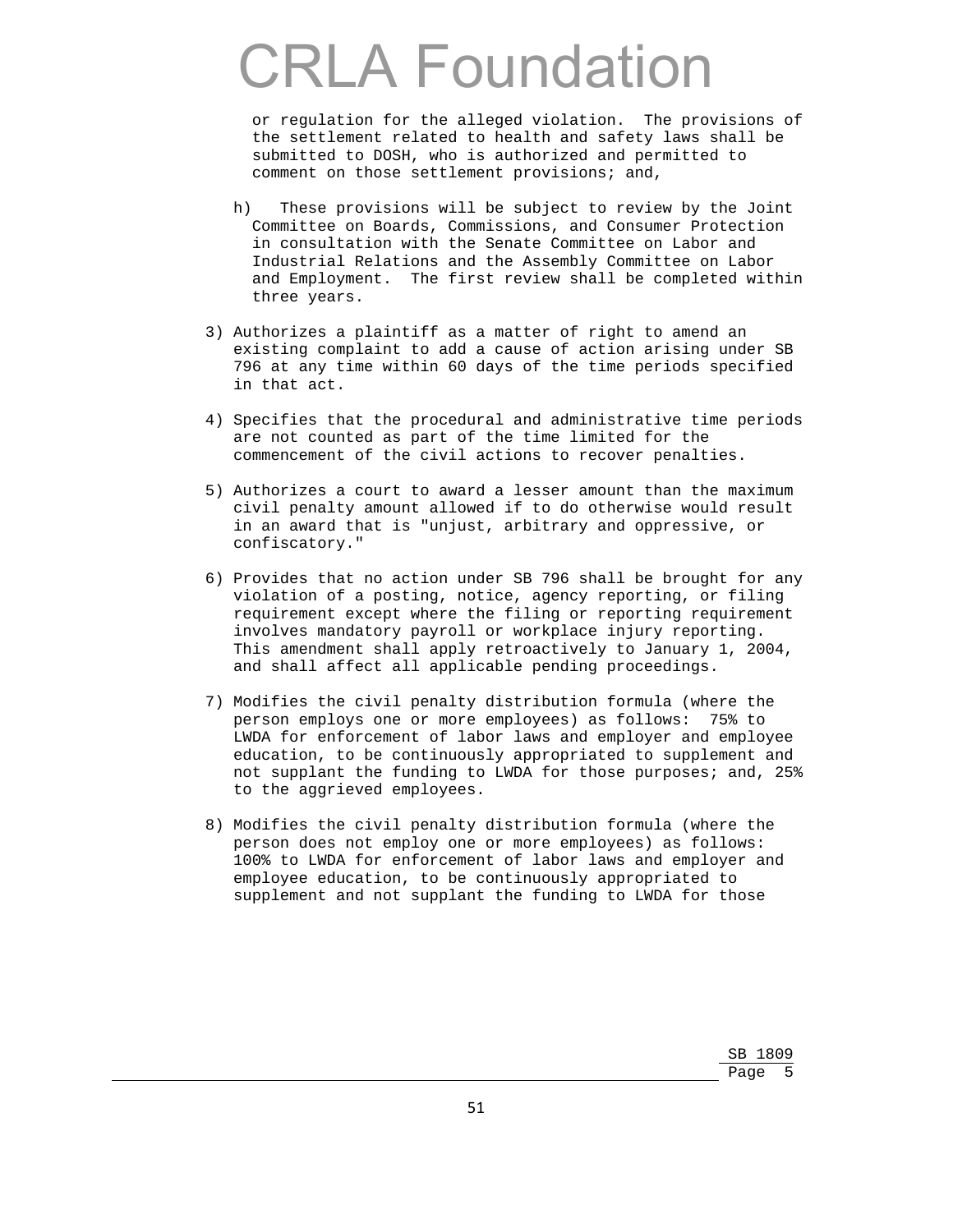#### purposes.

- 9) Requires the superior court to review and approve any penalties sought as part of a proposed settlement agreement. This amendment shall apply retroactively to January 1, 2004, and shall affect all applicable pending proceedings.
- 10)Authorizes LWDA or any of its subdivisions to promulgate regulations to implement the provisions of SB 796.
- 11)Amends provisions of existing law related to employment retaliation and discrimination to include among those specifically-protected employee rights the bringing of a civil action or initiating any notice pursuant to SB 796.
- 12)Repeals Labor Code Section 431, which requires employers to submit copies of specified applications for employment to the Division of Labor Standards Enforcement.
- 13)Appropriates \$150,000 from the General Fund (GF) to LWDA for the purposes of implementing these provisions.

14)Contains an urgency clause.

 EXISTING LAW establishes an alternative "private attorney general" system for labor law enforcement that allows employees to pursue civil penalties for employment law violations. Specifically, existing law :

- 1)Establishes a civil penalty where one is not specifically provided under the Labor Code of \$100 for each aggrieved employee per pay period for an initial violation, and \$200 for each aggrieved employee per pay period for subsequent violations. The penalty is \$500 per violation where the violator does not employ any employees at the time of the violation.
- 2)Authorizes an "aggrieved employee" to recover civil penalties under the Labor Code in an action brought on behalf of himself or herself and other current or former employees against whom one or more of the alleged violations was committed.
- 3)Defines an "aggrieved employee" as any person who was employed by the alleged violator and against whom one or more of the alleged violations was committed.

SB 1809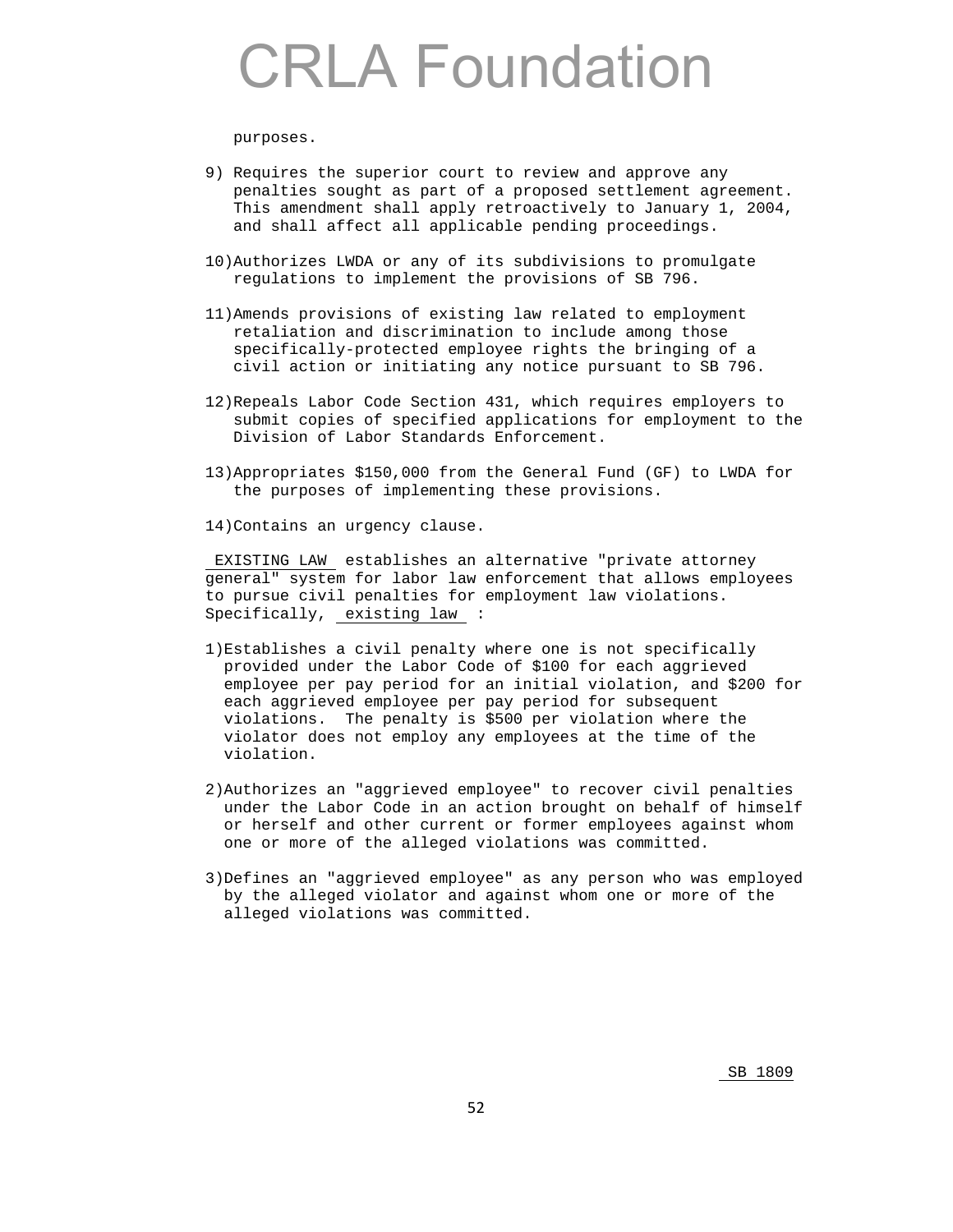- 4)Provides that no private right of action may be maintained where LWDA or any of its subdivisions cites the alleged violator on the same facts and theories and under the same section or sections of the Labor Code, or initiates specified proceedings.
- 5)Specifies that where LWDA or any of its subdivisions has discretion to assess a civil penalty, a court may exercise the same discretion with respect to civil penalties established by SB 796.
- 6)Provides that the civil penalties recovered against a person that employs one or more employees shall be distributed as follows: 50% to the GF; 25% to LWDA for employer and employee education; and, 25% to the aggrieved employees. Civil penalties recovered against person that do not employ any employees are to be divided evenly between the GF and LWDA.
- 7)Provides for the award of reasonable attorney's fees and costs to an aggrieved employee who prevails in a civil action.
- 8)Specifies that these provisions of law are not intended to affect the exclusive remedy provided by the workers' compensation provisions of existing law.

 FISCAL EFFECT : According to the Assembly Committee on Appropriations, appropriates \$150,000 from the GF to LWDA to implement this act. LWDA indicates that its costs likely will exceed this amount, and it will redirect resources as necessary to accomplish the purposes of this act. With respect to the modifications to the penalty distribution formula, LWDA reports that most civil actions brought to date under SB 796 have been settled out of court.

 COMMENTS : SB 796 was passed by the Legislature last year and signed by the Governor in October. The legislation went into effect on January 1, 2004.

 The co-sponsors of SB 796, the California Labor Federation, AFL-CIO and the California Rural Legal Assistance Foundation, argued that the bill would address inadequacies in labor law enforcement in two major ways. First, the bill assigned civil fine amounts to the large number of Labor Code provisions, which previously carried criminal fines, but not civil penalties.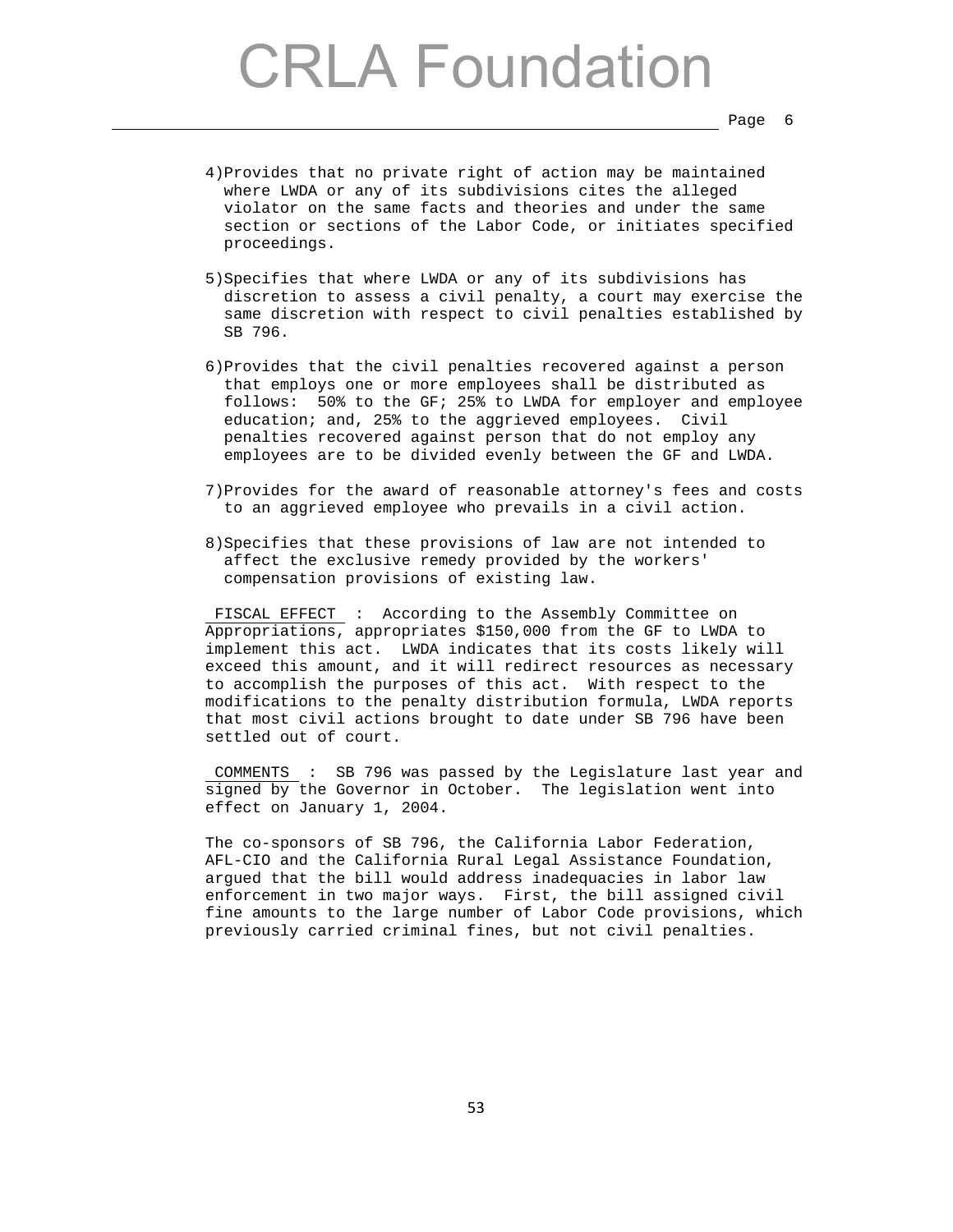SB 1809 Page 7

> Second, it authorized the filing of civil actions to recover existing and new civil penalties by aggrieved workers acting as private attorneys general.

> The sponsors stated that many Labor Code provisions are simply not enforced because they are punishable only as criminal misdemeanors, with no civil penalty or other sanction attached. Since district attorneys tend to direct their resources to violent crimes and other public priorities, Labor Code violations rarely result in criminal investigations and prosecutions. Proponents also contended that the state's current inability to enforce labor laws effectively is due to inadequate staffing and the continued growth of the underground economy. This inability, coupled with the state's severe budgetary shortfall required a creative solution to help the state crack down on labor law violators. Therefore, supporters argued that private actions to enforce the provisions of the Labor Code were necessary to ensure compliance with the law.

 In addition, the sponsors claimed that recent hiring freezes and elimination of vacant positions announced in response to the budget crisis may dramatically impact LWDA and its enforcement activities.

 Opponents of SB 796 argued that the bill would tip the balance of labor law protection in disproportionate favor to the employee to the detriment of already overburdened employers. Several employer groups, including the California Chamber of Commerce, cited the fact that employees are entitled to attorney's fees and costs if they prevail in their action under SB 796, yet similar attorney's fees and costs were not provided for prevailing employers. Additionally, opponents cited the fact that there was no requirement imposed upon employees prior to filing civil actions such as preliminary claim filing with the Labor Commissioner.

 Opponents also expressed concern that SB 796 would encourage private attorneys to "act as vigilantes" pursuing frivolous violations on behalf of different employees. Opponents likened the danger to recent alleged abuse of Business and Professions Code Section 17200.

 Opponents also argued that California already has a formal administrative procedure to handle these types of claims under the Labor Code that is both economical and efficient.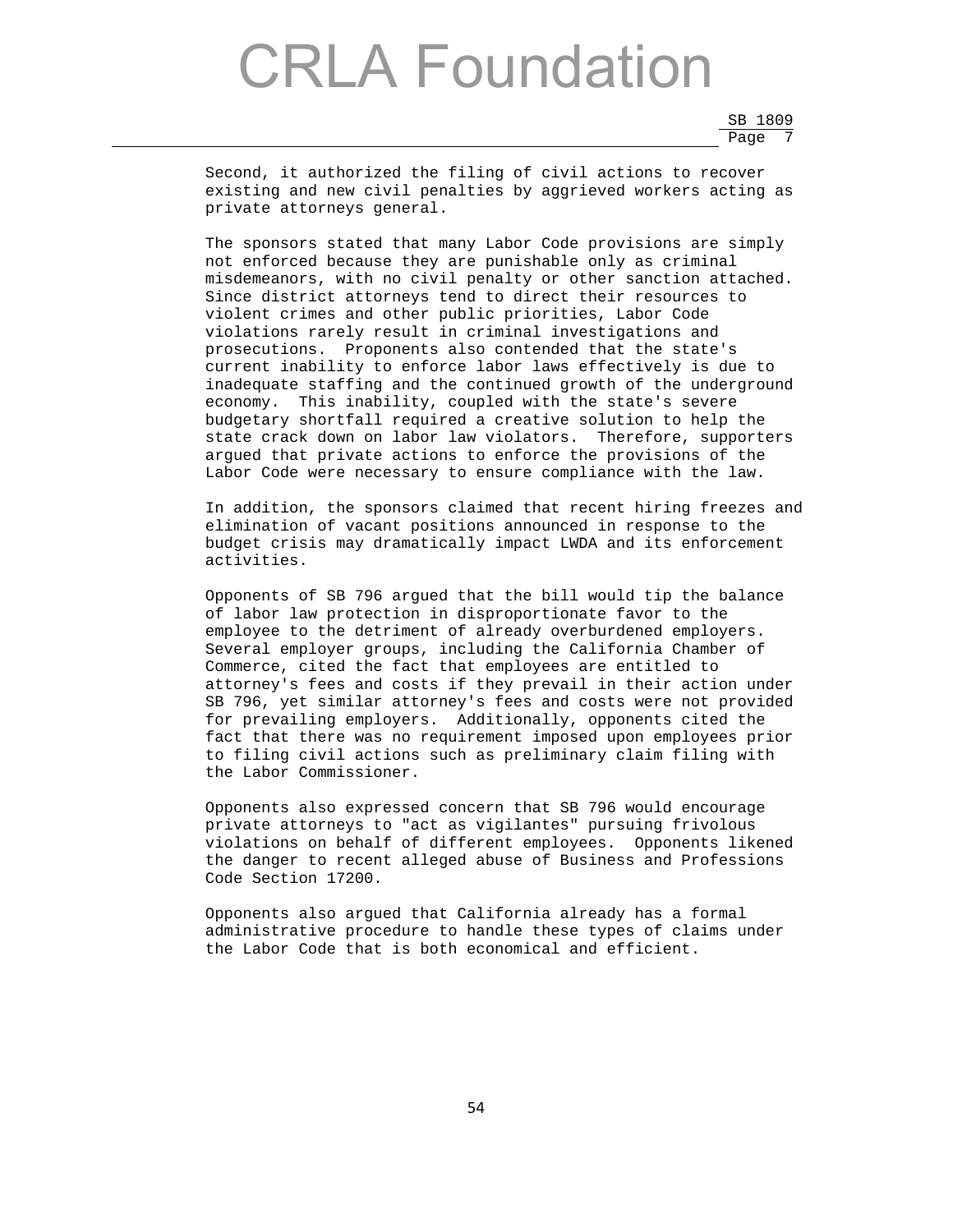SB 1809 <u>Page 8 and 2001 and 2001 and 2001 and 2001 and 2001 and 2001 and 2001 and 2001 and 2001 and 2001 and 2001 and 2001 and 2001 and 2001 and 2001 and 2001 and 2001 and 2001 and 2001 and 2001 and 2001 and 2001 and 2001 and 200</u>

> SB 1809 significantly amends the provisions of SB 796 by enacting specified procedural and administrative requirements that must be met prior to bringing a private action to recover civil penalties. Moreover, SB 1809 provides that no action shall be brought for a posting, notice, agency reporting, or filing requirement, except as specified.

 The provisions of SB 1809 also expand judicial review of SB 796 claims by requiring courts to review and approve any penalties sought as part of a proposed settlement agreement, and those portions of settlements concerning violations of health and safety laws. In addition, courts are authorized to award a lesser amount if to do so otherwise would result in an award that is unjust, arbitrary and oppressive, or confiscatory.

 Finally, SB 1809 appropriates \$150,000 from the GF to LWDA for the purposes of implementing these provisions, and changes the existing penalty formula to provide that 75% of most civil penalties recovered pursuant to SB 796 shall go to LWDA for labor law enforcement and education.

 Related legislation: AB 2181 (Campbell) of 2004 would have repealed the provisions of SB 796. That measure died in the Assembly Committee on Labor and Employment.

 AB 2650 (Bates) of 2004 would have precluded aggrieved employees from bringing a civil action against employers who, at the time of the violation, employed fewer than 100 employees. That measure failed passage in the Assembly Committee on Labor and Employment, and reconsideration was granted.

 AB 3002 (Houston) of 2004, as introduced, makes technical, nonsubstantive changes to the provisions enacted by SB 796. AB 3002 was not referred by the Assembly Committee on Rules.

 SB 1861 (Ashburn) of 2004 would have required, prior to the commencement of a civil action, that the employee certify that he or she reported the alleged violation to LWDA or any of its subdivisions and that "no state enforcement action or active investigation by a state enforcement official" commenced within 60 days. SB 1861 failed passage in the Senate Committee on Labor and Industrial Relations, and reconsideration was granted.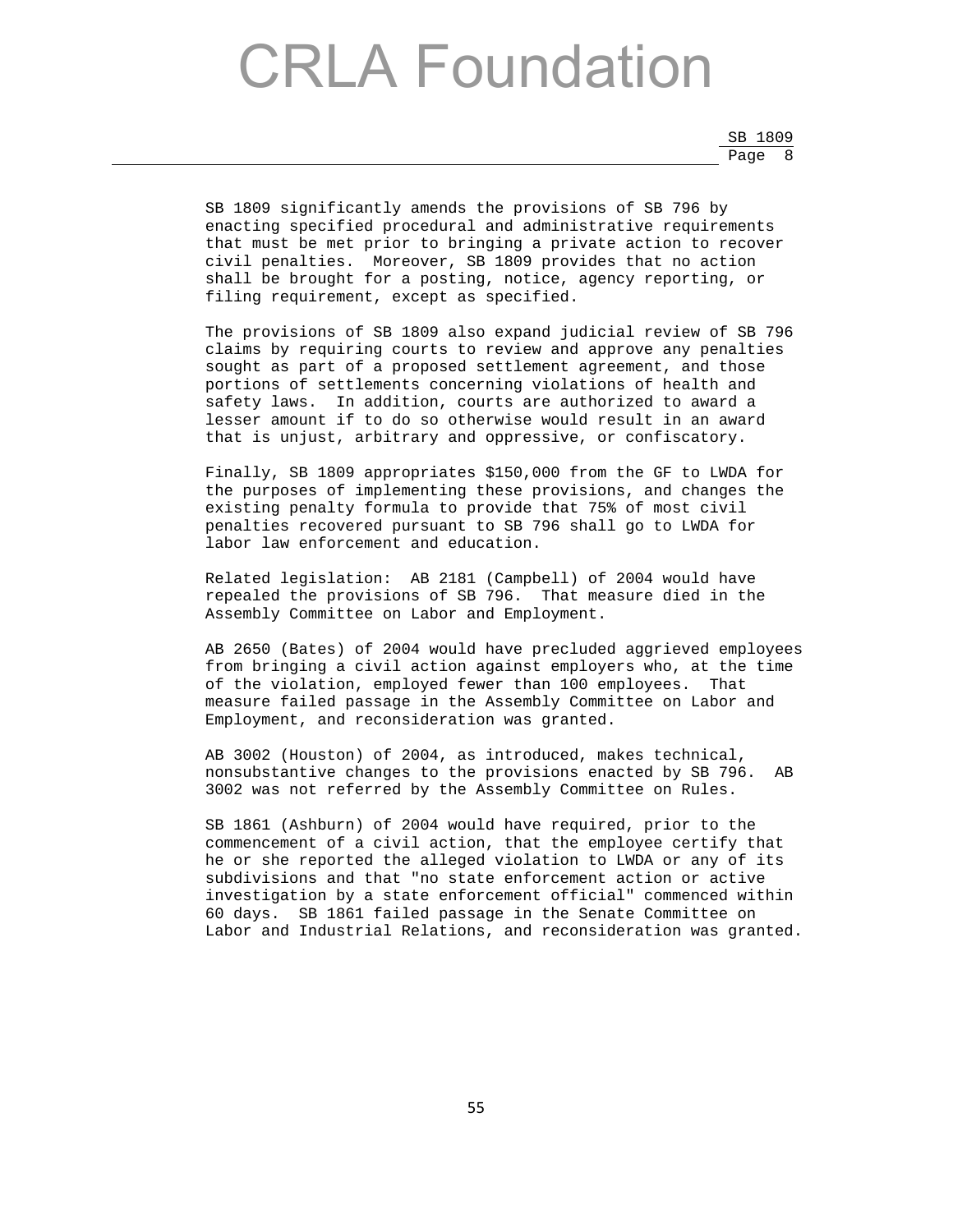SB 1809

<u>Page 9 and 2011 and 2012 and 2013 and 2014 and 2014 and 2014 and 2014 and 2014 and 2014 and 2014 and 2014 and 20</u>

Analysis Prepared by : Ben Ebbink / L. & E. / (916) 319-2091

FN: 0007229

========= BILL ANALYSIS

 ------------------------------------------------------------ |SENATE RULES COMMITTEE | SB 1809| | Office of Senate Floor Analyses |1020 N Street, Suite 524 |(916) 445-6614 Fax: (916) | |  $|327-4478$  | ------------------------------------------------------------

#### UNFINISHED BUSINESS

 Bill No: SB 1809 Author: Dunn (D) Amended: 7/27/04 Vote: 27 - Urgency

 SENATE LABOR & INDUST. RELATIONS COMMITTEE : 7-1, 4/28/04 AYES: Alarcon, Dunn, Figueroa, Kuehl, Margett, McClintock, Romero NOES: Oller

SENATE APPROPRIATIONS COMMITTEE : Senate Rule 28.8

 SENATE FLOOR : 21-13, 5/26/04 AYES: Alarcon, Bowen, Burton, Cedillo, Chesbro, Dunn, Escutia, Figueroa, Florez, Karnette, Kuehl, Murray, Ortiz, Perata, Romero, Scott, Soto, Speier, Torlakson, Vasconcellos, Vincent NOES: Aanestad, Ackerman, Ashburn, Battin, Brulte, Denham, Hollingsworth, Johnson, Margett, McPherson, Morrow, Oller, Poochigian NO VOTE RECORDED: Alpert, Ducheny, Machado, McClintock, Sher, Vacancy ASSEMBLY FLOOR : 79-0, 7/28/04 - See last page for vote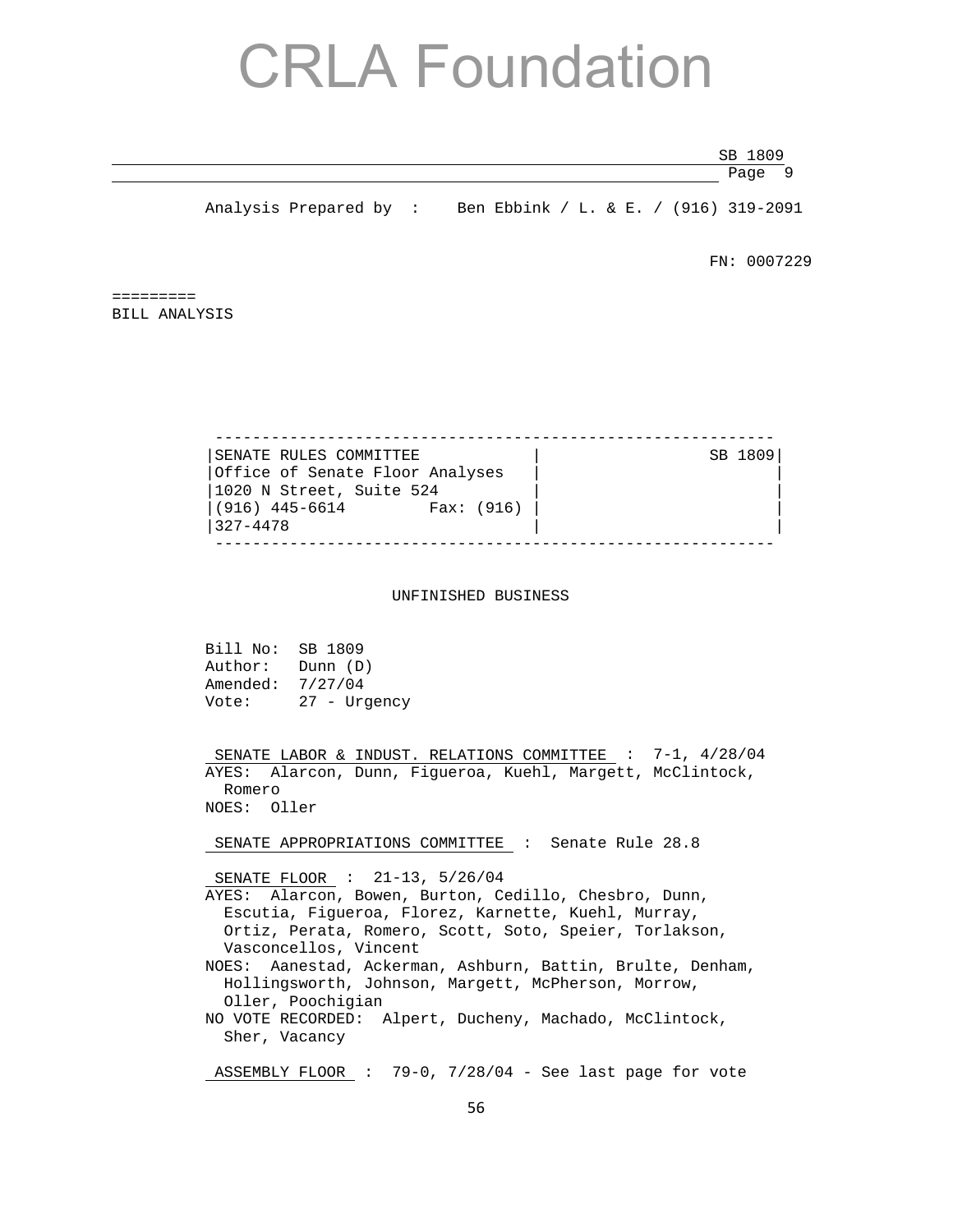| SUBJECT :<br>2004 | Labor Code Private Attorneys General Act of                 |
|-------------------|-------------------------------------------------------------|
| SOURCE :          | California Rural Legal Assistance Foundation                |
| DIGEST :          | This bill significantly amends "The Labor Code<br>CONTINUED |

SB 1809 <u>Page and the set of the set of the set of the set of the set of the set of the set of the set of the set of the set of the set of the set of the set of the set of the set of the set of the set of the set of the set of the</u>

> Private Attorneys General Act of 2004" [SB 796 (Dunn), Chapter 906, Statutes of 2003], by enacting specified procedural and administrative requirements that must be met prior to bringing a private action to recover civil penalties for Labor Code violations.

2

 Assembly Amendments delete the prior version, however, the subject remains the same. As it left the Senate, the bill amended the Act to (1) clarify that a court has discretion to award less than the maximum civil penalty, and (2) eliminate the ability of employees to recover civil penalties for violation of "posting" or "notice" provisions.

 ANALYSIS : Existing law allows employees to bring civil actions against their employers to recover penalties for violations of the Labor Code if the LWDA, or its subordinate agencies or employees do not do so. LWDA enforcement actions have primacy over any private enforcement efforts undertaken pursuant to this act. Any penalties recovered by an aggrieved employee must be distributed as follows: 50 percent to the General Fund, 25 percent to LWDA for employer education and 25 percent to the aggrieved employees.

 This bill significantly amends "The Labor Code Private Attorneys General Act of 2004" by enacting specified procedural and administrative requirements that must be met prior to bringing a private action to recover civil penalties for Labor Code violations. Specifically, this bill:

 Serious Labor Code Violations . Establishes a new procedure that an aggrieved employee must follow prior to bringing a civil action to recover penalties for enumerated, serious Labor Code violations (including, but not limited to,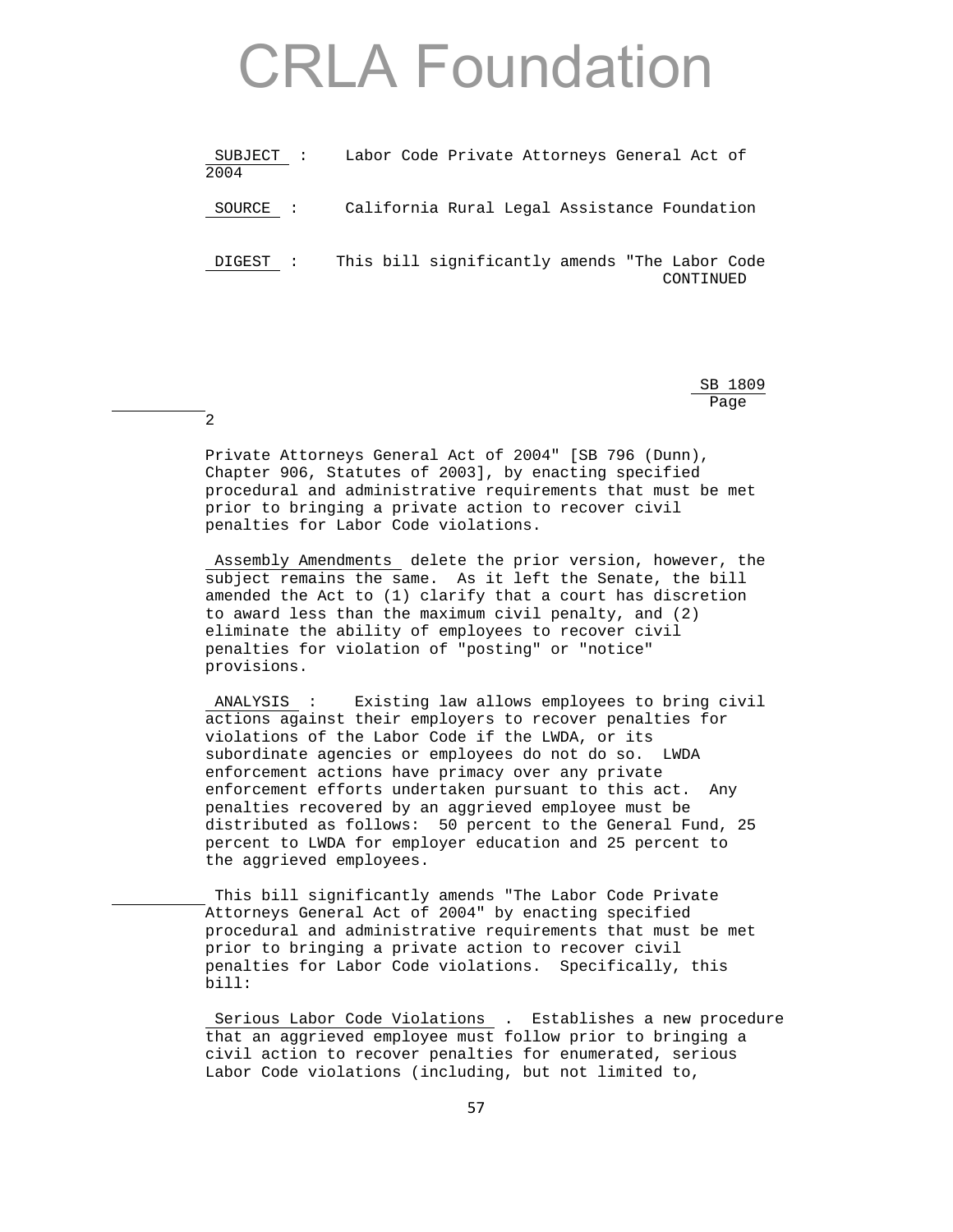violations of wage and hour, overtime, child labor, agricultural, entertainment and garment industry labor laws, and public works laws).

 1. The aggrieved employee must provide written notice of the violation to the Labor and Workforce Development Agency and employer. The Labor Agency has 30 days to decide if it will investigate the violation.

SB 1809 <u>Page and the set of the set of the set of the set of the set of the set of the set of the set of the set of the set of the set of the set of the set of the set of the set of the set of the set of the set of the set of the</u>

> 2. If the Labor Agency decides to investigate the alleged violation, it must notify the employer and the aggrieved employee within 33 days. Within 120 days of that decision, the Labor Agency may investigate the alleged violation and issue any appropriate citation.

3

 3. If the Labor Agency fails to act, the aggrieved employee may pursue a civil action pursuant to SB 796.

 Notice and Cure Procedures for Other Labor Code Violations . Establishes Notice and Cure provisions for those Labor Code violations not enumerated in paragraph (1) above, nor subject to the Cal-OSHA provisions specified in the health and safety violations section below.

- 1. The aggrieved employee must give written notice to the Labor Agency and the employer of the alleged violation.
- 2. The employer may cure the alleged violation within 33 days and give written notice to the employee and the Labor Agency if the alleged violation is cured.
- 3. If the alleged violation is cured, no civil action pursuant to SB 796 may commence.
- 4. If the alleged violation is not cured within the 33-day period, the aggrieved employee may commence a civil action pursuant to SB 796.
- 5. For the aggrieved employee to dispute that the alleged violation has been cured, the employee must provide written notice to the employer and the Labor Agency. Within 17 days the Labor Agency must review the actions of the employer and provide written notice of whether the alleged violation has been cured.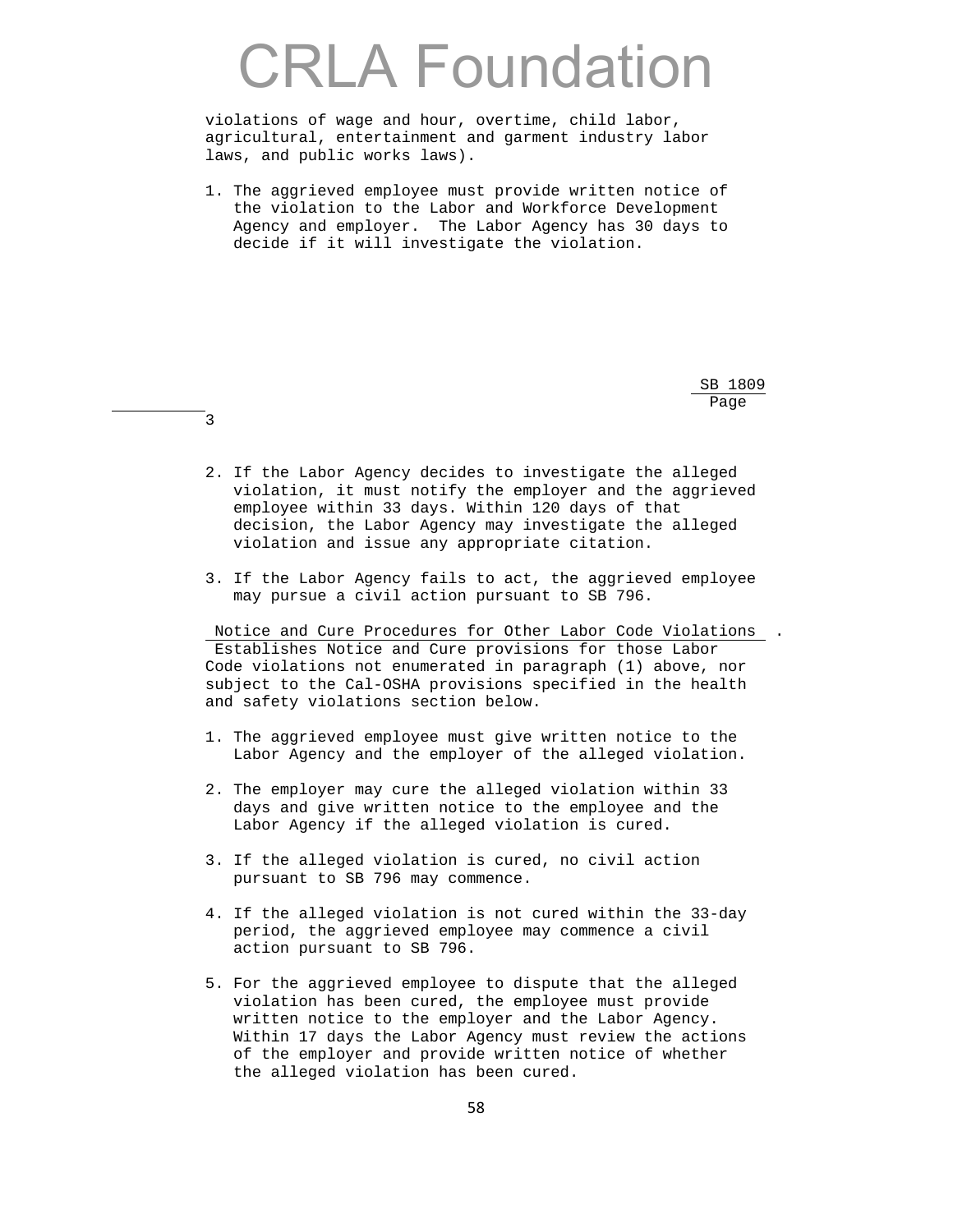6. If the Labor Agency determines that the alleged violation has not been cured or if the agency fails to provide timely or any notification, the aggrieved employee may proceed with a civil action pursuant to SB 796. If the agency has determined that the alleged violation has been cured, but the employee still disagrees, the employee may appeal that determination to

SB 1809 <u>Page and the set of the set of the set of the set of the set of the set of the set of the set of the set of the set of the set of the set of the set of the set of the set of the set of the set of the set of the set of the</u>

the superior court.

4

 7. No employer may avail himself or herself of the Notice and Cure provisions more than three times in a 12-month period for the same violation or violations contained in the notice, regardless of the location of the worksite.

 Health and Safety (Cal-OSHA) Violations . Establishes a new procedure that an aggrieved employee must follow prior to initiating a civil action to recover penalties for violations of Labor Code provisions pertaining to occupational safety and health (Cal-OSHA), other than sections that are specifically enumerated in the serious Labor Code violations section above.

- 1. The aggrieved employee must give written notice to the Division of Occupational Safety and Health (DOSH) within the State Department of Industrial Relations (DIR) and the employer of the alleged violation.
- 2. DOSH must inspect or investigate the alleged violation pursuant to existing provisions of law.
- 3. If DOSH issues a citation, no civil action pursuant to SB 796 may commence.
- 4. If, by the end of the period for inspection or investigation, DOSH fails to issue a citation and the employee disputes that decision, the employee may challenge the decision in the superior court. If the court finds that DOSH should have issued a citation and orders DOSH to issue a citation, then no civil action pursuant to SB 796 may commence.
- 5. If DOSH fails to inspect or investigate the alleged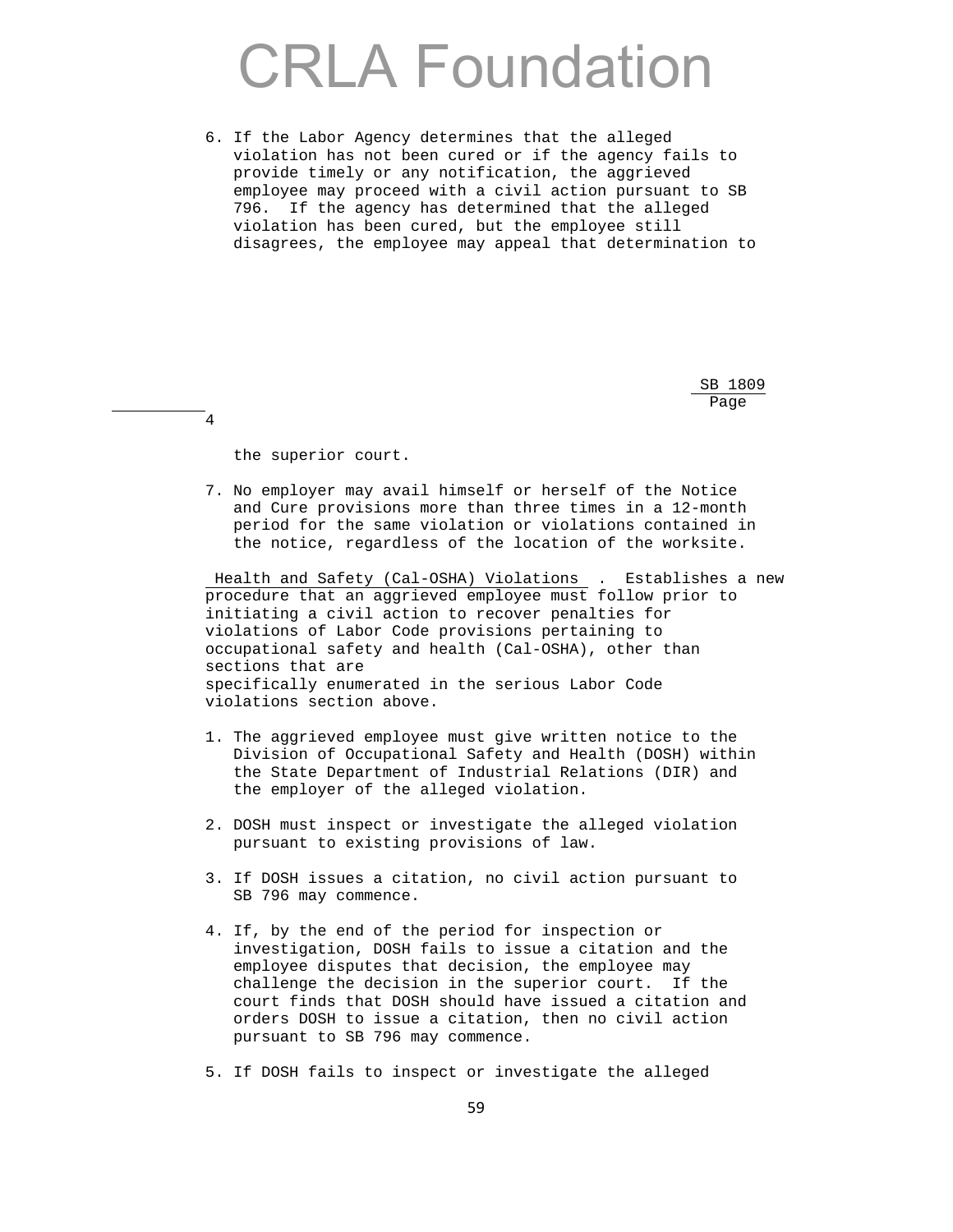violation within the period specified in existing law, the Notice and Cure provisions outlined above apply to the determination of the alleged violation.

 6. Requires superior court review of any proposed settlement of alleged safety in employment violations to ensure that they are at least as effective as the protections or remedies provided in federal and state

SB 1809 <u>Page and the set of the set of the set of the set of the set of the set of the set of the set of the set of the set of the set of the set of the set of the set of the set of the set of the set of the set of the set of the</u>

law.

5

 Judicial Discretion Over Award Amounts . Authorizes a court to award a lesser amount than the maximum civil penalty amount allowed if to do otherwise would result in an award that is "unjust, arbitrary and oppressive, or confiscatory."

 Exemption for Minor Violations . Provides that no action under SB 796 may be brought for any violation of a posting, notice, agency reporting, or filing requirement except where the filing or reporting requirement involves mandatory payroll or workplace injury reporting.

 Prohibition on Retaliation . Prohibits an employer from retaliating against any employee that brings a civil action under SB 796 in the form of discharge or any manner of discrimination.

 Funding . Appropriates \$150,000 from the General Fund in the current year for implementation.

 Urgency . Is an urgency measure and applies retroactively to January 1, 2004 (the date SB 796 was enacted).

#### Comments

 The California Rural Legal Assistance Foundation, the bill's sponsor, argue that last year's enactment of SB 796, (Dunn), Chapter 906, Statutes of 2003, was a result of the Governor and the Legislature acknowledging that enforcement staff of the state labor law enforcement agencies had fallen drastically behind the growth in the labor force and would continue to worsen with the state budget crisis. Rather than turn a blind eye toward labor law enforcement, SB 796 was enacted, which allows employees to seek redress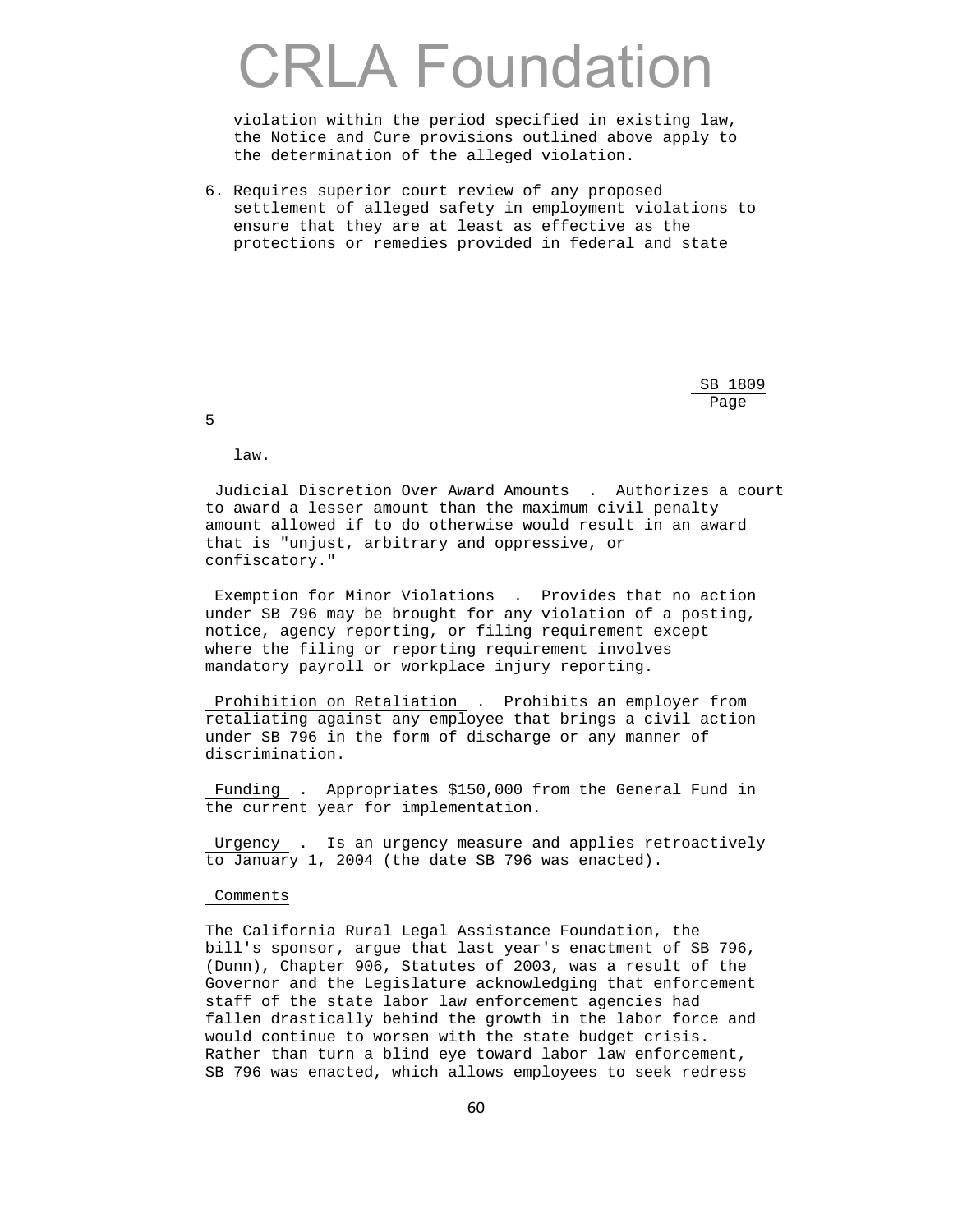directly when the state has not done so on their behalf.

 SB 1809 is a result of an agreement reached between the Labor Agency, business and labor representatives. SB 1809 improves SB 796 by allowing the Labor Agency to act first on more "serious" violations such as wage and hour violations and give employers an opportunity to cure less serious violations. The bill protects businesses from

SB 1809 <u>Page and the set of the set of the set of the set of the set of the set of the set of the set of the set of the set of the set of the set of the set of the set of the set of the set of the set of the set of the set of the</u>

> shakedown lawsuits, yet ensures that labor laws protecting California's working men and women are enforced - either through the Labor Agency or through the courts.

 Background . SB 796 established an alternative "private attorneys general" system for labor law enforcement that allows employees to pursue civil penalties for employment law violations. SB 796 established a civil penalty where one was not specifically provided under the Labor Code of \$100 for each aggrieved employee per pay period for an initial violation, \$200 for each aggrieved employee per pay period for subsequent violations, and \$500 per violation where the violator did not employ any employees at the time of

the violation.

6

 SB 796 authorizes an aggrieved employee to recover civil penalties plus reasonable attorney's fees and costs in an action brought on behalf of himself or herself and other current or former employees against whom one or more of the alleged violations was committed. SB 796 provides that no private right of action may be maintained where the Labor Agency cites the alleged violator on the same facts and theories and under the same section or sections of the Labor Code, or initiates specified proceedings.

 The civil penalties and private right of action established by SB 796 were intended to improve Labor Code enforcement. Under prior law, many Labor Code violations were punishable only as misdemeanors, with no civil penalty or other sanction attached. Since district attorneys tend to direct their resources to violent crimes and other public priorities, Labor Code violations rarely resulted in criminal investigations and prosecutions.

Rationale . Business groups and others opposed to SB 796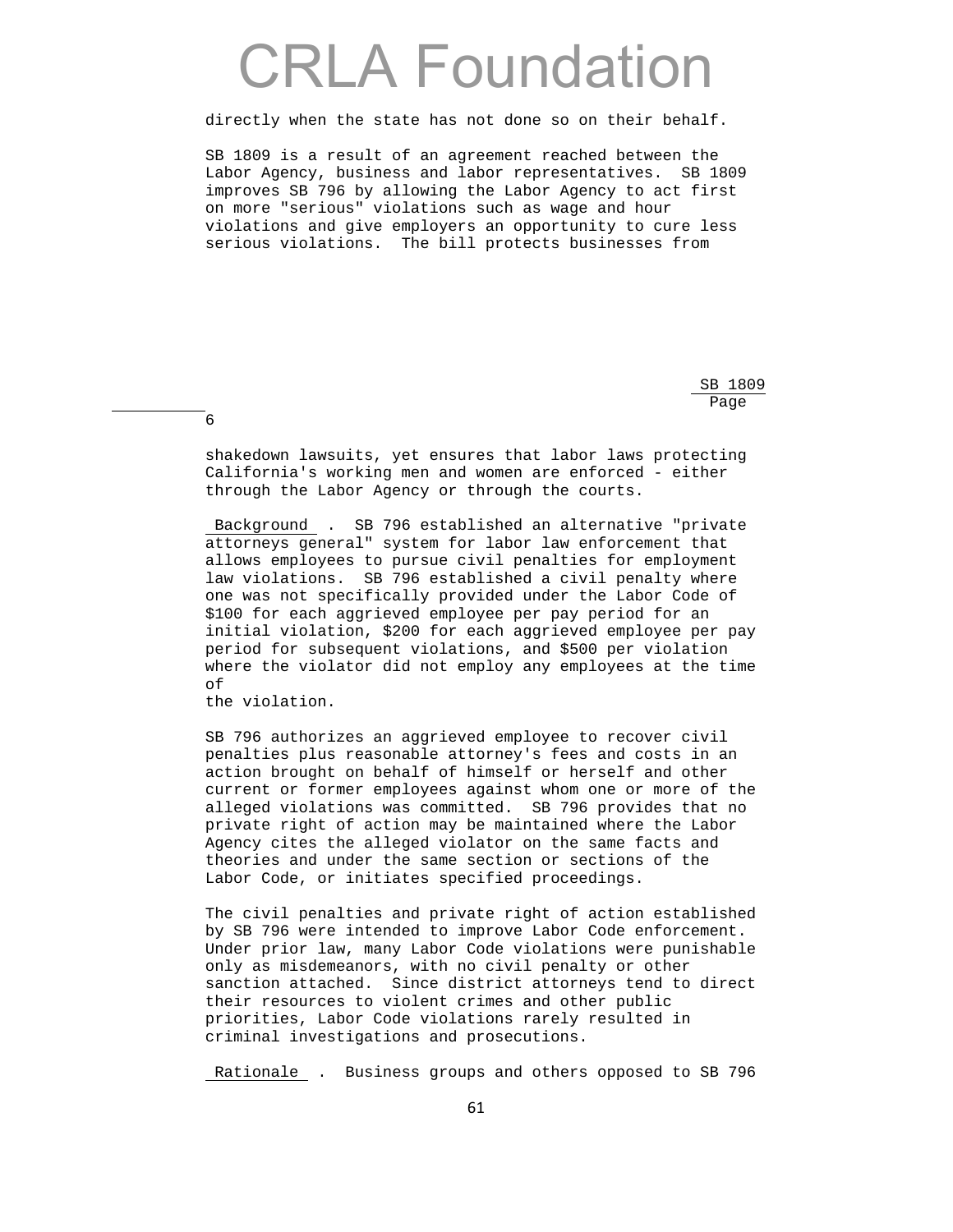argue that it tips the balance of labor law protection in disproportionate favor of employees, by encouraging private attorneys to act as bounty hunters pursuing frivolous violations on behalf of employees, in the same manner in which Section 17200 of the Business and Professions Code has been abused.

This bill significantly amends the provisions of SB 796 by

SB 1809 <u>Page and the set of the set of the set of the set of the set of the set of the set of the set of the set of the set of the set of the set of the set of the set of the set of the set of the set of the set of the set of the</u>

> enacting specified procedural and administrative requirements that must be met prior to bringing a private action to recover civil penalties. Moreover, this bill provides that no action shall be brought for a posting, notice, agency reporting, or filing requirement, except as specified.

7

 This bill also expands judicial review of SB 796 claims by requiring courts to review and approve any penalties sought as part of a proposed settlement agreement, and those portions of settlements concerning violations of health and safety laws. In addition, courts are authorized to award a lesser amount if to do so otherwise results in an award that is unjust, arbitrary and oppressive, or confiscatory.

 FISCAL EFFECT : Appropriation: Yes Fiscal Com.: Yes Local: No

 Appropriates \$150,000 from the General Fund to the Labor Agency to implement this act. The Labor Agency indicates that its costs likely will exceed this amount, and it will redirect resources as necessary to accomplish the purposes of this act.

 Modifies the civil penalty distribution formula under SB 796 that applies in cases where the employer employs one or more employees, as follows:

- 1. Increases the amount distributed to the Labor Agency for enforcement and education from 25 percent to 75 percent, and adds a continuous appropriation for these purposes.
- 2. Eliminates the distribution of 50 percent of these civil penalties to the General Fund.
- 3. Retains the current distribution of 25 percent of these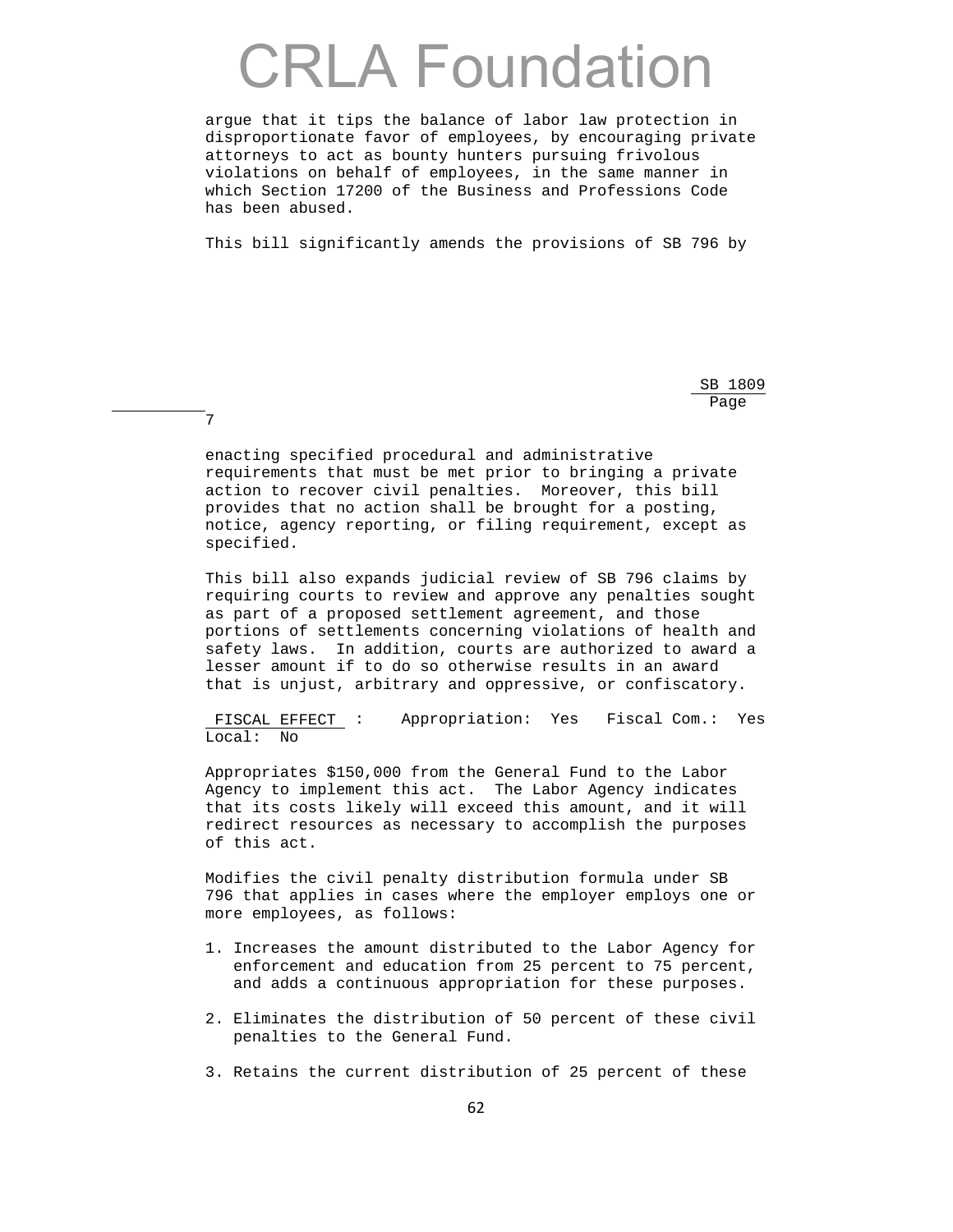civil penalties to the aggrieved employees.

 Modifies the civil penalty distribution formula under SB 796 that applies in cases where the employer employs does not employ one or more employees, as follows:

 1. Increases the amount distributed to the Labor Agency for enforcement and education from 50 percent to 100

SB 1809 <u>Page and the set of the set of the set of the set of the set of the set of the set of the set of the set of the set of the set of the set of the set of the set of the set of the set of the set of the set of the set of the</u>

> percent, and adds a continuous appropriation for these purposes.

 2. Eliminates the distribution of 50 percent of these civil penalties to the General Fund.

 (The Labor Agency reports that most civil actions brought to date under SB 796 have been settled out of court, where these civil penalty distributions formulas do not apply. To date, the Labor Agency has only received distribution of civil penalty revenues, totaling less than \$100.)

SUPPORT : (Verified 7/28/04)

8

 American Federation of Television and Radio Artists California Chamber of Commerce California Conference Board of the Amalgamated Transit Union California Conference of Machinists California Federation of Teachers California Labor Federation California Manufacturers and Technology Association California Restaurant Association California Rural Legal Assistance Foundation California Teamsters Public Affairs Council Engineers and Scientists of California Hotel Employees, Restaurant Employees International Union Jockeys' Guild Professional and Technical Engineers, Local 21 Region 8 States Council of the United Food & Commercial Workers

 ASSEMBLY FLOOR : AYES: Aghazarian, Bates, Benoit, Berg, Bermudez, Bogh, Calderon, Campbell, Canciamilla, Chan, Chavez, Chu, Cogdill, Cohn, Corbett, Correa, Cox, Daucher, Diaz,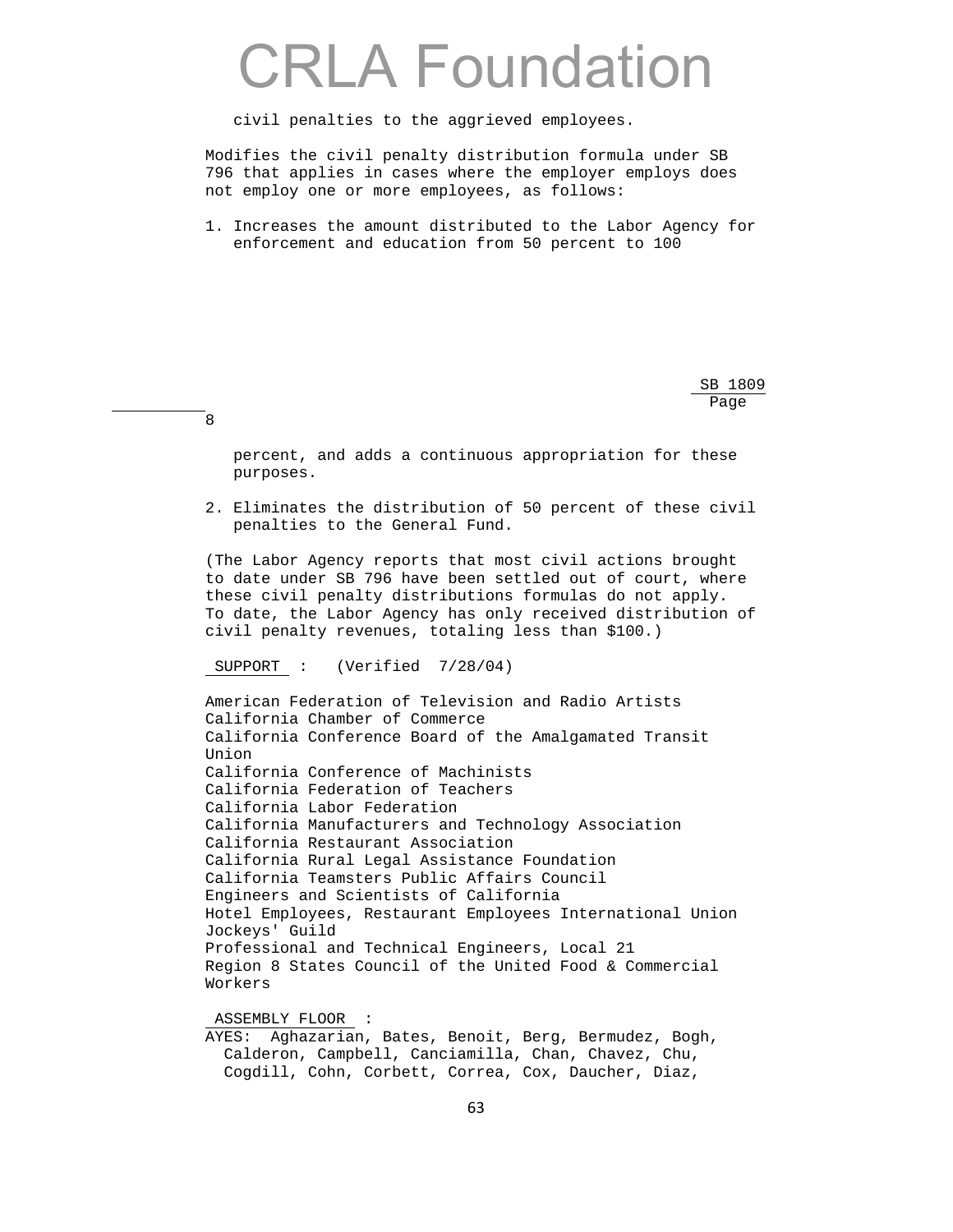Dutra, Dutton, Dymally, Firebaugh, Frommer, Garcia, Goldberg, Hancock, Harman, Haynes, Jerome Horton, Shirley Horton, Houston, Jackson, Keene, Kehoe, Koretz, La Malfa, La Suer, Laird, Leno, Leslie, Levine, Lieber, Liu, Longville, Lowenthal, Maddox, Maldonado, Matthews, McCarthy, Montanez, Mountjoy, Mullin, Nakanishi, Nakano, Nation, Negrete McLeod, Oropeza, Pacheco, Parra, Pavley, Plescia, Reyes, Richman, Ridley-Thomas, Runner, Salinas,

SB 1809 <u>Page and the set of the set of the set of the set of the set of the set of the set of the set of the set of the set of the set of the set of the set of the set of the set of the set of the set of the set of the set of the</u>

9

 Samuelian, Simitian, Spitzer, Steinberg, Strickland, Vargas, Wesson, Wiggins, Wolk, Wyland, Yee, Nunez NO VOTE RECORDED: Maze

NC:mel 7/29/04 Senate Floor Analyses

SUPPORT/OPPOSITION: SEE ABOVE

\*\*\*\* END \*\*\*\*

=================

BILL ANALYSIS

| SENATE RULES COMMITTEE          | SB 1809 |
|---------------------------------|---------|
| Office of Senate Floor Analyses |         |
| 1020 N Street, Suite 524        |         |
| (916) 445-6614<br>Fax: (916)    |         |
| 327-4478                        |         |
|                                 |         |

UNFINISHED BUSINESS

 Bill No: SB 1809 Author: Dunn (D) Amended: 7/27/04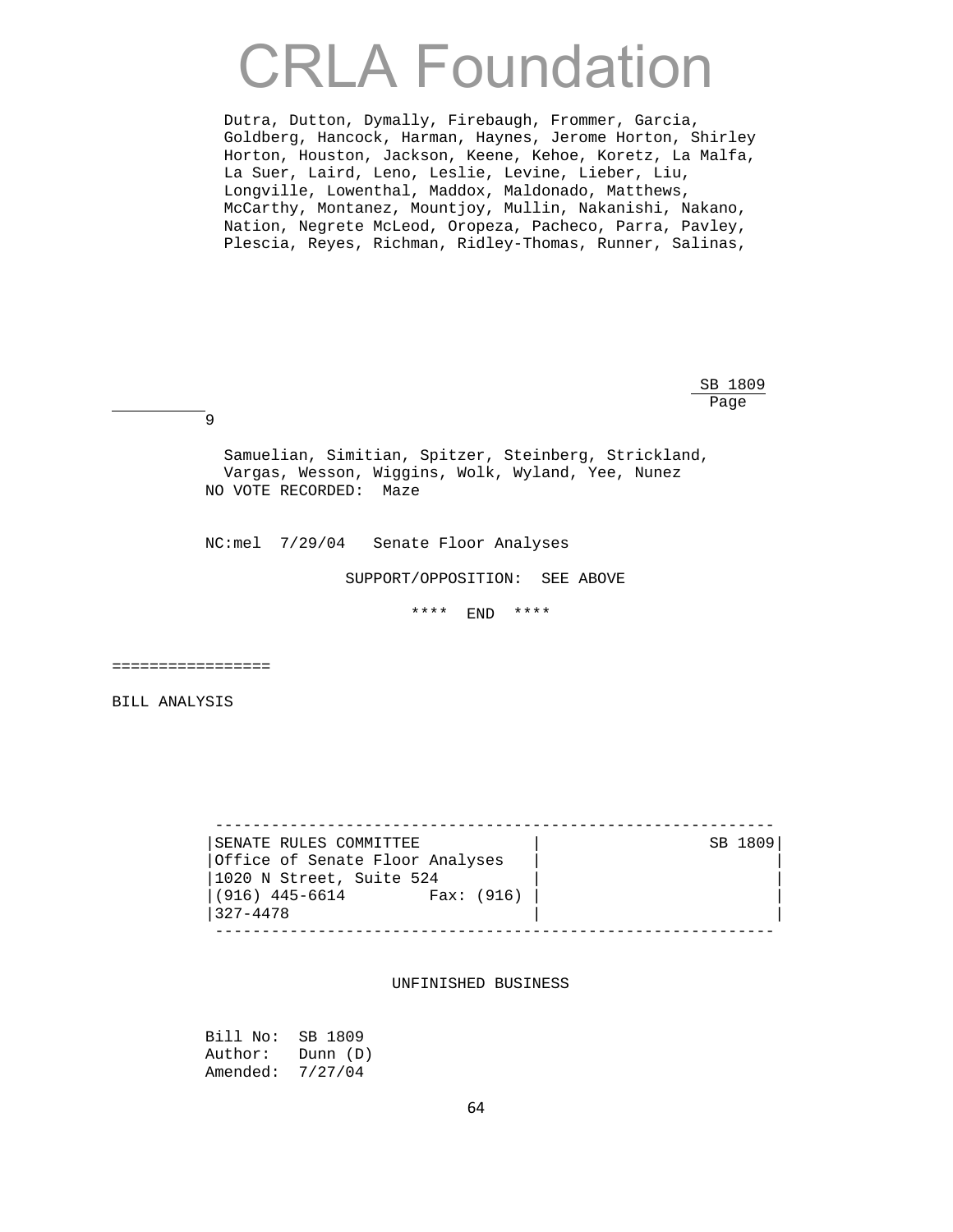Vote: 27 - Urgency

 SENATE LABOR & INDUST. RELATIONS COMMITTEE : 7-1, 4/28/04 AYES: Alarcon, Dunn, Figueroa, Kuehl, Margett, McClintock, Romero NOES: Oller

SENATE APPROPRIATIONS COMMITTEE : Senate Rule 28.8

 SENATE FLOOR : 21-13, 5/26/04 AYES: Alarcon, Bowen, Burton, Cedillo, Chesbro, Dunn, Escutia, Figueroa, Florez, Karnette, Kuehl, Murray, Ortiz, Perata, Romero, Scott, Soto, Speier, Torlakson, Vasconcellos, Vincent NOES: Aanestad, Ackerman, Ashburn, Battin, Brulte, Denham, Hollingsworth, Johnson, Margett, McPherson, Morrow, Oller, Poochigian NO VOTE RECORDED: Alpert, Ducheny, Machado, McClintock, Sher, Vacancy ASSEMBLY FLOOR : Not available SUBJECT : Labor Code Private Attorneys General Act of 2004 SOURCE : California Rural Legal Assistance Foundation DIGEST : This bill significantly amends "The Labor Code CONTINUED

SB 1809 <u>Page and the set of the set of the set of the set of the set of the set of the set of the set of the set of the set of the set of the set of the set of the set of the set of the set of the set of the set of the set of the</u>

2

 Private Attorneys General Act of 2004" [SB 796 (Dunn), Chapter 906, Statutes of 2003], by enacting specified procedural and administrative requirements that must be met prior to bringing a private action to recover civil penalties for Labor Code violations.

 Assembly Amendments delete the prior version, however, the subject remains the same. As it left the Senate, the bill amended the Act to (1) clarify that a court has discretion to award less than the maximum civil penalty, and (2) eliminate the ability of employees to recover civil penalties for violation of "posting" or "notice" provisions.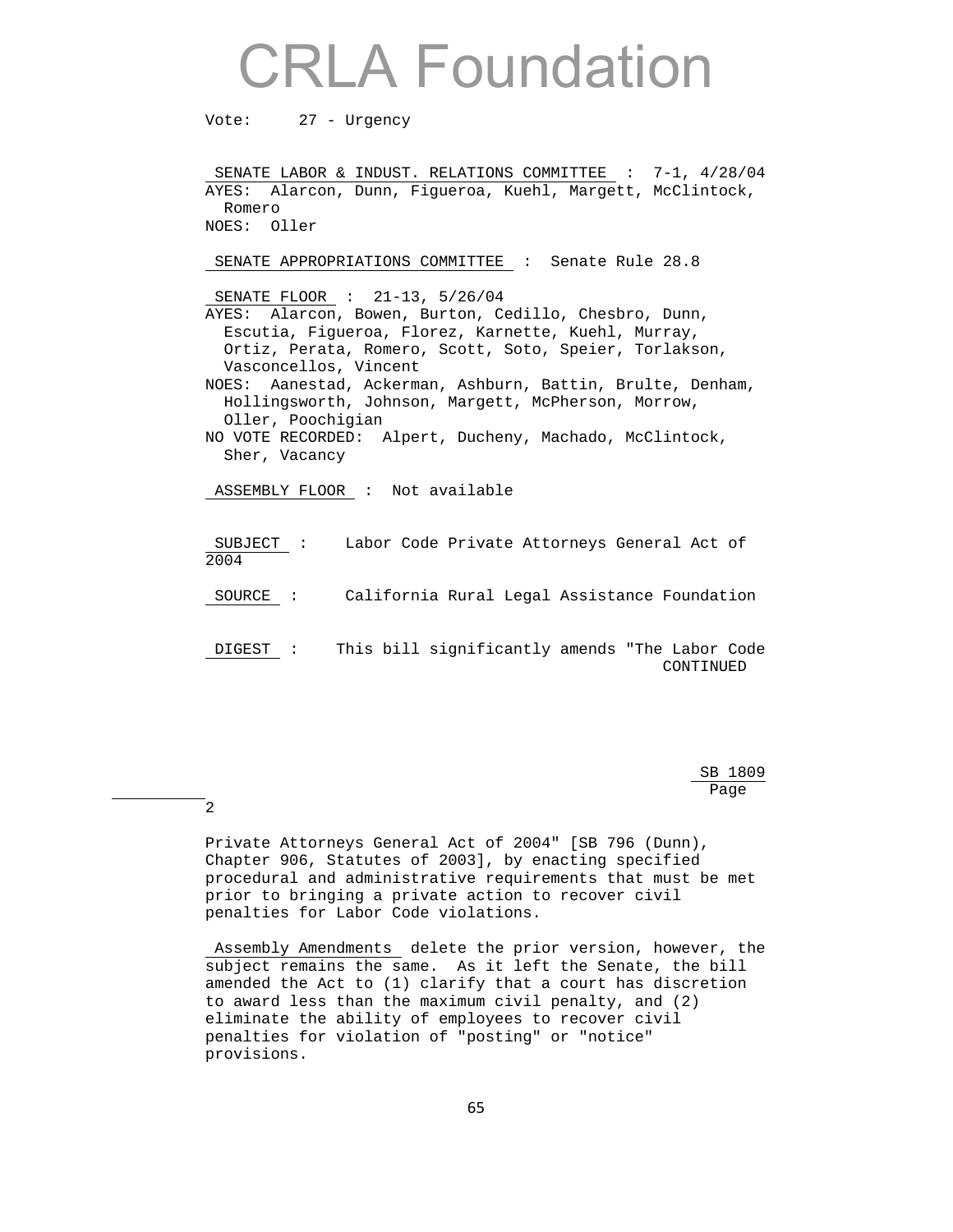ANALYSIS : Existing law allows employees to bring civil actions against their employers to recover penalties for violations of the Labor Code if the LWDA, or its subordinate agencies or employees do not do so. LWDA enforcement actions have primacy over any private enforcement efforts undertaken pursuant to this act. Any penalties recovered by an aggrieved employee must be distributed as follows: 50 percent to the General Fund, 25 percent to LWDA for employer education and 25 percent to the aggrieved employees.

 This bill significantly amends "The Labor Code Private Attorneys General Act of 2004" by enacting specified procedural and administrative requirements that must be met prior to bringing a private action to recover civil penalties for Labor Code violations. Specifically, this bill:

 Serious Labor Code Violations . Establishes a new procedure that an aggrieved employee must follow prior to bringing a civil action to recover penalties for enumerated, serious Labor Code violations (including, but not limited to, violations of wage and hour, overtime, child labor, agricultural, entertainment and garment industry labor laws, and public works laws).

 1. The aggrieved employee must provide written notice of the violation to the Labor and Workforce Development Agency and employer. The Labor Agency has 30 days to decide if it will investigate the violation.

SB 1809 <u>Page and the set of the set of the set of the set of the set of the set of the set of the set of the set of the set of the set of the set of the set of the set of the set of the set of the set of the set of the set of the</u>

> 2. If the Labor Agency decides to investigate the alleged violation, it must notify the employer and the aggrieved employee within 33 days. Within 120 days of that decision, the Labor Agency may investigate the alleged violation and issue any appropriate citation.

3

 3. If the Labor Agency fails to act, the aggrieved employee may pursue a civil action pursuant to SB 796.

 Notice and Cure Procedures for Other Labor Code Violations . Establishes Notice and Cure provisions for those Labor Code violations not enumerated in paragraph (1) above, nor subject to the Cal-OSHA provisions specified in the health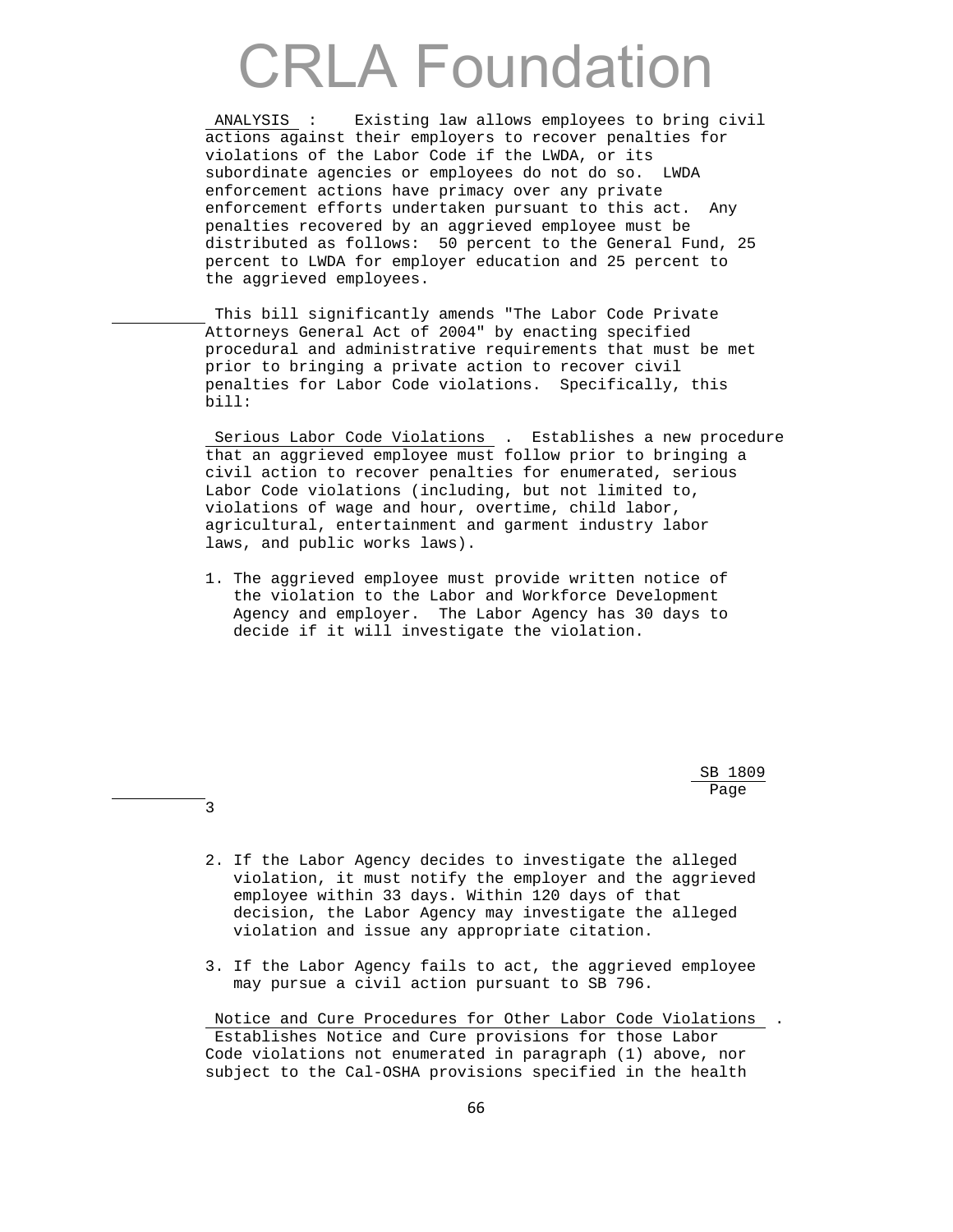and safety violations section below.

- 1. The aggrieved employee must give written notice to the Labor Agency and the employer of the alleged violation.
- 2. The employer may cure the alleged violation within 33 days and give written notice to the employee and the Labor Agency if the alleged violation is cured.
- 3. If the alleged violation is cured, no civil action pursuant to SB 796 may commence.
- 4. If the alleged violation is not cured within the 33-day period, the aggrieved employee may commence a civil action pursuant to SB 796.
- 5. For the aggrieved employee to dispute that the alleged violation has been cured, the employee must provide written notice to the employer and the Labor Agency. Within 17 days the Labor Agency must review the actions of the employer and provide written notice of whether the alleged violation has been cured.
- 6. If the Labor Agency determines that the alleged violation has not been cured or if the agency fails to provide timely or any notification, the aggrieved employee may proceed with a civil action pursuant to SB 796. If the agency has determined that the alleged violation has been cured, but the employee still disagrees, the employee may appeal that determination to

SB 1809 <u>Page and the set of the set of the set of the set of the set of the set of the set of the set of the set of the set of the set of the set of the set of the set of the set of the set of the set of the set of the set of the</u>

the superior court.

4

 7. No employer may avail himself or herself of the Notice and Cure provisions more than three times in a 12-month period for the same violation or violations contained in the notice, regardless of the location of the worksite.

 Health and Safety (Cal-OSHA) Violations . Establishes a new procedure that an aggrieved employee must follow prior to initiating a civil action to recover penalties for violations of Labor Code provisions pertaining to occupational safety and health (Cal-OSHA), other than sections that are specifically enumerated in the serious Labor Code violations section above.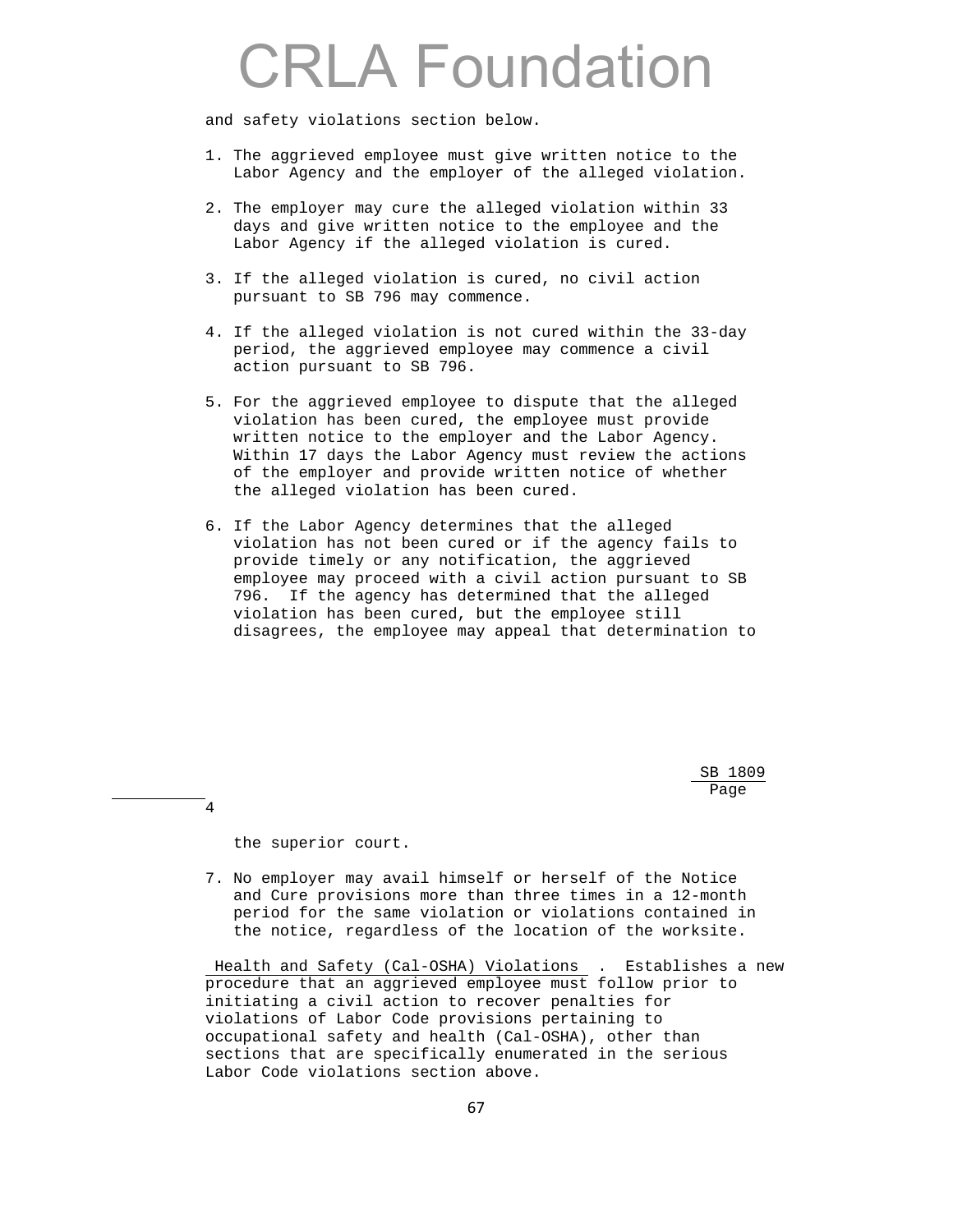- 1. The aggrieved employee must give written notice to the Division of Occupational Safety and Health (DOSH) within the State Department of Industrial Relations (DIR) and the employer of the alleged violation.
- 2. DOSH must inspect or investigate the alleged violation pursuant to existing provisions of law.
- 3. If DOSH issues a citation, no civil action pursuant to SB 796 may commence.
- 4. If, by the end of the period for inspection or investigation, DOSH fails to issue a citation and the employee disputes that decision, the employee may challenge the decision in the superior court. If the court finds that DOSH should have issued a citation and orders DOSH to issue a citation, then no civil action pursuant to SB 796 may commence.
- 5. If DOSH fails to inspect or investigate the alleged violation within the period specified in existing law, the Notice and Cure provisions outlined above apply to the determination of the alleged violation.
- 6. Requires superior court review of any proposed settlement of alleged safety in employment violations to ensure that they are at least as effective as the protections or remedies provided in federal and state law.

SB 1809 <u>Page and the set of the set of the set of the set of the set of the set of the set of the set of the set of the set of the set of the set of the set of the set of the set of the set of the set of the set of the set of the</u>

5

 Judicial Discretion Over Award Amounts . Authorizes a court to award a lesser amount than the maximum civil penalty amount allowed if to do otherwise would result in an award that is "unjust, arbitrary and oppressive, or confiscatory."

 Exemption for Minor Violations . Provides that no action under SB 796 may be brought for any violation of a posting, notice, agency reporting, or filing requirement except where the filing or reporting requirement involves mandatory payroll or workplace injury reporting.

Prohibition on Retaliation . Prohibits an employer from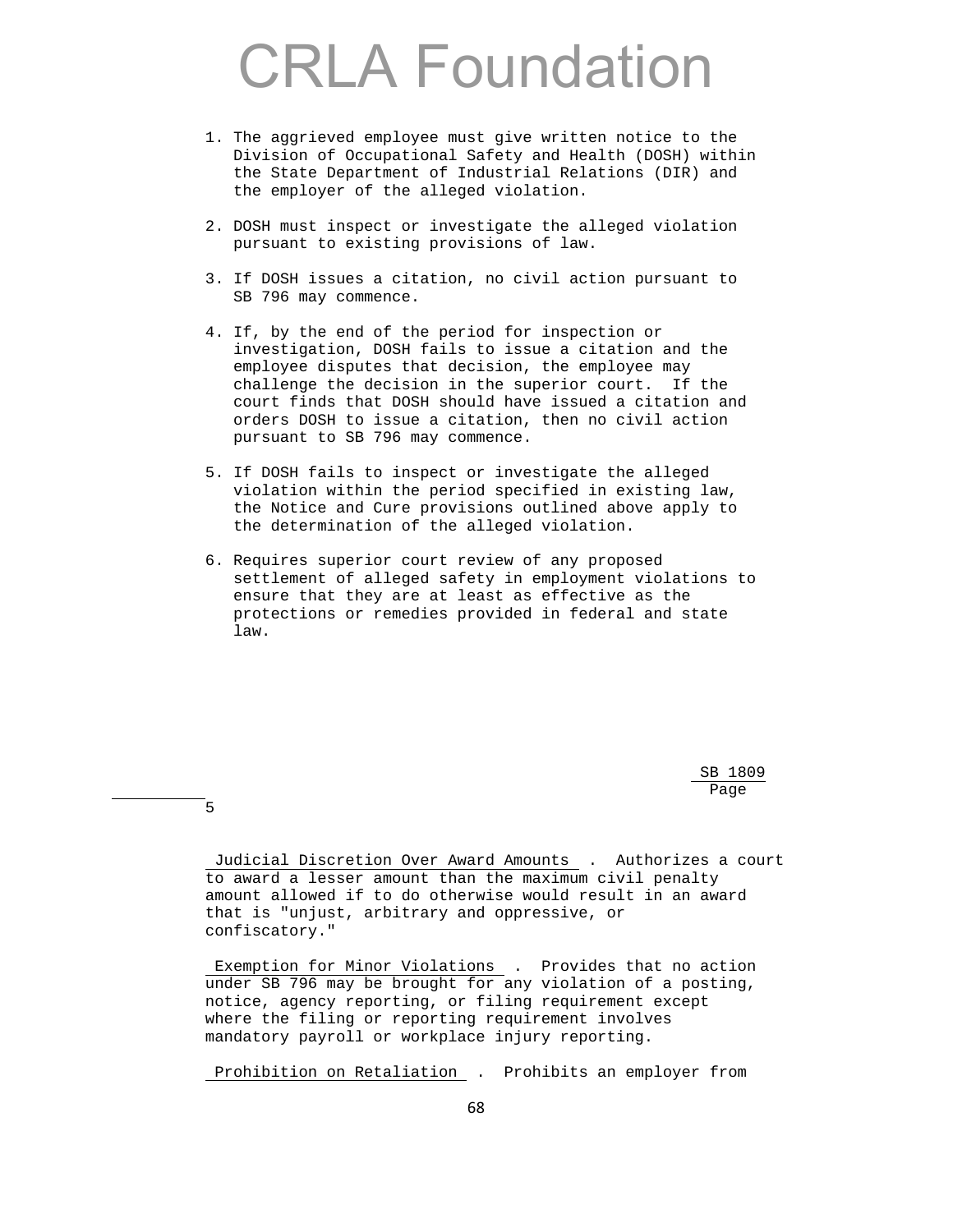retaliating against any employee that brings a civil action under SB 796 in the form of discharge or any manner of discrimination.

#### Comments

 The California Rural Legal Assistance Foundation, the bill's sponsor, argue that last year's enactment of SB 796, (Dunn), Chapter 906, Statutes of 2003, was a result of the Governor and the Legislature acknowledging that enforcement staff of the state labor law enforcement agencies had fallen drastically behind the growth in the labor force and would continue to worsen with the state budget crisis. Rather than turn a blind eye toward labor law enforcement, SB 796 was enacted, which allows employees to seek redress directly when the state has not done so on their behalf. Today, the budget picture is even worse and SB 796 is still good policy.

 Background . SB 796 established an alternative "private attorneys general" system for labor law enforcement that allows employees to pursue civil penalties for employment law violations. SB 796 established a civil penalty where one was not specifically provided under the Labor Code of \$100 for each aggrieved employee per pay period for an initial violation, \$200 for each aggrieved employee per pay period for subsequent violations, and \$500 per violation where the violator did not employ any employees at the time  $\cap f$ 

the violation.

SB 1809 <u>Page and the set of the set of the set of the set of the set of the set of the set of the set of the set of the set of the set of the set of the set of the set of the set of the set of the set of the set of the set of the</u>

6

 SB 796 authorizes an aggrieved employee to recover civil penalties plus reasonable attorney's fees and costs in an action brought on behalf of himself or herself and other current or former employees against whom one or more of the alleged violations was committed. SB 796 provides that no private right of action may be maintained where the Labor Agency cites the alleged violator on the same facts and theories and under the same section or sections of the Labor Code, or initiates specified proceedings.

 The civil penalties and private right of action established by SB 796 were intended to improve Labor Code enforcement. Under prior law, many Labor Code violations were punishable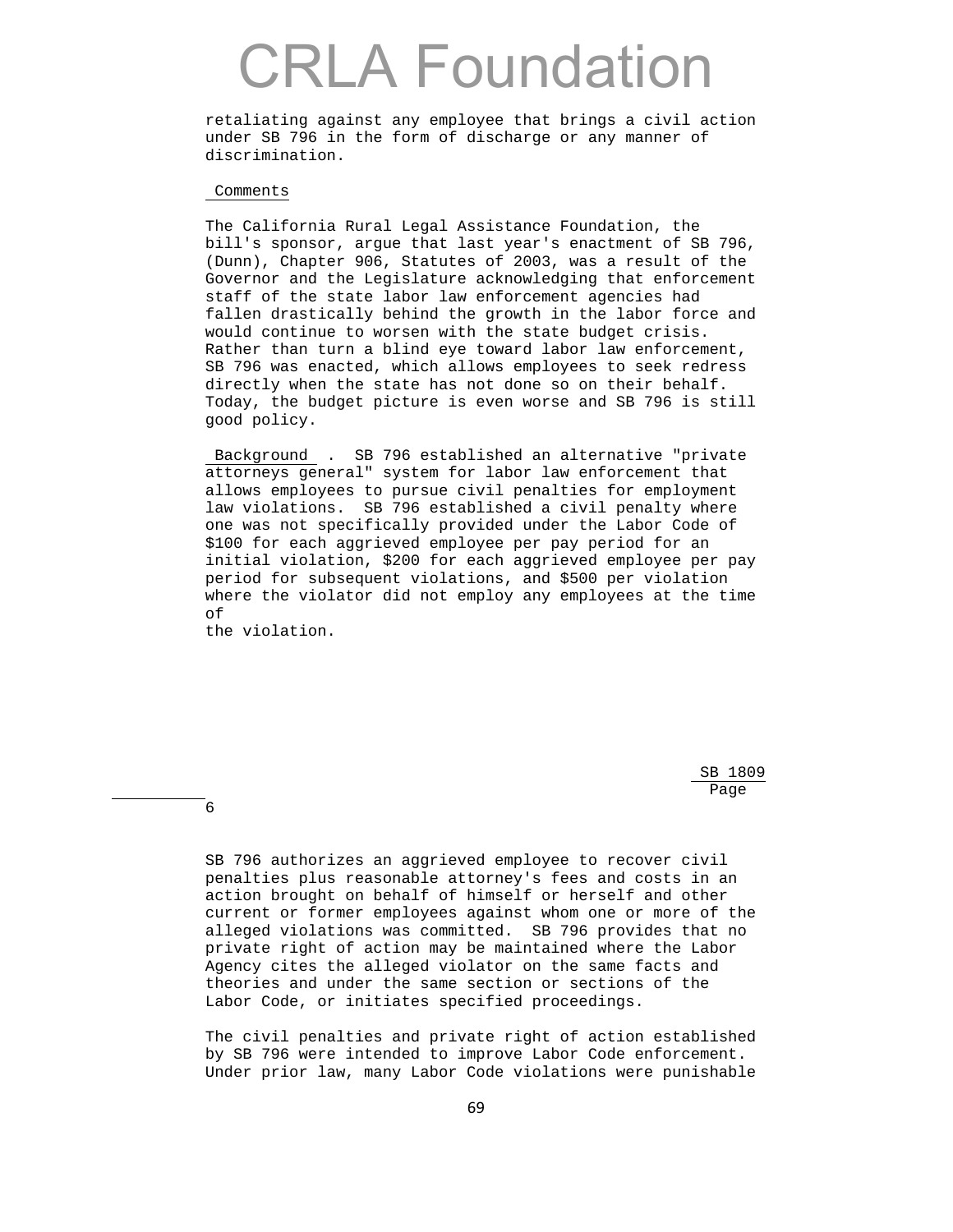only as misdemeanors, with no civil penalty or other sanction attached. Since district attorneys tend to direct their resources to violent crimes and other public priorities, Labor Code violations rarely resulted in criminal investigations and prosecutions.

 Rationale . Business groups and others opposed to SB 796 argue that it tips the balance of labor law protection in disproportionate favor of employees, by encouraging private attorneys to act as bounty hunters pursuing frivolous violations on behalf of employees, in the same manner in which Section 17200 of the Business and Professions Code has been abused.

 This bill significantly amends the provisions of SB 796 by enacting specified procedural and administrative requirements that must be met prior to bringing a private action to recover civil penalties. Moreover, this bill provides that no action shall be brought for a posting, notice, agency reporting, or filing requirement, except as specified.

 This bill also expands judicial review of SB 796 claims by requiring courts to review and approve any penalties sought as part of a proposed settlement agreement, and those portions of settlements concerning violations of health and safety laws. In addition, courts are authorized to award a lesser amount if to do so otherwise results in an award that is unjust, arbitrary and oppressive, or confiscatory.

SB 1809 <u>Page and the set of the set of the set of the set of the set of the set of the set of the set of the set of the set of the set of the set of the set of the set of the set of the set of the set of the set of the set of the</u>

> FISCAL EFFECT : Appropriation: Yes Fiscal Com.: Yes Local: No

7

 Appropriates \$150,000 from the General Fund to the Labor Agency to implement this act. The Labor Agency indicates that its costs likely will exceed this amount, and it will redirect resources as necessary to accomplish the purposes of this act.

 Modifies the civil penalty distribution formula under SB 796 that applies in cases where the employer employs one or more employees, as follows:

1. Increases the amount distributed to the Labor Agency for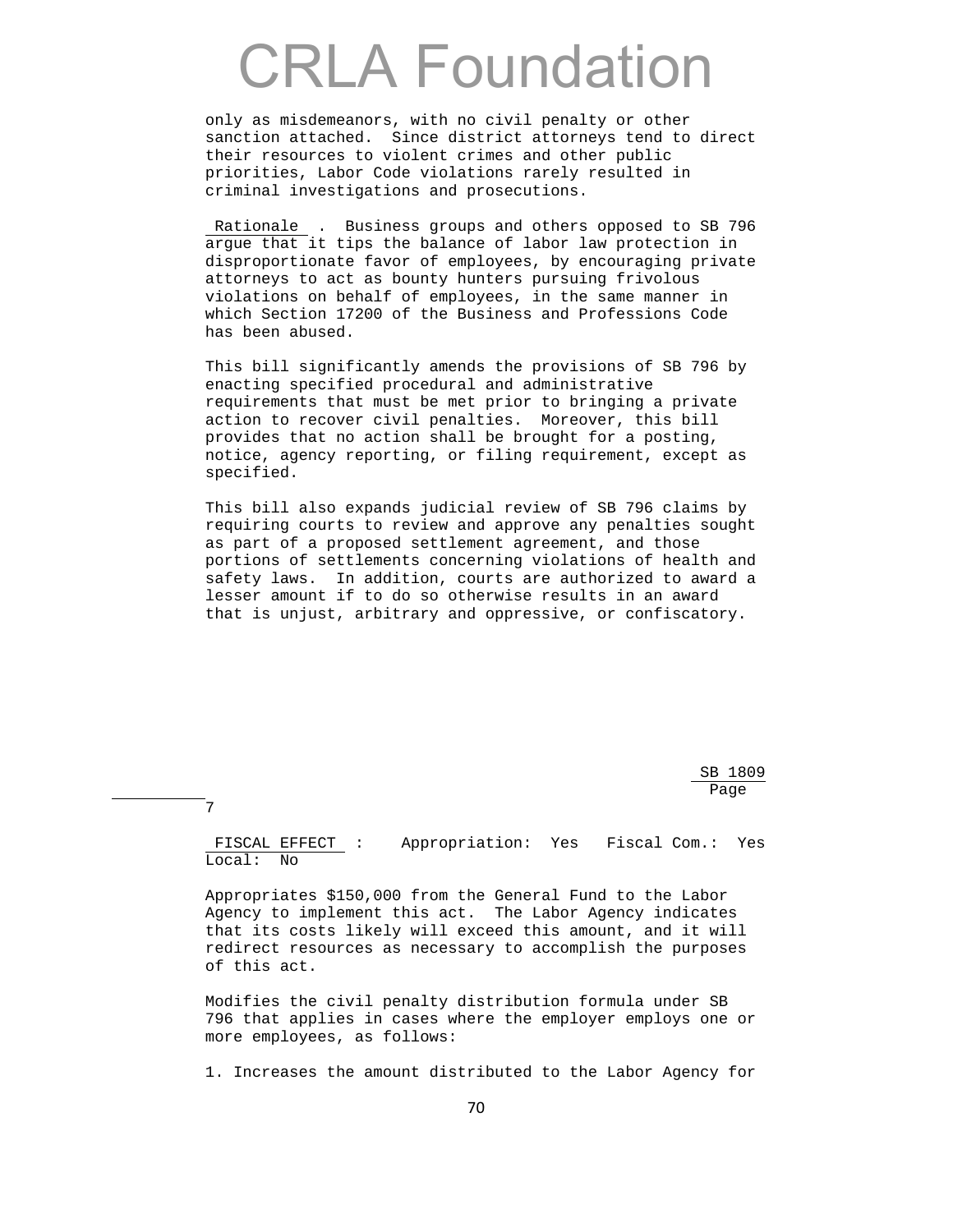enforcement and education from 25 percent to 75 percent, and adds a continuous appropriation for these purposes.

- 2. Eliminates the distribution of 50 percent of these civil penalties to the General Fund.
- 3. Retains the current distribution of 25 percent of these civil penalties to the aggrieved employees.

 Modifies the civil penalty distribution formula under SB 796 that applies in cases where the employer employs does not employ one or more employees, as follows:

- 1. Increases the amount distributed to the Labor Agency for enforcement and education from 50 percent to 100 percent, and adds a continuous appropriation for these purposes.
- 2. Eliminates the distribution of 50 percent of these civil penalties to the General Fund.

 (The Labor Agency reports that most civil actions brought to date under SB 796 have been settled out of court, where these civil penalty distributions formulas do not apply. To date, the Labor Agency has only received distribution of civil penalty revenues, totaling less than \$100.)

SUPPORT : (Verified 7/28/04)

8

American Federation of Television and Radio Artists

SB 1809 <u>Page and the set of the set of the set of the set of the set of the set of the set of the set of the set of the set of the set of the set of the set of the set of the set of the set of the set of the set of the set of the</u>

> California Chamber of Commerce California Conference Board of the Amalgamated Transit Union California Conference of Machinists California Federation of Teachers California Labor Federation California Manufacturers and Technology Association California Restaurant Association California Rural Legal Assistance Foundation California Teamsters Public Affairs Council Engineers and Scientists of California Hotel Employees, Restaurant Employees International Union Jockeys' Guild Professional and Technical Engineers, Local 21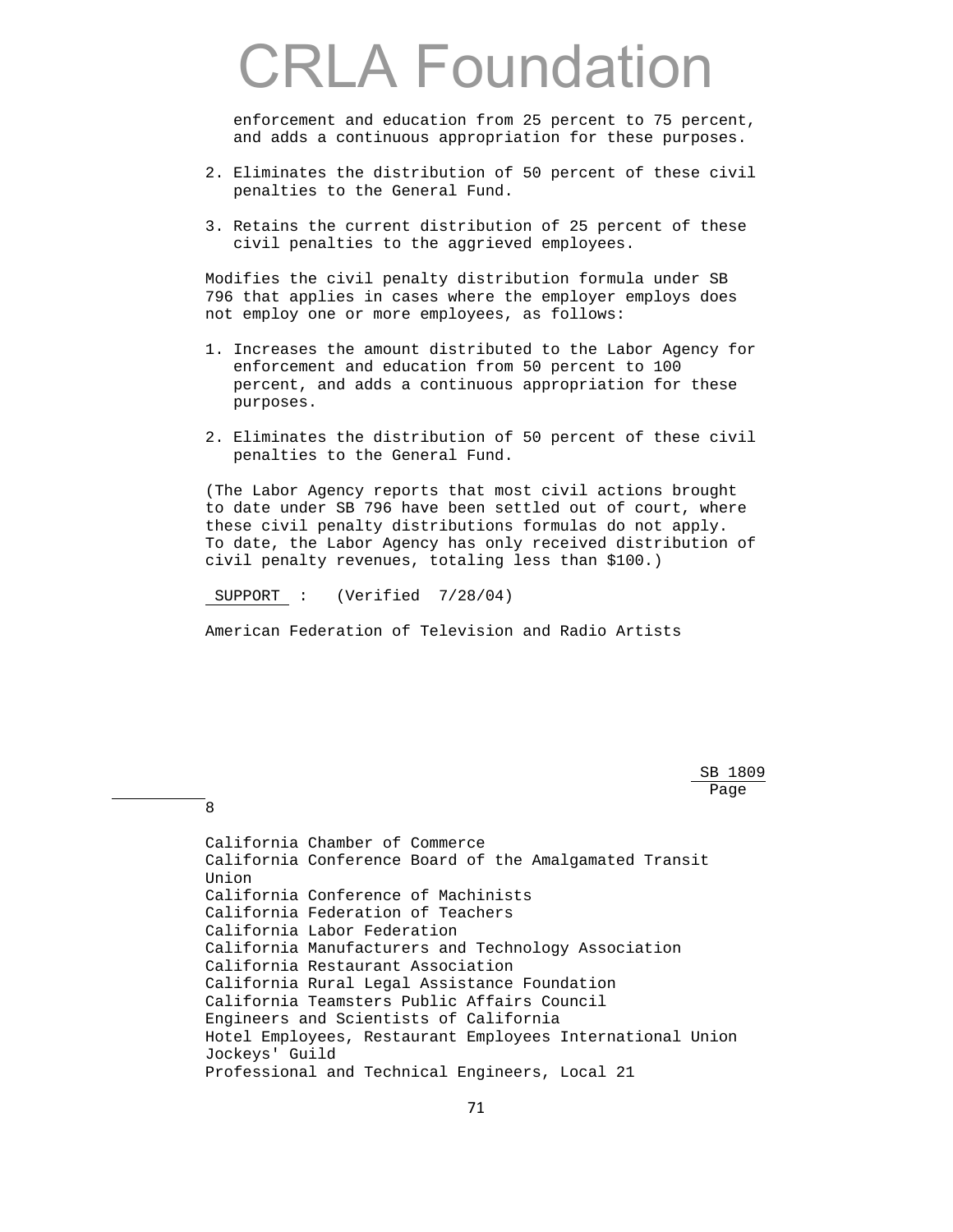Region 8 States Council of the United Food & Commercial Workers

NC:mel 7/28/04 Senate Floor Analyses

SUPPORT/OPPOSITION: SEE ABOVE

\*\*\*\* END \*\*\*\*

================== BILL ANALYSIS

 SB 1809 Page 1 Date of Hearing: July 28, 2004 ASSEMBLY COMMITTEE ON APPROPRIATIONS Judy Chu, Chair SB 1809 (Dunn) - As Amended: July 27, 2004 Policy Committee: Labor and Employment Vote: 6-2 Judiciary 6-3 Urgency: Yes State Mandated Local Program: No Reimbursable: SUMMARY

 This bill significantly amends "The Labor Code Private Attorneys General Act of 2004" (SB 796, Dunn, Chapter 906 of 2003), by enacting specified procedural and administrative requirements that must be met prior to bringing a private action to recover civil penalties for Labor Code violations. Specifically, this bill:

1) Serious Labor Code Violations . Establishes a new procedure that an aggrieved employee must follow prior to bringing a civil action to recover penalties for enumerated, serious Labor Code violations (including, but not limited to, violations of wage and hour, overtime, child labor, agricultural, entertainment and garment industry labor laws, and public works laws).

 a) The aggrieved employee must provide written notice of the violation to the Labor and Workforce Development Agency and employer. The Labor Agency has 30 days to decide if it will investigate the violation.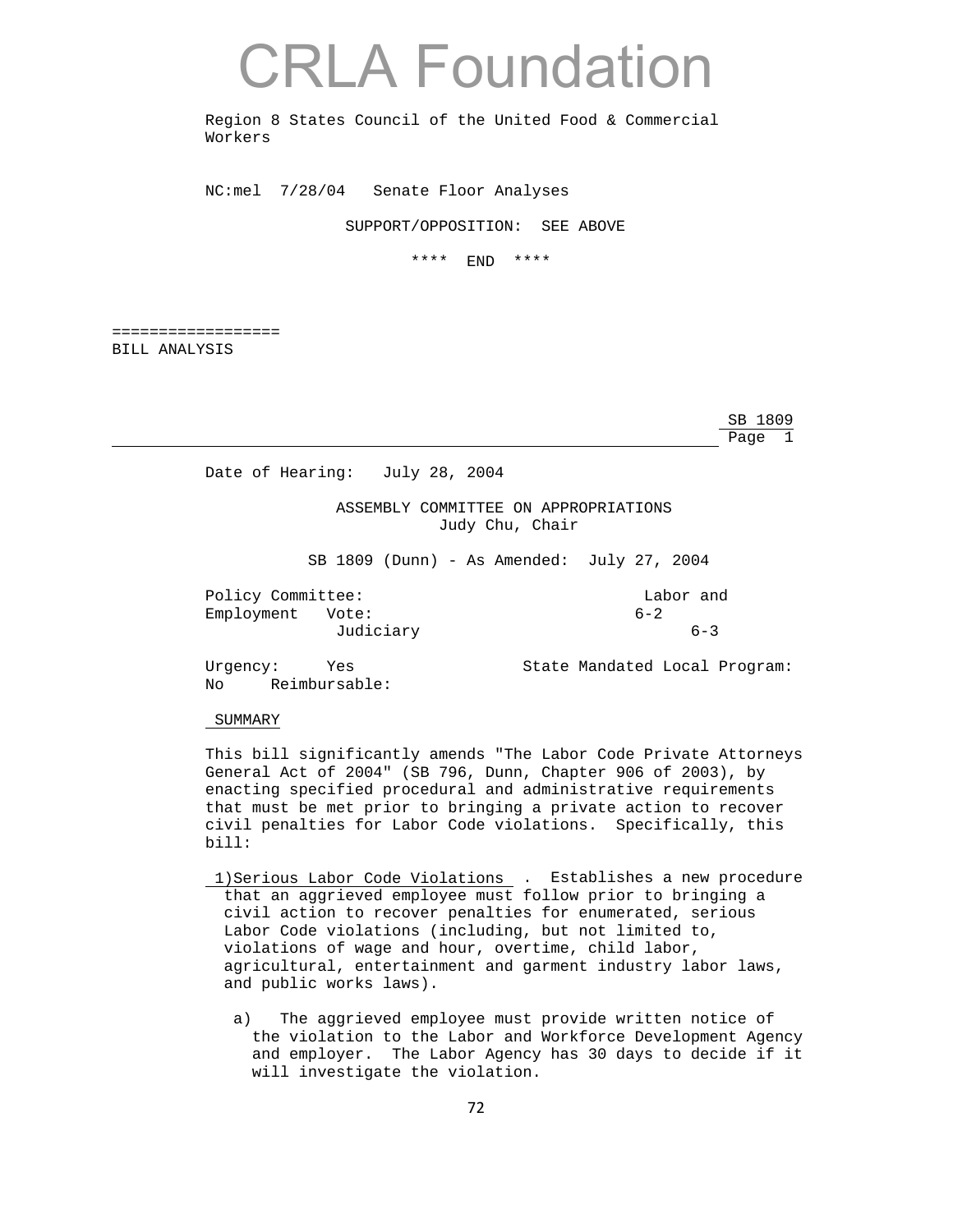- b) If the Labor Agency decides to investigate the alleged violation, it must notify the employer and the aggrieved employee within 33 days. Within 120 days of that decision, the Labor Agency may investigate the alleged violation and issue any appropriate citation.
- c) If the Labor Agency fails to act, the aggrieved employee may pursue a civil action pursuant to SB 796.

| SB 1809 |   |
|---------|---|
| Page    | ▵ |

- 2)Notice and Cure Procedures for Other Labor Code Violations . Establishes Notice and Cure provisions for those Labor Code violations not enumerated in paragraph (1) above, nor subject to the Cal-OSHA provisions specified in paragraph (3) below.
	- a) The aggrieved employee must give written notice to the Labor Agency and the employer of the alleged violation.
	- b) The employer may cure the alleged violation within 33 days and give written notice to the employee and the Labor Agency if the alleged violation is cured.
	- c) If the alleged violation is cured, no civil action pursuant to SB 796 may commence.
	- d) If the alleged violation is not cured within the 33-day period, the aggrieved employee may commence a civil action pursuant to SB 796.
	- e) For the aggrieved employee to dispute that the alleged violation has been cured, the employee must provide written notice to the employer and the Labor Agency. Within 17 days the Labor Agency must review the actions of the employer and provide written notice of whether the alleged violation has been cured.
	- f) If the Labor Agency determines that the alleged violation has not been cured or if the agency fails to provide timely or any notification, the aggrieved employee may proceed with a civil action pursuant to SB 796. If the agency has determined that the alleged violation has been cured, but the employee still disagrees, the employee may appeal that determination to the superior court.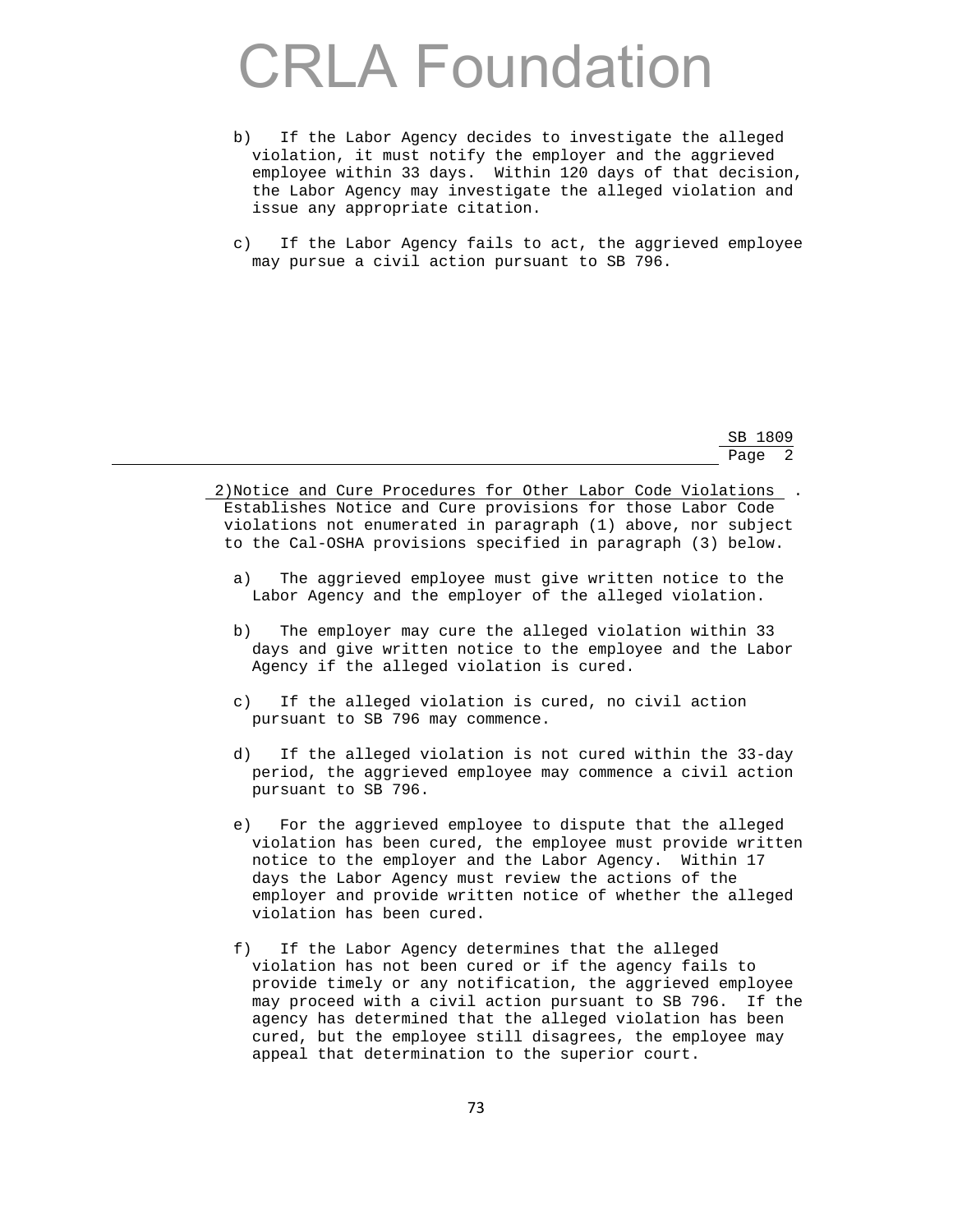- g) No employer may avail himself or herself of the Notice and Cure provisions more than three times in a 12-month period for the same violation or violations contained in the notice, regardless of the location of the worksite.
- 3)Health and Safety (Cal-OSHA) Violations . Establishes a new procedure that an aggrieved employee must follow prior to initiating a civil action to recover penalties for violations of Labor Code provisions pertaining to occupational safety and health (Cal-OSHA), other than sections that are specifically enumerated in paragraph (1).

| RΒ          | $\times$ U |     |
|-------------|------------|-----|
| ae<br>- - - |            | - - |

- a) The aggrieved employee must give written notice to the Division of Occupational Safety and Health (DOSH) within the Department of Industrial Relations (DIR) and the employer of the alleged violation.
- b) DOSH must inspect or investigate the alleged violation pursuant to existing provisions of law.
- c) If DOSH issues a citation, no civil action pursuant to SB 796 may commence.
- d) If, by the end of the period for inspection or investigation, DOSH fails to issue a citation and the employee disputes that decision, the employee may challenge the decision in the superior court. If the court finds that DOSH should have issued a citation and orders DOSH to issue a citation, then no civil action pursuant to SB 796 may commence.
- e) If DOSH fails to inspect or investigate the alleged violation within the period specified in existing law, the Notice and Cure provisions outlined above in paragraph (2) apply to the determination of the alleged violation.
- f) Requires superior court review of any proposed settlement of alleged safety in employment violations to ensure that they are at least as effective as the protections or remedies provided in federal and state law.
- 4)Judicial Discretion Over Award Amounts . Authorizes a court to award a lesser amount than the maximum civil penalty amount allowed if to do otherwise would result in an award that is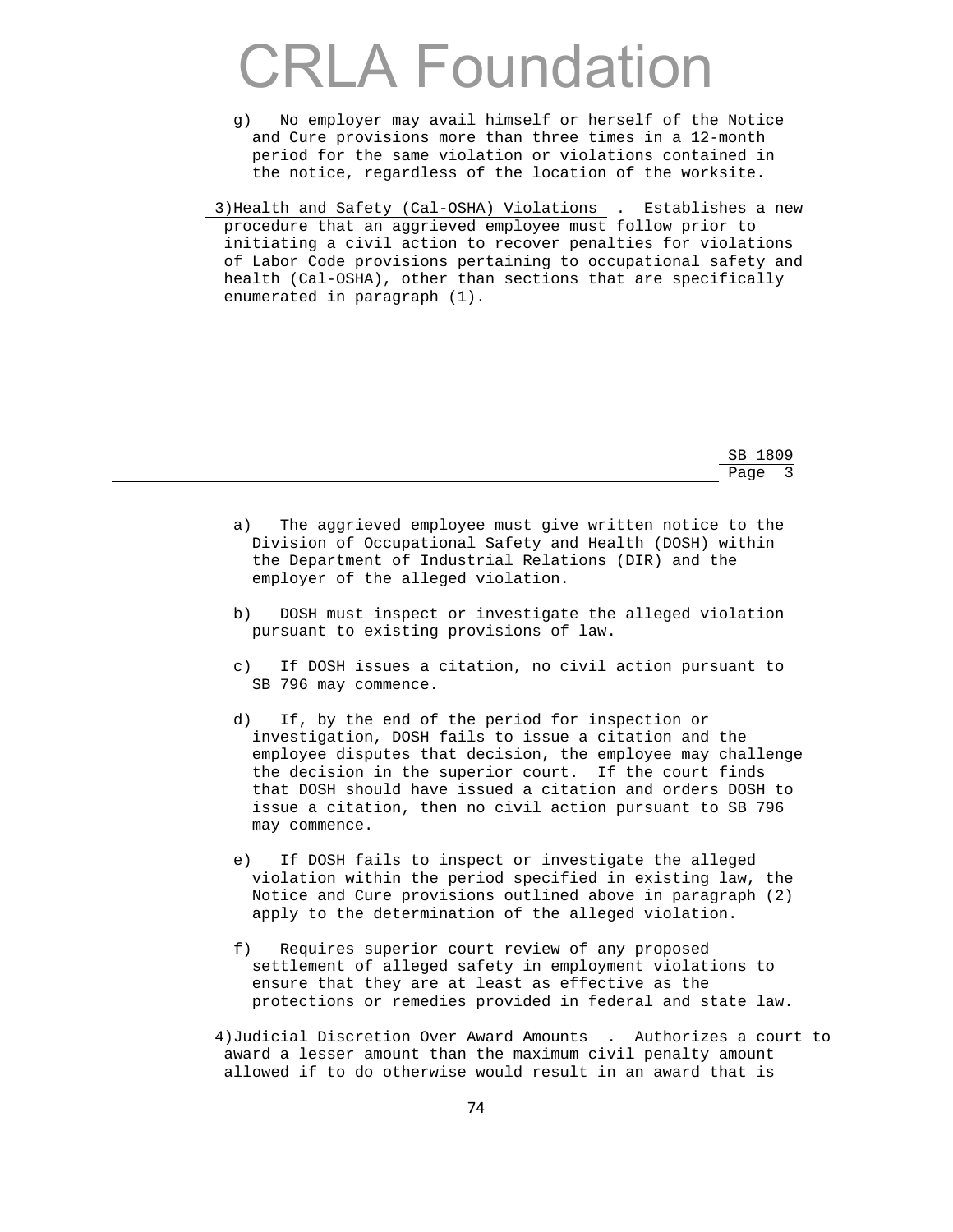"unjust, arbitrary and oppressive, or confiscatory."

- 5)Exemption for Minor Violations . Provides that no action under SB 796 may be brought for any violation of a posting, notice, agency reporting, or filing requirement except where the filing or reporting requirement involves mandatory payroll or workplace injury reporting.
- 6)Prohibition on Retaliation . Prohibits an employer from retaliating against any employee that brings a civil action under SB 796 in the form of discharge or any manner of discrimination.

 SB 1809 Page 4

#### FISCAL EFFECT

- 1)Appropriates \$150,000 from the General Fund to the Labor Agency to implement this act. The Labor Agency indicates that its costs likely will exceed this amount, and it will redirect resources as necessary to accomplish the purposes of this act.
- 2)Modifies the civil penalty distribution formula under SB 796 that applies in cases where the employer employs one or more employees, as follows:
	- a) Increases the amount distributed to the Labor Agency for enforcement and education from 25% to 75%, and adds a continuous appropriation for these purposes.
	- b) Eliminates the distribution of 50% of these civil penalties to the General Fund.
	- c) Retains the current distribution of 25% of these civil penalties to the aggrieved employees.
- 3)Modifies the civil penalty distribution formula under SB 796 that applies in cases where the employer employs does not employ one or more employees, as follows:
	- a) Increases the amount distributed to the Labor Agency for enforcement and education from 50% to 100%, and adds a continuous appropriation for these purposes.
	- b) Eliminates the distribution of 50% of these civil penalties to the General Fund.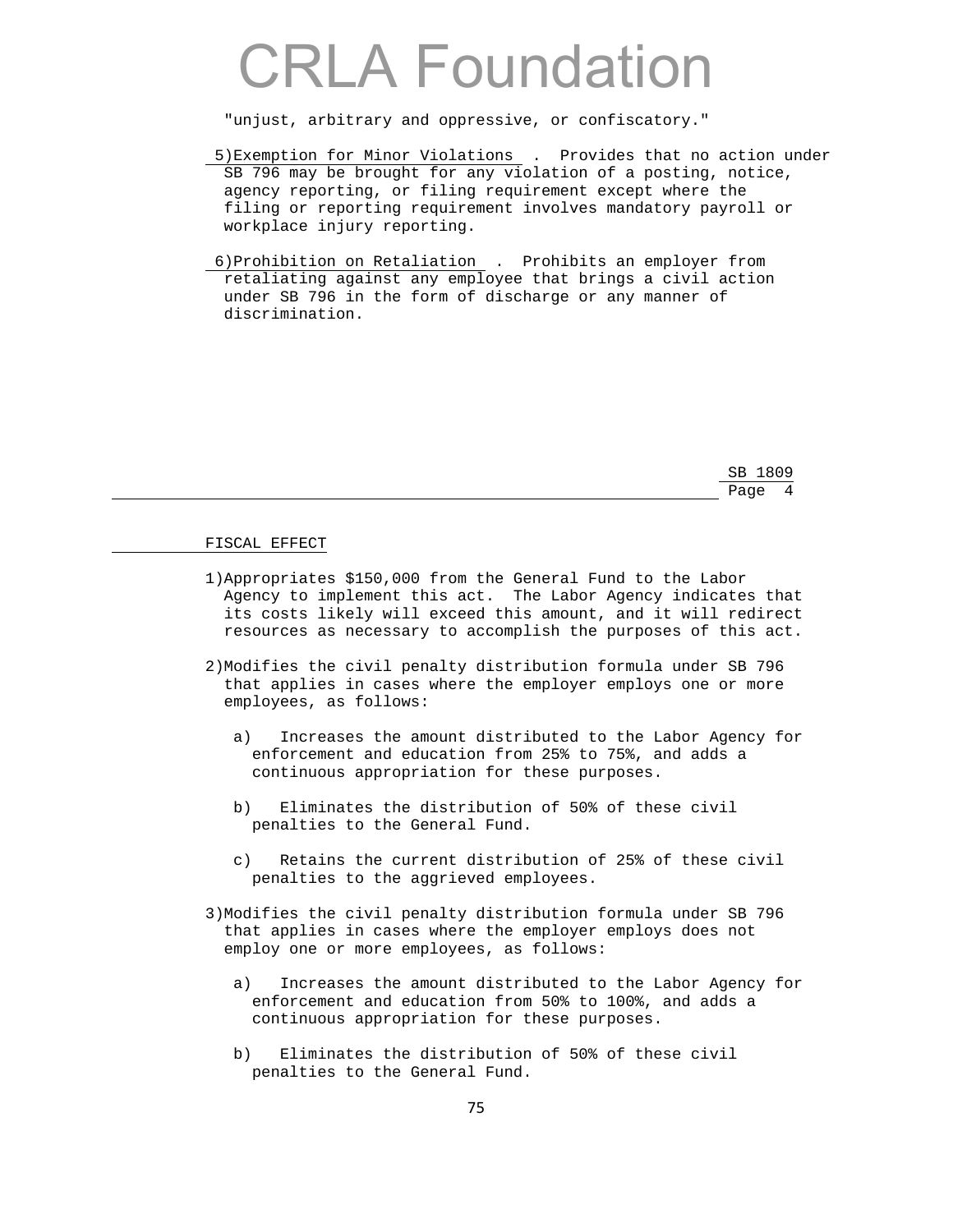(The Labor Agency reports that most civil actions brought to date under SB 796 have been settled out of court, where these civil penalty distributions formulas do not apply. To date, the Labor Agency has only received distribution of civil penalty revenues, totaling less than \$100.)

#### COMMENTS

 1)Background . SB 796, Dunn, Chapter 906 of 2004, established an alternative "private attorneys general" system for labor law enforcement that allows employees to pursue civil penalties for employment law violations. SB 796 established a civil

 SB 1809 <u>Page 5 and 2001 and 2001 and 2001 and 2001 and 2001 and 2001 and 2001 and 2001 and 2001 and 2001 and 2001 and 2001 and 2001 and 2001 and 2001 and 2001 and 2001 and 2001 and 2001 and 2001 and 2001 and 2001 and 2001 and 200</u>

> penalty where one was not specifically provided under the Labor Code of \$100 for each aggrieved employee per pay period for an initial violation, \$200 for each aggrieved employee per pay period for subsequent violations, and \$500 per violation where the violator did not employ any employees at the time of the violation.

 SB 796 authorizes an aggrieved employee to recover civil penalties plus reasonable attorney's fees and costs in an action brought on behalf of himself or herself and other current or former employees against whom one or more of the alleged violations was committed. SB 796 provides that no private right of action may be maintained where the Labor Agency cites the alleged violator on the same facts and theories and under the same section or sections of the Labor Code, or initiates specified proceedings.

 The civil penalties and private right of action established by SB 796 were intended to improve Labor Code enforcement. Under prior law, many Labor Code violations were punishable only as misdemeanors, with no civil penalty or other sanction attached. Since district attorneys tend to direct their resources to violent crimes and other public priorities, Labor Code violations rarely resulted in criminal investigations and prosecutions.

 2)Rationale . Business groups and others opposed to SB 796 argue that it tips the balance of labor law protection in disproportionate favor of employees, by encouraging private attorneys to act as bounty hunters pursuing frivolous violations on behalf of employees, in the same manner in which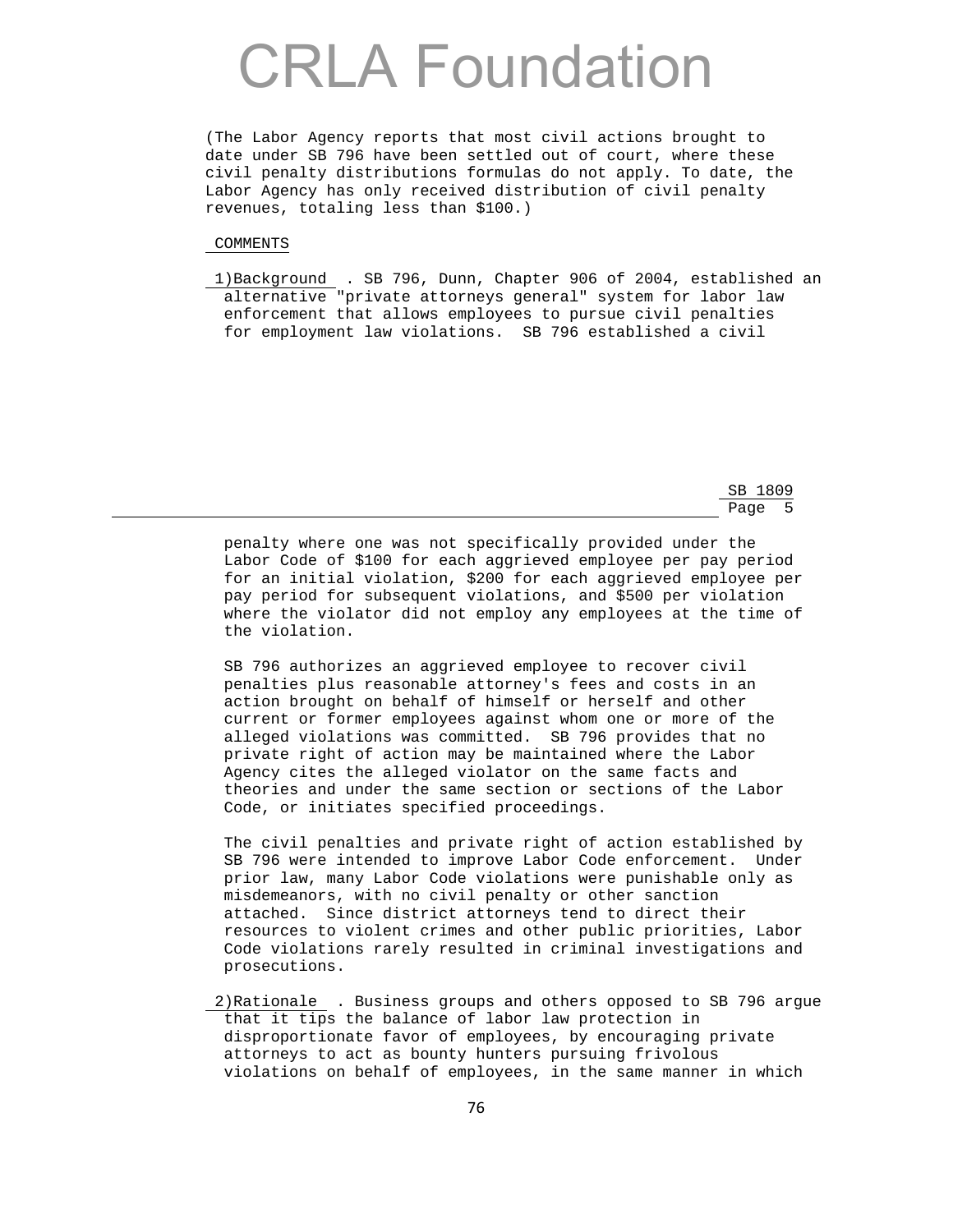Business and Professions Code Section 17200 has been abused.

 This bill significantly amends the provisions of SB 796 by enacting specified procedural and administrative requirements that must be met prior to bringing a private action to recover civil penalties. Moreover, this bill provides that no action shall be brought for a posting, notice, agency reporting, or filing requirement, except as specified.

 This bill also expands judicial review of SB 796 claims by requiring courts to review and approve any penalties sought as part of a proposed settlement agreement, and those portions of settlements concerning violations of health and safety laws. In addition, courts are authorized to award a lesser amount if

SB 1809 Page 6

> to do so otherwise would result in an award that is unjust, arbitrary and oppressive, or confiscatory.

Analysis Prepared by : Stephen Shea / APPR. / (916) 319-2081

============ BILL ANALYSIS

SB 1809 Page 1

Date of Hearing: June 22, 2004

 ASSEMBLY COMMITTEE ON JUDICIARY Ellen M. Corbett, Chair SB 1809 (Dunn) - As Amended: May 26, 2004

SENATE VOTE : 21-13

SUBJECT : LABOR CODE PRIVATE ATTORNEYS GENERAL ACT OF 2004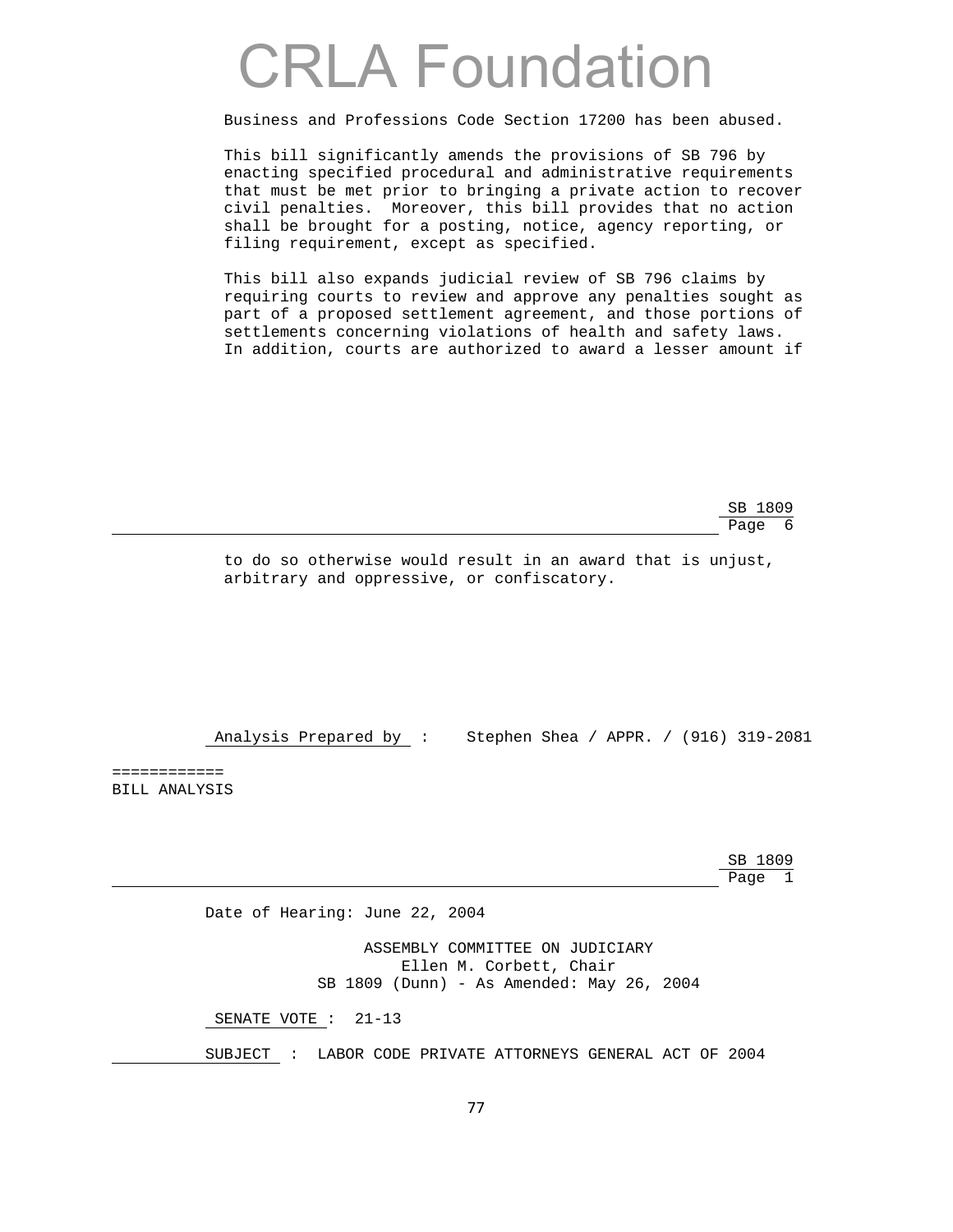KEY ISSUE : SHOULD THE LABOR CODE ENFORCEMENT MECHANISMS ENACTED BY THE AUTHOR'S SB 796 LAST YEAR BE REVISED AND RESTRICTED IN ORDER TO PREVENT POTENTIAL MISUSE?

#### SYNOPSIS

 This bill responds to criticisms of the author's measure last year by which aggrieved employees were permitted to enforce existing Labor Code requirements when state regulators fail to do so. Although supporters maintain that it is sound policy to supplement scarce state enforcement efforts with private efforts by workers whose rights are violated, they believe that it is appropriate to narrow the circumstances in which private actions may be brought and to clarify the power of the courts to exercise discretion in the determination of civil penalties when the employer is found to have violated the law. Despite their opposition to the author's bill last year, opponents of this measure are unmollified by these reforms; they argue for nothing less than the complete repeal of the act.

 SUMMARY : Amends the "Labor Code Private Attorneys General Act of 2004," enacted pursuant to SB 796 (Dunn) of 2003. Specifically, this bill :

- 1)Provides that a civil penalty for any violation of a posting or notice requirement of the Labor Code may only be recovered by the Labor and Workforce Development Agency (LWDA) or any of its subordinate agencies or employees.
- 2)States that trial courts have the discretion to award less than the maximum civil penalty available under current law when to do otherwise would be unfair, arbitrary and capricious, or confiscatory, would be wholly disproportionate to any discernible and legitimate legislative goal, and would demonstrably overbalance and outweigh the goals of punishment,

 SB 1809 Page 2 and 2 and 2 and 2 and 2 and 2 and 2 and 2 and 2 and 2 and 2 and 2 and 2 and 2 and 2 and 2 and 2 and 2 and 2

regulation, and deterrence.

 3)Requires an individual, prior to bringing a civil action, to report the alleged violation in writing to the LWDA and requires that, within 15 calendar days of the report, no state enforcement action has commenced. An individual would be required to file with any civil action a certification stating that he or she has complied with these requirements.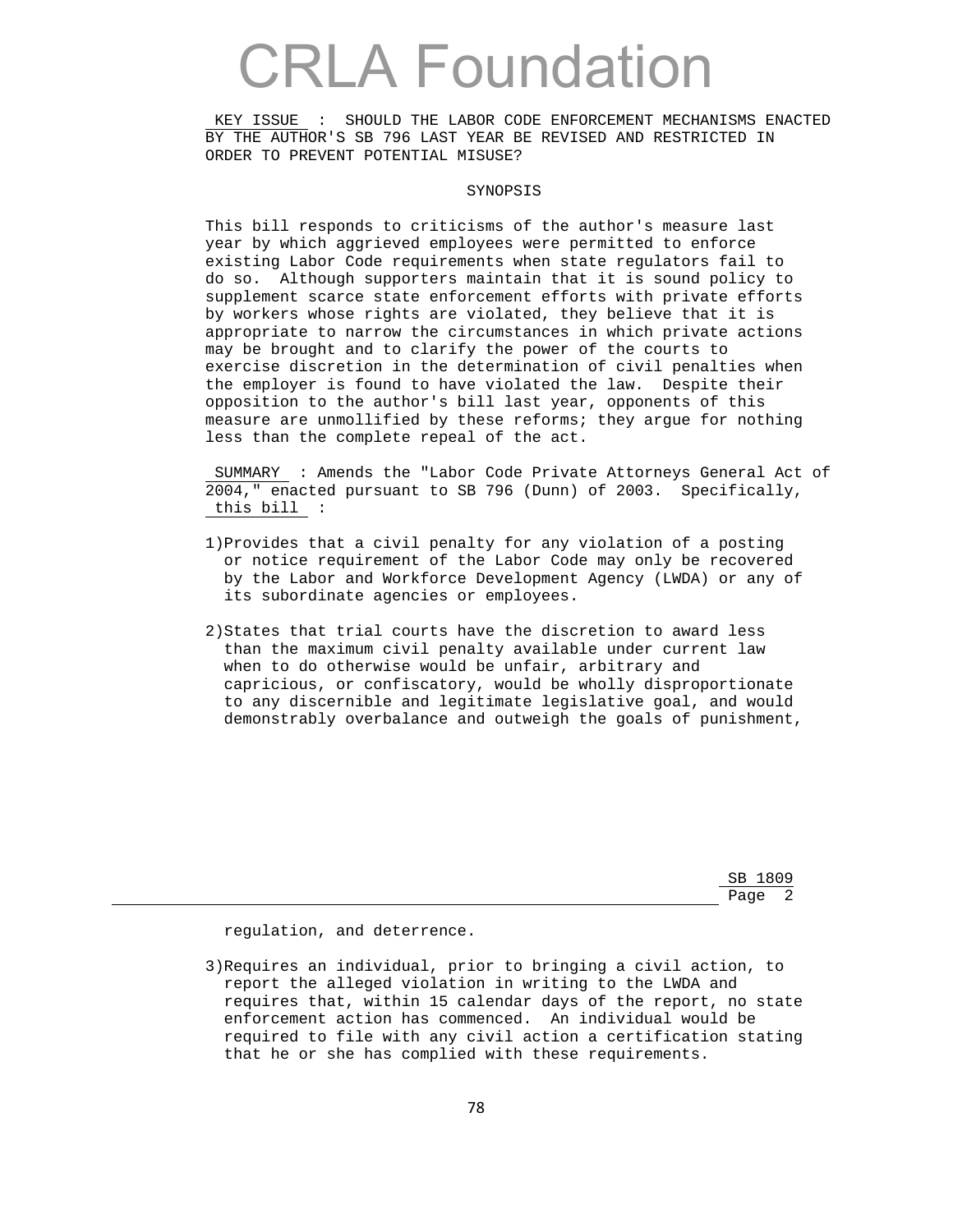4)Specifies that these amendments to the provisions of existing law shall apply to any civil action brought pursuant to this section that is filed on or after, or is pending on, the effective date of the amendments.

#### EXISTING LAW:

- 1)Establishes a civil penalty where one is not specifically provided under the Labor Code of \$100 for each aggrieved employee per pay period for an initial violation, and \$200 for each aggrieved employee per pay period for subsequent violations. The penalty is \$500 per violation where the violator does not employ any employees at the time of the violation.
- 2)Authorizes an aggrieved employee to recover civil penalties under the Labor Code in an action brought on behalf of himself or herself and other current or former employees against whom one or more of the alleged violations was committed. (Labor Code section 2699.)
- 3)Provides that no private right of action may be maintained where the LWDA or any of its subdivisions cites the alleged violator on the same facts and theories and under the same section or sections of the Labor Code, or initiates specified proceedings. (Section 2699.)
- 4)Specifies that where the LWDA or any of its subdivisions has discretion to assess a civil penalty, a court may exercise the same discretion with respect to civil penalties established by SB 796. (Section 2699.)
- 5)Provides that the civil penalties recovered against a person that employs one or more employees shall be distributed as follows: 50 percent to the General Fund, 25 percent to the

| SB<br>L809 |   |
|------------|---|
| Page       | ັ |
|            |   |

 LWDA for employer and employee education, and 25 percent to the aggrieved employees. Civil penalties recovered against person that do not employ any employees are to be divided evenly between the General Fund and the LWDA. (Section 2699.)

 6)Provides for the award of reasonable attorney's fees and costs to an aggrieved employee who prevails in a civil action. (Section 2699.)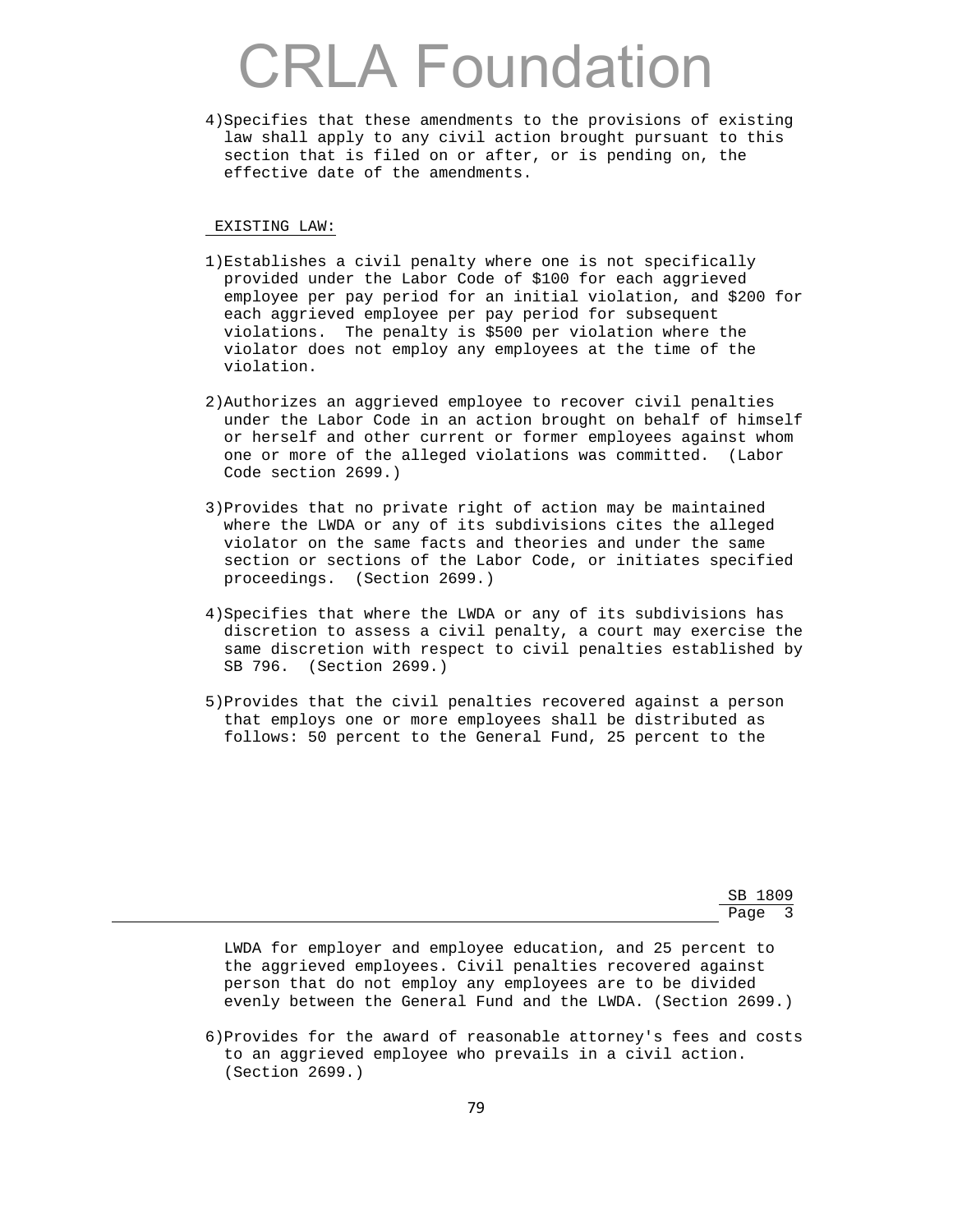FISCAL EFFECT : As currently in print, this bill is keyed fiscal.

COMMENTS : The author states:

 The Labor Code Private Attorney General Act (SB 796 Dunn) was enacted because of inadequate state enforcement of labor laws. California has important worker protections in statute - some of the strongest in the nation. However, these laws are meaningless if they are not enforced.

 Last year the Legislature and the governor acknowledged that we are unable to increase state enforcement and we were unwilling to tell workers that the state will turn a blind eye to enforcing laws enacted to protect their safety and their earnings. The law now allows the employee to seek redress directly where the state has not done so on the employee's behalf. That is why we enacted SB 796 and it is still good policy today.

 Opponents of SB 796 have asserted that it provided no discretion to reduce the penalties under the law and that insignificant or inadvertent violations can lead to astronomical penalties.

SB 1809 addresses these issues as follows:

 It allows a judge the ability to reduce the civil penalties where appropriate.

 SB 1809 eliminates the ability of an aggrieved employee to seek to recover civil penalties for violations of posting or notice provisions of the Labor Code.

SB 1809 will be retroactive to the effective date of

 SB 1809 Page 4

> SB 796 provided that a matter has not already reached a final, unappealable determination.

 As a condition of bringing an action, requires the aggrieved employee to report the alleged violation to the Labor Agency in writing and no state enforcement action is initiated within 15 days.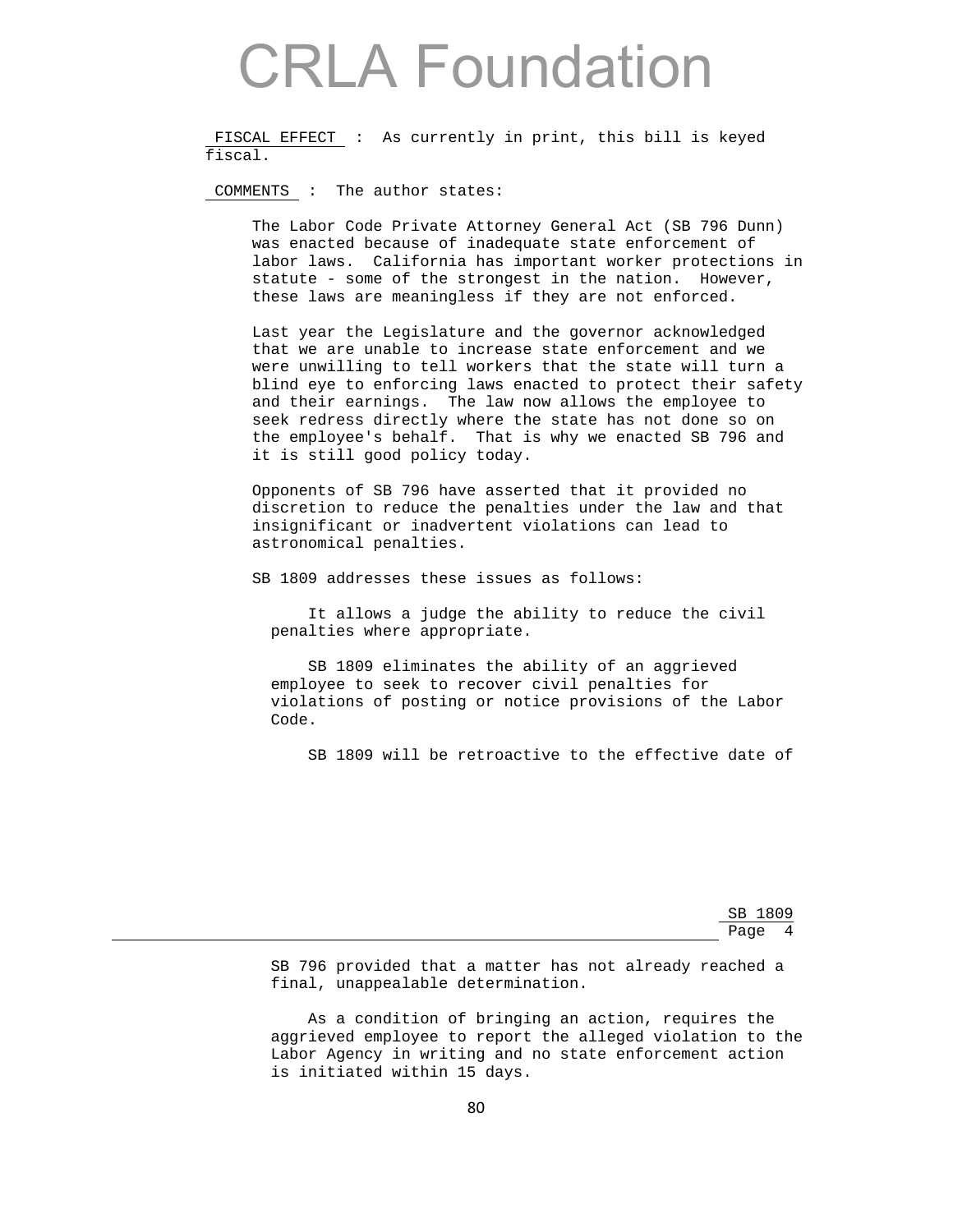The Author's SB 796 Last Year Sought To Bolster State Resources For Enforcement of Existing Labor Laws And Augment State Efforts To Enforce These Laws By Allowing Aggrieved Employees To Pursue The Employer For Unlawful Acts When State Fails To Do So. According to the author, enforcement staff for state labor law agencies has fallen drastically behind the growth in the labor force. "There are only 14 more enforcement staff positions now than there were 15 years ago. At the same time, there are roughly 3 million more workers. Last year 710 positions at the Department of Industrial Relations - roughly 140 of which are attributable to enforcement - were eliminated. The budget picture is getting worse, not better."

 SB 796 (Dunn) took effect on January 1, 2004. The co-sponsors of SB 796, the California Labor Federation and the California Rural Legal Assistance Foundation (CRLAF), argued that the bill would address inadequacies in labor law enforcement in two major ways. The bill did not change any obligation employers had under the Labor Code. Rather, the bill assigned civil fines to the large number of Labor Code provisions, which previously carried criminal fines, but not civil penalties. Second, SB 796 authorized employees aggrieved by a violation of the Labor Code to file a civil action to recover civil penalties when the state has not done so on their behalf. That is, SB 796 gave courts the authority - when a defendant is found to have violated the Labor Code in a case brought by an aggrieved worker - to penalize that defendant to the same extent that it could if the State of California had brought the case.

 This Bill Revises and Restricts The Circumstances In Which An Employer Can Be Held Liable To An Aggrieved Employee For Violating Existing Labor Laws, And Makes These Changes Retroactive to the Effective Date of SB 796. While SB 796 is still good policy, proponents state, this bill addresses an issue raised by opponents of last year's bill who asserted that it provided no discretion to reduce the penalties under the law and that significant inadvertent violations could lead to

 SB 1809 <u>Page 5 and 2001 and 2001 and 2001 and 2001 and 2001 and 2001 and 2001 and 2001 and 2001 and 2001 and 2001 and 2001 and 2001 and 2001 and 2001 and 2001 and 2001 and 2001 and 2001 and 2001 and 2001 and 2001 and 2001 and 200</u>

> astronomical penalties. This bill gives clear indication to trial courts that they have discretion to award less than the maximum civil penalty available under statute when to do otherwise would be unfair, arbitrary and oppressive, or confiscatory.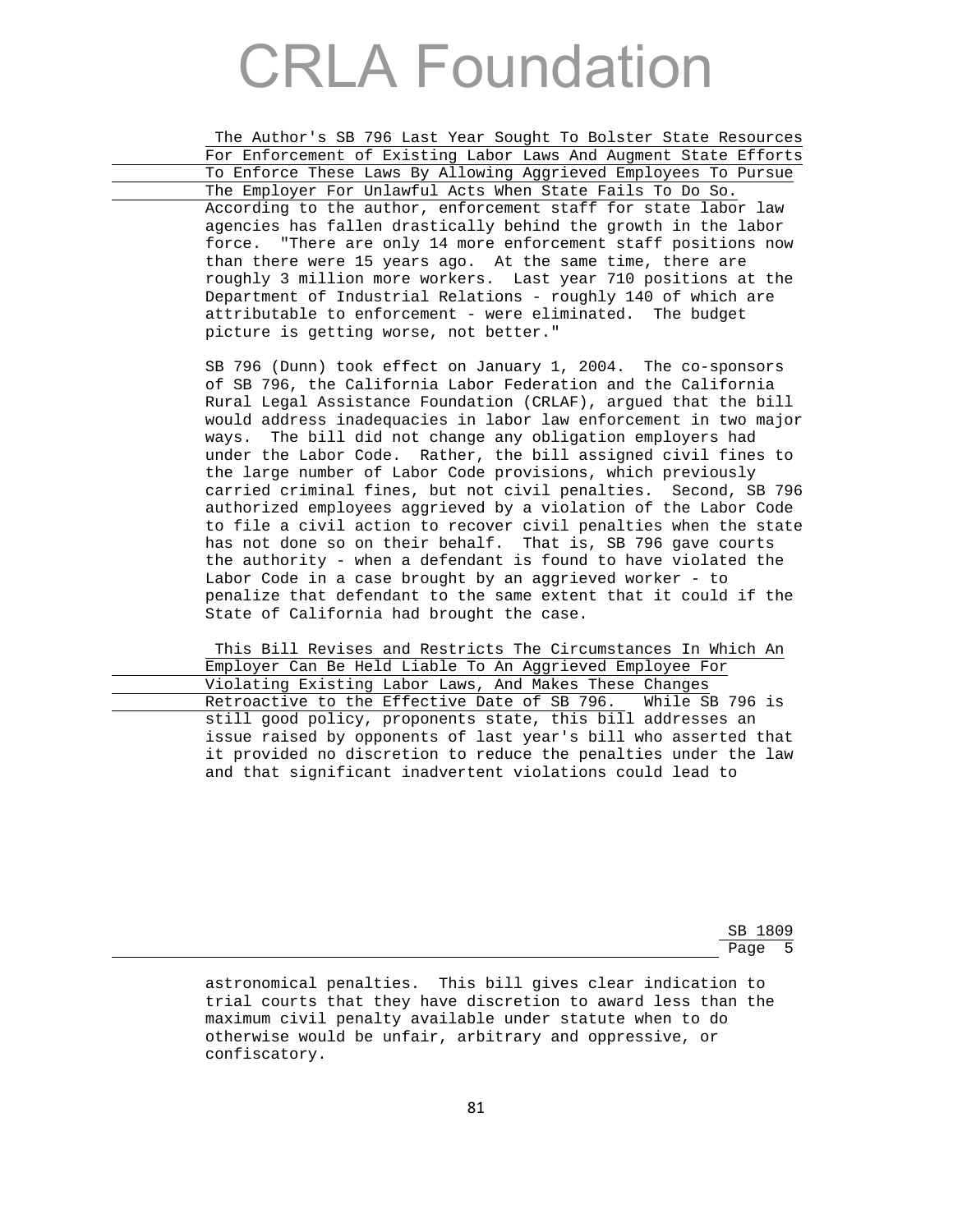In addition, this bill eliminates the ability of aggrieved employees to recover civil penalties for violations of "posting" or "notice" provisions of the Labor Code, while preserving the right of the LWDA and its subordinate agencies and employees to assess and collect civil penalties for these violations.

 This bill also establishes a mechanism to notify the LWDA of the alleged violation, and gives the LWDA time to issue a citation with respect to that alleged violation. CRLAF also points out that the original provisions of SB 796, which remain unchanged by this bill, specify that no private right of action may be maintained where the LWDA or any of its subdivisions cites the alleged violator on the same facts and theories and under the same section or sections of the Labor Code, or initiates specified proceedings. CRLAF states that, although it supports state labor posting laws and also believes that existing case law precludes large mandatory civil penalty awards, it agrees that the carefully crafted amendments to SB 796 made by this bill are improvements which deserve to be signed into law.

 Finally, the bill makes the foregoing changes retroactive to the effective date of SB 796 as to any cases that have not gone to a final unappealable judgment at the time of enactment.

 OPPOSITION : The Chamber of Commerce and other business groups strongly opposed last year's bill. But they also oppose the reforms and restrictions the author has offered here. Their general contention is that the bill does nothing to lessen the opportunities made possible by SB 796 for "bounty hunting" private attorneys to sue employers. Opponents argue that the only sufficient step is the complete repeal of SB 796 in order to return labor law enforcement solely to the government.

 Specifically, opponents argue that the amendment regarding posting and notice is a superficial improvement because the provision does no more than to direct the payment of the fine solely to the LWDA and the state general fund, instead of the plaintiff. Moreover, opponents argue, the bill still permits aggressive bounty hunting attorneys to include one or more non

| SВ   | 1809 |  |
|------|------|--|
| Page |      |  |

 posting or notice requirement in order to hook the employee and pursue these suits because they would still be entitled to receive attorney fees and court costs. Further, the opponents argue that earlier amendments only provide for very limited instances where a court would be permitted to adjust the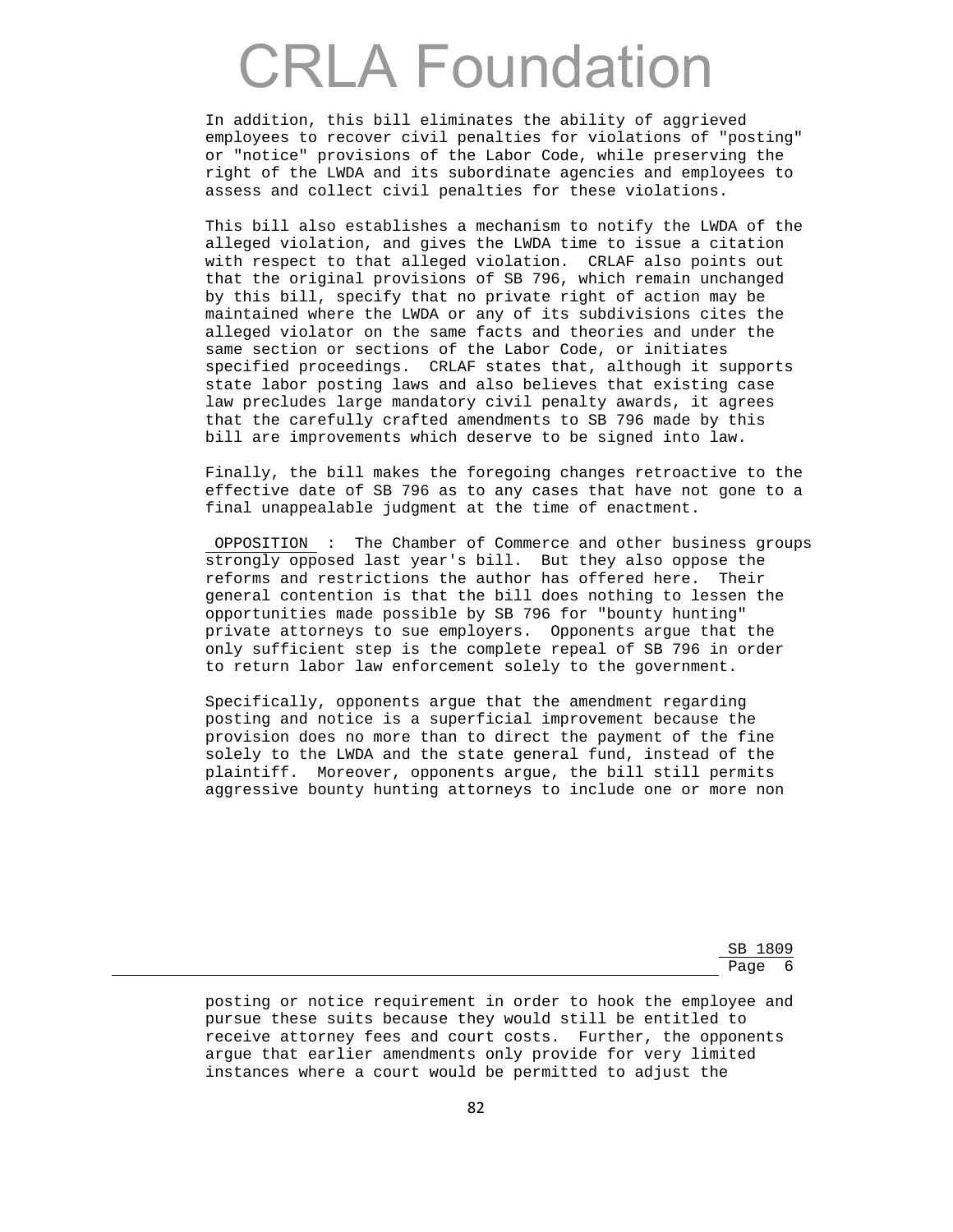enormous civil fines imposed by SB 796, due to the many findings a court would have to make in order to justify such a reduction. Finally, opponents argue that the notice provisions are far too abbreviated and that subsequent provisions of the bill take away any relief that that court review might have provided. Opponents argue that 15 calendar days is an insufficient amount of time for the LWDA to commence the required state enforcement action, and therefore this provision does nothing to ensure that fee-seeking attorneys are prevented from abusing the provisions of SB 796.

 For example, The California Manufacturers and Technology Association states, "A major concern of employers to SB 796 is it allows private attorneys to bring a civil action on behalf of employees and former employees for alleged Labor Code violations without ever informing state enforcement officials or the employer of the alleged violation. This is a major problem for employers because it takes away any opportunity for them to resolve the alleged violation before going to court. In response to employer complaints, the author amended SB 1809 to require an aggrieved employee to report alleged violations of the Labor Code to the Labor and Workforce Development Agency prior to bringing a civil action. However, the bill provides only 15 calendar days that equal 11 working days for the agency to investigate the alleged violation(s) and issue citation(s) before a civil suit may be brought by an aggrieved employee or former employee." CMTA argues, "? reducing the time period to 15 calendar days in which to act would be counter productive and creates an impossible hurdle for the agency to overcome. Therefore this provision provides no relief for employers and in fact may even encourage the filing of suits."

 CMTA also states, "As amended and according to the author, SB 1809 would provide employers relief from real and potentially outlandish awards by allowing the court to award a lesser amount than the maximum civil penalty under the applicable statute. However, the court would have to rely on certain findings based on the facts and circumstances of the particular case that are so stringent that any relief under this provision by the court is highly unlikely." In addition, it argues that "[w]hile, the

 SB 1809 Page 7 and 2012 and 2012 and 2012 and 2012 and 2012 and 2012 and 2012 and 2012 and 2012 and 2012 and 2012 and

> bill would remove an aggrieved employee or former employee from personally collecting 25 percent of any civil penalty imposed by the court for posting or notice requirement violations, it does not preclude employees from bringing the suit nor does it reduce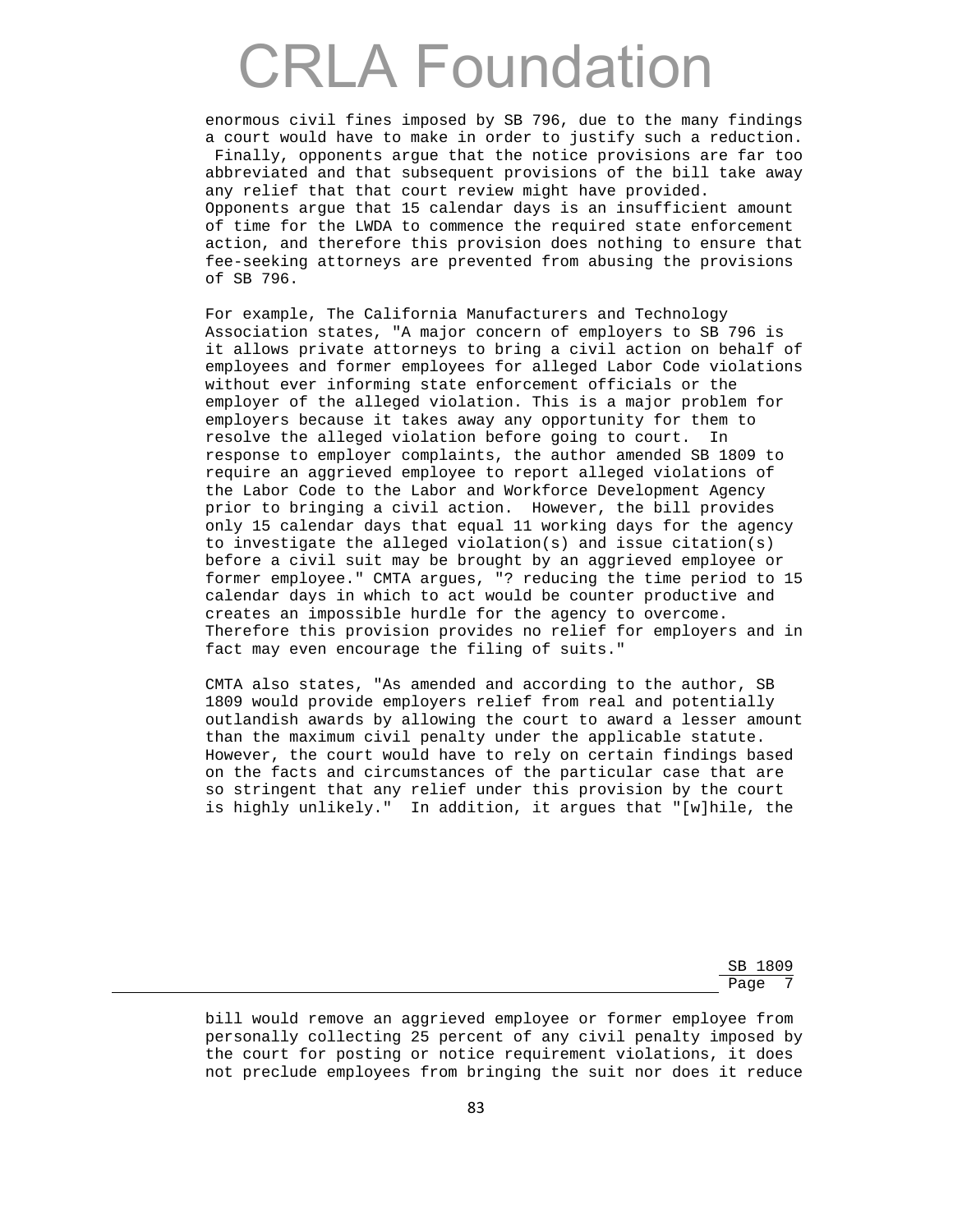the total amount of the award."

 Despite the general preference for entrepreneurial pursuit of individual interest underlying our economic model, CMTA objects that "SB 796 is being used for personal gain rather than assisting the Labor and Workforce Development Agency in protecting workers from alleged unscrupulous employers." The Civil Justice Association of California similarly asserts that SB 796 "enacted a bounty hunter provision that currently allows unelected private attorneys to sue employers for any violation of the Labor Code, regardless of the severity of the violation. ? The law took the enforcement of California's Labor Code out of the hands of the state Labor Agency and put it in the hands of fee-seeking attorneys."

REGISTERED SUPPORT / OPPOSITION :

Support

 American Federation of State, County and Municipal Employees California Labor Federation, AFL-CIO California Rural Legal Assistance Foundation

**Opposition** 

 California Apartment Association California Chamber of Commerce California Manufacturers & Technology Association California Restaurant Association Civil Justice Association of California Consulting Engineers & Land Surveyors of California National Federation of Independent Business

Analysis Prepared by : Kevin G. Baker / JUD. / (916) 319-2334

================ BILL ANALYSIS

 SB 1809 Page 1

Date of Hearing: June 16, 2004

 ASSEMBLY COMMITTEE ON LABOR AND EMPLOYMENT Paul Koretz, Chair SB 1809 (Dunn) - As Amended: May 26, 2004

SENATE VOTE : 21-13

SUBJECT : Employment.

 SUMMARY : Amends the "Labor Code Private Attorneys General Act of 2004," enacted pursuant to SB 796 (Dunn), Chapter # 906,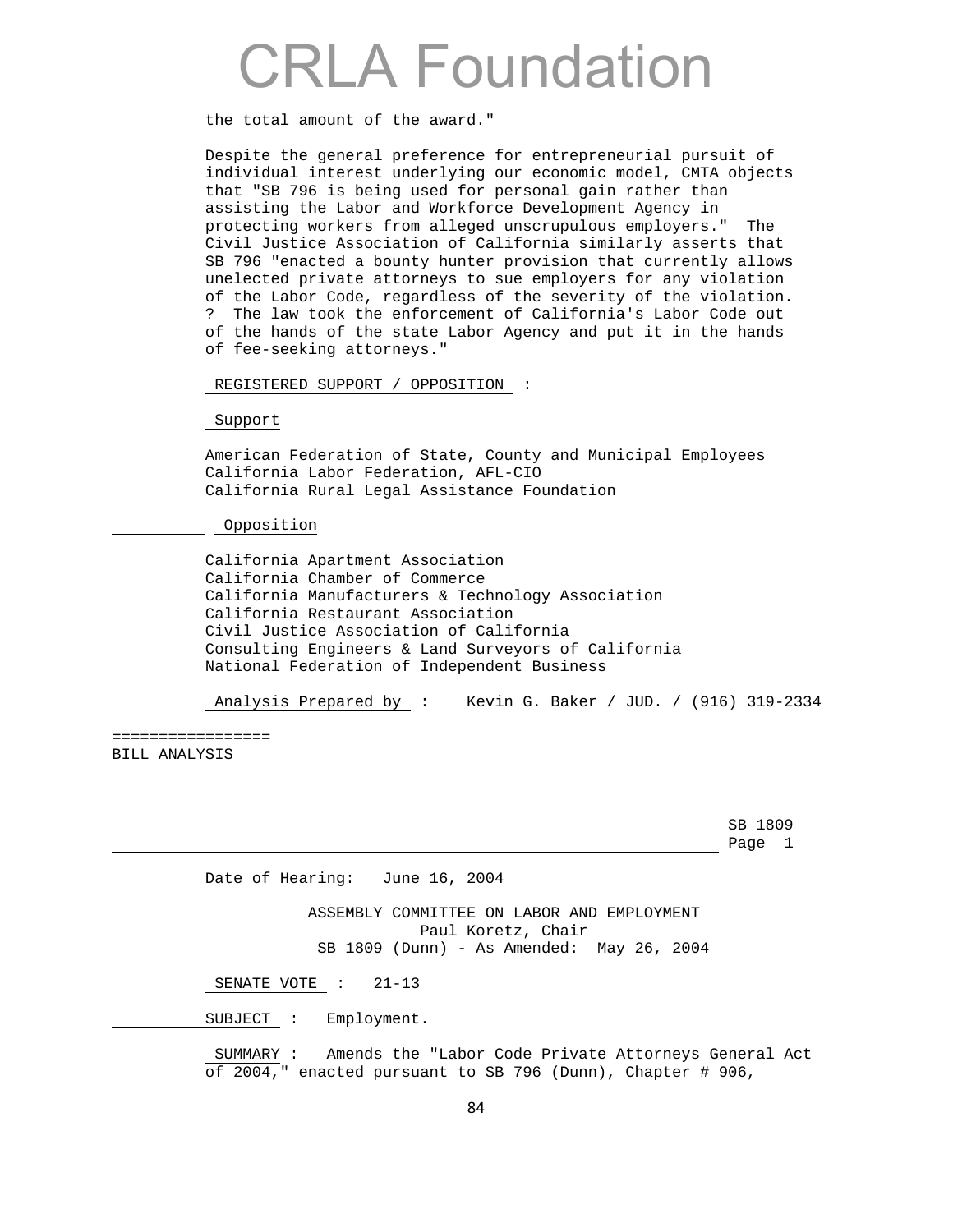Statutes of 2003. Specifically, this bill :

- 1) Provides that a civil penalty for any violation of a posting or notice requirement of the Labor Code may only be recovered the Labor and Workforce Development Agency (LWDA) or any of its subordinate agencies or employees.
- 2) States that trial courts have the discretion to award less than the maximum civil penalty available under current law when to do otherwise would be unfair, arbitrary and capricious, or confiscatory, would be wholly disproportionate to any discernible and legitimate legislative goal, and would demonstrably overbalance and outweigh the goals of punishment, regulation, and deterrence.
- 3) Requires an individual, prior to bringing a civil action, to report the alleged violation in writing to the LWDA and requires that, within 15 calendar days of the report, no state enforcement action has commenced. An individual would be required to file with any civil action a certification stating that he or she has complied with these requirements.
- 4) Specifies that these amendments to the provisions of existing law shall apply to any civil action brought pursuant to this section that is filed on or after, or is pending on, the effective date of the amendments.

 EXISTING LAW establishes an alternative "private attorney general" system for labor law enforcement that allows employees to pursue civil penalties for employment law violations. Specifically, existing law :

1)Establishes a civil penalty where one is not specifically

| SВ   | 1809 |   |
|------|------|---|
| Page |      | ▵ |

 provided under the Labor Code of \$100 for each aggrieved employee per pay period for an initial violation, and \$200 for each aggrieved employee per pay period for subsequent violations. The penalty is \$500 per violation where the violator does not employ any employees at the time of the violation.

 2)Authorizes an "aggrieved employee" to recover civil penalties under the Labor Code in an action brought on behalf of himself or herself and other current or former employees against whom one or more of the alleged violations was committed.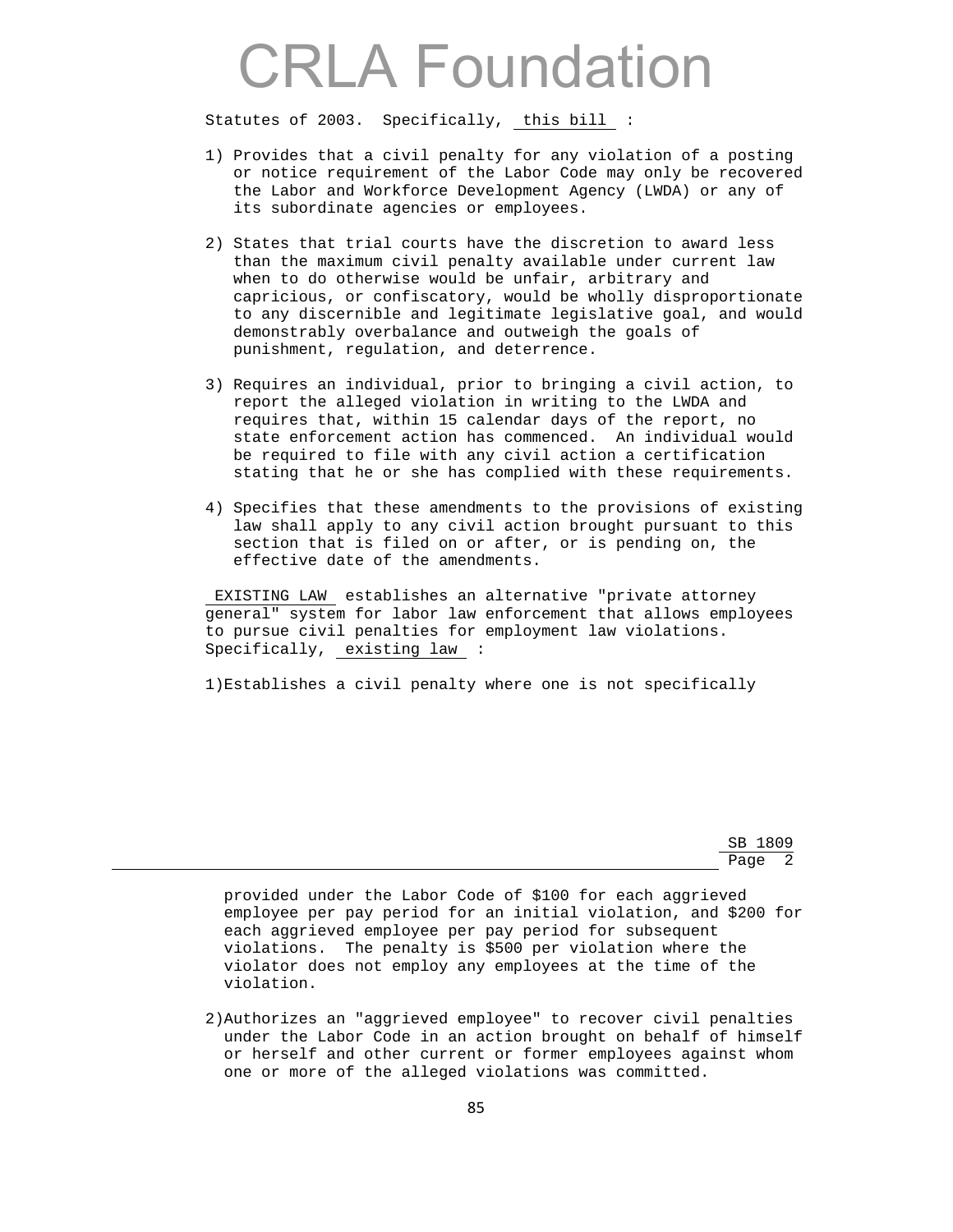- 3)Defines an "aggrieved employee" as any person who was employed by the alleged violator and against whom one or more of the alleged violations was committed.
- 4)Provides that no private right of action may be maintained where the LWDA or any of its subdivisions cites the alleged violator on the same facts and theories and under the same section or sections of the Labor Code, or initiates specified proceedings.
- 5)Specifies that where the LWDA or any of its subdivisions has discretion to assess a civil penalty, a court may exercise the same discretion with respect to civil penalties established by SB 796.
- 6)Provides that the civil penalties recovered against a person that employs one or more employees shall be distributed as follows: 50% to the General Fund, 25% to the LWDA for employer and employee education, and 25% to the aggrieved employees. Civil penalties recovered against person that do not employ any employees are to be divided evenly between the General Fund and the LWDA.
- 7)Provides for the award of reasonable attorney's fees and costs to an aggrieved employee who prevails in a civil action.
- 8)Specifies that these provisions of law are not intended to affect the exclusive remedy provided by the workers' compensation provisions of existing law.

FISCAL EFFECT : Unknown

COMMENTS : SB 796 (Dunn) was passed by the Legislature last

SB 1809  $\overline{\phantom{a}}$  Page 3

> year and signed by the Governor in October. The legislation went into effect on January 1, 2004. The co-sponsors of SB 796, the California Labor Federation, AFL-CIO and the California Rural Legal Assistance Foundation (CRLAF), argued that the bill would address inadequacies in labor law enforcement in two major ways. First, the bill assigned civil fine amounts to the large number of Labor Code provisions, which previously carried criminal fines, but not civil penalties. Second, it authorized the filing of civil actions to recover existing and new civil penalties by aggrieved workers acting as private attorneys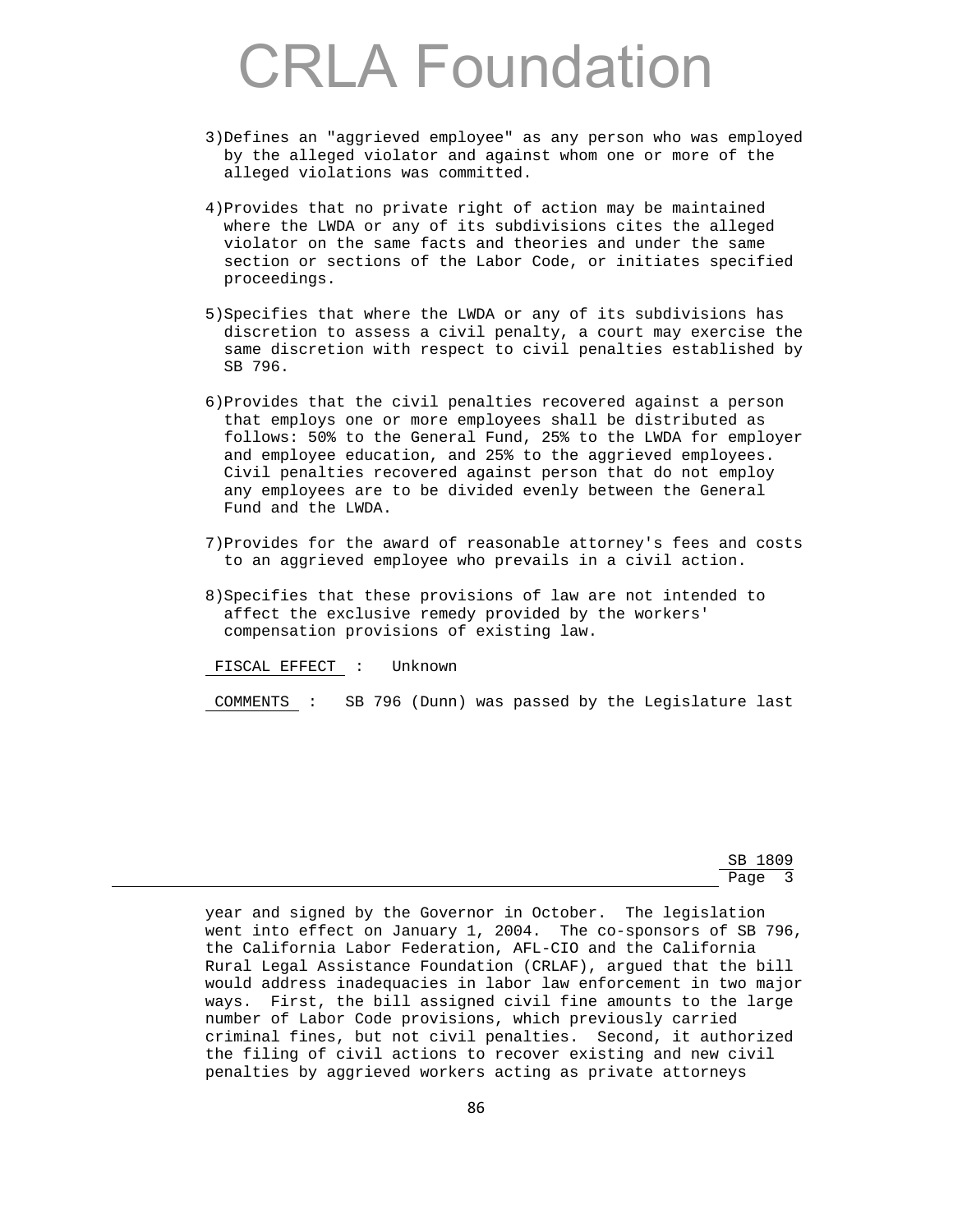general.

#### Arguments in Support

 Proponents of this measure, including its sponsor, CRLAF, argue that last year's SB 796 was a result of an acknowledgment on the part of the Governor and the Legislature that enforcement staff of the state labor law enforcement agencies had fallen drastically behind the growth in the labor force and would continue to worsen with the state budget crisis. Rather than turn a blind eye toward labor law enforcement, SB 796 was enacted, which allows employees to seek redress directly when the state has not done so on their behalf. According to supporters, today the budget picture is even worse and SB 796 is still good policy.

 Proponents of this measure state that this bill addresses an issue raised by opponents of SB 796 who asserted that it provided no discretion to reduce the penalties under the law and that significant inadvertent violations could lead to astronomical penalties. This bill gives clear indication to trial courts that they have discretion to award less than the maximum civil penalty available under statute when to do otherwise would be unfair, arbitrary and oppressive, or confiscatory. In addition, this bill eliminates the ability of aggrieved employees to recover civil penalties for violations of "posting" or "notice" provisions of the Labor Code, while preserving the right of the LWDA and its subordinate agencies and employees to assess and collect civil penalties for these violations. Finally, this bill establishes a mechanism to notify the LWDA of the alleged violation, and gives the LWDA time to issue a citation with respect to that alleged violation. CRLAF also points out that the original provisions of SB 796, which remain unchanged by this bill, specify that no private right of action may be maintained where the LWDA or any of its

 SB 1809 experience of the state of the state of the state of the state of the state of the state of the state of the state of the state of the state of the state of the state of the state of the state of the state of the state of

> subdivisions cites the alleged violator on the same facts and theories and under the same section or sections of the Labor Code, or initiates specified proceedings.

 CRLAF states that, although it supports state labor posting laws and also believes that existing case law precludes large mandatory civil penalty awards, it agrees that the carefully crafted amendments to SB 796 made by this bill are improvements which deserve to be signed into law.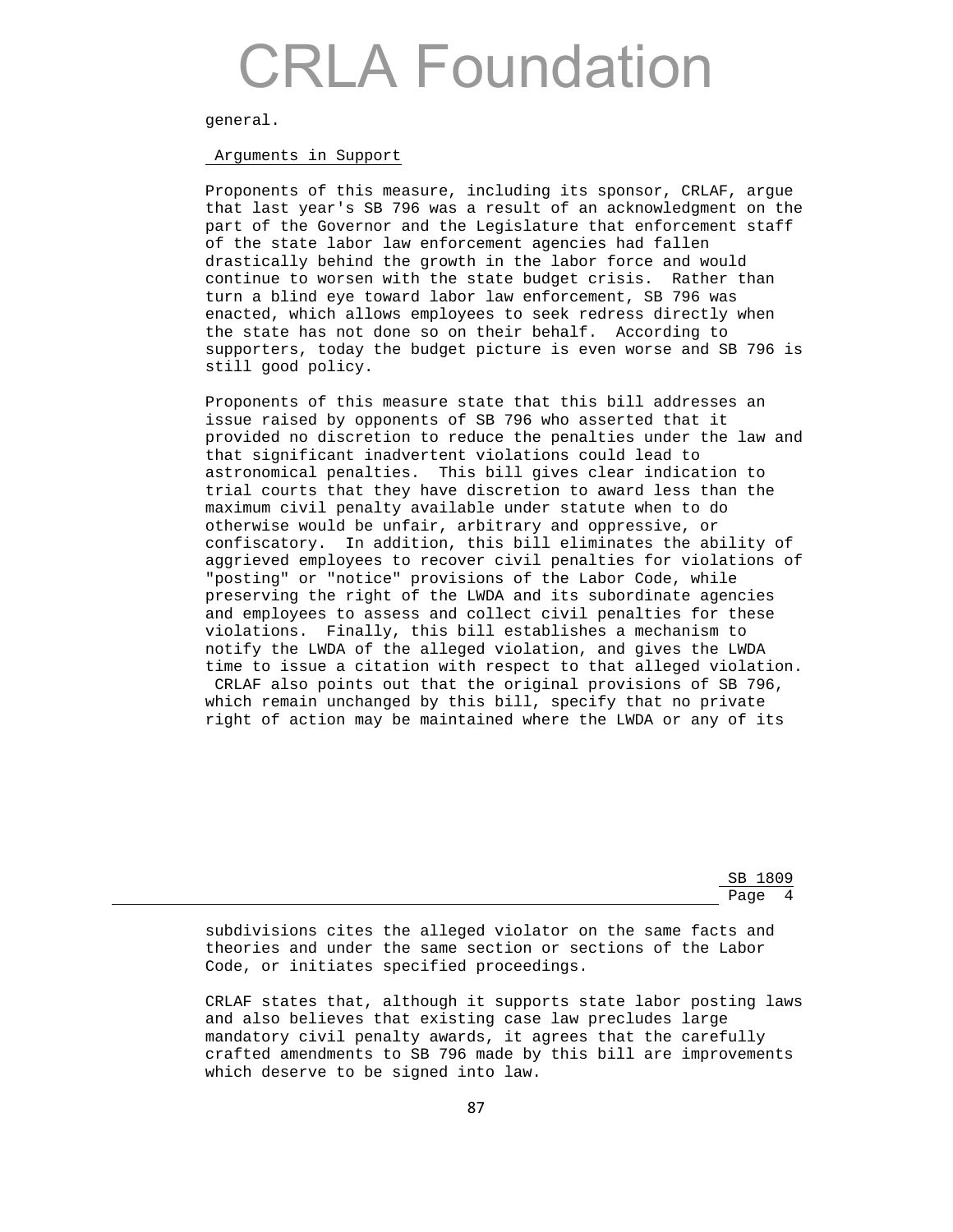#### Arguments in Opposition

 Opponents, including the California Chamber of Commerce and the Civil Justice Association of California, generally argue that this bill is an inadequate attempt to address the lawsuit abuses already associated with SB 796 and that, in reality, this bill does nothing to lessen the opportunities made possible by SB 796 for "bounty hunting" private attorneys to sue employers. Instead, opponents of this measure continue to advocate for the repeal of SB 796 in its entirety.

 Specifically, opponents argue that the amendment regarding posting and notice is a superficial improvement because the provision does no more than to direct the payment of the fine solely to the LWDA and the state general fund, instead of the plaintiff. Further, the opponents argue that earlier amendments only provide for very limited instances where a court would be permitted to adjust the enormous civil fines imposed by SB 796, due to the many findings a court would have to make in order to justify such a reduction. Finally, opponents argue that the notice provisions are far too abbreviated and that subsequent provisions of the bill take away any relief that that review might have provided. Opponents argue that 15 calendar days is an insufficient amount of time for the LWDA to commence the required state enforcement action, and therefore this provision does nothing to ensure that fee-seeking attorneys are prevented from abusing the provisions of SB 796.

 Committee Staff Comment : The author indicates that he is currently drafting additional amendments to significantly limit the applicability of SB 796. The author states that he will be prepared to present and discuss those amendments by the time this bill is heard in the Assembly Judiciary Committee.

REGISTERED SUPPORT / OPPOSITION :

 SB 1809 <u>Page 5 and 2001 and 2001 and 2001 and 2001 and 2001 and 2001 and 2001 and 2001 and 2001 and 2001 and 2001 and 2001 and 2001 and 2001 and 2001 and 2001 and 2001 and 2001 and 2001 and 2001 and 2001 and 2001 and 2001 and 200</u>

Support

 American Federation of State, County and Municipal Employees California Labor Federation, AFL-CIO California Rural Legal Assistance Foundation United Nurses Associations of California/Union of Health Care Professionals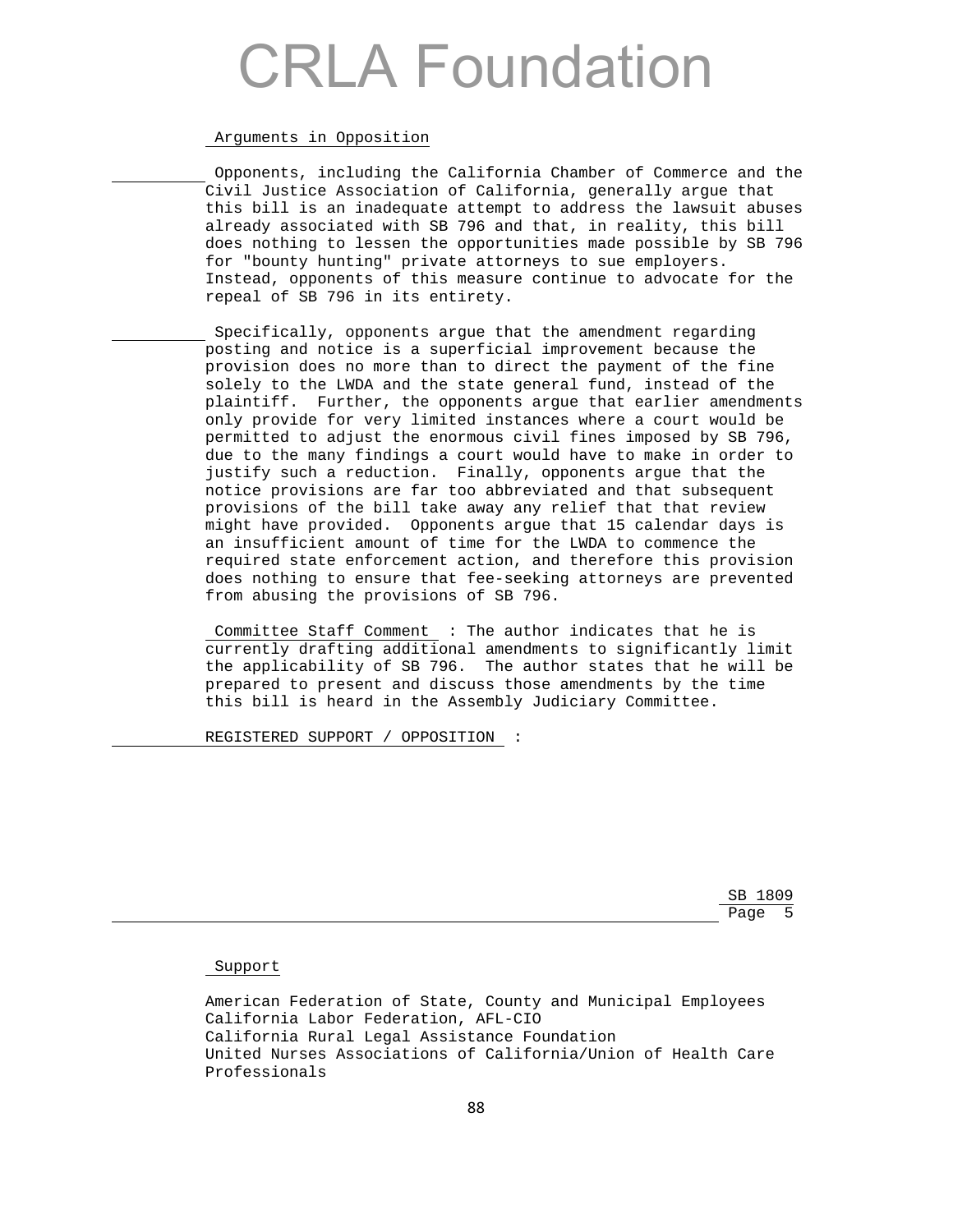#### **COPPOSITION**

 American Electronics Association Associated General Contractors Association of California Insurance Companies Automotive Repair Coalition Blue Cross of California California Apartment Association California Association of Health Facilities California Association of Sheet Metal & Air Conditioning Contractors, National Association California Automotive Wholesalers Coalition California Bankers Association California Business Properties Association California Business Roundtable California Farm Bureau Federation California Grocers Association California Healthcare Association California Landscape Contractors Association California League of Food Processors California Manufacturers & Technology Association California Restaurant Association California Service Station & Automotive Repair Association Civil Justice Association of California Consulting Engineers & Land Surveyors of California Lumber Association of California & Nevada Miller Brewing Company National Federation of Independent Business Orange County Citizens Against Lawsuit Abuse

 Analysis Prepared by : Ben Ebbink / L. & E. / (916) 319-2091 ============== BILL ANALYSIS

 ------------------------------------------------------------ |SENATE RULES COMMITTEE | | SENATE 88 1809| |Office of Senate Floor Analyses | | |1020 N Street, Suite 524 |(916) 445-6614 Fax: (916) | | |327-4478 | | ------------------------------------------------------------

#### THIRD READING

 Bill No: SB 1809 Author: Dunn (D) Amended: 5/26/04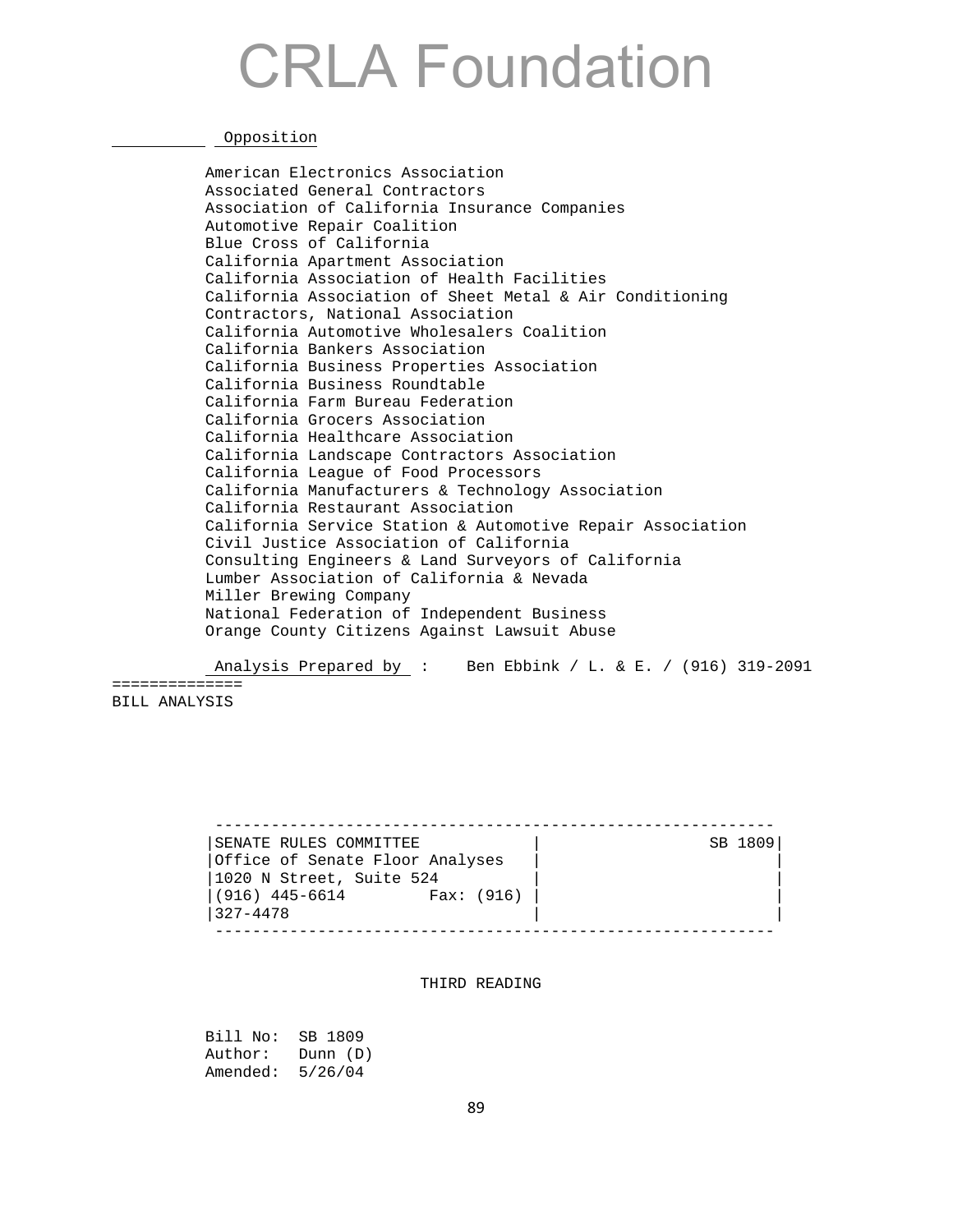Vote: 21

 SENATE LABOR & INDUST. RELATIONS COMMITTEE : 7-1, 4/28/04 AYES: Alarcon, Dunn, Figueroa, Kuehl, Margett, McClintock, Romero NOES: Oller

SENATE APPROPRIATIONS COMMITTEE : Senate Rule 28.8

 SUBJECT : Labor Code Private Attorneys General Act of 2004

SOURCE : California Rural Legal Assistance Foundation

 DIGEST : This bill amends the Labor Code Private Attorneys General Act of 2004 to (1) provide that only the Labor and Workforce Development Agency (LWDA) or any of its subordinate agencies or employees may recover a civil penalty for violation of a posting or notice requirement of the Labor Code, and (2) clarify that a court is authorized to exercise the same discretion in assessing a civil penalty as LWDA or any of its subordinate agencies or employees.

 Senate Floor Amendment of 5/26/04 deletes the urgency clause.

 Senate Floor Amendment of 5/20/04 adds an urgency clause. CONTINUED

SB 1809 <u>Page and the set of the set of the set of the set of the set of the set of the set of the set of the set of the set of the set of the set of the set of the set of the set of the set of the set of the set of the set of the</u>

2

 ANALYSIS : Existing law allows employees to bring civil actions against their employers to recover penalties for violations of the Labor Code if the LWDA, or its subordinate agencies or employees do not do so. LWDA enforcement actions have primacy over any private enforcement efforts undertaken pursuant to this act. Any penalties recovered by an aggrieved employee must be distributed as follows: 50 percent to the General Fund, 25 percent to LWDA for employer education and 25 percent to the aggrieved employees.

 This bill provides that a civil penalty for violation of a posting or notice provision of the state Labor Code may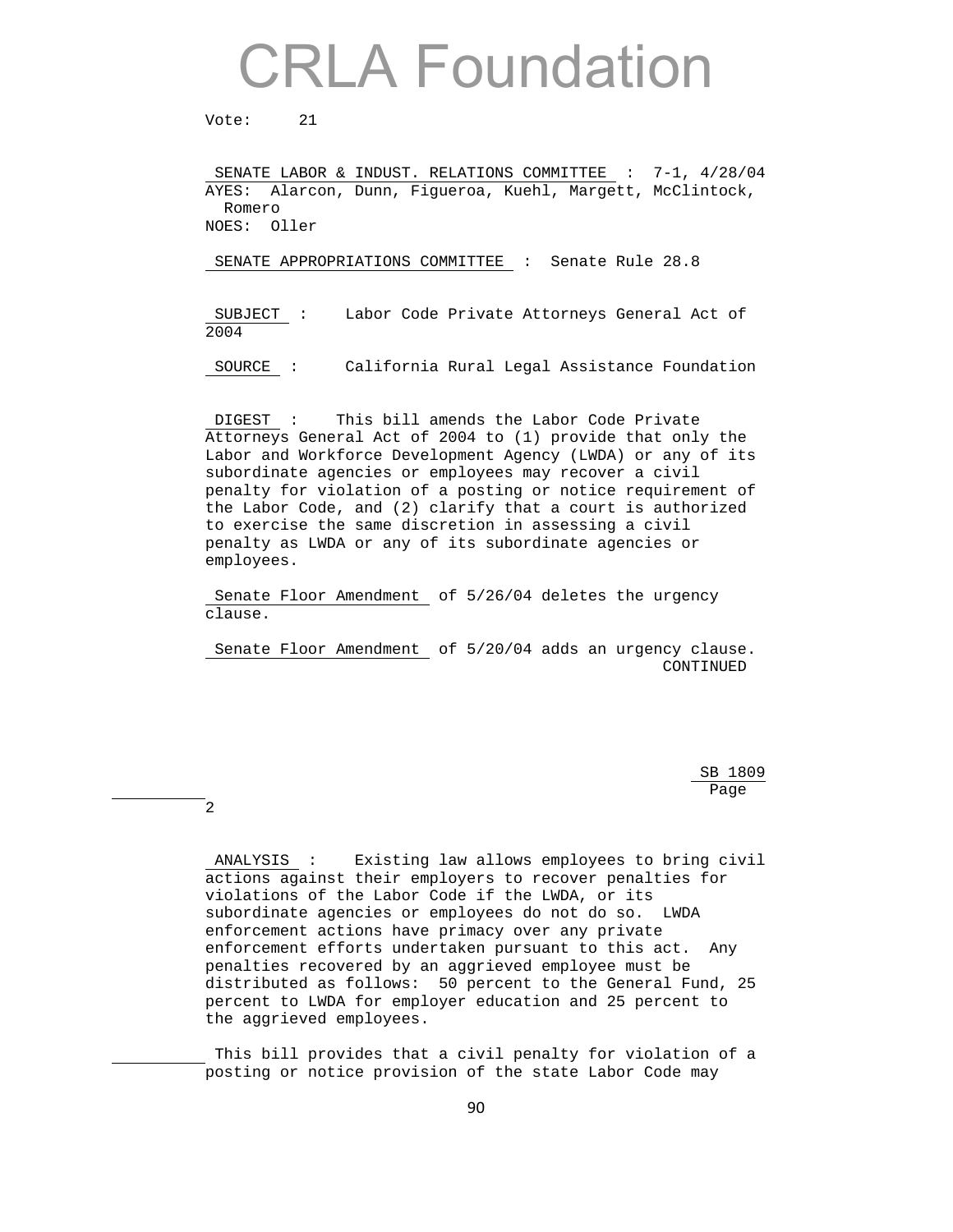only be recovered by the LWDA or its subordinate agencies or employees. It also clarifies that a court is authorized to exercise the same discretion in assessing a civil penalty as LWDA or any of its subordinate agencies or employees. The provisions of this bill will be retroactive to January 1, 2004, provided that a matter has not already reached a final, unappealable determination.

 This bill requires, as a condition to bringing a civil action, that the alleged violation was reported in writing to the LWDA and that no state enforcement action has commenced within 15 days of that report. The bill defines "state enforcement action."

 NOTE: Amending this act to take immediate effect will provide relief to any employers that may have been sued under the Labor Code Private Attorneys General Act for minor posting or notice requirements.

#### Comments

3

 Proponents, including the California Rural Legal Assistance Foundation, the bill's sponsor, argue that last year's enactment of SB 796, (Dunn), Chapter 906, Statutes of 2003, was a result of the Governor and the Legislature acknowledging that enforcement staff of the state labor law enforcement agencies had fallen drastically behind the growth in the labor force and would continue to worsen with the state budget crisis. Rather than turn a blind eye toward labor law enforcement, SB 796 was enacted, which

SB 1809 <u>Page and the set of the set of the set of the set of the set of the set of the set of the set of the set of the set of the set of the set of the set of the set of the set of the set of the set of the set of the set of the</u>

> allows employees to seek redress directly when the state has not done so on their behalf. Today, the budget picture is even worse and SB 796 is still good policy.

 This bill addresses an issue raised by opponents of SB 796 who asserted that it provided no discretion to reduce the penalties under the law and that insignificant or inadvertent violations could lead to astronomical penalties. This bill gives clear indication to trial courts that they have discretion to award less than the maximum civil penalty available under the statute when to do otherwise, will be unfair, arbitrary and oppressive, or confiscatory. In addition, this bill eliminates the ability of an aggrieved employee to seek to recover civil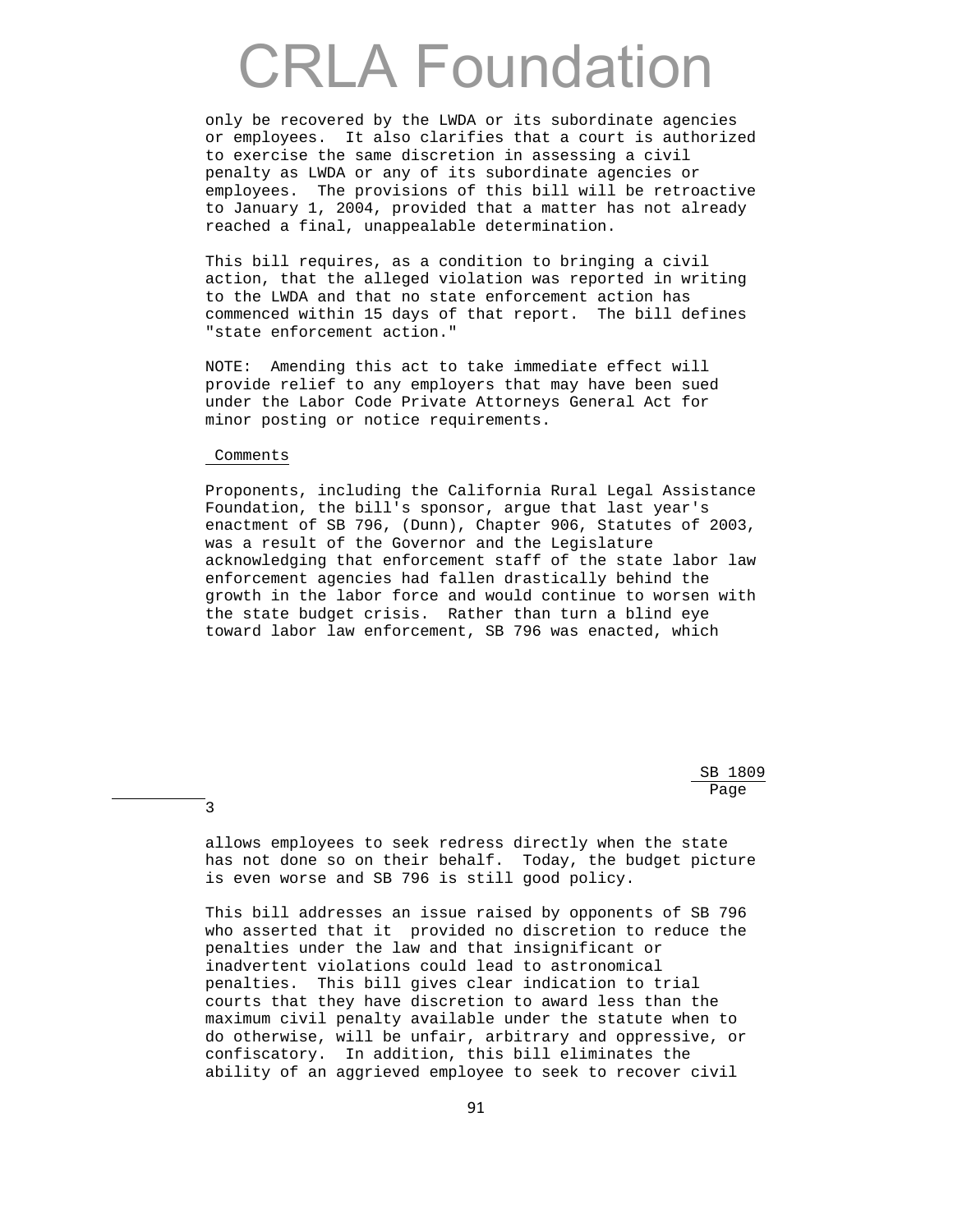penalties for violations of "posting" or "notice" provisions of the Labor Code, while preserving the right of LWDA and its subordinate agencies and employees to assess and collect civil penalties for these violations.

 Opponents, including the CJAC, argue that they continue to urge the Legislature to repeal SB 796 in its entirety. They feel that this bill is an inadequate attempt to address the lawsuit abuses already associated with SB 796 and will only lead to more litigation.

 FISCAL EFFECT : Appropriation: No Fiscal Com.: Yes Local: No

SUPPORT : (Verified 5/18/04)

 California Rural Legal Assistance Foundation (source) American Federation of State, County and Municipal Employees California Federation of Labor California Labor Federation, AFL-CIO United Nurses Associations of California/Union of Health Care

Professionals

OPPOSITION : (Verified 5/20/04)

 Associated Builders and Contractors of California American Insurance Association California Chamber of Commerce

SB 1809 <u>Page and the set of the set of the set of the set of the set of the set of the set of the set of the set of the set of the set of the set of the set of the set of the set of the set of the set of the set of the set of the</u>

> California Employment Law Council California Manufacturers and Technology Association Civil Justice Association of California Western Growers

NC:mel 5/26/04 Senate Floor Analyses

SUPPORT/OPPOSITION: SEE ABOVE

\*\*\*\* END \*\*\*\*

================= BILL ANALYSIS

4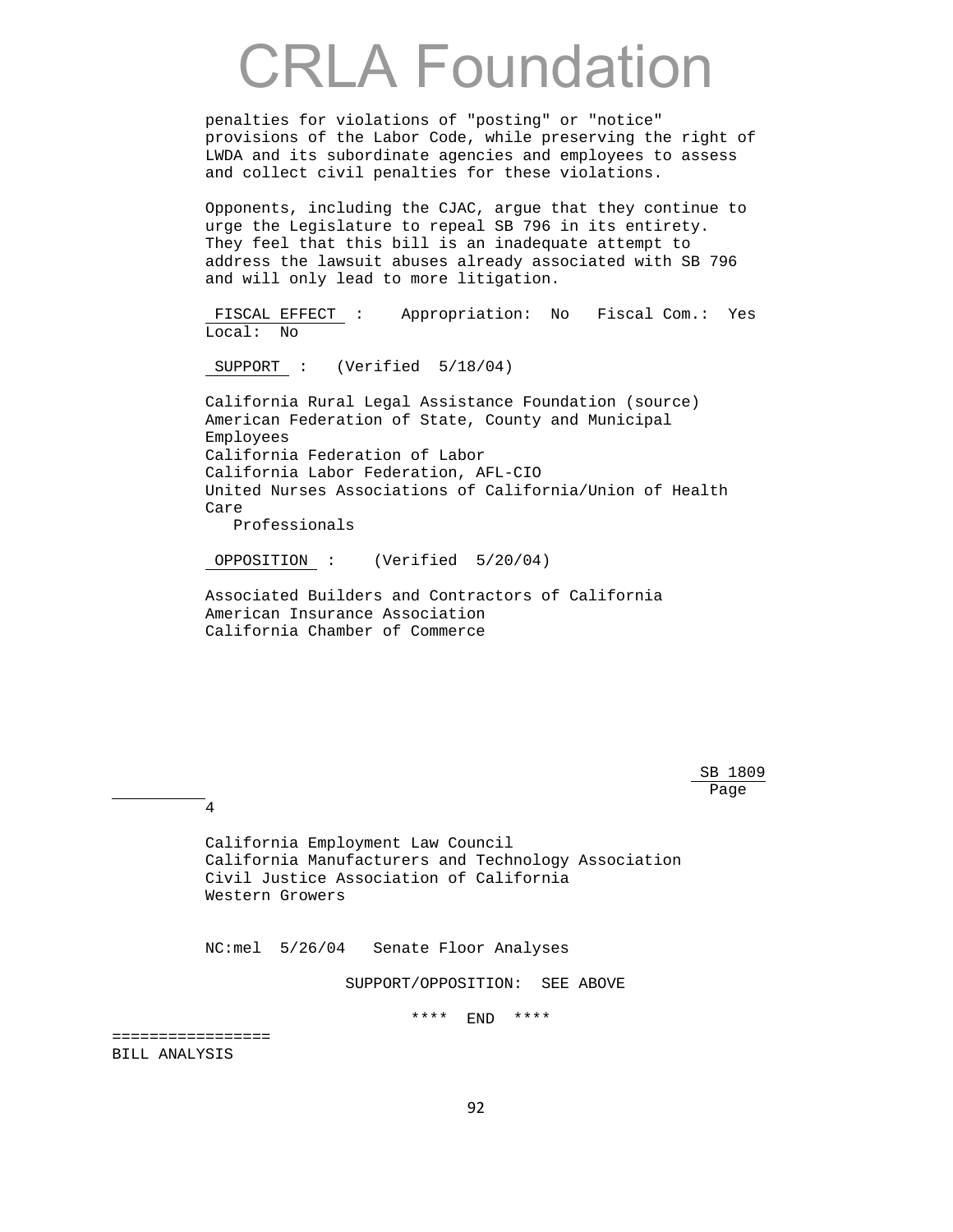```
 ------------------------------------------------------------ 
       |SENATE RULES COMMITTEE | SENATE | SB 1809|
       | Office of Senate Floor Analyses
        |1020 N Street, Suite 524 | | 
         |(916) 445-6614 Fax: (916) | | 
|327-4478 ------------------------------------------------------------
```
#### THIRD READING

 Bill No: SB 1809 Author: Dunn (D) Amended: 5/20/04 Vote: 21

SENATE LABOR & INDUST. RELATIONS COMMITTEE : 7-1, 4/28/04 AYES: Alarcon, Dunn, Figueroa, Kuehl, Margett, McClintock, Romero NOES: Oller

SENATE APPROPRIATIONS COMMITTEE : Senate Rule 28.8

 SUBJECT : Labor Code Private Attorneys General Act of 2004

SOURCE : California Rural Legal Assistance Foundation

 DIGEST : This bill amends the Labor Code Private Attorneys General Act of 2004 to (1) provide that only the Labor and Workforce Development Agency (LWDA) or any of its subordinate agencies or employees may recover a civil penalty for violation of a posting or notice requirement of the Labor Code, and (2) clarify that a court is authorized to exercise the same discretion in assessing a civil penalty as LWDA or any of its subordinate agencies or employees.

 Senate Floor Amendment of 5/26/04 deletes the urgency clause.

 Senate Floor Amendment of 5/20/04 adds an urgency clause. CONTINUED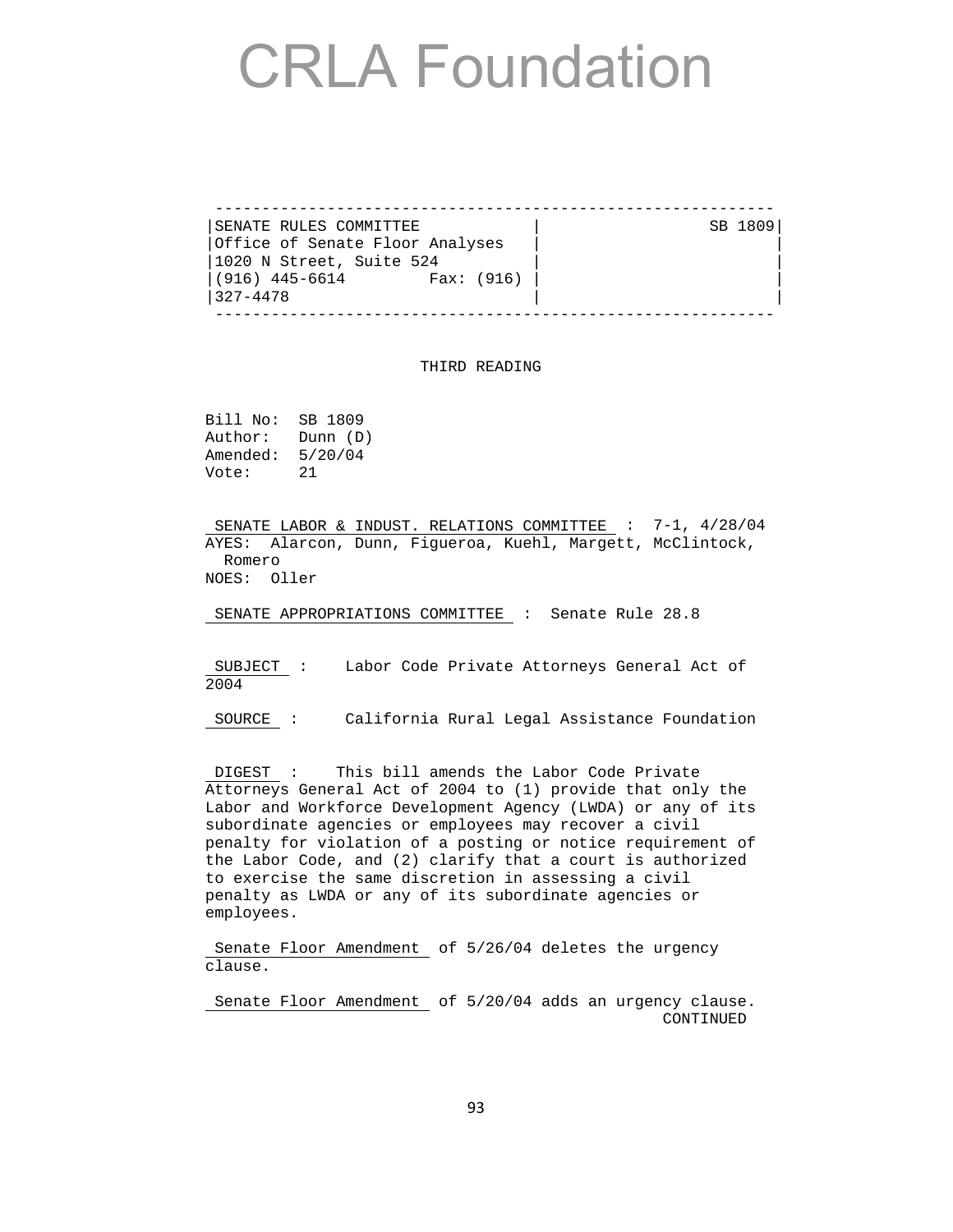SB 1809 <u>Page and the set of the set of the set of the set of the set of the set of the set of the set of the set of the set of the set of the set of the set of the set of the set of the set of the set of the set of the set of the</u>

> ANALYSIS : Existing law allows employees to bring civil actions against their employers to recover penalties for violations of the Labor Code if the LWDA, or its subordinate agencies or employees do not do so. LWDA enforcement actions have primacy over any private enforcement efforts undertaken pursuant to this act. Any penalties recovered by an aggrieved employee must be distributed as follows: 50 percent to the General Fund, 25 percent to LWDA for employer education and 25 percent to the aggrieved employees.

 This bill provides that a civil penalty for violation of a posting or notice provision of the state Labor Code may only be recovered by the LWDA or its subordinate agencies or employees. It also clarifies that a court is authorized to exercise the same discretion in assessing a civil penalty as LWDA or any of its subordinate agencies or employees. The provisions of this bill will be retroactive to January 1, 2004, provided that a matter has not already reached a final, unappealable determination.

 This bill requires, as a condition to bringing a civil action, that the alleged violation was reported in writing to the LWDA and that no state enforcement action has commenced within 15 days of that report. The bill defines "state enforcement action."

 NOTE: Amending this act to take immediate effect will provide relief to any employers that may have been sued under the Labor Code Private Attorneys General Act for minor posting or notice requirements.

#### Comments

2

 Proponents, including the California Rural Legal Assistance Foundation, the bill's sponsor, argue that last year's enactment of SB 796, (Dunn), Chapter 906, Statutes of 2003, was a result of the Governor and the Legislature acknowledging that enforcement staff of the state labor law enforcement agencies had fallen drastically behind the growth in the labor force and would continue to worsen with the state budget crisis. Rather than turn a blind eye toward labor law enforcement, SB 796 was enacted, which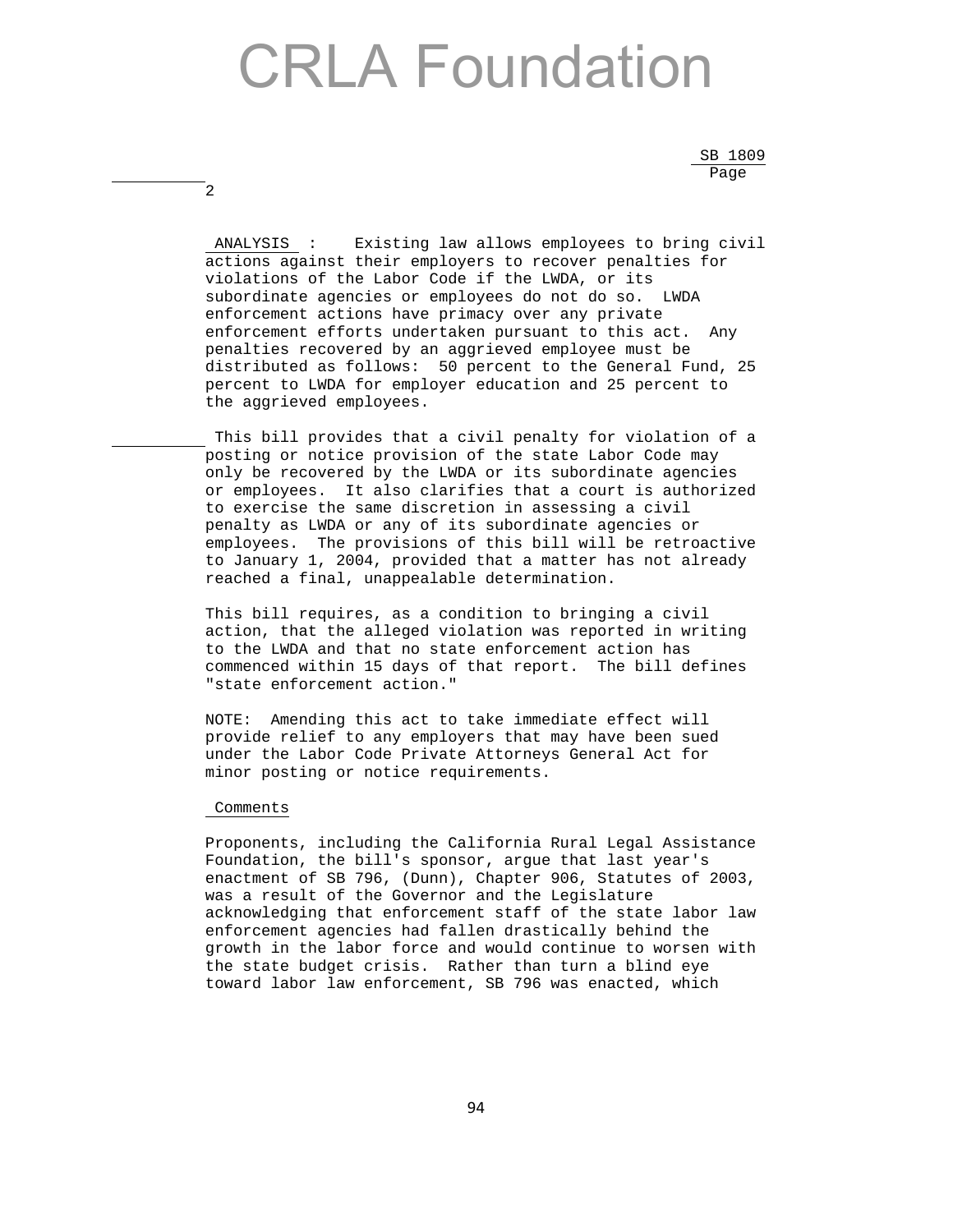SB 1809 <u>Page and the set of the set of the set of the set of the set of the set of the set of the set of the set of the set of the set of the set of the set of the set of the set of the set of the set of the set of the set of the</u>

> allows employees to seek redress directly when the state has not done so on their behalf. Today, the budget picture is even worse and SB 796 is still good policy.

> This bill addresses an issue raised by opponents of SB 796 who asserted that it provided no discretion to reduce the penalties under the law and that insignificant or inadvertent violations could lead to astronomical penalties. This bill gives clear indication to trial courts that they have discretion to award less than the maximum civil penalty available under the statute when to do otherwise, will be unfair, arbitrary and oppressive, or confiscatory. In addition, this bill eliminates the ability of an aggrieved employee to seek to recover civil penalties for violations of "posting" or "notice" provisions of the Labor Code, while preserving the right of LWDA and its subordinate agencies and employees to assess and collect civil penalties for these violations.

 Opponents, including the CJAC, argue that they continue to urge the Legislature to repeal SB 796 in its entirety. They feel that this bill is an inadequate attempt to address the lawsuit abuses already associated with SB 796 and will only lead to more litigation.

 FISCAL EFFECT : Appropriation: No Fiscal Com.: Yes Local: No

SUPPORT : (Verified 5/18/04)

 California Rural Legal Assistance Foundation (source) American Federation of State, County and Municipal Employees California Federation of Labor California Labor Federation, AFL-CIO United Nurses Associations of California/Union of Health Care

Professionals

3

OPPOSITION : (Verified 5/20/04)

 Associated Builders and Contractors of California American Insurance Association California Chamber of Commerce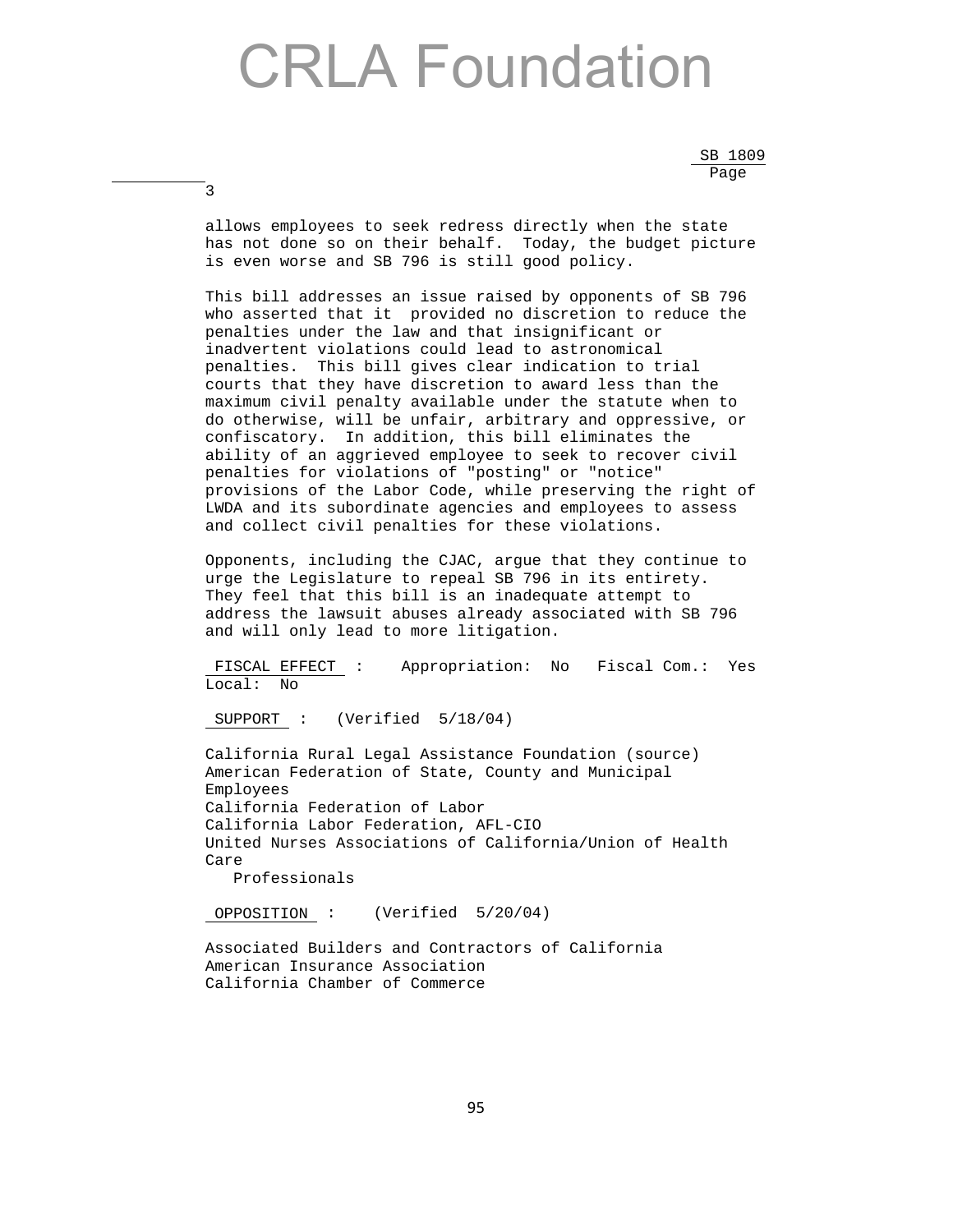SB 1809<br>Page <u>Page and the set of the set of the set of the set of the set of the set of the set of the set of the set of the set of the set of the set of the set of the set of the set of the set of the set of the set of the set of the</u>

> California Employment Law Council California Manufacturers and Technology Association Civil Justice Association of California Western Growers

NC:mel 5/26/04 Senate Floor Analyses

SUPPORT/OPPOSITION: SEE ABOVE

\*\*\*\* END \*\*\*\*

==================== BILL ANALYSIS

4

 ------------------------------------------------------------ |SENATE RULES COMMITTEE | SENATE SB 1809| |Office of Senate Floor Analyses | | |1020 N Street, Suite 524 | |  $|(916) 445-6614$  Fax:  $(916)$  |327-4478 | | ------------------------------------------------------------

#### THIRD READING

 Bill No: SB 1809 Author: Dunn (D) Amended: 5/20/04 Vote: 27 - Urgency

 SENATE LABOR & INDUST. RELATIONS COMMITTEE : 7-1, 4/28/04 AYES: Alarcon, Dunn, Figueroa, Kuehl, Margett, McClintock, Romero NOES: Oller

SENATE APPROPRIATIONS COMMITTEE : Senate Rule 28.8

 SUBJECT : Labor Code Private Attorneys General Act of 2004

SOURCE : California Rural Legal Assistance Foundation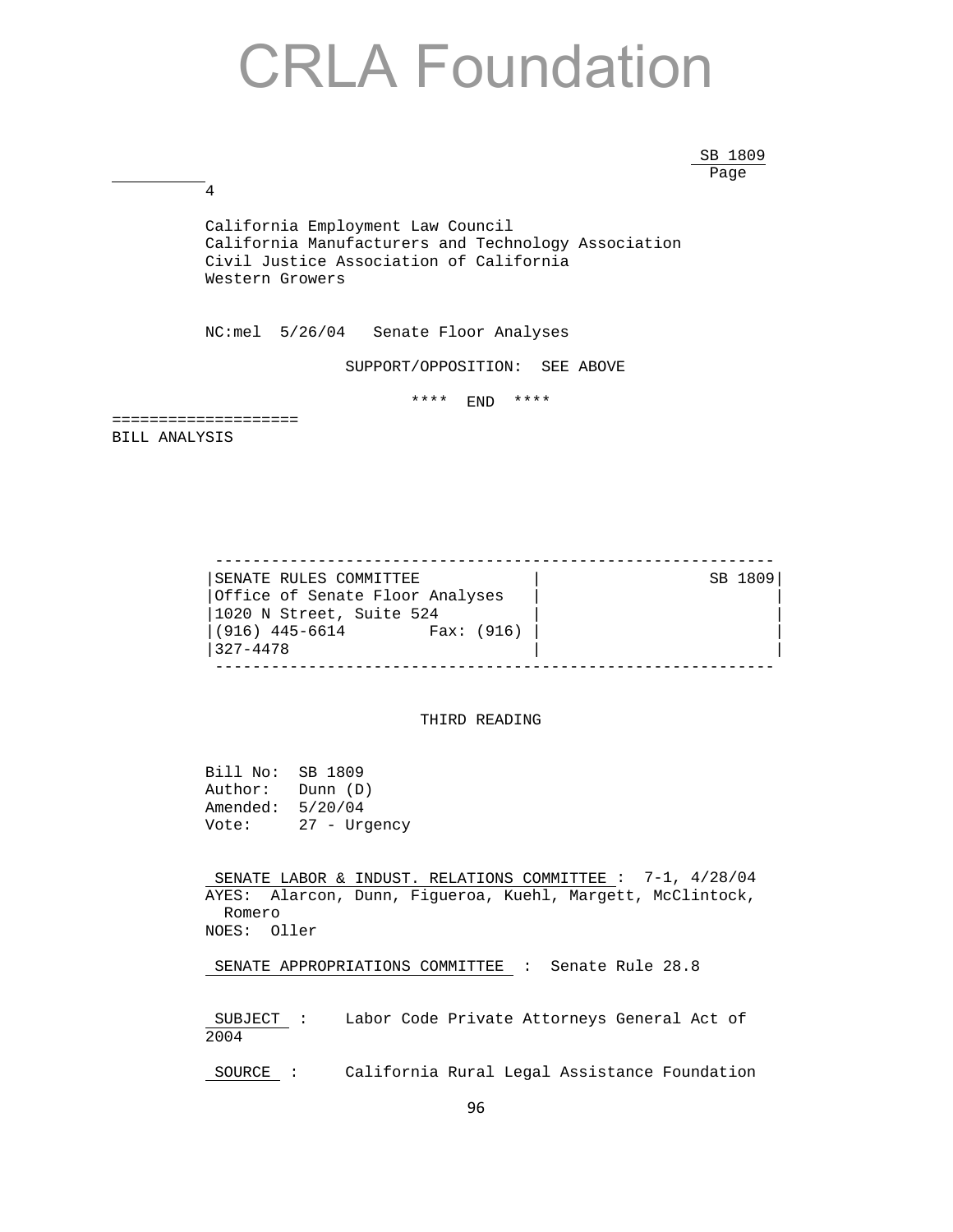DIGEST : This bill amends the Labor Code Private Attorneys General Act of 2004 to (1) provide that only the Labor and Workforce Development Agency (LWDA) or any of its subordinate agencies or employees may recover a civil penalty for violation of a posting or notice requirement of the Labor Code, and (2) clarify that a court is authorized to exercise the same discretion in assessing a civil penalty as LWDA or any of its subordinate agencies or employees.

Senate Floor Amendment of 5/20/04 adds an urgency clause.

 ANALYSIS : Existing law allows employees to bring civil actions against their employers to recover penalties for CONTINUED

SB 1809 <u>Page and the set of the set of the set of the set of the set of the set of the set of the set of the set of the set of the set of the set of the set of the set of the set of the set of the set of the set of the set of the</u>

2

 violations of the Labor Code if the LWDA, or its subordinate agencies or employees do not do so. LWDA enforcement actions have primacy over any private enforcement efforts undertaken pursuant to this act. Any penalties recovered by an aggrieved employee must be distributed as follows: 50 percent to the General Fund, 25 percent to LWDA for employer education and 25 percent to the aggrieved employees.

 This bill provides that a civil penalty for violation of a posting or notice provision of the state Labor Code may only be recovered by the LWDA or its subordinate agencies or employees. It also clarifies that a court is authorized to exercise the same discretion in assessing a civil penalty as LWDA or any of its subordinate agencies or employees. The provisions of this bill will be retroactive to January 1, 2004, provided that a matter has not already reached a final, unappealable determination.

 This bill requires, as a condition to bringing a civil action, that the alleged violation was reported in writing to the LWDA and that no state enforcement action has commenced within 15 days of that report. The bill defines "state enforcement action."

 NOTE: Amending this act to take immediate effect will provide relief to any employers that may have been sued under the Labor Code Private Attorneys General Act for minor posting or notice requirements.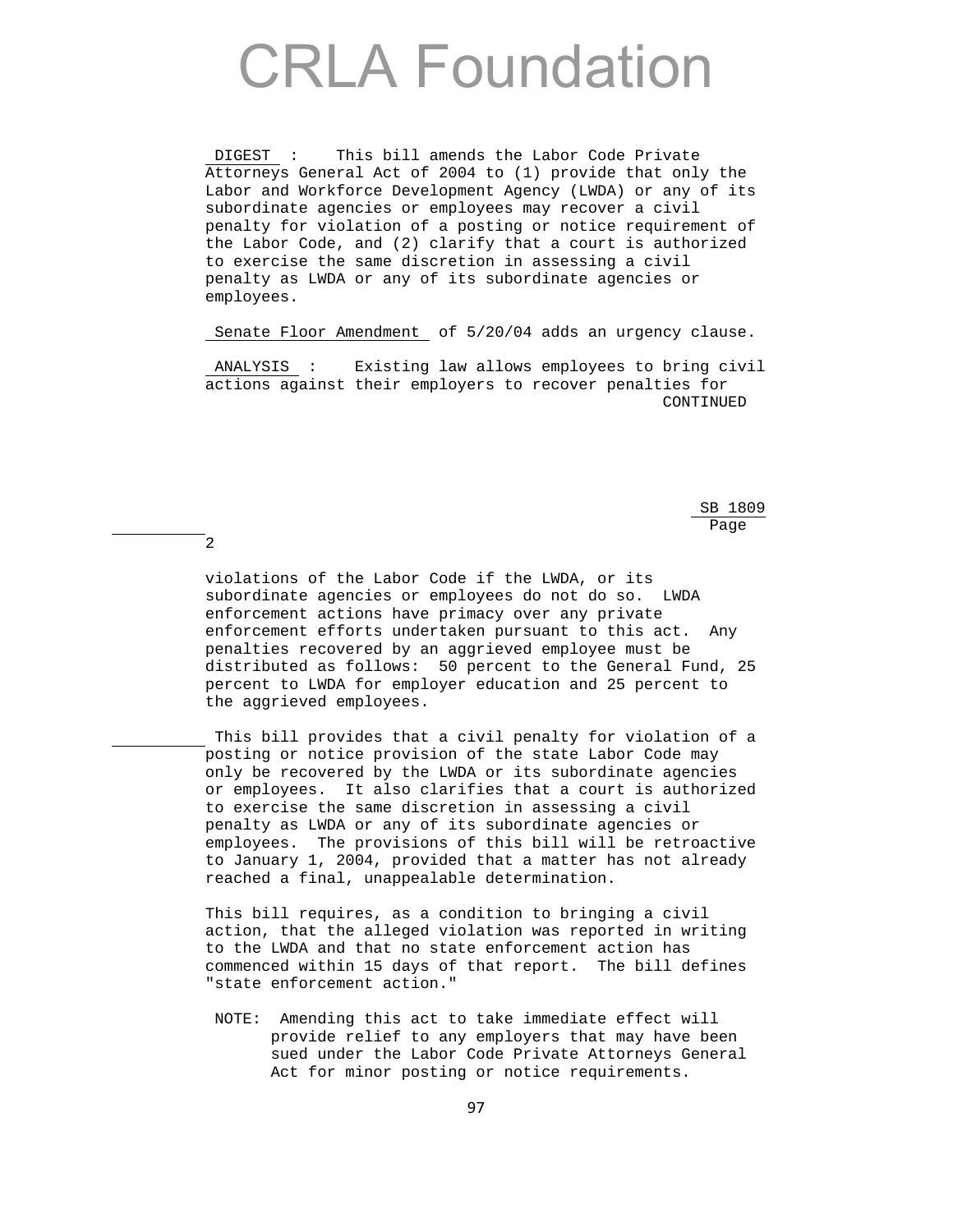#### Comments

 Proponents, including the California Rural Legal Assistance Foundation, the bill's sponsor, argue that last year's enactment of SB 796, (Dunn), Chapter 906, Statutes of 2003, was a result of the Governor and the Legislature acknowledging that enforcement staff of the state labor law enforcement agencies had fallen drastically behind the growth in the labor force and would continue to worsen with the state budget crisis. Rather than turn a blind eye toward labor law enforcement, SB 796 was enacted, which allows employees to seek redress directly when the state has not done so on their behalf. Today, the budget picture is even worse and SB 796 is still good policy.

SB 1809 <u>Page and the set of the set of the set of the set of the set of the set of the set of the set of the set of the set of the set of the set of the set of the set of the set of the set of the set of the set of the set of the</u>

3

 This bill addresses an issue raised by opponents of SB 796 who asserted that it provided no discretion to reduce the penalties under the law and that insignificant or inadvertent violations could lead to astronomical penalties. This bill gives clear indication to trial courts that they have discretion to award less than the maximum civil penalty available under the statute when to do otherwise, will be unfair, arbitrary and oppressive, or confiscatory. In addition, this bill eliminates the ability of an aggrieved employee to seek to recover civil penalties for violations of "posting" or "notice" provisions of the Labor Code, while preserving the right of LWDA and its subordinate agencies and employees to assess and collect civil penalties for these violations.

 Opponents, including the CJAC, argue that they continue to urge the Legislature to repeal SB 796 in its entirety. They feel that this bill is an inadequate attempt to address the lawsuit abuses already associated with SB 796 and will only lead to more litigation.

 FISCAL EFFECT : Appropriation: No Fiscal Com.: Yes Local: No

SUPPORT : (Verified 5/18/04)

 California Rural Legal Assistance Foundation (source) American Federation of State, County and Municipal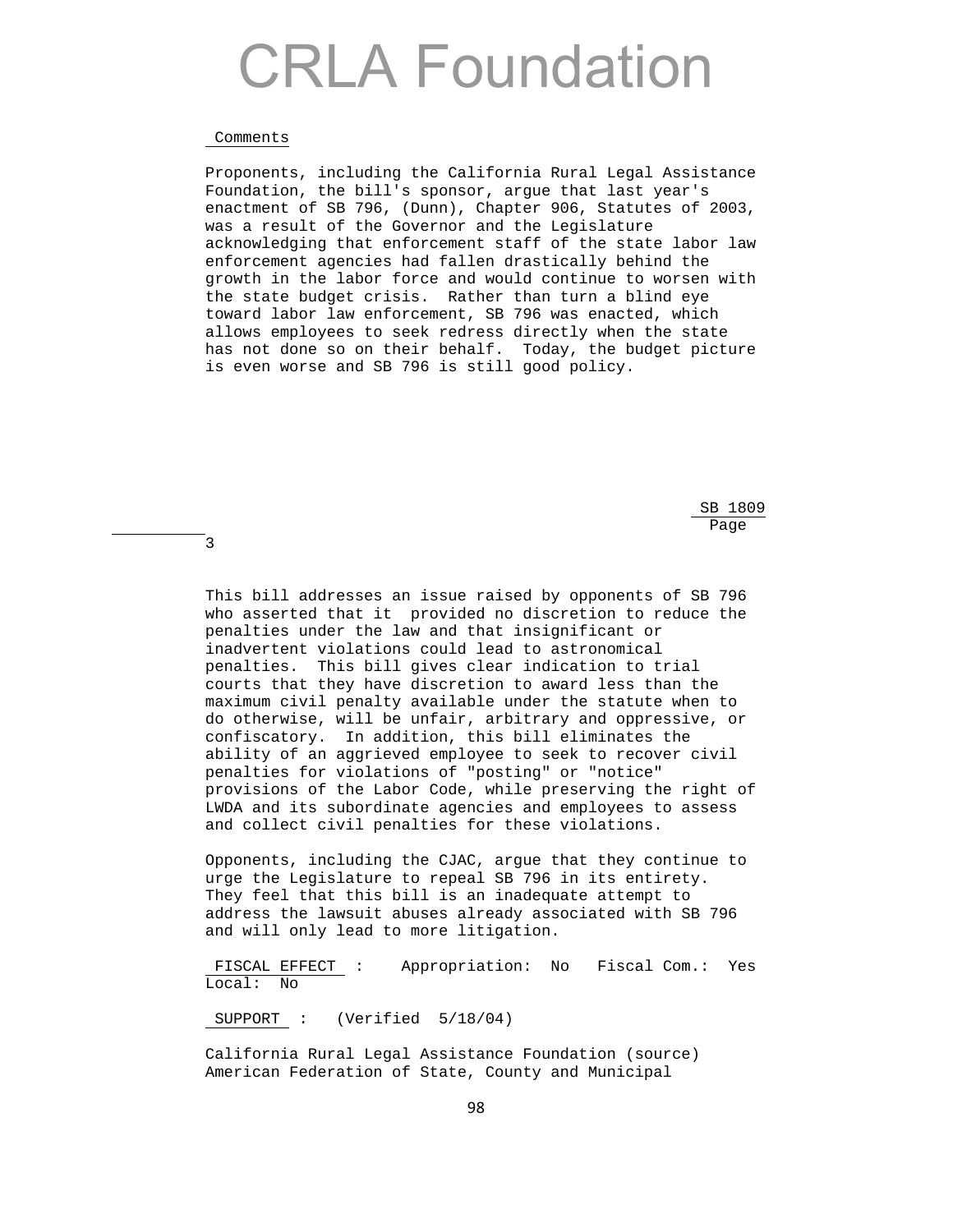Employees California Federation of Labor California Labor Federation, AFL-CIO United Nurses Associations of California/Union of Health Care Professionals

OPPOSITION : (Verified 5/20/04)

 Associated Builders and Contractors of California American Insurance Association California Chamber of Commerce California Employment Law Council California Manufacturers and Technology Association Civil Justice Association of California

 SB 1809 <u>Page and the set of the set of the set of the set of the set of the set of the set of the set of the set of the set of the set of the set of the set of the set of the set of the set of the set of the set of the set of the</u>

 $4$ 

Western Growers

NC:mel 5/21/04 Senate Floor Analyses

SUPPORT/OPPOSITION: SEE ABOVE

\*\*\*\* END \*\*\*\*

================== BILL ANALYSIS

> ------------------------------------------------------------ |SENATE RULES COMMITTEE | SENATE | SENATE RULES COMMITTEE |Office of Senate Floor Analyses | | |1020 N Street, Suite 524 | | |(916) 445-6614 Fax: (916) | | |327-4478 | | ------------------------------------------------------------

#### THIRD READING

Bill No: SB 1809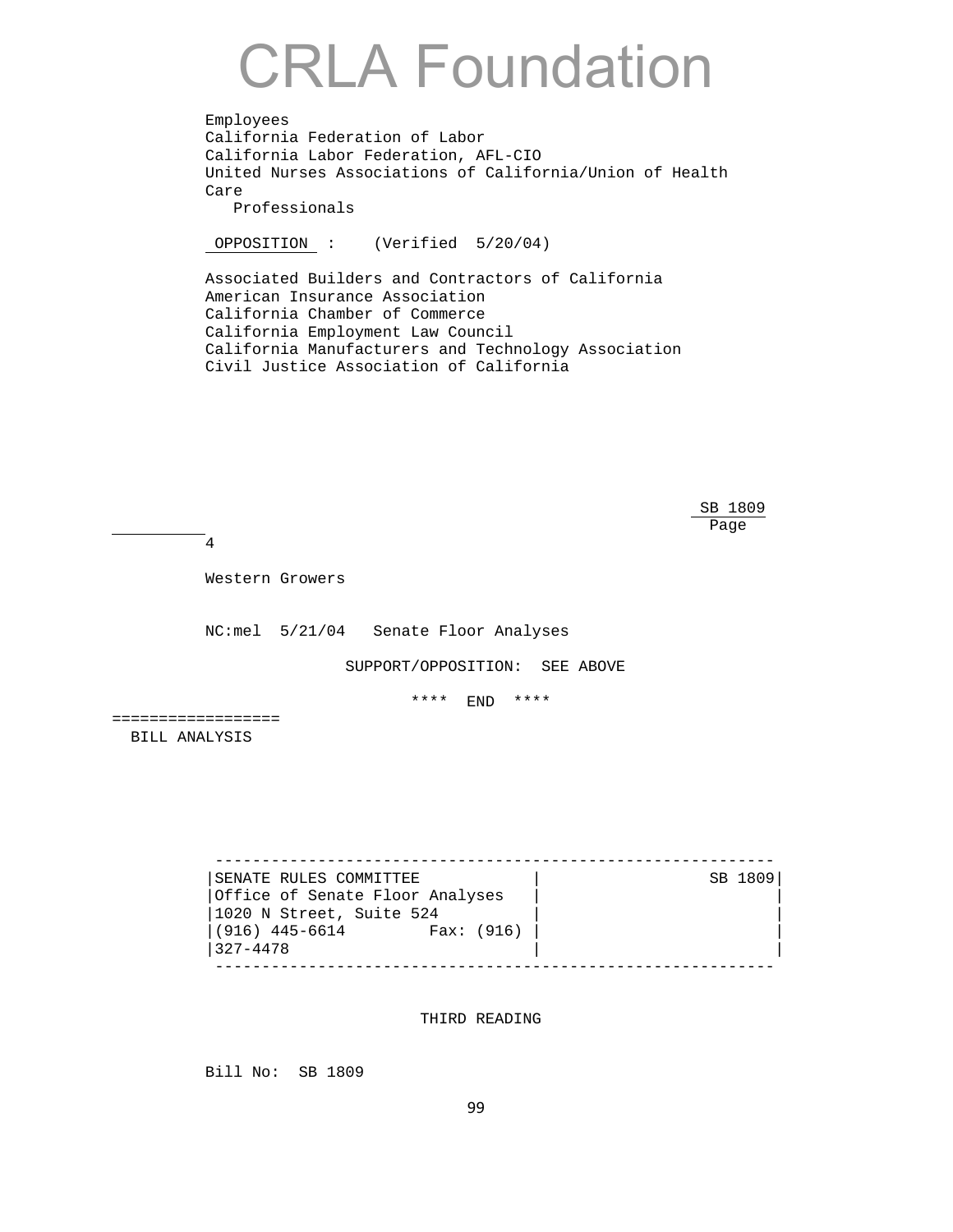Author: Dunn (D) Amended: 5/11/04 Vote: 21

 SENATE LABOR & INDUST. RELATIONS COMMITTEE : 7-1, 4/28/04 AYES: Alarcon, Dunn, Figueroa, Kuehl, Margett, McClintock, Romero NOES: Oller

SENATE APPROPRIATIONS COMMITTEE : Senate Rule 28.8

 SUBJECT : Labor Code Private Attorneys General Act of 2004

SOURCE : California Rural Legal Assistance Foundation

 DIGEST : This bill amends the Labor Code Private Attorneys General Act of 2004 to (1) provide that only the Labor and Workforce Development Agency (LWDA) or any of its subordinate agencies or employees may recover a civil penalty for violation of a posting or notice requirement of the Labor Code, and (2) clarify that a court is authorized to exercise the same discretion in assessing a civil penalty as LWDA or any of its subordinate agencies or employees.

 ANALYSIS : Existing law allows employees to bring civil actions against their employers to recover penalties for violations of the Labor Code if the LWDA, or its subordinate agencies or employees do not do so. LWDA CONTINUED

SB 1809 <u>Page and the set of the set of the set of the set of the set of the set of the set of the set of the set of the set of the set of the set of the set of the set of the set of the set of the set of the set of the set of the</u>

2

 enforcement actions have primacy over any private enforcement efforts undertaken pursuant to this act. Any penalties recovered by an aggrieved employee must be distributed as follows: 50 percent to the General Fund, 25 percent to LWDA for employer education and 25 percent to the aggrieved employees.

 This bill provides that a civil penalty for violation of a posting or notice provision of the state Labor Code may only be recovered by the LWDA or its subordinate agencies or employees. It also clarifies that a court is authorized to exercise the same discretion in assessing a civil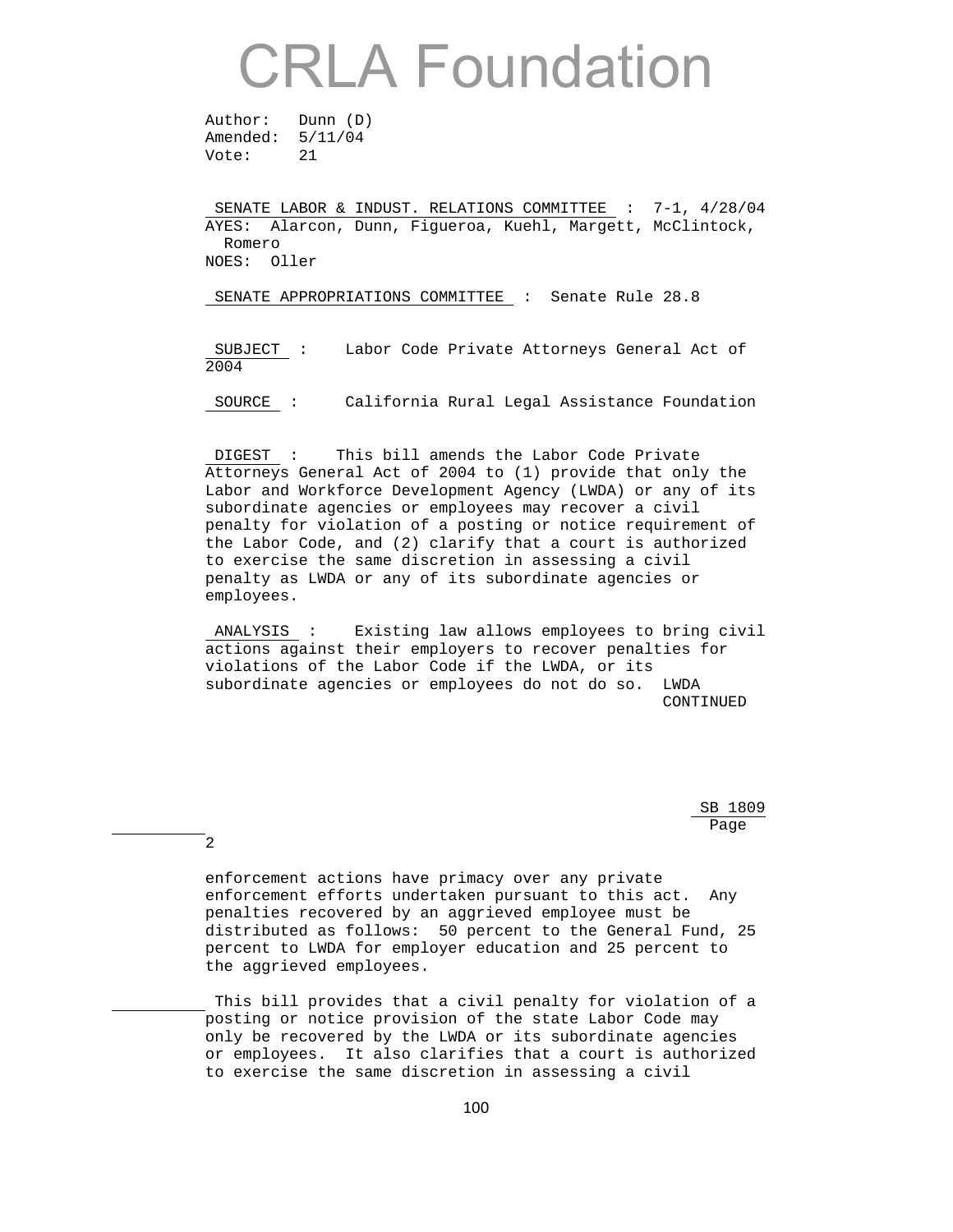penalty as LWDA or any of its subordinate agencies or employees. The provisions of this bill will be retroactive to January 1, 2004, provided that a matter has not already reached a final, unappealable determination.

 This bill requires, as a condition to bringing a civil action, that the alleged violation was reported in writing to the LWDA and that no state enforcement action has commenced within 15 days of that report. The bill defines "state enforcement action."

#### Comments

 Proponents, including the California Rural Legal Assistance Foundation, the bill's sponsor, argue that last year's enactment of SB 796, (Dunn), Chapter 906, Statutes of 2003, was a result of the Governor and the Legislature acknowledging that enforcement staff of the state labor law enforcement agencies had fallen drastically behind the growth in the labor force and would continue to worsen with the state budget crisis. Rather than turn a blind eye toward labor law enforcement, SB 796 was enacted, which allows employees to seek redress directly when the state has not done so on their behalf. Today, the budget picture is even worse and SB 796 is still good policy.

 This bill addresses an issue raised by opponents of SB 796 who asserted that it provided no discretion to reduce the penalties under the law and that insignificant or inadvertent violations could lead to astronomical penalties. This bill gives clear indication to trial courts that they have discretion to award less than the

SB 1809 <u>Page and the set of the set of the set of the set of the set of the set of the set of the set of the set of the set of the set of the set of the set of the set of the set of the set of the set of the set of the set of the</u>

3

 maximum civil penalty available under the statute when to do otherwise, will be unfair, arbitrary and oppressive, or confiscatory. In addition, this bill eliminates the ability of an aggrieved employee to seek to recover civil penalties for violations of "posting" or "notice" provisions of the Labor Code, while preserving the right of LWDA and its subordinate agencies and employees to assess and collect civil penalties for these violations.

 FISCAL EFFECT : Appropriation: No Fiscal Com.: Yes Local: No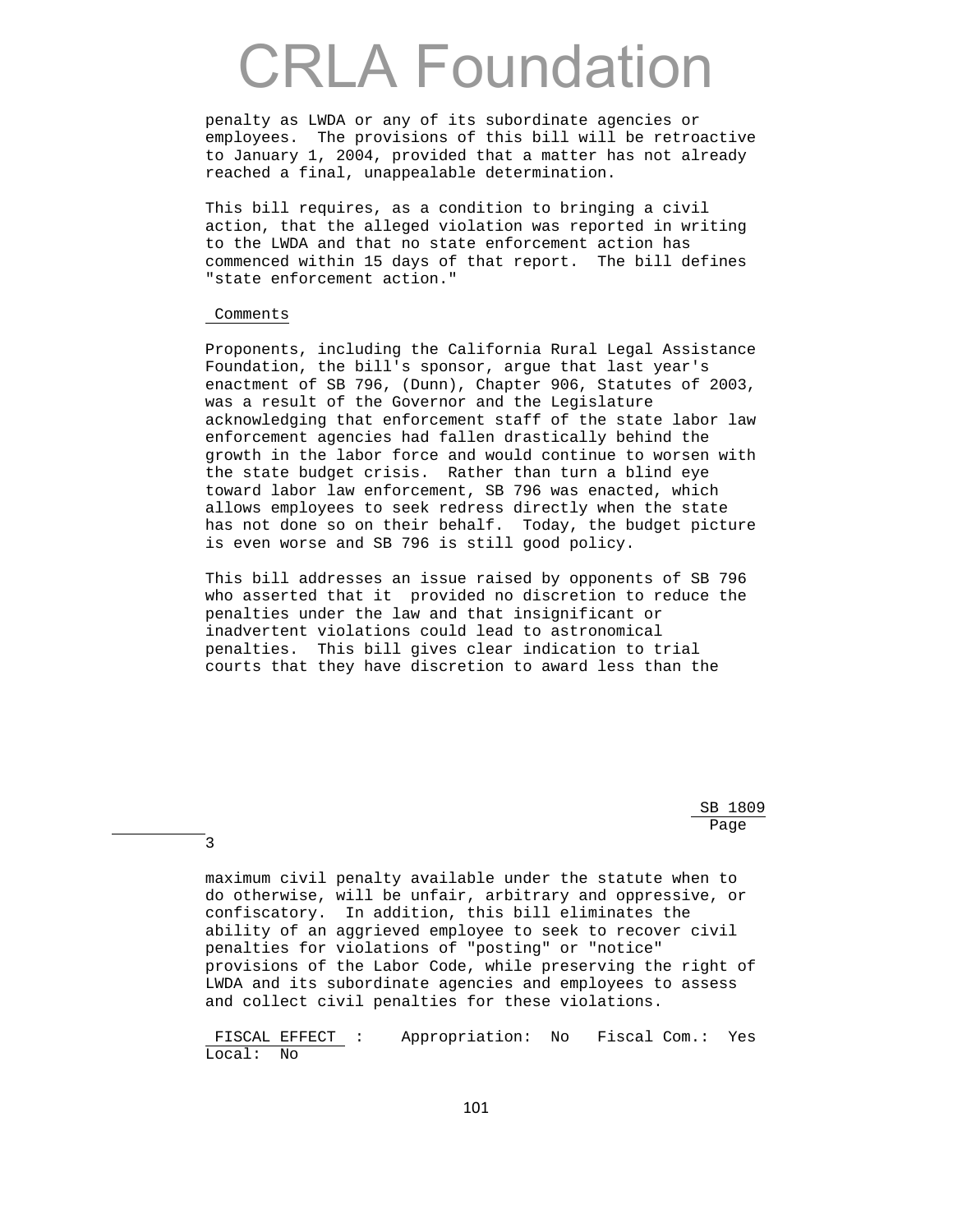SUPPORT : (Verified 5/18/04)

 California Rural Legal Assistance Foundation (source) American Federation of State, County and Municipal Employees California Federation of Labor California Labor Federation, AFL-CIO United Nurses Associations of California/Union of Health Care

Professionals

OPPOSITION : (Verified 5/18/04)

 Associated Builders and Contractors of California American Insurance Association California Chamber of Commerce California Employment Law Council California Manufacturers and Technology Association Western Growers

NC:mel 5/18/04 Senate Floor Analyses

SUPPORT/OPPOSITION: SEE ABOVE

\*\*\*\* END \*\*\*\*

=============== BILL ANALYSIS

> Senate Committee on Labor and Industrial Relations Richard Alarcon, Chair

 Date of Hearing: April 28, 2004 2003-2004 Regular Session Consultant: Frances Low Fiscal:Yes

Urgency:No

 Bill No: SB 1809 Author: Dunn Amended: April 12, 2004

Subject:

 Employment: Labor Code Private Attorneys General Act of 2004.

Purpose:

To amend the Labor Code Private Attorneys General Act of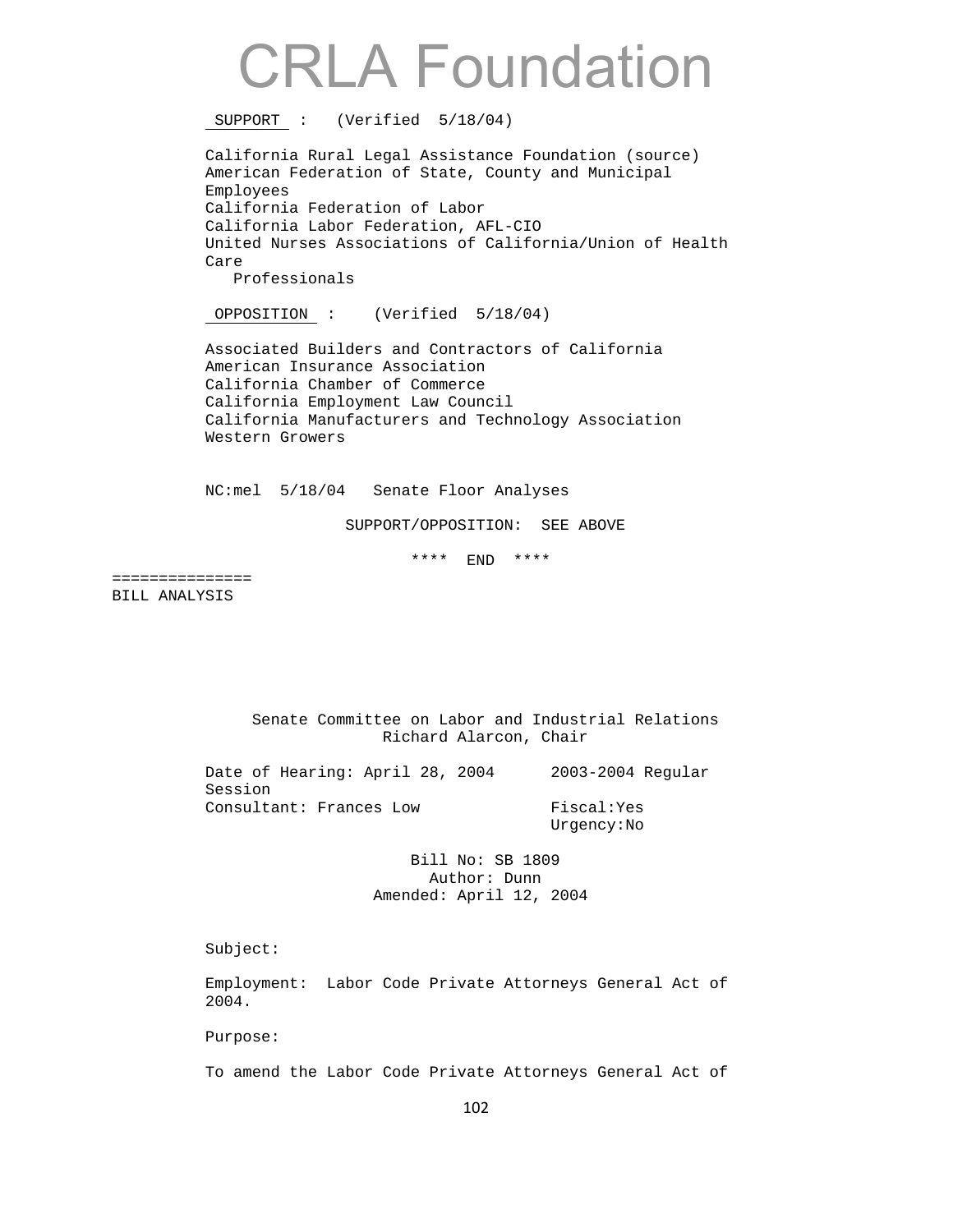2004 to:

- Provide that only the Labor and Workforce Development Agency (LWDA) or any of its subordinate agencies or employees may recover a civil penalty for violation of a posting or notice requirement of the Labor Code
- Clarify that a court is authorized to exercise the same discretion in assessing a civil penalty as LWDA or any of its subordinate agencies or employees.

Analysis:

 Existing law allows employees to bring civil actions against their employers to recover penalties for violations of the Labor Code if the Labor and Workforce Development Agency (LWDA), or its subordinate agencies or employees do not do so. LWDA enforcement actions have primacy over any private enforcement efforts undertaken pursuant to this act. Any penalties recovered by an aggrieved employee must be distributed as follows: 50 percent to the General Fund, 25 percent to LWDA for employer education and 25 percent to the aggrieved employees

This Bill would provide, that a civil penalty for violation

 of a posting or notice provision of the state Labor Code may only be recovered by the LWDA or its subordinate agencies or employees. It would also clarify that a court is authorized to exercise the same discretion in assessing a civil penalty as LWDA or any of its subordinate agencies or employees. The provisions of this bill will be retroactive to January 1, 2004, provided that a matter has not already reached a final, unappealable determination.

Comments:

Proponents including the California Rural Legal Assistance Foundation (CRLAF), sponsor of SB1809, argue that last year's enactment of SB 796, (Dunn), Chapter 906, 2003, was a result of the Governor and the Legislature acknowledging that enforcement staff of the state labor law enforcement agencies had fallen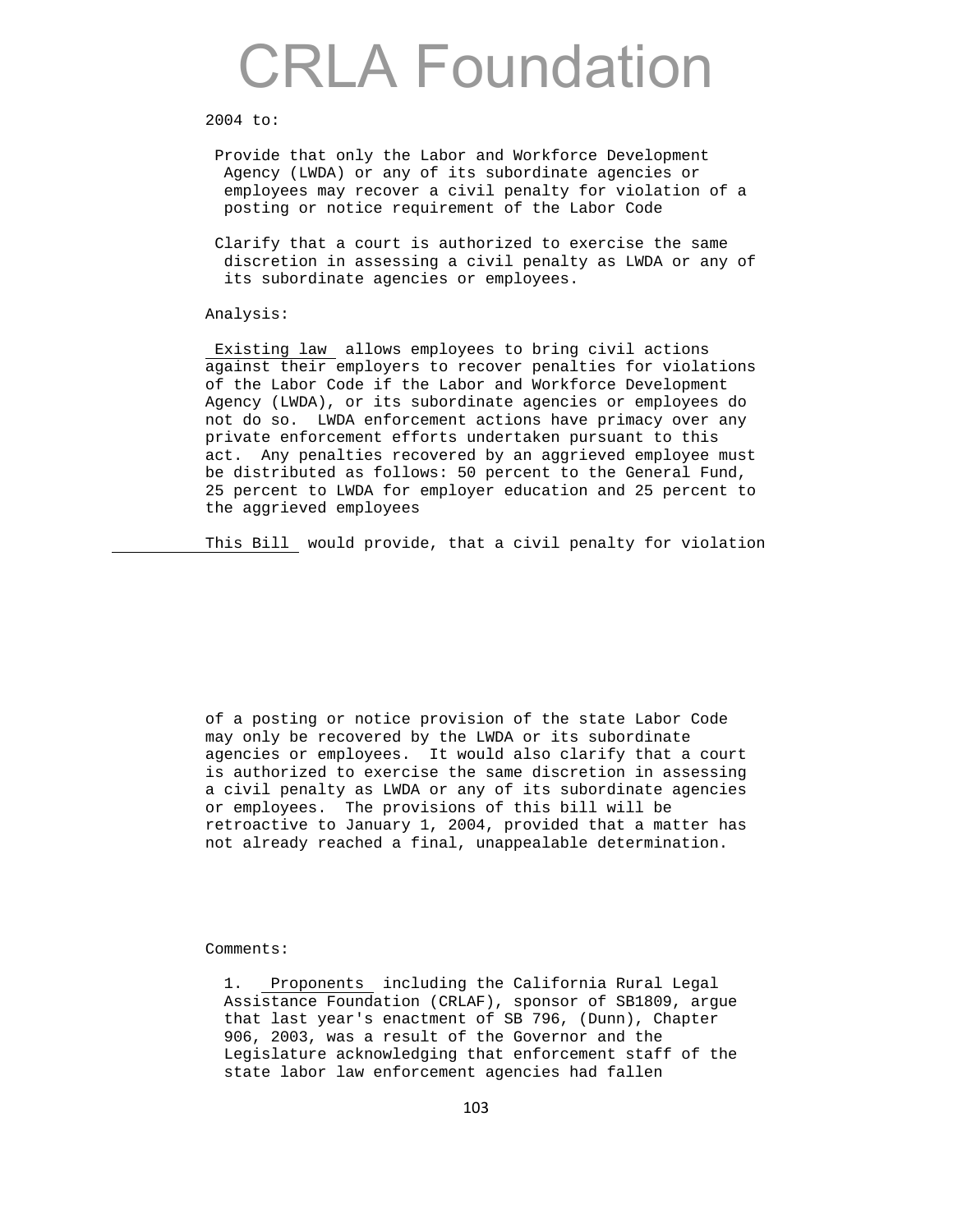drastically behind the growth in the labor force and would continue to worsen with the state budget crisis. Rather than turn a blind eye toward labor law enforcement, SB 796 was enacted, which allows employees to seek redress directly when the state has not done so on their behalf. Today, the budget picture is even worse and SB 796 is still good policy.

 This measure addresses an issue raised by opponents of SB 796 who asserted that it provided no discretion to reduce the penalties under the law and that insignificant or inadvertent violations could lead to astronomical penalties. This bill would give clear indication to trial courts that they have discretion to award less than the maximum civil penalty available under the statute when to do otherwise, would be unfair, arbitrary and oppressive, or confiscatory. In addition, this measure eliminates the ability of an aggrieved employee to seek to recover civil penalties for violations of "posting" or Hearing Date: April 28, 2004 SB 1809

 Consultant: Frances Low Page 2

Senate Committee on Labor and Industrial Relations

 "notice" provisions of the Labor Code, while preserving the right of LWDA and its subordinate agencies and employees to assess and collect civil penalties for these violations.

Support:

 California Rural Legal Assistance Foundation, CRLA (co-sponsor) American Federation of State, County and Municipal Employees (AFSCME) California Federation of Labor California Labor Federation, AFL-CIO United Nurses Associations of California/Union of Health Care Professionals

Opposition:

Associated Builders and Contractors of California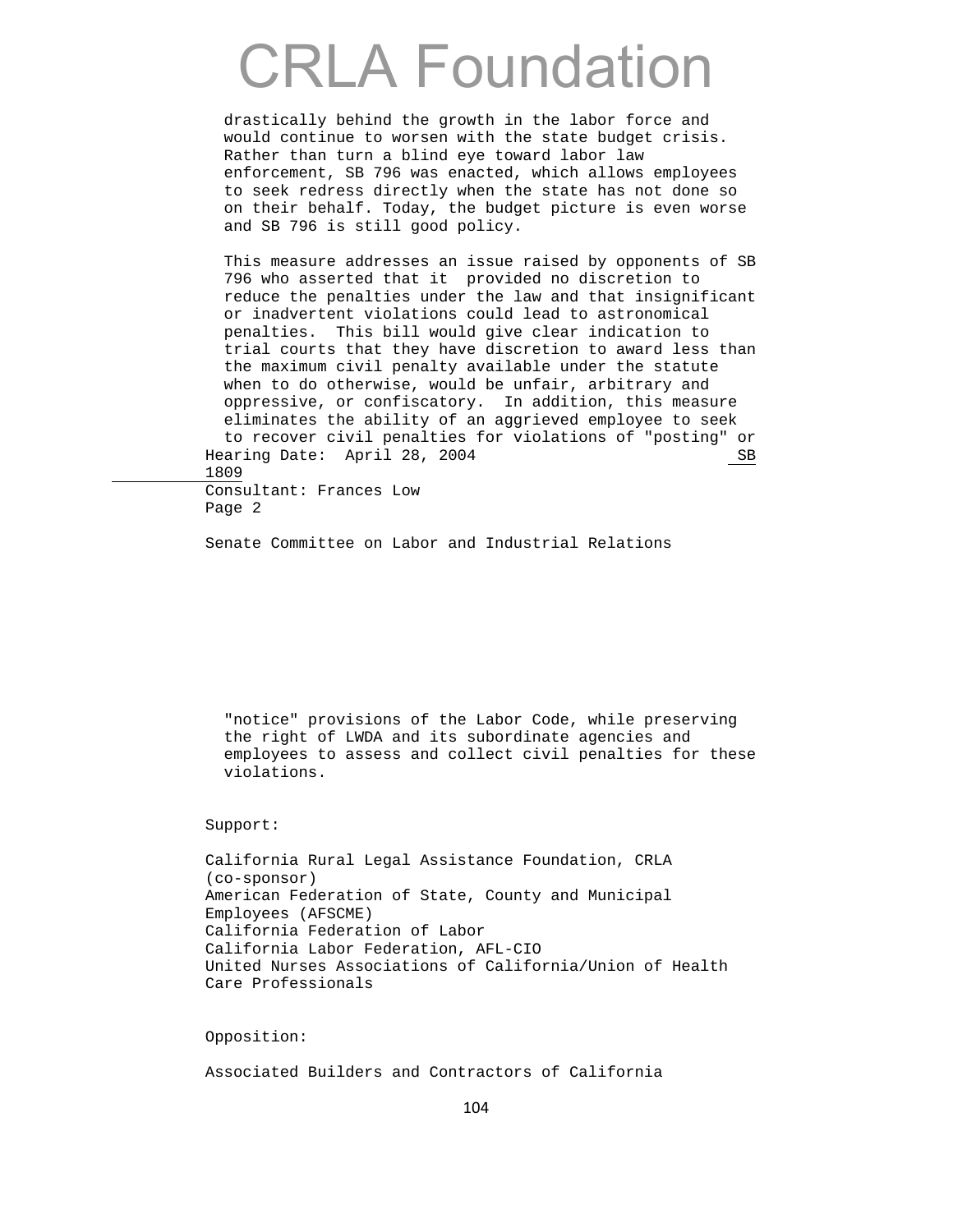California Bankers Association (CBA) California Chamber of Commerce California Employment Law Council (CELC) California Manufacturers and Technology Association (CMTA) Western Growers

\* \* \*

Hearing Date: April 28, 2004 SB 1809 Consultant: Frances Low Page 3

Senate Committee on Labor and Industrial Relations